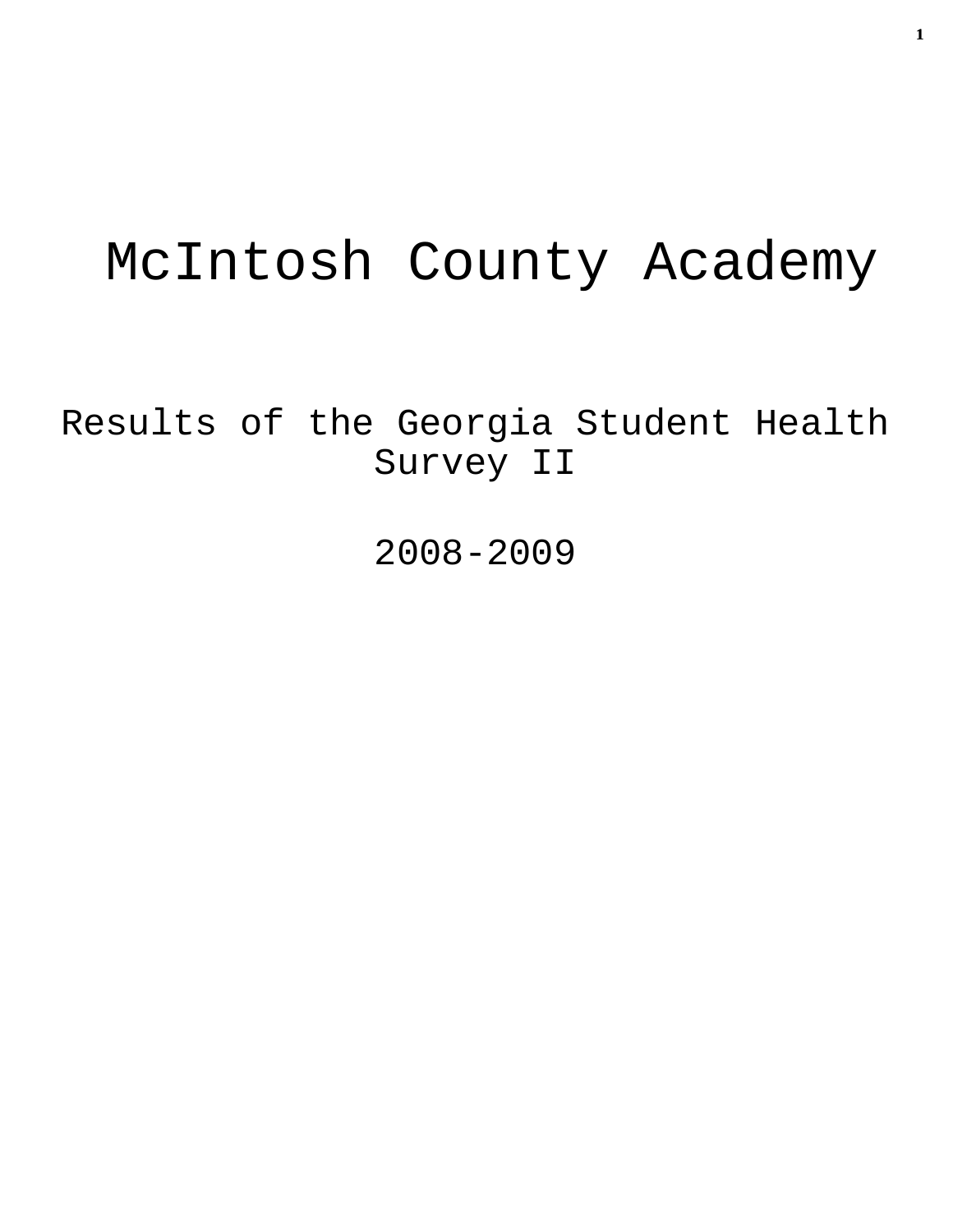# *Demographics* **2**

| Grade                    |     |  |  |
|--------------------------|-----|--|--|
| <b>Grade   Frequency</b> |     |  |  |
| 10                       | 102 |  |  |
| 12                       | 56  |  |  |

| Frequency      | <b>Table of Gender by Grade</b> |              |             |              |  |  |
|----------------|---------------------------------|--------------|-------------|--------------|--|--|
| <b>Col Pct</b> |                                 | Grade(Grade) |             |              |  |  |
|                | Gender(Gender)                  | 10           | 12          | <b>Total</b> |  |  |
|                | <b>Female</b>                   | 55<br>53.92  | 30<br>53.57 | 85           |  |  |
|                | <b>Male</b>                     | 47<br>46.08  | 26<br>46.43 | 73           |  |  |
|                | <b>Total</b>                    | 102          | 56          | 158          |  |  |

| <b>Frequency</b> |
|------------------|
| <b>Col Pct</b>   |

| <b>Table of Ethnicity by Grade</b> |              |                        |              |  |  |  |  |
|------------------------------------|--------------|------------------------|--------------|--|--|--|--|
|                                    | Grade(Grade) |                        |              |  |  |  |  |
| <b>Ethnicity</b> (Ethnicity)       | 10           | 12                     | <b>Total</b> |  |  |  |  |
| <b>Black</b>                       | 48<br>47.06  | 27<br>48.21            | 75           |  |  |  |  |
| <b>White</b>                       | 48<br>47.06  | 24<br>42.86            | 72           |  |  |  |  |
| <b>Asian</b>                       | 0.98         | 3<br>5.36              | 4            |  |  |  |  |
| <b>Other</b>                       | 5<br>4.90    | $\mathfrak{D}$<br>3.57 | 7            |  |  |  |  |
| <b>Total</b>                       | 102          | 56                     | 158          |  |  |  |  |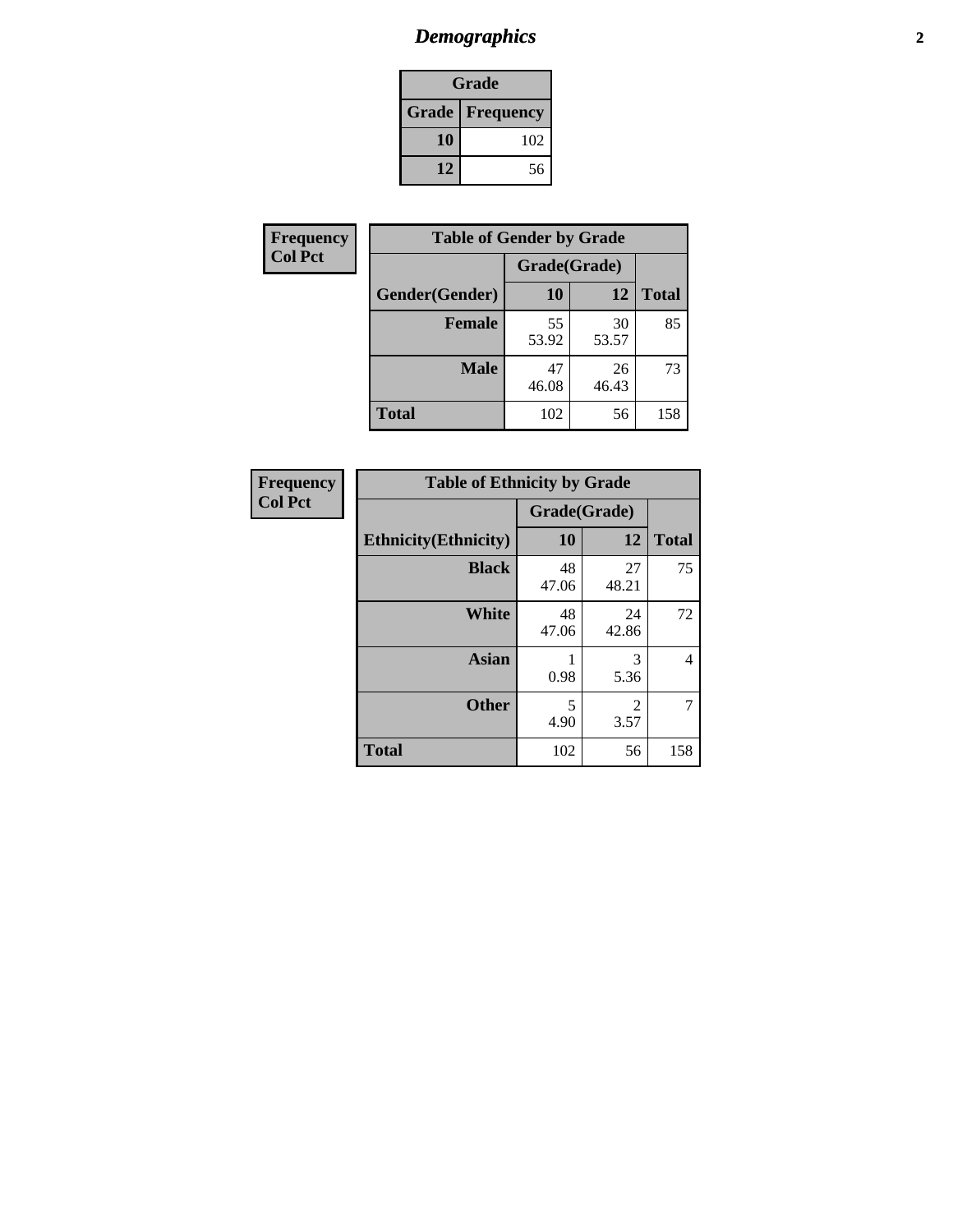#### *Title IV, Part A, Schedule A* **3** *Goal 1: Ensure that all schools are drug-free Baseline Data: Year 2008-2009 Prevalence of Drug Use*

| Frequency<br><b>Col Pct</b> | <b>Table of AlcoholAlt by Grade</b> |              |             |              |  |  |
|-----------------------------|-------------------------------------|--------------|-------------|--------------|--|--|
|                             | AlcoholAlt(Alcohol                  | Grade(Grade) |             |              |  |  |
|                             | use, past 30 days)                  | <b>10</b>    | 12          | <b>Total</b> |  |  |
|                             | Yes                                 | 21<br>20.59  | 13<br>23.21 | 34           |  |  |
|                             | N <sub>0</sub>                      | 81<br>79.41  | 43<br>76.79 | 124          |  |  |
|                             | Total                               | 102          | 56          | 158          |  |  |

| Frequency      | <b>Table of TobaccoAny by Grade</b> |              |             |              |  |
|----------------|-------------------------------------|--------------|-------------|--------------|--|
| <b>Col Pct</b> | TobaccoAny(Tobacco                  | Grade(Grade) |             |              |  |
|                | use, past 30 days)                  | 10           | 12          | <b>Total</b> |  |
|                | Yes                                 | 10<br>9.80   | 11<br>19.64 | 21           |  |
|                | N <sub>0</sub>                      | 92<br>90.20  | 45<br>80.36 | 137          |  |
|                | <b>Total</b>                        | 102          | 56          | 158          |  |

| Frequency<br><b>Col Pct</b> | <b>Table of MarijuanaAlt by Grade</b> |              |             |              |  |  |
|-----------------------------|---------------------------------------|--------------|-------------|--------------|--|--|
|                             | MarijuanaAlt(Marijuana                | Grade(Grade) |             |              |  |  |
|                             | use, past 30 days)                    | 10           | 12          | <b>Total</b> |  |  |
|                             | Yes                                   | 10<br>9.80   | 8<br>14.29  | 18           |  |  |
|                             | N <sub>0</sub>                        | 92<br>90.20  | 48<br>85.71 | 140          |  |  |
|                             | <b>Total</b>                          | 102          | 56          | 158          |  |  |

| Frequency<br><b>Col Pct</b> | <b>Table of OtherDrugAny by Grade</b>  |              |             |              |  |
|-----------------------------|----------------------------------------|--------------|-------------|--------------|--|
|                             | <b>OtherDrugAny(Other</b><br>drug use, | Grade(Grade) |             |              |  |
|                             | past 30 days)                          | 10           | <b>12</b>   | <b>Total</b> |  |
|                             | Yes                                    | 8<br>7.84    | 3<br>5.36   | 11           |  |
|                             | N <sub>0</sub>                         | 94<br>92.16  | 53<br>94.64 | 147          |  |
|                             | <b>Total</b>                           | 102          | 56          | 158          |  |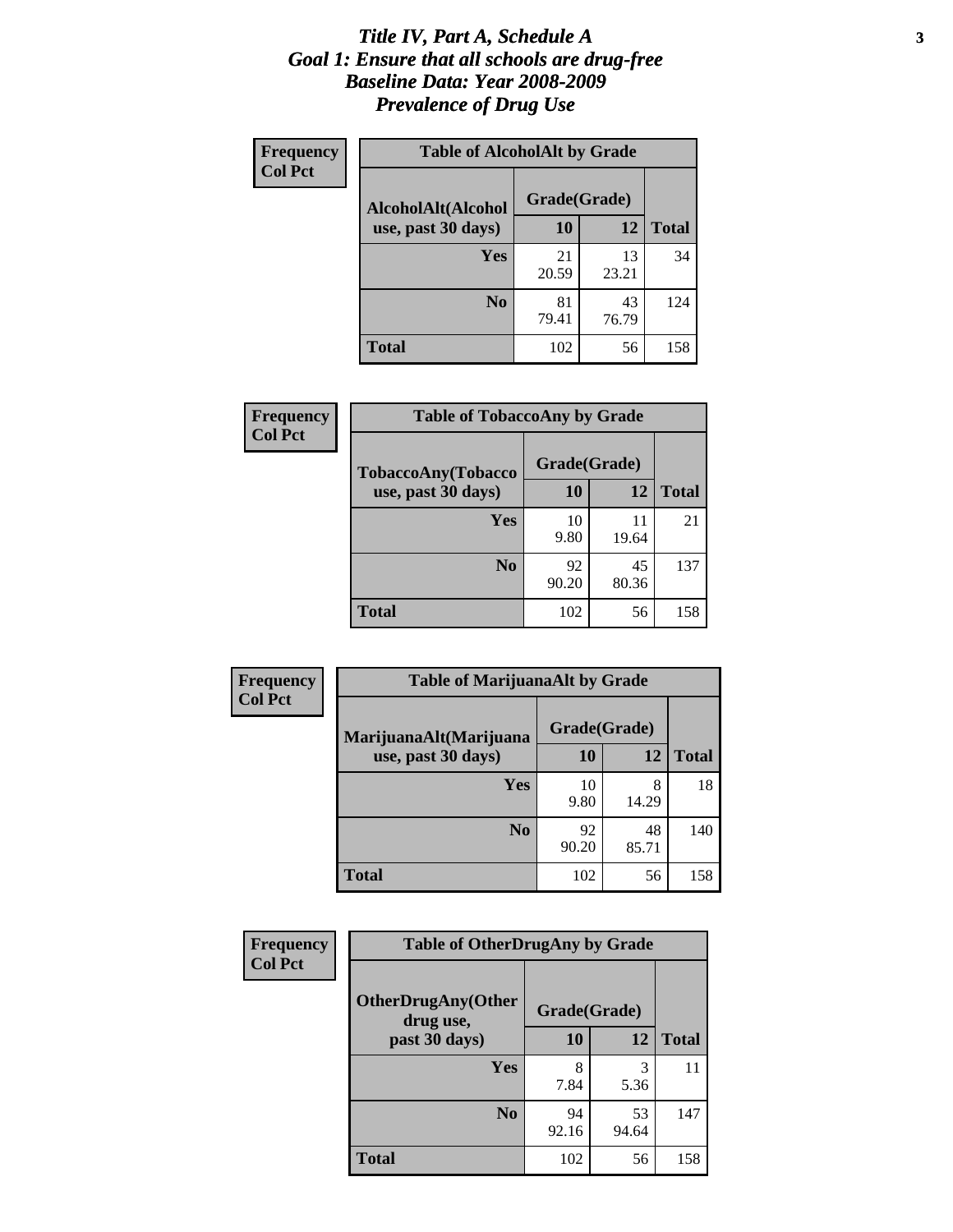#### *Average Age of Onset of Use* **4** *Results for "Average Age of Onset of Use" questions exclude students who said they did not use that substance*

| <b>Variable</b>    | Label                                                              | <b>Mean</b> |
|--------------------|--------------------------------------------------------------------|-------------|
| Alcoholinit2       | I started using alcohol when I was                                 | 13.17       |
| Cigarettesinit2    | I started smoking tobacco when I was                               | 12.56       |
| Smokelessinit2     | I started chewing tobacco when I was                               | 13.40       |
| Marijuanainit2     | I started using marijuana when I was                               | 14.05       |
| Cocaineinit2       | I started using cocaine when I was                                 | 14.00       |
| Inhalantsinit2     | I started using inhalants when I was                               | 12.25       |
| Steroidsinit2      | I started using steroids when I was                                |             |
| Ecstasyinit2       | I started using ecstasy when I was                                 | 14.80       |
| Methinit2          | I started using methamphetamines when I was                        |             |
| Hallucinogensinit2 | I started using hallucinogens when I was                           | 14.50       |
| Prescriptioninit2  | I started using prescription drugs not prescribed to me when I was | 12.64       |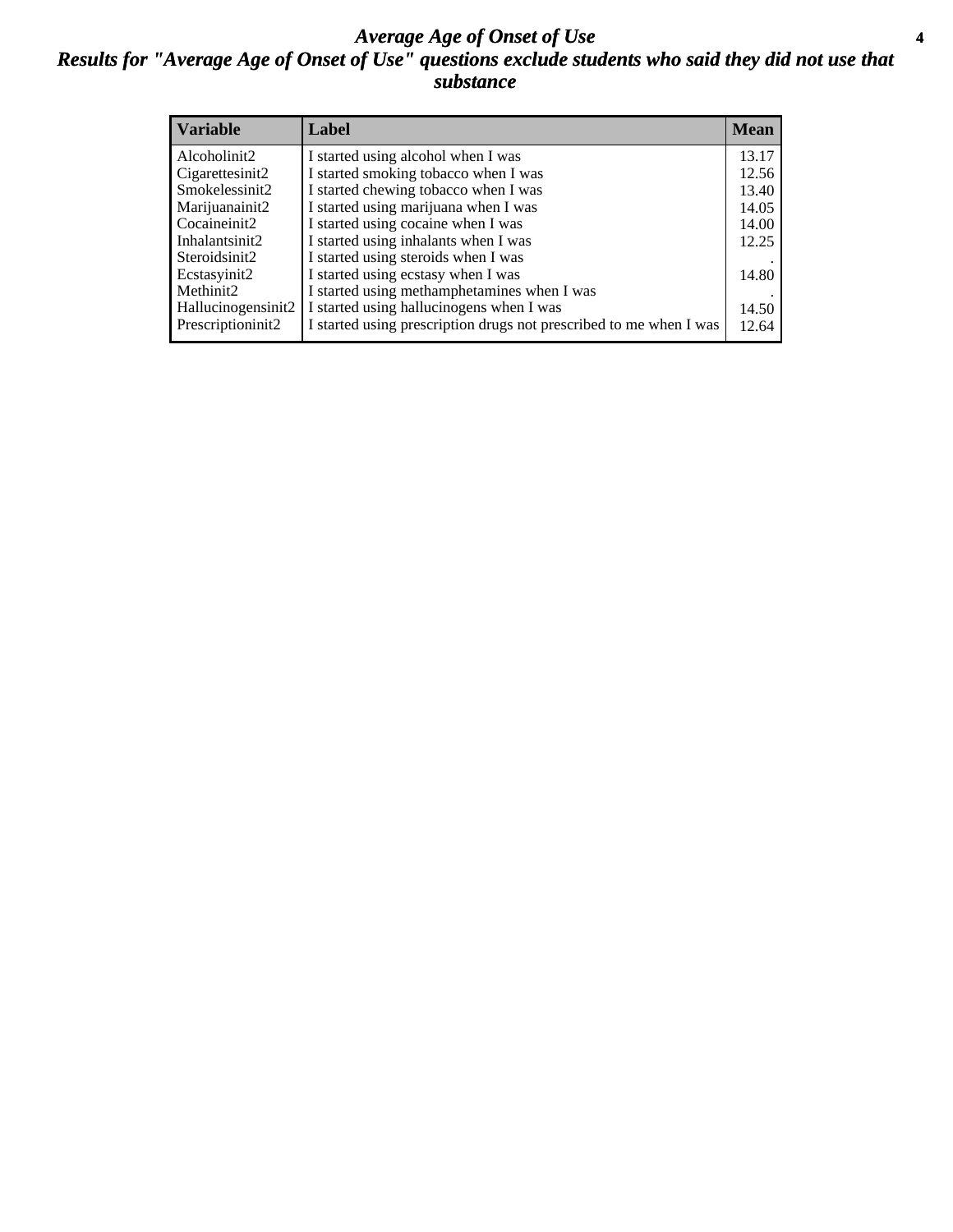# *Perception of Health Risk* **5**

| Frequency      | <b>Table of Alcoholharmdich by Grade</b> |              |             |              |  |
|----------------|------------------------------------------|--------------|-------------|--------------|--|
| <b>Col Pct</b> | Alcoholharmdich(I<br>think alcohol is    | Grade(Grade) |             |              |  |
|                | harmful)                                 | 10           | 12          | <b>Total</b> |  |
|                | Yes                                      | 83<br>81.37  | 50<br>89.29 | 133          |  |
|                | N <sub>0</sub>                           | 19<br>18.63  | 6<br>10.71  | 25           |  |
|                | <b>Total</b>                             | 102          | 56          | 158          |  |

| <b>Frequency</b> | <b>Table of Tobaccoharmdich by Grade</b> |              |             |              |  |
|------------------|------------------------------------------|--------------|-------------|--------------|--|
| <b>Col Pct</b>   | Tobaccoharmdich(I<br>think tobacco is    | Grade(Grade) |             |              |  |
|                  | harmful)                                 | 10           | 12          | <b>Total</b> |  |
|                  | Yes                                      | 93<br>91.18  | 51<br>91.07 | 144          |  |
|                  | N <sub>0</sub>                           | 9<br>8.82    | 5<br>8.93   | 14           |  |
|                  | <b>Total</b>                             | 102          | 56          | 158          |  |

| Frequency      | <b>Table of Marijuanaharmdich by Grade</b> |              |             |              |  |
|----------------|--------------------------------------------|--------------|-------------|--------------|--|
| <b>Col Pct</b> | Marijuanaharmdich(I<br>think marijuana is  | Grade(Grade) |             |              |  |
|                | harmful)                                   | 10           | 12          | <b>Total</b> |  |
|                | Yes                                        | 85<br>83.33  | 44<br>78.57 | 129          |  |
|                | N <sub>0</sub>                             | 17<br>16.67  | 12<br>21.43 | 29           |  |
|                | <b>Total</b>                               | 102          | 56          | 158          |  |

| Frequency      | <b>Table of Otherdrugharmdich by Grade</b>   |              |             |              |  |  |
|----------------|----------------------------------------------|--------------|-------------|--------------|--|--|
| <b>Col Pct</b> | Otherdrugharmdich(I<br>think other drugs are | Grade(Grade) |             |              |  |  |
|                | harmful)                                     | 10           | 12          | <b>Total</b> |  |  |
|                | Yes                                          | 94<br>92.16  | 54<br>96.43 | 148          |  |  |
|                | N <sub>0</sub>                               | 8<br>7.84    | 3.57        | 10           |  |  |
|                | <b>Total</b>                                 | 102          | 56          | 158          |  |  |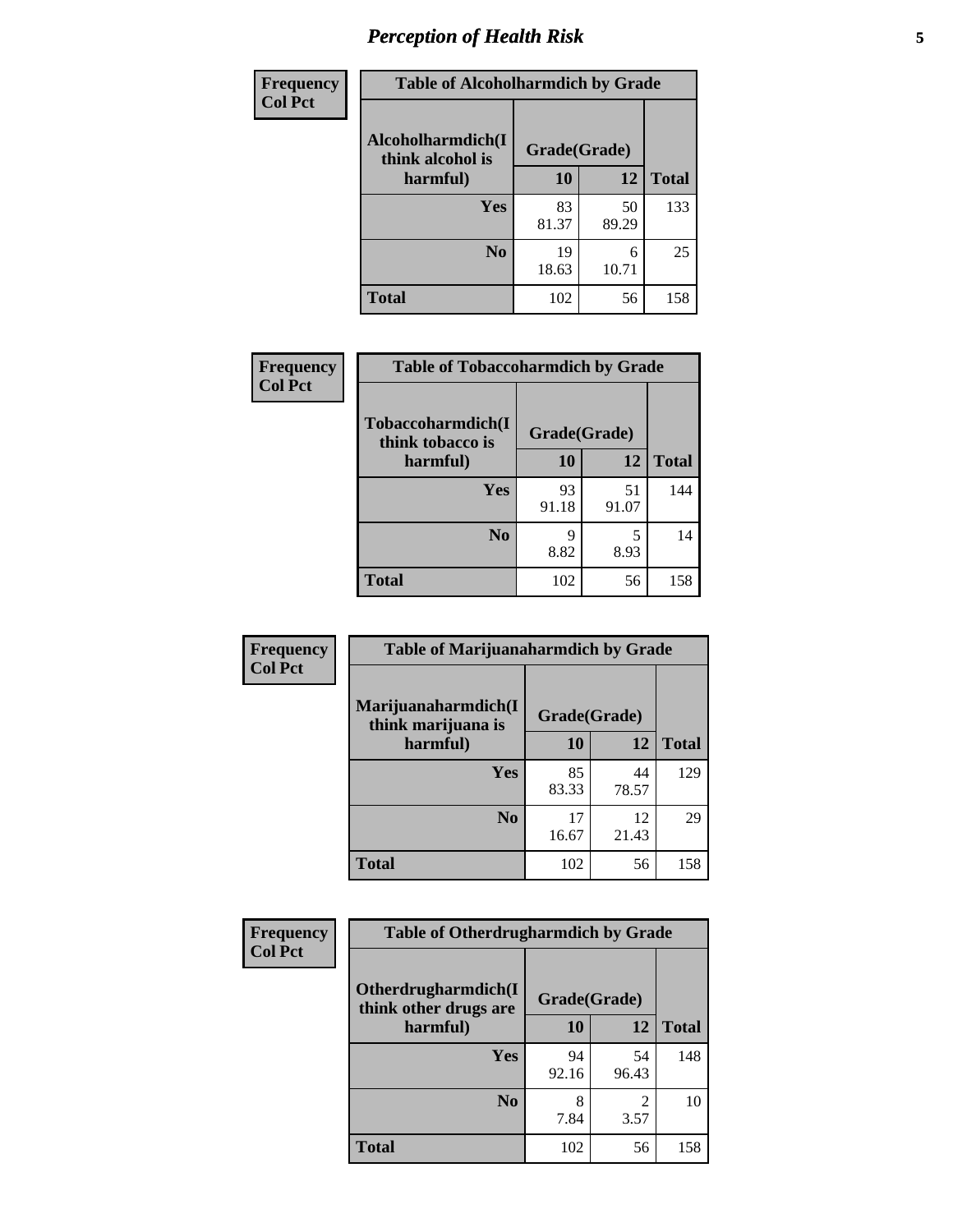## *Social Disapproval* **6**

| <b>Frequency</b> | <b>Table of Alcoholpeerdich by Grade</b>                                |              |             |              |
|------------------|-------------------------------------------------------------------------|--------------|-------------|--------------|
| <b>Col Pct</b>   | Alcoholpeerdich(My<br>friends would<br>disapprove if I used<br>alcohol) | Grade(Grade) |             |              |
|                  |                                                                         | 10           | 12          | <b>Total</b> |
|                  | <b>Yes</b>                                                              | 48<br>47.06  | 28<br>50.00 | 76           |
|                  | N <sub>0</sub>                                                          | 54<br>52.94  | 28<br>50.00 | 82           |
|                  | <b>Total</b>                                                            | 102          | 56          | 158          |

| <b>Frequency</b> |
|------------------|
| <b>Col Pct</b>   |

| <b>Table of Tobaccopeerdich by Grade</b>                    |              |             |              |  |
|-------------------------------------------------------------|--------------|-------------|--------------|--|
| Tobaccopeerdich(My<br>friends would<br>disapprove if I used | Grade(Grade) |             |              |  |
| tobacco)                                                    | 10           | 12          | <b>Total</b> |  |
| Yes                                                         | 60<br>58.82  | 33<br>58.93 | 93           |  |
| N <sub>0</sub>                                              | 42<br>41.18  | 23<br>41.07 | 65           |  |
| <b>Total</b>                                                | 102          | 56          | 158          |  |

| Frequency      | <b>Table of Marijuanapeerdich by Grade</b>                    |              |             |              |  |  |
|----------------|---------------------------------------------------------------|--------------|-------------|--------------|--|--|
| <b>Col Pct</b> | Marijuanapeerdich(My<br>friends would<br>disapprove if I used | Grade(Grade) |             |              |  |  |
|                | marijuana)                                                    | 10           | 12          | <b>Total</b> |  |  |
|                | <b>Yes</b>                                                    | 56<br>54.90  | 30<br>53.57 | 86           |  |  |
|                | N <sub>0</sub>                                                | 46<br>45.10  | 26<br>46.43 | 72           |  |  |
|                | <b>Total</b>                                                  | 102          | 56          | 158          |  |  |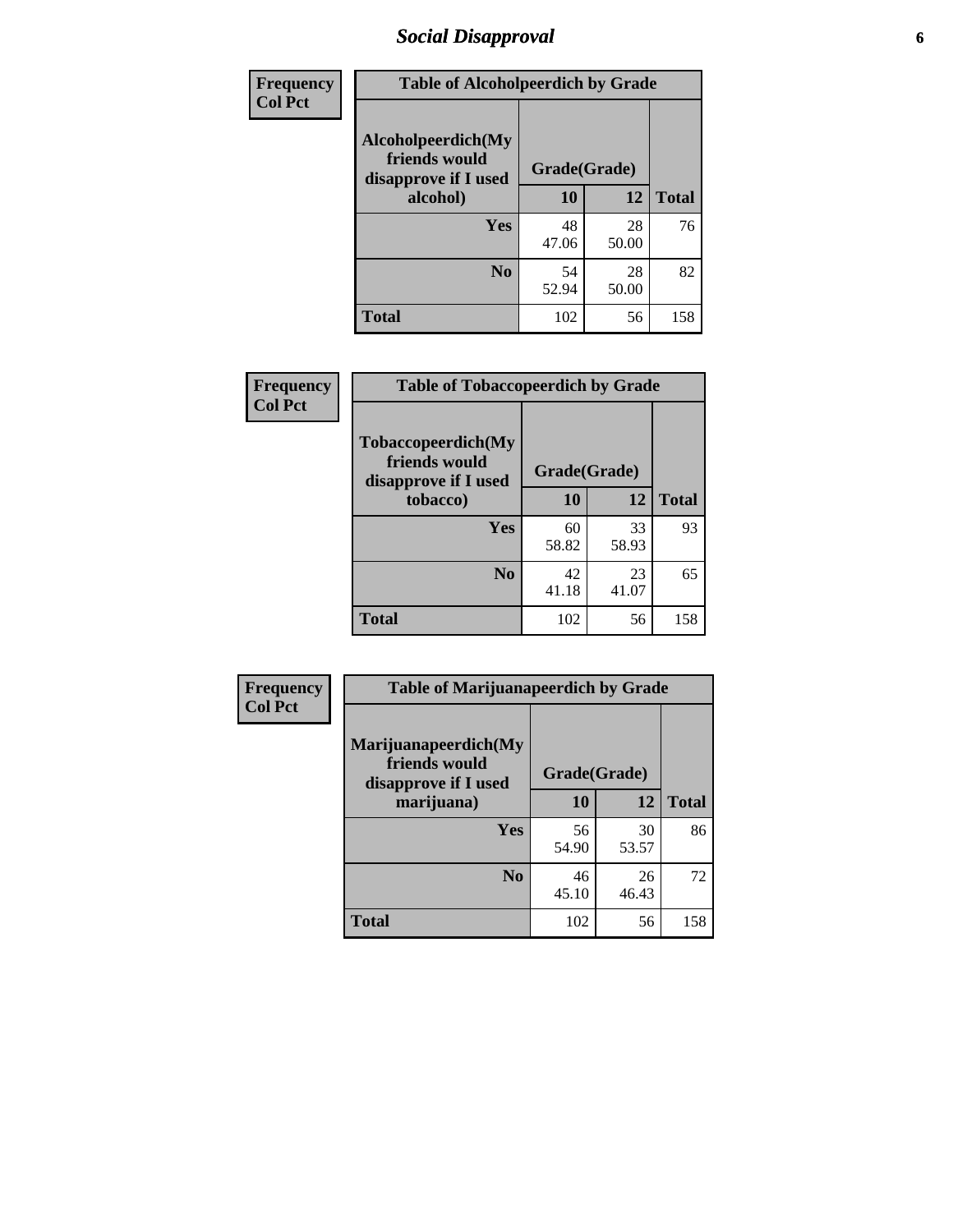## *Social Disapproval* **7**

| Frequency      | <b>Table of Otherdrugpeerdich by Grade</b>                    |              |             |              |  |  |
|----------------|---------------------------------------------------------------|--------------|-------------|--------------|--|--|
| <b>Col Pct</b> | Otherdrugpeerdich(My<br>friends would<br>disapprove if I used | Grade(Grade) |             |              |  |  |
|                | other drugs)                                                  | 10           | 12          | <b>Total</b> |  |  |
|                | Yes                                                           | 64<br>62.75  | 39<br>69.64 | 103          |  |  |
|                | N <sub>0</sub>                                                | 38<br>37.25  | 17<br>30.36 | 55           |  |  |
|                | <b>Total</b>                                                  | 102          | 56          | 158          |  |  |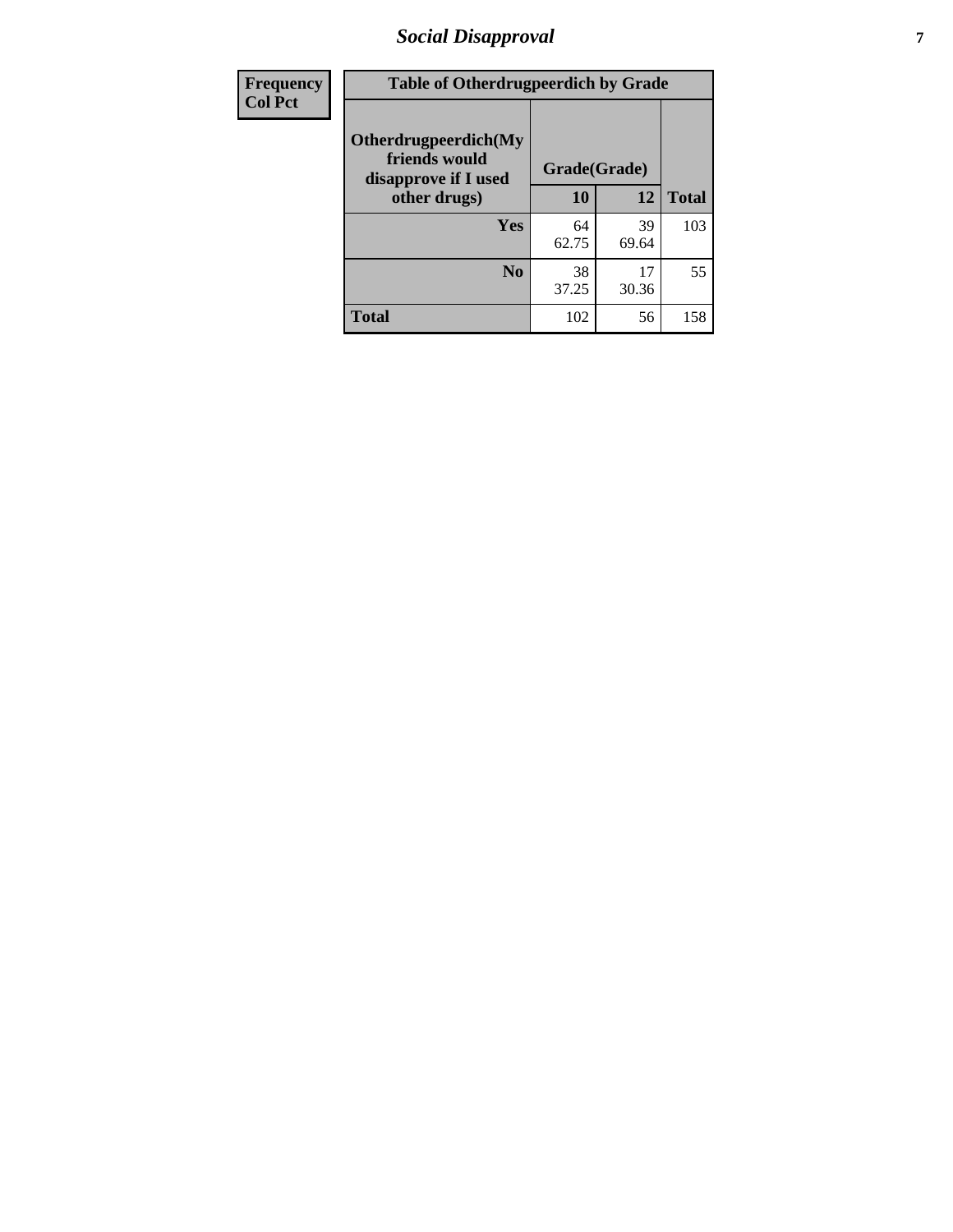#### Title IV, Part A, Schedule A **8** *Goal 2: To help ensure that all schools are safe and disciplined Baseline Data: Year 2008-2009 Student Involvement in Gang Activity*

| Frequency      | <b>Table of Gangself by Grade</b>                                                                 |                    |                  |              |
|----------------|---------------------------------------------------------------------------------------------------|--------------------|------------------|--------------|
| <b>Col Pct</b> | Gangself(I<br>have<br>participated<br>in illegal<br>gang<br>activities in<br>the past 30<br>days) | Grade(Grade)<br>10 | 12               | <b>Total</b> |
|                | Yes                                                                                               | 8<br>7.84          | $\theta$<br>0.00 | 8            |
|                | N <sub>0</sub>                                                                                    | 94<br>92.16        | 56<br>100.00     | 150          |
|                | <b>Total</b>                                                                                      | 102                | 56               | 158          |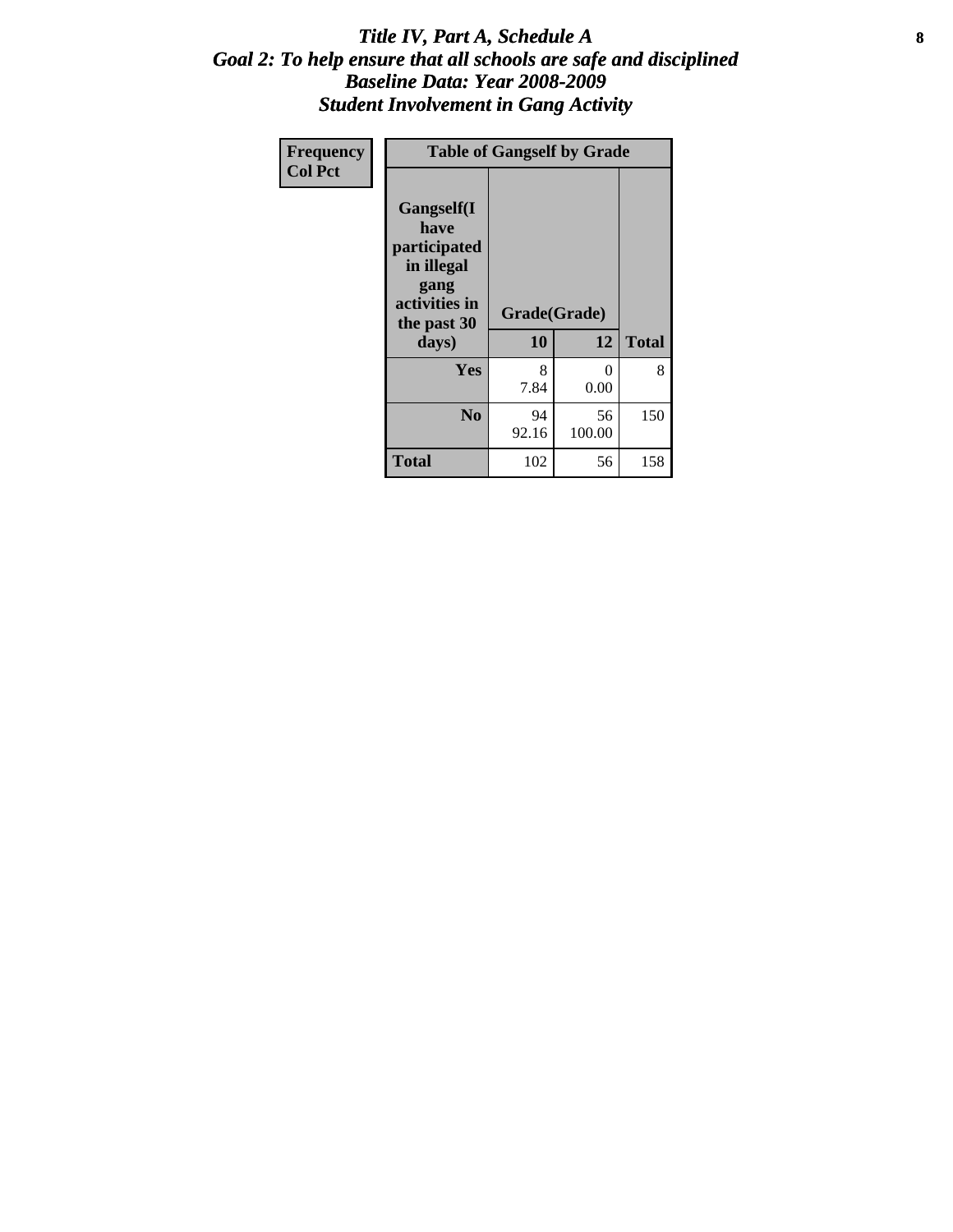# *Student Perception of School Safety* **9**

| Frequency           |
|---------------------|
| I<br><b>Row Pct</b> |

| <b>Table of Grade by Safeschool</b> |                                                                                                                                           |                                                        |             |             |     |  |
|-------------------------------------|-------------------------------------------------------------------------------------------------------------------------------------------|--------------------------------------------------------|-------------|-------------|-----|--|
|                                     |                                                                                                                                           | Safeschool (School is a place at which I feel<br>safe) |             |             |     |  |
| Grade(Grade)                        | <b>Somewhat</b><br><b>Somewhat</b><br><b>Strongly</b><br><b>Strongly</b><br><b>Disagree</b><br>Agree<br>Disagree<br><b>Total</b><br>Agree |                                                        |             |             |     |  |
| 10                                  | 20<br>19.61                                                                                                                               | 54<br>52.94                                            | 16<br>15.69 | 12<br>11.76 | 102 |  |
| 12                                  | 16<br>28.57                                                                                                                               | 24<br>42.86                                            | 6<br>10.71  | 10<br>17.86 | 56  |  |
| <b>Total</b>                        | 36                                                                                                                                        | 78                                                     | 22          | 22          | 158 |  |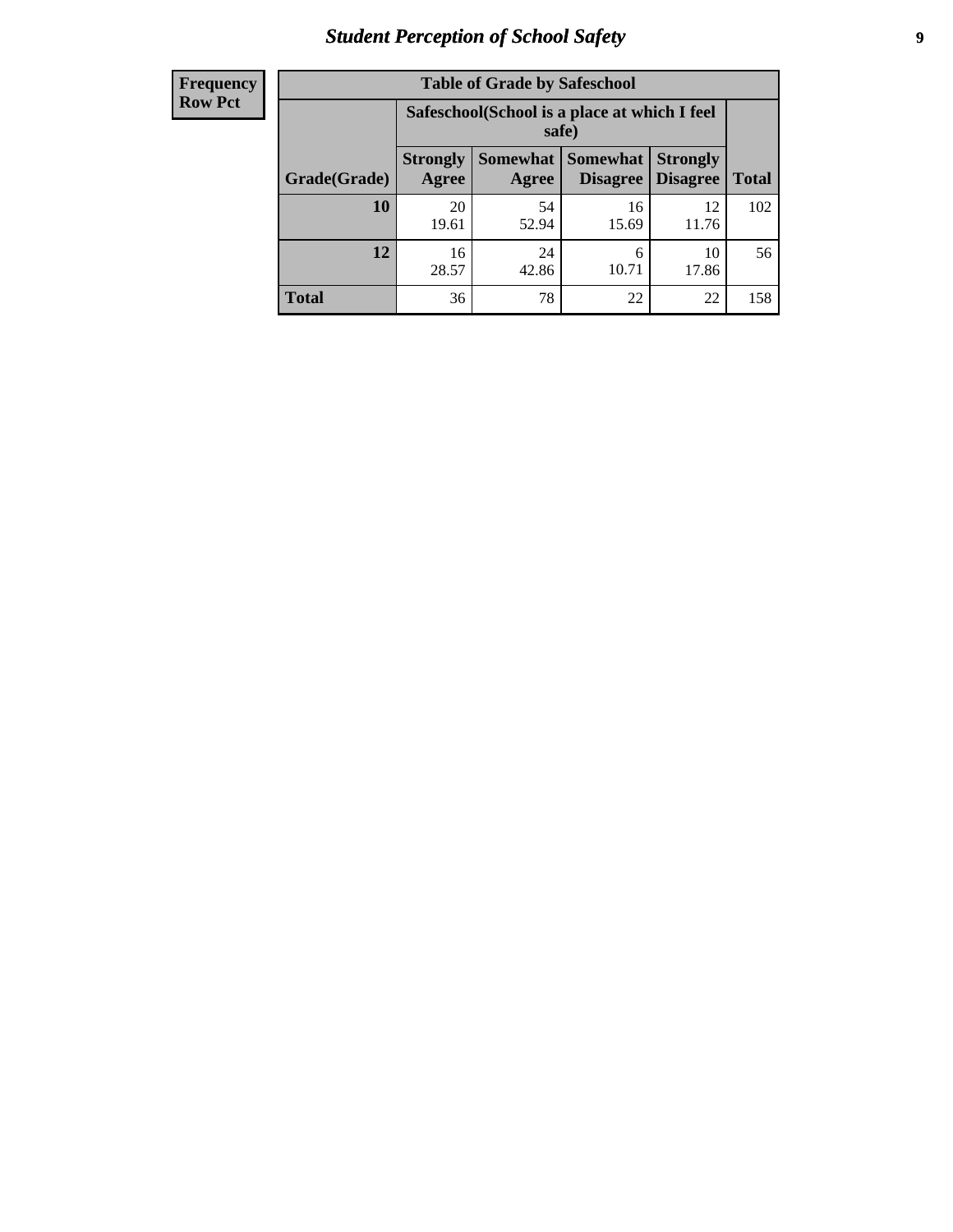### *Students Who Have Been Bullied* **10**

#### **Frequency Row Pct**

| <b>Table of Grade by Bullied</b> |                             |                                                                               |                              |                   |                        |                               |                   |              |
|----------------------------------|-----------------------------|-------------------------------------------------------------------------------|------------------------------|-------------------|------------------------|-------------------------------|-------------------|--------------|
|                                  |                             | <b>Bullied</b> (I have been bullied by other<br>students in the past 30 days) |                              |                   |                        |                               |                   |              |
| Grade(Grade)                     | $\mathbf{0}$<br><b>Days</b> | 1 or<br>$\mathbf{2}$<br>days                                                  | 3 <sub>to</sub><br>5<br>days | 6 to<br>9<br>days | 10<br>to<br>19<br>days | <b>20</b><br>to<br>29<br>days | All<br>30<br>days | <b>Total</b> |
| 10                               | 81<br>79.41                 | 4<br>3.92                                                                     | 3<br>2.94                    | 0.98              | $\mathfrak{D}$<br>1.96 | 6<br>5.88                     | 5<br>4.90         | 102          |
| 12                               | 45<br>80.36                 | 5<br>8.93                                                                     | 1.79                         | $\Omega$<br>0.00  | 3<br>5.36              | 2<br>3.57                     | 0.00              | 56           |
| <b>Total</b>                     | 126                         | 9                                                                             | $\overline{4}$               |                   | 5                      | 8                             | 5                 | 158          |

 $\blacksquare$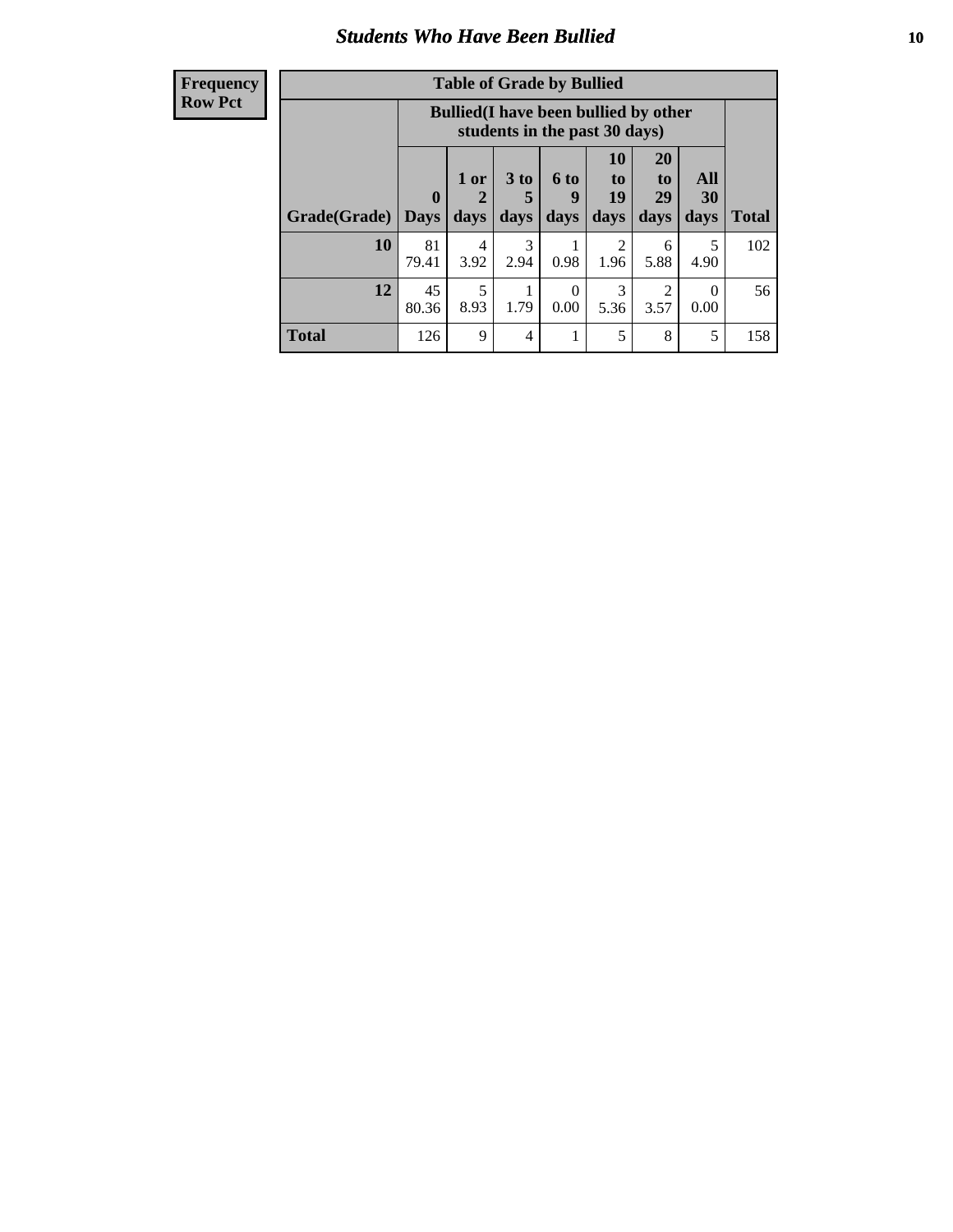#### *School Climate* **11**

| Frequency      | <b>Table of SchoolClimate1 by Grade</b> |                    |             |              |  |  |
|----------------|-----------------------------------------|--------------------|-------------|--------------|--|--|
| <b>Col Pct</b> | SchoolClimate1(I<br>like school)        | Grade(Grade)<br>10 | 12          | <b>Total</b> |  |  |
|                | <b>Strongly Agree</b>                   | 12<br>11.76        | 9<br>16.07  | 21           |  |  |
|                | <b>Somewhat Agree</b>                   | 68<br>66.67        | 36<br>64.29 | 104          |  |  |
|                | <b>Somewhat Disagree</b>                | 16<br>15.69        | 6<br>10.71  | 22           |  |  |
|                | <b>Strongly Disagree</b>                | 6<br>5.88          | 5<br>8.93   | 11           |  |  |
|                | <b>Total</b>                            | 102                | 56          | 158          |  |  |

| Frequency      | <b>Table of SchoolClimate2 by Grade</b>           |                    |             |              |  |  |
|----------------|---------------------------------------------------|--------------------|-------------|--------------|--|--|
| <b>Col Pct</b> | SchoolClimate2(I<br>feel successful at<br>school) | Grade(Grade)<br>10 | 12          | <b>Total</b> |  |  |
|                | <b>Strongly Agree</b>                             | 27<br>26.47        | 20<br>35.71 | 47           |  |  |
|                | <b>Somewhat Agree</b>                             | 66<br>64.71        | 26<br>46.43 | 92           |  |  |
|                | <b>Somewhat Disagree</b>                          | 6<br>5.88          | 6<br>10.71  | 12           |  |  |
|                | <b>Strongly Disagree</b>                          | 3<br>2.94          | 4<br>7.14   | 7            |  |  |
|                | <b>Total</b>                                      | 102                | 56          | 158          |  |  |

| Frequency | <b>Table of SchoolClimate3 by Grade</b>                                      |                    |             |              |
|-----------|------------------------------------------------------------------------------|--------------------|-------------|--------------|
| Col Pct   | <b>SchoolClimate3(My</b><br>school has high<br>standards for<br>achievement) | Grade(Grade)<br>10 | 12          | <b>Total</b> |
|           |                                                                              |                    |             |              |
|           | <b>Strongly Agree</b>                                                        | 27<br>26.47        | 10<br>17.86 | 37           |
|           | <b>Somewhat Agree</b>                                                        | 45<br>44.12        | 25<br>44.64 | 70           |
|           | <b>Somewhat Disagree</b>                                                     | 20<br>19.61        | 8<br>14.29  | 28           |
|           | <b>Strongly Disagree</b>                                                     | 10<br>9.80         | 13<br>23.21 | 23           |
|           | Total                                                                        | 102                | 56          | 158          |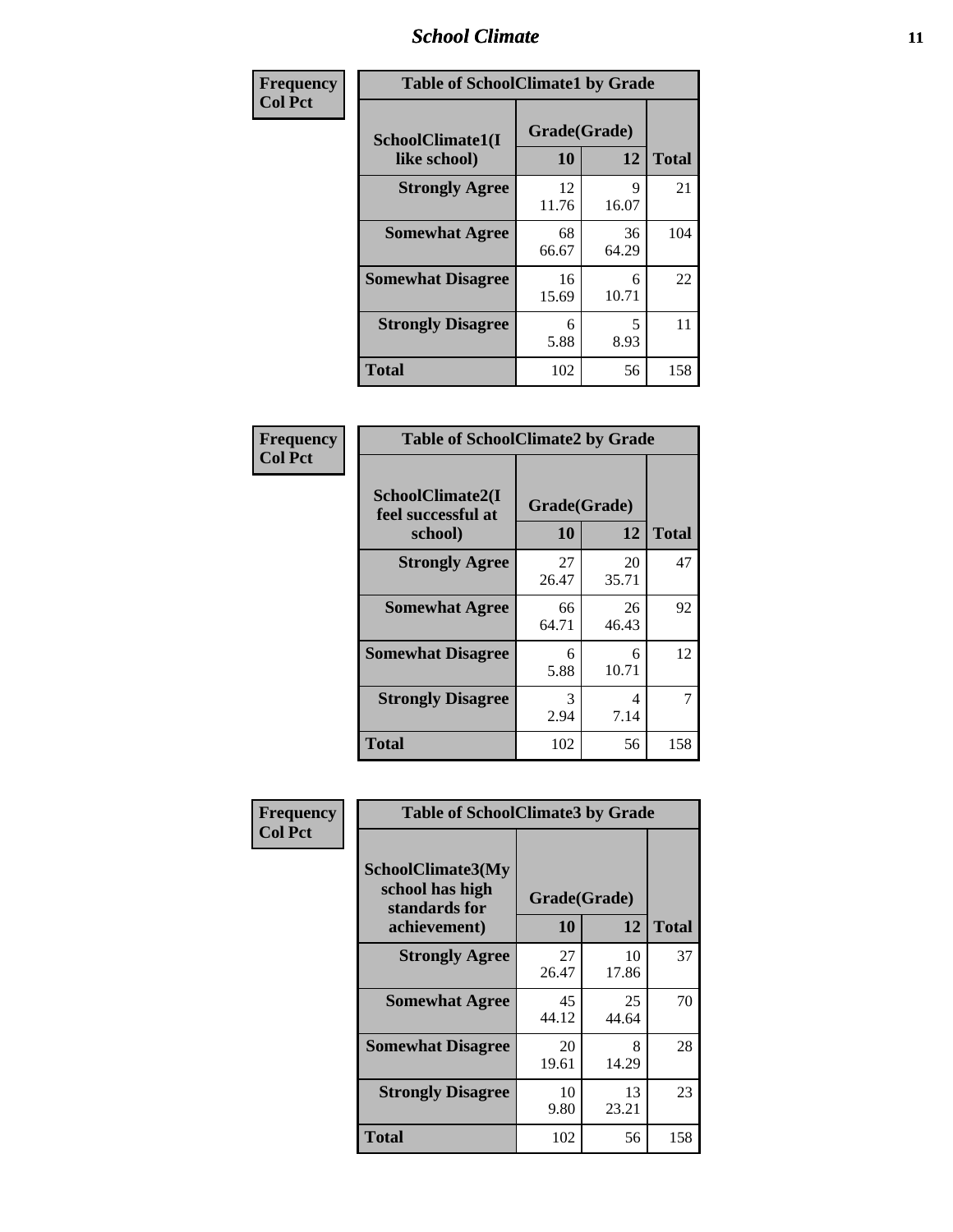#### *School Climate* **12**

| Frequency      | <b>Table of SchoolClimate4 by Grade</b>                              |                    |             |              |
|----------------|----------------------------------------------------------------------|--------------------|-------------|--------------|
| <b>Col Pct</b> | <b>SchoolClimate4(My</b><br>school sets clear<br>rules for behavior) | Grade(Grade)<br>10 | 12          | <b>Total</b> |
|                | <b>Strongly Agree</b>                                                | 37<br>36.27        | 17<br>30.36 | 54           |
|                | <b>Somewhat Agree</b>                                                | 46<br>45.10        | 20<br>35.71 | 66           |
|                | <b>Somewhat Disagree</b>                                             | 12<br>11.76        | 10<br>17.86 | 22           |
|                | <b>Strongly Disagree</b>                                             | 7<br>6.86          | 9<br>16.07  | 16           |
|                | <b>Total</b>                                                         | 102                | 56          | 158          |

| <b>Table of SchoolClimate5 by Grade</b>                   |              |             |              |  |
|-----------------------------------------------------------|--------------|-------------|--------------|--|
| SchoolClimate5(I<br>know what to do in<br>an emergency at | Grade(Grade) |             |              |  |
| school)                                                   | 10           | 12          | <b>Total</b> |  |
| <b>Strongly Agree</b>                                     | 61<br>59.80  | 26<br>46.43 | 87           |  |
| <b>Somewhat Agree</b>                                     | 26<br>25.49  | 19<br>33.93 | 45           |  |
| <b>Somewhat Disagree</b>                                  | 11<br>10.78  | 8<br>14.29  | 19           |  |
| <b>Strongly Disagree</b>                                  | 4<br>3.92    | 3<br>5.36   | 7            |  |
| Total                                                     | 102          | 56          | 158          |  |

| Frequency      | <b>Table of SchoolClimate6 by Grade</b>                  |                    |             |              |
|----------------|----------------------------------------------------------|--------------------|-------------|--------------|
| <b>Col Pct</b> | <b>SchoolClimate6(Teachers</b><br>treat me with respect) | Grade(Grade)<br>10 | 12          | <b>Total</b> |
|                | <b>Strongly Agree</b>                                    | 28<br>27.45        | 18<br>32.14 | 46           |
|                | <b>Somewhat Agree</b>                                    | 44<br>43.14        | 23<br>41.07 | 67           |
|                | <b>Somewhat Disagree</b>                                 | 18<br>17.65        | 9<br>16.07  | 27           |
|                | <b>Strongly Disagree</b>                                 | 12<br>11.76        | 6<br>10.71  | 18           |
|                | <b>Total</b>                                             | 102                | 56          | 158          |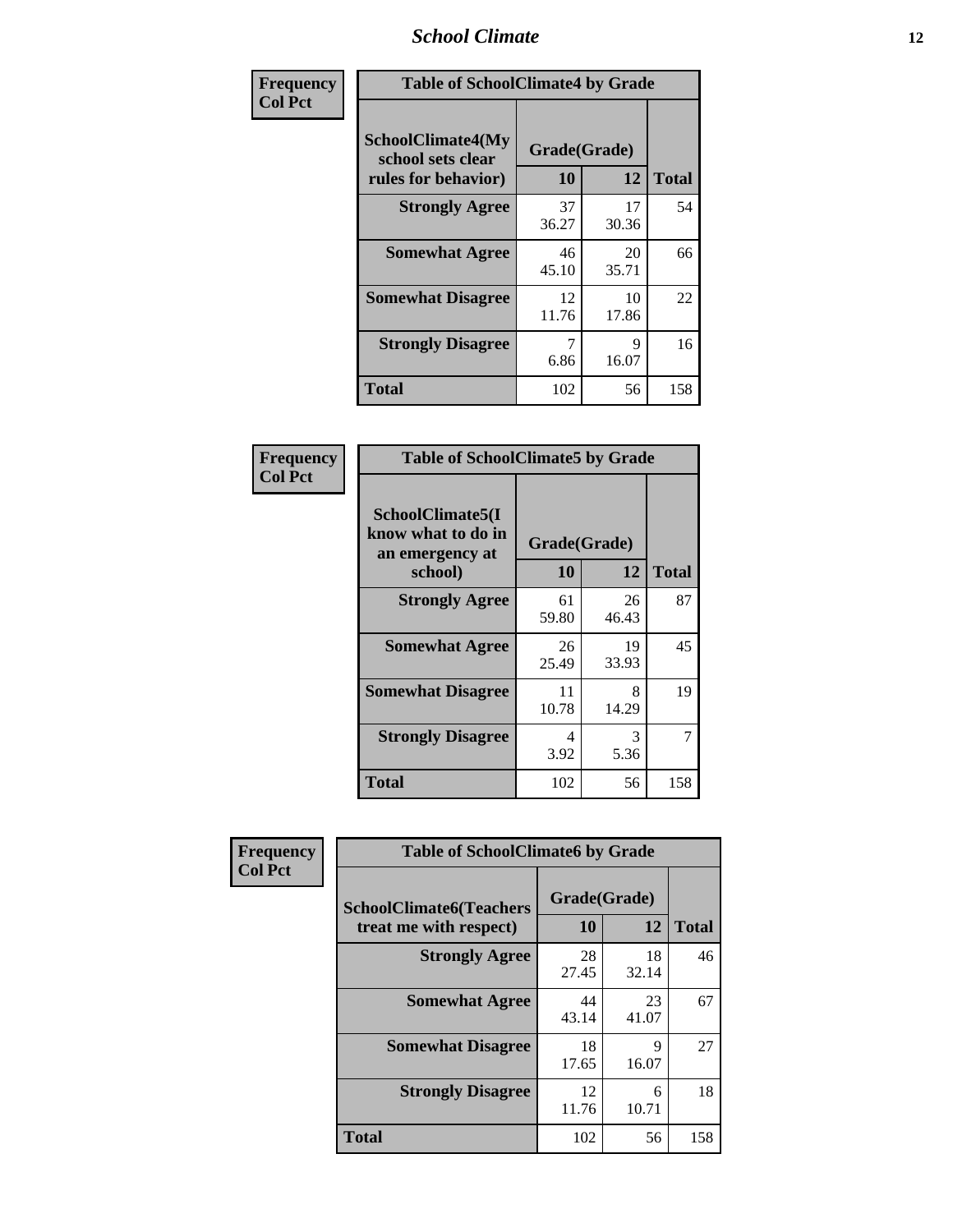#### *School Climate* **13**

| Frequency      | <b>Table of SchoolClimate7 by Grade</b>                                       |                           |             |              |
|----------------|-------------------------------------------------------------------------------|---------------------------|-------------|--------------|
| <b>Col Pct</b> | <b>SchoolClimate7(Behaviors</b><br>in my class allow the<br>teacher to teach) | Grade(Grade)<br><b>10</b> | 12          | <b>Total</b> |
|                | <b>Strongly Agree</b>                                                         | 16<br>15.69               | 5<br>8.93   | 21           |
|                | <b>Somewhat Agree</b>                                                         | 41<br>40.20               | 24<br>42.86 | 65           |
|                | <b>Somewhat Disagree</b>                                                      | 24<br>23.53               | 14<br>25.00 | 38           |
|                | <b>Strongly Disagree</b>                                                      | 21<br>20.59               | 13<br>23.21 | 34           |
|                | <b>Total</b>                                                                  | 102                       | 56          | 158          |

| Frequency      | <b>Table of SchoolClimate8 by Grade</b>                                 |              |             |              |
|----------------|-------------------------------------------------------------------------|--------------|-------------|--------------|
| <b>Col Pct</b> | <b>SchoolClimate8(Students</b><br>are frequently<br>recognized for good | Grade(Grade) |             |              |
|                | behavior)                                                               | 10           | 12          | <b>Total</b> |
|                | <b>Strongly Agree</b>                                                   | 17<br>16.67  | 5<br>8.93   | 22           |
|                | <b>Somewhat Agree</b>                                                   | 45<br>44.12  | 24<br>42.86 | 69           |
|                | <b>Somewhat Disagree</b>                                                | 22<br>21.57  | 18<br>32.14 | 40           |
|                | <b>Strongly Disagree</b>                                                | 18<br>17.65  | 9<br>16.07  | 27           |
|                | <b>Total</b>                                                            | 102          | 56          | 158          |

| Frequency      | <b>Table of SchoolClimate9 by Grade</b>                                           |                    |             |              |
|----------------|-----------------------------------------------------------------------------------|--------------------|-------------|--------------|
| <b>Col Pct</b> | SchoolClimate9(School<br>counselor would be<br>helpful if I needed<br>assistance) | Grade(Grade)<br>10 | 12          | <b>Total</b> |
|                | <b>Strongly Agree</b>                                                             | 26<br>25.49        | 22<br>39.29 | 48           |
|                | <b>Somewhat Agree</b>                                                             | 41<br>40.20        | 15<br>26.79 | 56           |
|                | <b>Somewhat Disagree</b>                                                          | 11<br>10.78        | 10<br>17.86 | 21           |
|                | <b>Strongly Disagree</b>                                                          | 24<br>23.53        | 9<br>16.07  | 33           |
|                | <b>Total</b>                                                                      | 102                | 56          | 158          |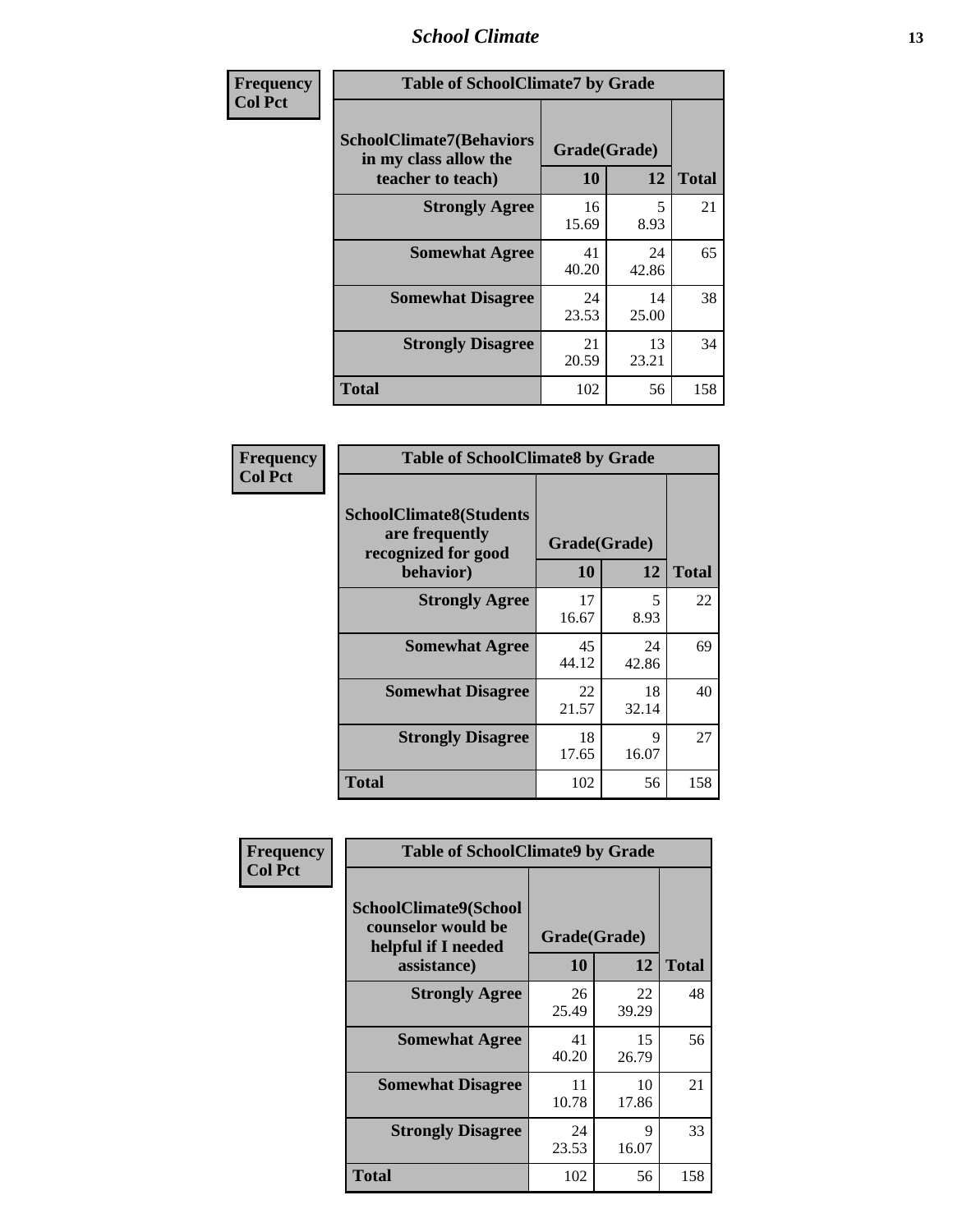### *Reasons for Dropping Out* **14**

| <b>Frequency</b> | <b>Table of Dropoutreason by Grade</b>                                   |             |                    |              |
|------------------|--------------------------------------------------------------------------|-------------|--------------------|--------------|
| <b>Col Pct</b>   | Dropoutreason(If<br>I dropped out the<br>reason would<br>most likely be) | 10          | Grade(Grade)<br>12 | <b>Total</b> |
|                  | <b>Won't Drop out</b>                                                    | 52<br>50.98 | 31<br>55.36        | 83           |
|                  | <b>Bored</b>                                                             | 19<br>18.63 | 3<br>5.36          | 22           |
|                  | <b>Family Reasons</b>                                                    | 12<br>11.76 | 1.79               | 13           |
|                  | <b>Being Bullied</b>                                                     | 5<br>4.90   | 2<br>3.57          | 7            |
|                  | <b>Other</b>                                                             | 14<br>13.73 | 19<br>33.93        | 33           |
|                  | Total                                                                    | 102         | 56                 | 158          |

| Frequency      | <b>Table of Dropout by Grade</b>                                       |                    |             |              |  |
|----------------|------------------------------------------------------------------------|--------------------|-------------|--------------|--|
| <b>Col Pct</b> | Dropout(I<br>have<br>thought<br>about<br>dropping<br>out of<br>school) | Grade(Grade)<br>10 | 12          | <b>Total</b> |  |
|                | Yes                                                                    | 34<br>33.33        | 18<br>32.14 | 52           |  |
|                | N <sub>0</sub>                                                         | 68<br>66.67        | 38<br>67.86 | 106          |  |
|                | <b>Total</b>                                                           | 102                | 56          | 158          |  |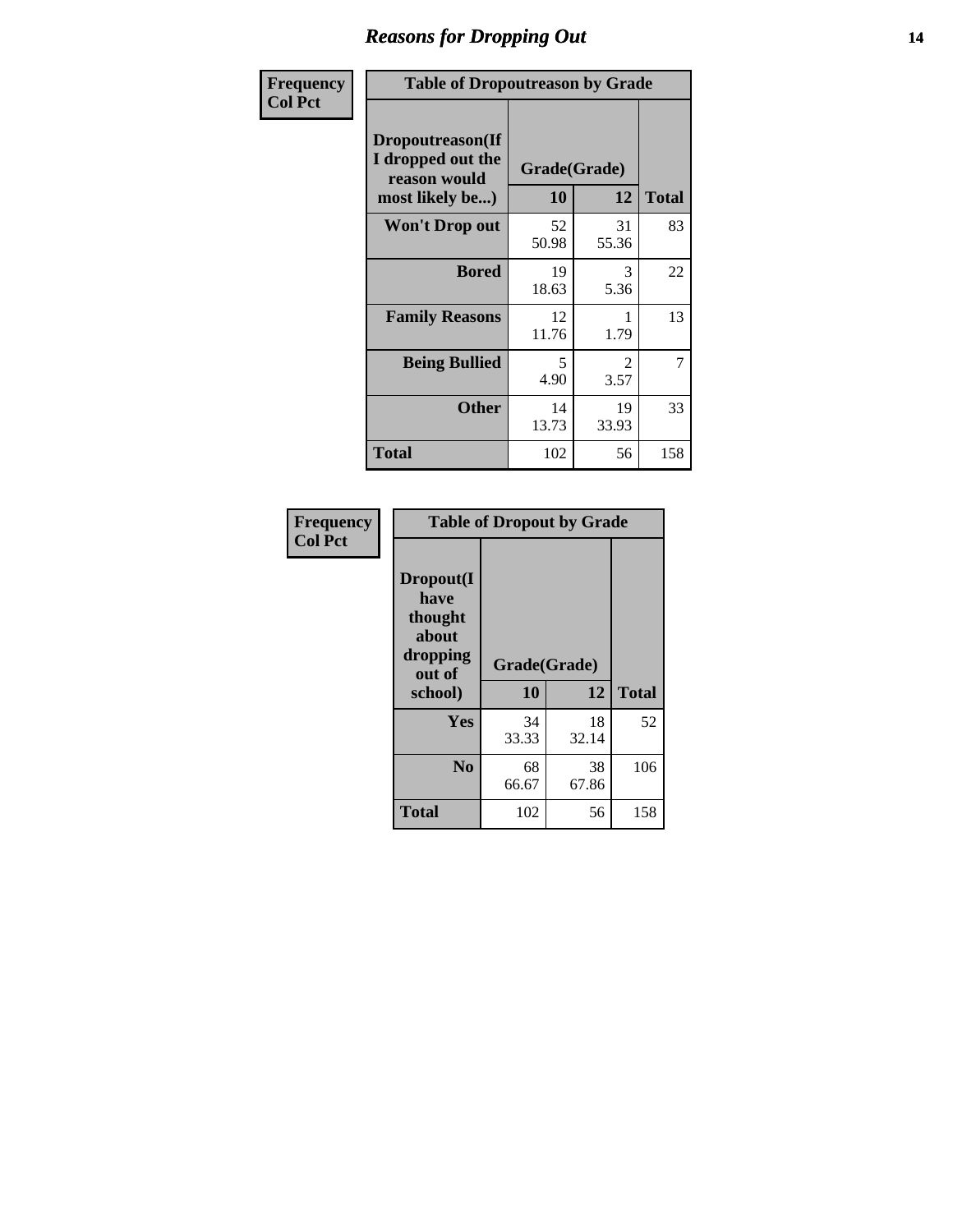*School Safety* **15**

| Frequency      | <b>Table of Gangself by Grade</b>                                                                 |                          |              |              |
|----------------|---------------------------------------------------------------------------------------------------|--------------------------|--------------|--------------|
| <b>Col Pct</b> | Gangself(I<br>have<br>participated<br>in illegal<br>gang<br>activities in<br>the past 30<br>days) | Grade(Grade)<br>10<br>12 |              | <b>Total</b> |
|                | Yes                                                                                               | 8<br>7.84                | 0<br>0.00    | 8            |
|                | N <sub>0</sub>                                                                                    | 94<br>92.16              | 56<br>100.00 | 150          |
|                | <b>Total</b>                                                                                      | 102                      | 56           | 158          |

| Frequency<br><b>Col Pct</b> | <b>Table of Gangpeers by Grade</b>                                                                                             |                    |             |              |
|-----------------------------|--------------------------------------------------------------------------------------------------------------------------------|--------------------|-------------|--------------|
|                             | <b>Gangpeers</b> (I<br>have friends<br>who have<br>participated<br>in illegal<br>gang<br>activities in<br>the past 30<br>days) | Grade(Grade)<br>10 | 12          | <b>Total</b> |
|                             | <b>Yes</b>                                                                                                                     | 25<br>24.51        | 6<br>10.71  | 31           |
|                             | N <sub>0</sub>                                                                                                                 | 77<br>75.49        | 50<br>89.29 | 127          |
|                             | <b>Total</b>                                                                                                                   | 102                | 56          | 158          |

| Frequency      | <b>Table of Pickedon by Grade</b>                                  |              |             |              |
|----------------|--------------------------------------------------------------------|--------------|-------------|--------------|
| <b>Col Pct</b> | <b>Pickedon(I have</b><br>been picked on or<br>teased at school in | Grade(Grade) |             |              |
|                | the past 30 days)                                                  | 10           | 12          | <b>Total</b> |
|                | <b>Strongly Agree</b>                                              | 18<br>17.65  | 12<br>21.43 | 30           |
|                | <b>Somewhat Agree</b>                                              | 17<br>16.67  | 12.50       | 24           |
|                | <b>Somewhat Disagree</b>                                           | 16<br>15.69  | 5<br>8.93   | 21           |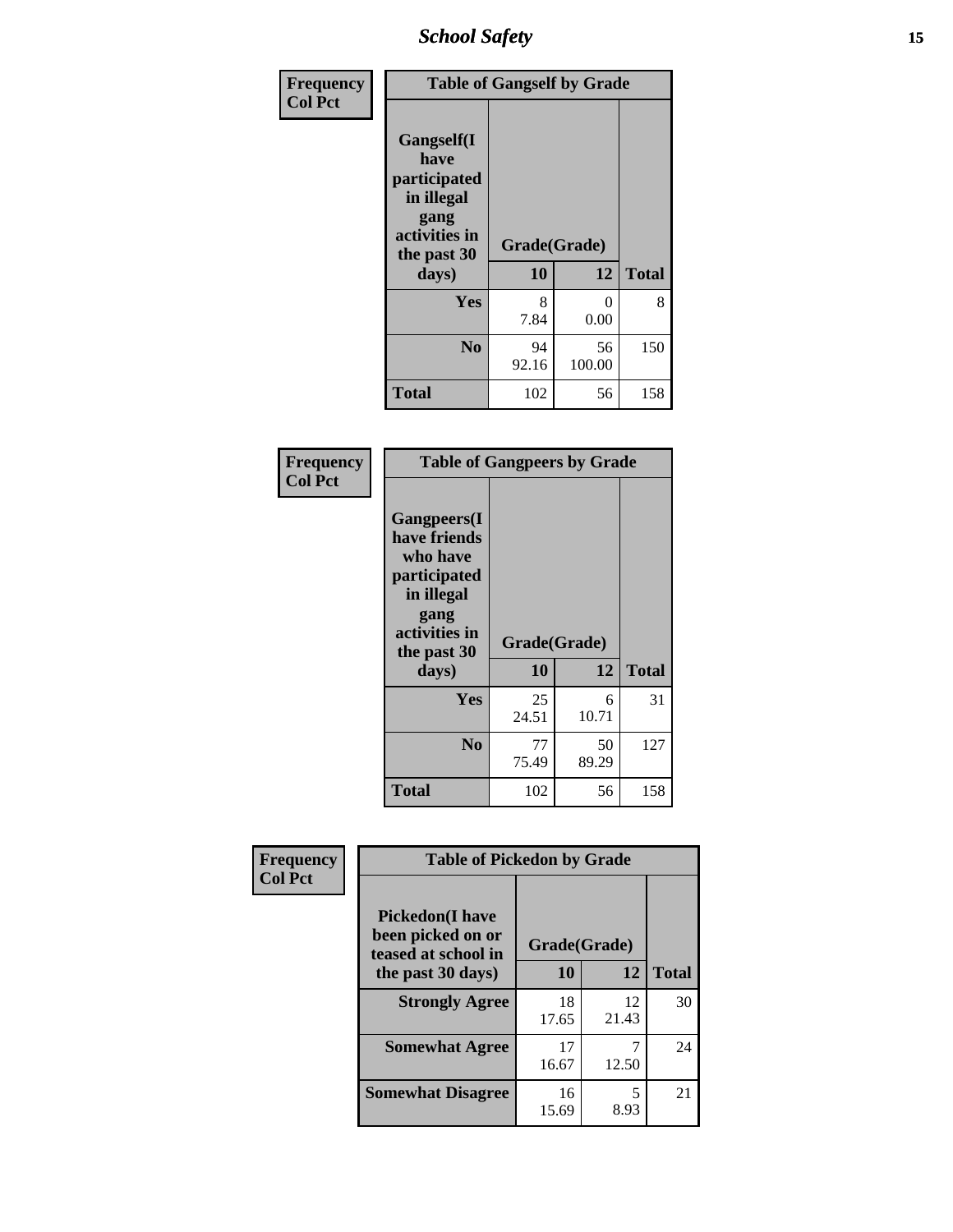*School Safety* **16**

| <b>Frequency</b> | <b>Table of Pickedon by Grade</b>                                                        |                    |              |     |  |  |  |  |  |  |
|------------------|------------------------------------------------------------------------------------------|--------------------|--------------|-----|--|--|--|--|--|--|
| <b>Col Pct</b>   | <b>Pickedon</b> (I have<br>been picked on or<br>teased at school in<br>the past 30 days) | Grade(Grade)<br>10 | <b>Total</b> |     |  |  |  |  |  |  |
|                  | <b>Strongly Disagree</b>                                                                 | 51<br>50.00        | 32<br>57.14  | 83  |  |  |  |  |  |  |
|                  | Total                                                                                    | 102                | 56           | 158 |  |  |  |  |  |  |

| Frequency      |                                                          | <b>Table of Safeschool by Grade</b> |              |     |  |  |  |  |  |  |
|----------------|----------------------------------------------------------|-------------------------------------|--------------|-----|--|--|--|--|--|--|
| <b>Col Pct</b> | Safeschool(School<br>is a place at which I<br>feel safe) | Grade(Grade)<br><b>10</b>           | <b>Total</b> |     |  |  |  |  |  |  |
|                | <b>Strongly Agree</b>                                    | 20<br>19.61                         | 16<br>28.57  | 36  |  |  |  |  |  |  |
|                | <b>Somewhat Agree</b>                                    | 54<br>52.94                         | 24<br>42.86  | 78  |  |  |  |  |  |  |
|                | <b>Somewhat Disagree</b>                                 | 16<br>15.69                         | 6<br>10.71   | 22  |  |  |  |  |  |  |
|                | <b>Strongly Disagree</b>                                 | 12<br>11.76                         | 10<br>17.86  | 22  |  |  |  |  |  |  |
|                | <b>Total</b>                                             | 102                                 | 56           | 158 |  |  |  |  |  |  |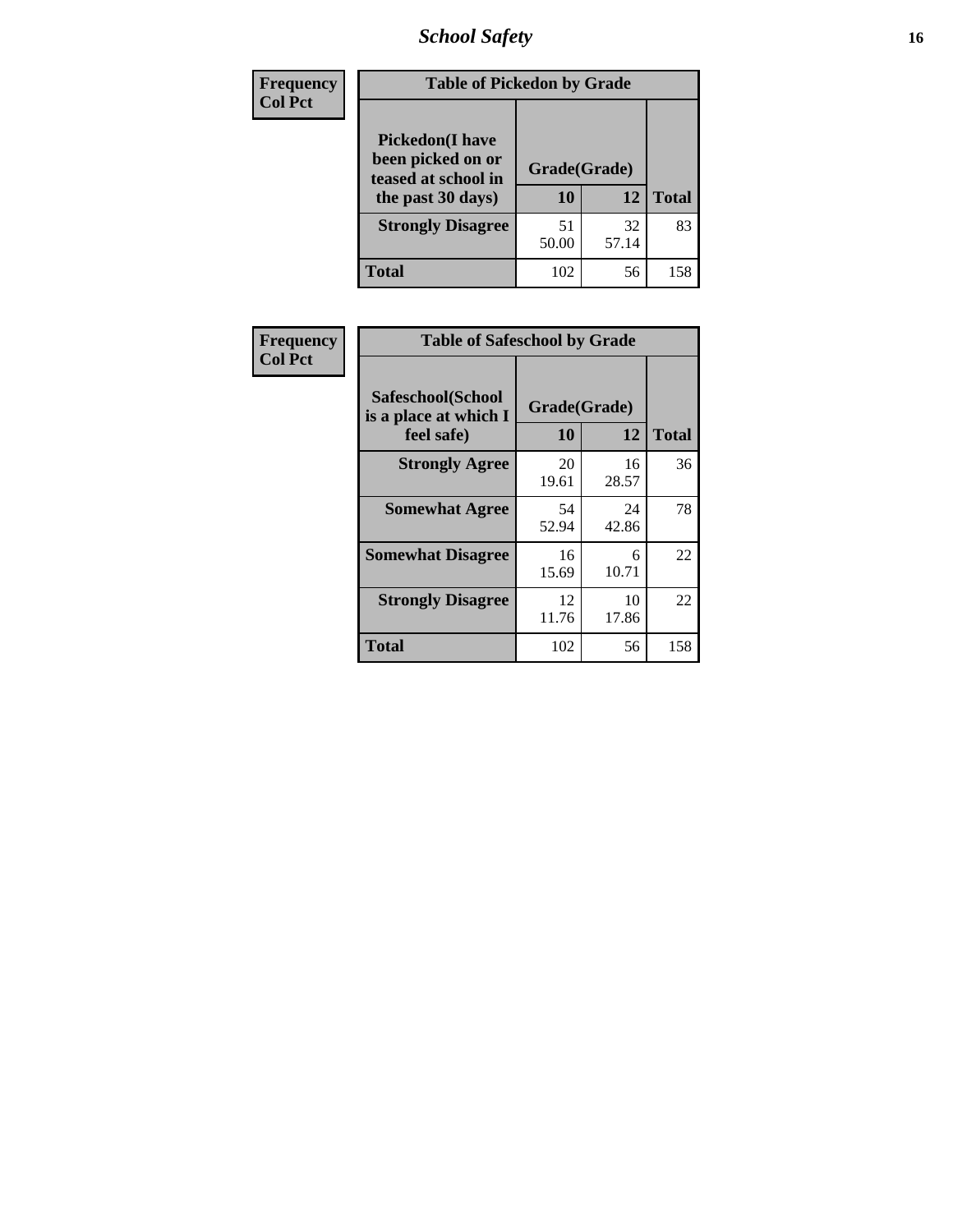*School Safety* **17**

| <b>Frequency</b> |  |
|------------------|--|
| Row Pct          |  |

| V | <b>Table of Grade by Bullied</b> |                         |                                                                               |                         |                   |                        |                               |                   |              |  |  |  |
|---|----------------------------------|-------------------------|-------------------------------------------------------------------------------|-------------------------|-------------------|------------------------|-------------------------------|-------------------|--------------|--|--|--|
|   |                                  |                         | <b>Bullied</b> (I have been bullied by other<br>students in the past 30 days) |                         |                   |                        |                               |                   |              |  |  |  |
|   | Grade(Grade)                     | $\bf{0}$<br><b>Days</b> | 1 or<br>2<br>days                                                             | 3 <sub>to</sub><br>days | 6 to<br>9<br>days | 10<br>to<br>19<br>days | <b>20</b><br>to<br>29<br>days | All<br>30<br>days | <b>Total</b> |  |  |  |
|   | <b>10</b>                        | 81<br>79.41             | 4<br>3.92                                                                     | 3<br>2.94               | 0.98              | 2<br>1.96              | 6<br>5.88                     | 5<br>4.90         | 102          |  |  |  |
|   | 12                               | 45<br>80.36             | 5<br>8.93                                                                     | 1.79                    | $\Omega$<br>0.00  | 3<br>5.36              | $\mathfrak{D}$<br>3.57        | 0<br>0.00         | 56           |  |  |  |
|   | <b>Total</b>                     | 126                     | 9                                                                             | $\overline{4}$          | 1                 | 5                      | 8                             | 5                 | 158          |  |  |  |

| <b>Frequency</b> |                     | <b>Table of Grade by Bulliedothers</b>        |              |              |                                  |                               |                        |              |
|------------------|---------------------|-----------------------------------------------|--------------|--------------|----------------------------------|-------------------------------|------------------------|--------------|
| <b>Row Pct</b>   |                     | <b>Bulliedothers</b> (I bullied others in the |              |              |                                  |                               |                        |              |
|                  | Grade(Grade)   Days | $\mathbf{0}$                                  | 1 or<br>days | 3 to<br>days | 10<br>$\mathbf{t}$<br>19<br>days | <b>20</b><br>to<br>29<br>days | All<br>30<br>days      | <b>Total</b> |
|                  | 10                  | 83<br>81.37                                   | 4<br>3.92    | 5<br>4.90    | 2<br>1.96                        | 4<br>3.92                     | $\overline{4}$<br>3.92 | 102          |
|                  | 12                  | 47<br>83.93                                   | 5<br>8.93    | 0<br>0.00    | 1.79                             | 2<br>3.57                     | 1.79                   | 56           |
|                  | <b>Total</b>        | 130                                           | 9            | 5            | 3                                | 6                             | 5                      | 158          |

| Frequency      | <b>Table of Grade by Weaponschool</b> |                                                                        |                        |                               |                   |              |  |  |  |  |
|----------------|---------------------------------------|------------------------------------------------------------------------|------------------------|-------------------------------|-------------------|--------------|--|--|--|--|
| <b>Row Pct</b> |                                       | <b>Weaponschool</b> (I<br>brought a weapon to<br>school in the past 30 |                        |                               |                   |              |  |  |  |  |
|                | Grade(Grade)                          | $\boldsymbol{0}$<br><b>Days</b>                                        | 1 or<br>2<br>days      | <b>20</b><br>to<br>29<br>days | All<br>30<br>days | <b>Total</b> |  |  |  |  |
|                | 10                                    | 98<br>96.08                                                            | $\mathfrak{D}$<br>1.96 | 0.98                          | 0.98              | 102          |  |  |  |  |
|                | 12                                    | 53<br>94.64                                                            | 1.79                   | $\Omega$<br>0.00              | 2<br>3.57         | 56           |  |  |  |  |
|                | <b>Total</b>                          | 151                                                                    | 3                      |                               | 3                 | 158          |  |  |  |  |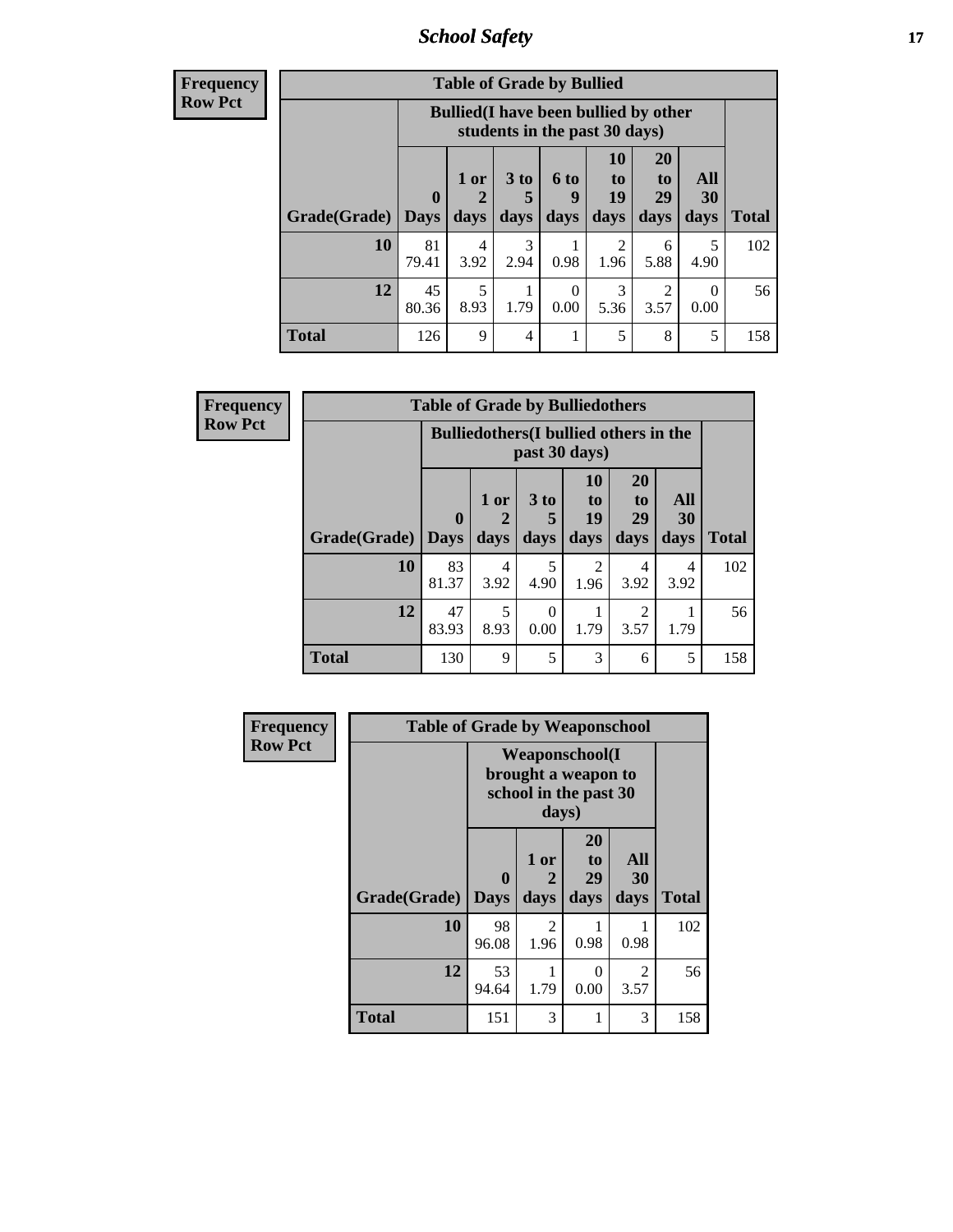*School Safety* **18**

| <b>Frequency</b> | <b>Table of Grade by Absentunsafe</b> |                         |                   |                        |                                                                           |                                           |                        |              |  |  |
|------------------|---------------------------------------|-------------------------|-------------------|------------------------|---------------------------------------------------------------------------|-------------------------------------------|------------------------|--------------|--|--|
| <b>Row Pct</b>   |                                       |                         |                   | days)                  | Absentunsafe(I have missed school<br>because I felt unsafe in the past 30 |                                           |                        |              |  |  |
|                  | Grade(Grade)                          | $\bf{0}$<br><b>Days</b> | 1 or<br>2<br>days | 3 to<br>5<br>days      | <b>10</b><br>to<br>19<br>days                                             | <b>20</b><br>t <sub>0</sub><br>29<br>days | All<br>30<br>days      | <b>Total</b> |  |  |
|                  | 10                                    | 97<br>95.10             | 0.98              | $\mathfrak{D}$<br>1.96 | 0.98                                                                      | 0<br>0.00                                 | 0.98                   | 102          |  |  |
|                  | 12                                    | 50<br>89.29             | $\Omega$<br>0.00  | $\mathfrak{D}$<br>3.57 | 0<br>0.00                                                                 | $\overline{\mathcal{L}}$<br>3.57          | $\mathfrak{D}$<br>3.57 | 56           |  |  |
|                  | <b>Total</b>                          | 147                     |                   | 4                      |                                                                           | 2                                         | 3                      | 158          |  |  |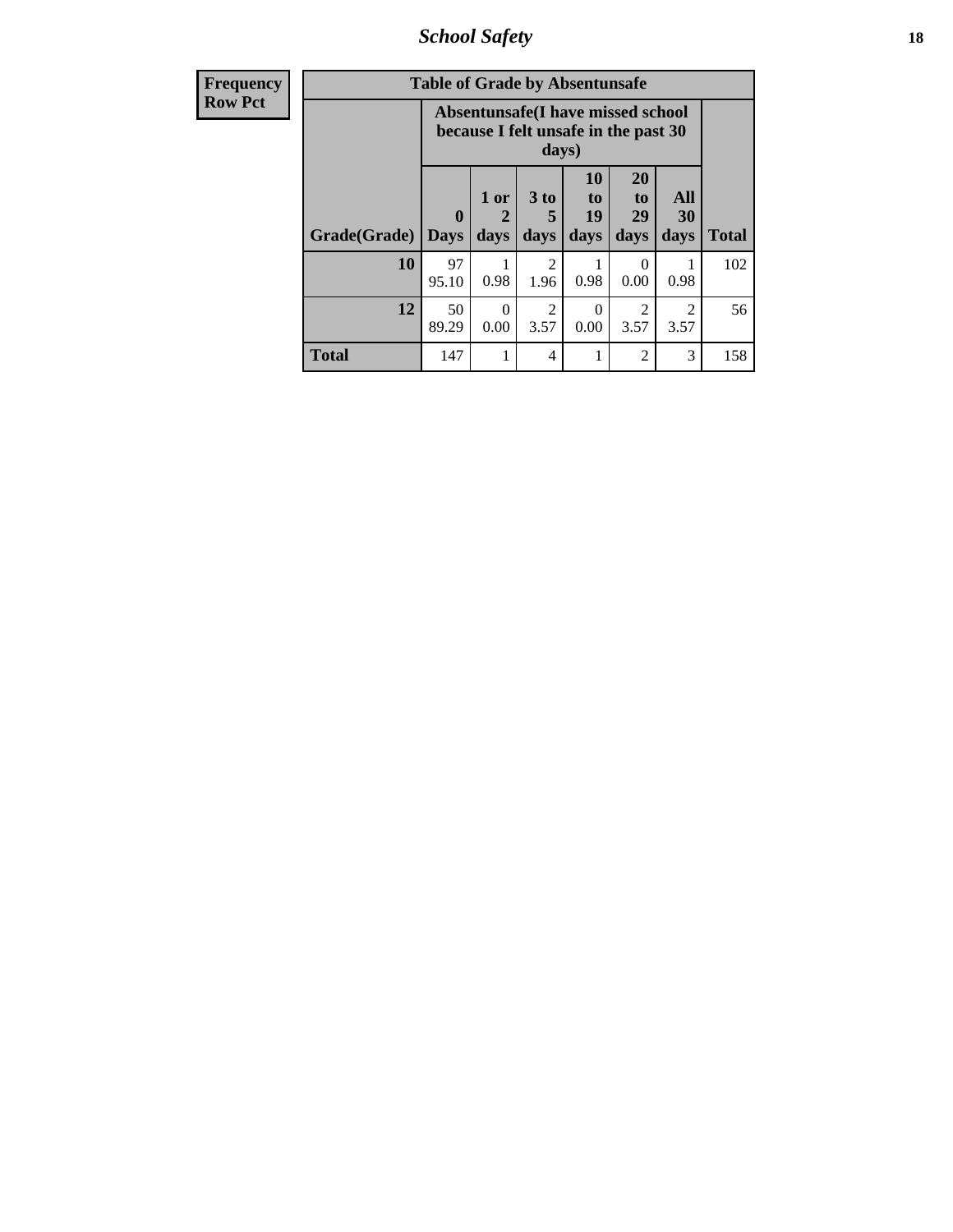# *Drug Use During Last 30 Days* **19**

#### **Frequency Row Pct**

| <b>Table of Grade by Alcohol</b> |                                 |                                    |                 |               |                        |                   |              |       |  |  |  |
|----------------------------------|---------------------------------|------------------------------------|-----------------|---------------|------------------------|-------------------|--------------|-------|--|--|--|
|                                  |                                 | Alcohol(Alcohol use, past 30 days) |                 |               |                        |                   |              |       |  |  |  |
| Grade(Grade)                     | <b>Did</b><br>not<br><b>use</b> | $1-2$<br>days                      | $3 - 5$<br>days | $6-9$<br>days | $10-19$<br>days        | $20 - 29$<br>days | Every<br>day | Total |  |  |  |
| 10                               | 81<br>79.41                     | 8<br>7.84                          | 4<br>3.92       | 2<br>1.96     | 6<br>5.88              | 0<br>0.00         | 0.98         | 102   |  |  |  |
| 12                               | 43<br>76.79                     | $\overline{2}$<br>3.57             | 4<br>7.14       | 3<br>5.36     | $\overline{0}$<br>0.00 | 3<br>5.36         | 1.79         | 56    |  |  |  |
| <b>Total</b>                     | 124                             | 10                                 | 8               | 5             | 6                      | 3                 | 2            | 158   |  |  |  |

| Frequency      | <b>Table of Grade by Cigarettes</b> |                                  |                 |                  |                   |                     |              |  |  |
|----------------|-------------------------------------|----------------------------------|-----------------|------------------|-------------------|---------------------|--------------|--|--|
| <b>Row Pct</b> |                                     | Cigarettes (Smoking tobacco use, |                 |                  |                   |                     |              |  |  |
|                | Grade(Grade)                        | <b>Did</b><br>not<br><b>use</b>  | $1 - 2$<br>days | $3 - 5$<br>days  | $20 - 29$<br>days | <b>Every</b><br>day | <b>Total</b> |  |  |
|                | 10                                  | 93<br>91.18                      | 4<br>3.92       | 3<br>2.94        | 0.98              | 0.98                | 102          |  |  |
|                | 12                                  | 47<br>83.93                      | 6<br>10.71      | $\Omega$<br>0.00 | 3.57              | 1.79                | 56           |  |  |
|                | <b>Total</b>                        | 140                              | 10              | 3                | 3                 | $\overline{2}$      | 158          |  |  |

| Frequency      |              |                                                         |                | <b>Table of Grade by Smokeless</b> |                     |              |
|----------------|--------------|---------------------------------------------------------|----------------|------------------------------------|---------------------|--------------|
| <b>Row Pct</b> |              | <b>Smokeless</b> (Chewing<br>tobacco use, past 30 days) |                |                                    |                     |              |
|                | Grade(Grade) | <b>Did</b><br>not<br><b>use</b>                         | $1-2$<br>days  | $20 - 29$<br>days                  | <b>Every</b><br>day | <b>Total</b> |
|                | 10           | 100<br>98.04                                            | 0<br>0.00      | 0<br>0.00                          | 2<br>1.96           | 102          |
|                | 12           | 52<br>92.86                                             | 2<br>3.57      | 1.79                               | 1.79                | 56           |
|                | <b>Total</b> | 152                                                     | $\mathfrak{D}$ |                                    | 3                   | 158          |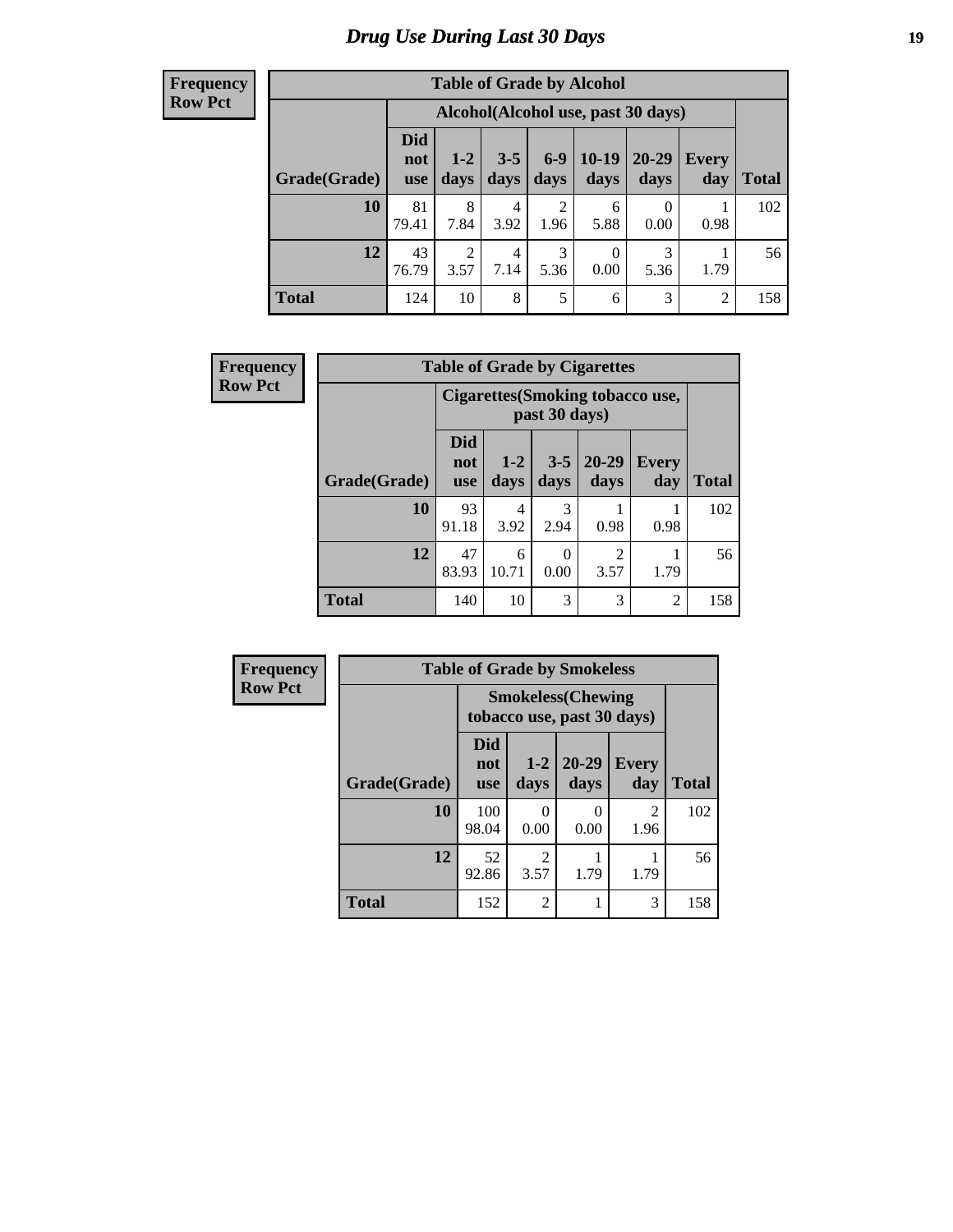#### **Frequency Row Pct**

| <b>Table of Grade by Marijuana</b> |                          |                                         |                 |               |                        |               |                |       |  |  |  |
|------------------------------------|--------------------------|-----------------------------------------|-----------------|---------------|------------------------|---------------|----------------|-------|--|--|--|
|                                    |                          | Marijuana (Marijuana use, past 30 days) |                 |               |                        |               |                |       |  |  |  |
| Grade(Grade)                       | Did<br>not<br><b>use</b> | $1 - 2$<br>days                         | $3 - 5$<br>days | $6-9$<br>days | $10-19$<br>days        | 20-29<br>days | Every<br>day   | Total |  |  |  |
| 10                                 | 92<br>90.20              | $\overline{2}$<br>1.96                  | 0.98            | 3<br>2.94     | $\mathfrak{D}$<br>1.96 | ↑<br>1.96     | 0<br>0.00      | 102   |  |  |  |
| 12                                 | 48<br>85.71              | 1.79                                    | 0<br>0.00       | 0<br>0.00     | 1.79                   | ∍<br>3.57     | 4<br>7.14      | 56    |  |  |  |
| <b>Total</b>                       | 140                      | 3                                       |                 | 3             | 3                      | 4             | $\overline{4}$ | 158   |  |  |  |

| Frequency      | <b>Table of Grade by Cocaine</b> |                                               |                |                       |              |  |  |  |  |  |
|----------------|----------------------------------|-----------------------------------------------|----------------|-----------------------|--------------|--|--|--|--|--|
| <b>Row Pct</b> |                                  | <b>Cocaine</b> (Cocaine<br>use, past 30 days) |                |                       |              |  |  |  |  |  |
|                | Grade(Grade)                     | <b>Did</b><br>not<br><b>use</b>               | $1-2$<br>days  | <b>Every</b><br>day   | <b>Total</b> |  |  |  |  |  |
|                | 10                               | 100<br>98.04                                  | 0.98           | 0.98                  | 102          |  |  |  |  |  |
|                | 12                               | 55<br>98.21                                   | 1.79           | $\mathcal{O}$<br>0.00 | 56           |  |  |  |  |  |
|                | <b>Total</b>                     | 155                                           | $\overline{2}$ | 1                     | 158          |  |  |  |  |  |

| Frequency      | <b>Table of Grade by Inhalants</b> |                                                  |                 |               |              |
|----------------|------------------------------------|--------------------------------------------------|-----------------|---------------|--------------|
| <b>Row Pct</b> |                                    | <b>Inhalants</b> (Inhalant<br>use, past 30 days) |                 |               |              |
|                | Grade(Grade)                       | <b>Did</b><br>not<br><b>use</b>                  | $1 - 2$<br>days | $6-9$<br>days | <b>Total</b> |
|                | 10                                 | 100<br>98.04                                     | 0.98            | 0.98          | 102          |
|                | 12                                 | 56<br>100.00                                     | 0<br>0.00       | 0<br>0.00     | 56           |
|                | <b>Total</b>                       | 156                                              |                 |               | 158          |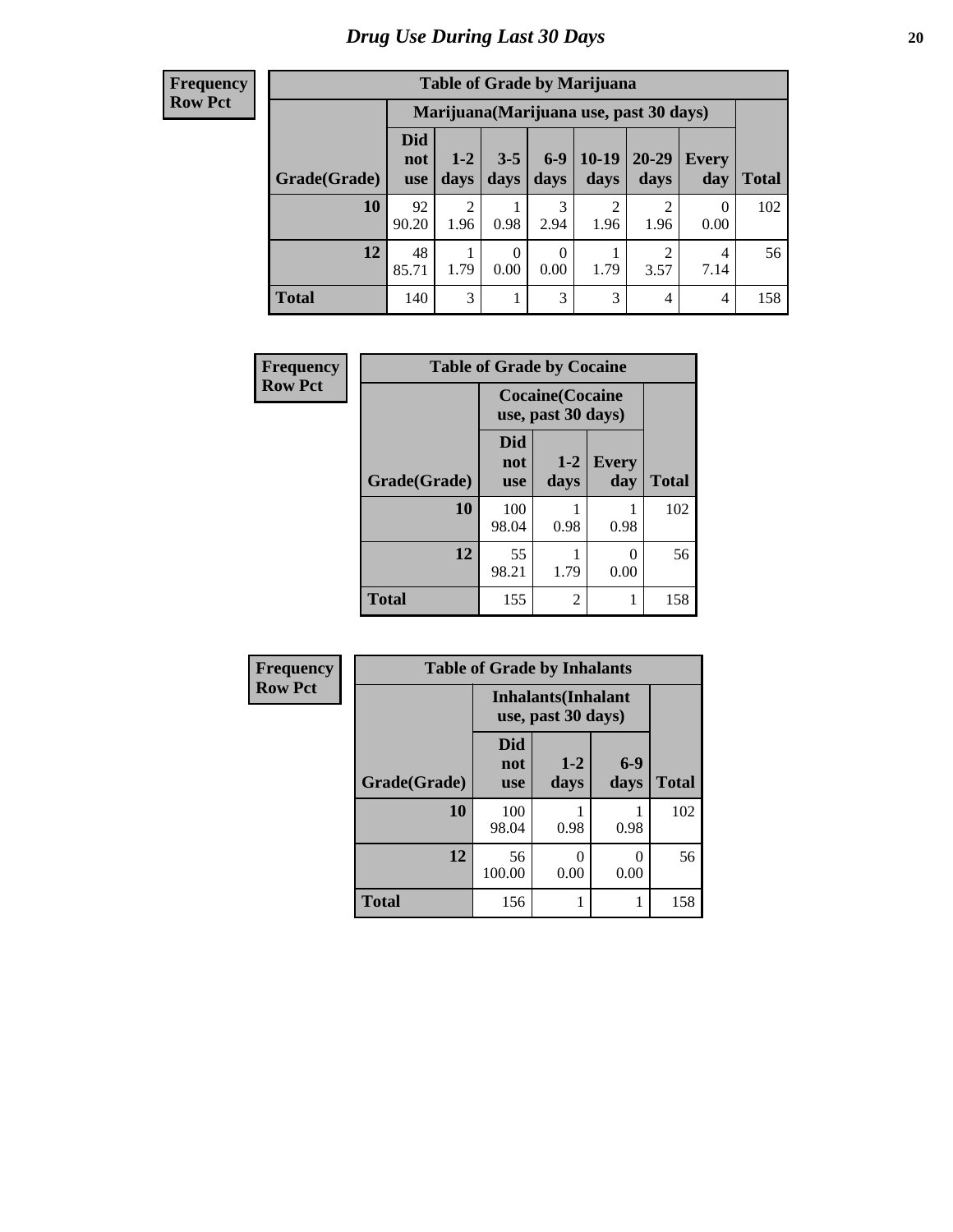| <b>Frequency</b> | <b>Table of Grade by Steroids</b> |                                                   |              |  |  |
|------------------|-----------------------------------|---------------------------------------------------|--------------|--|--|
| <b>Row Pct</b>   |                                   | <b>Steroids</b> (Steroid<br>use,<br>past 30 days) |              |  |  |
|                  | Grade(Grade)                      | Did not use                                       | <b>Total</b> |  |  |
|                  | 10                                | 102<br>100.00                                     | 102          |  |  |
|                  | 12                                | 56<br>100.00                                      | 56           |  |  |
|                  | Total                             | 158                                               | 158          |  |  |

| Frequency      | <b>Table of Grade by Ecstasy</b> |                                        |               |                  |                   |                     |              |
|----------------|----------------------------------|----------------------------------------|---------------|------------------|-------------------|---------------------|--------------|
| <b>Row Pct</b> |                                  | Ecstasy (Ecstasy use,<br>past 30 days) |               |                  |                   |                     |              |
|                | Grade(Grade)                     | <b>Did</b><br>not<br><b>use</b>        | $1-2$<br>days | $3 - 5$<br>days  | $20 - 29$<br>days | <b>Every</b><br>day | <b>Total</b> |
|                | 10                               | 99<br>97.06                            | 0<br>0.00     | 0.98             | 0.98              | 0.98                | 102          |
|                | 12                               | 55<br>98.21                            | 1.79          | $\theta$<br>0.00 | 0<br>0.00         | $\Omega$<br>0.00    | 56           |
|                | <b>Total</b>                     | 154                                    |               |                  | 1                 |                     | 158          |

| <b>Frequency</b> |                                                    | <b>Table of Grade by Meth</b> |              |
|------------------|----------------------------------------------------|-------------------------------|--------------|
| <b>Row Pct</b>   | <b>Meth</b> (Methamphetamine<br>use, past 30 days) |                               |              |
|                  | Grade(Grade)                                       | Did not use                   | <b>Total</b> |
|                  | 10                                                 | 102<br>100.00                 | 102          |
|                  | 12                                                 | 56<br>100.00                  | 56           |
|                  | <b>Total</b>                                       | 158                           | 158          |

| Frequency      | <b>Table of Grade by Hallucinogens</b> |                                                   |           |                     |              |  |
|----------------|----------------------------------------|---------------------------------------------------|-----------|---------------------|--------------|--|
| <b>Row Pct</b> |                                        | Hallucinogens (Hallucinogen<br>use, past 30 days) |           |                     |              |  |
|                | Grade(Grade)                           | Did not<br><b>use</b>                             | 6-9 days  | <b>Every</b><br>day | <b>Total</b> |  |
|                | 10                                     | 100<br>98.04                                      | 0.98      | 0.98                | 102          |  |
|                | 12                                     | 56<br>100.00                                      | 0<br>0.00 | 0<br>0.00           | 56           |  |
|                | <b>Total</b>                           | 156                                               |           |                     | 158          |  |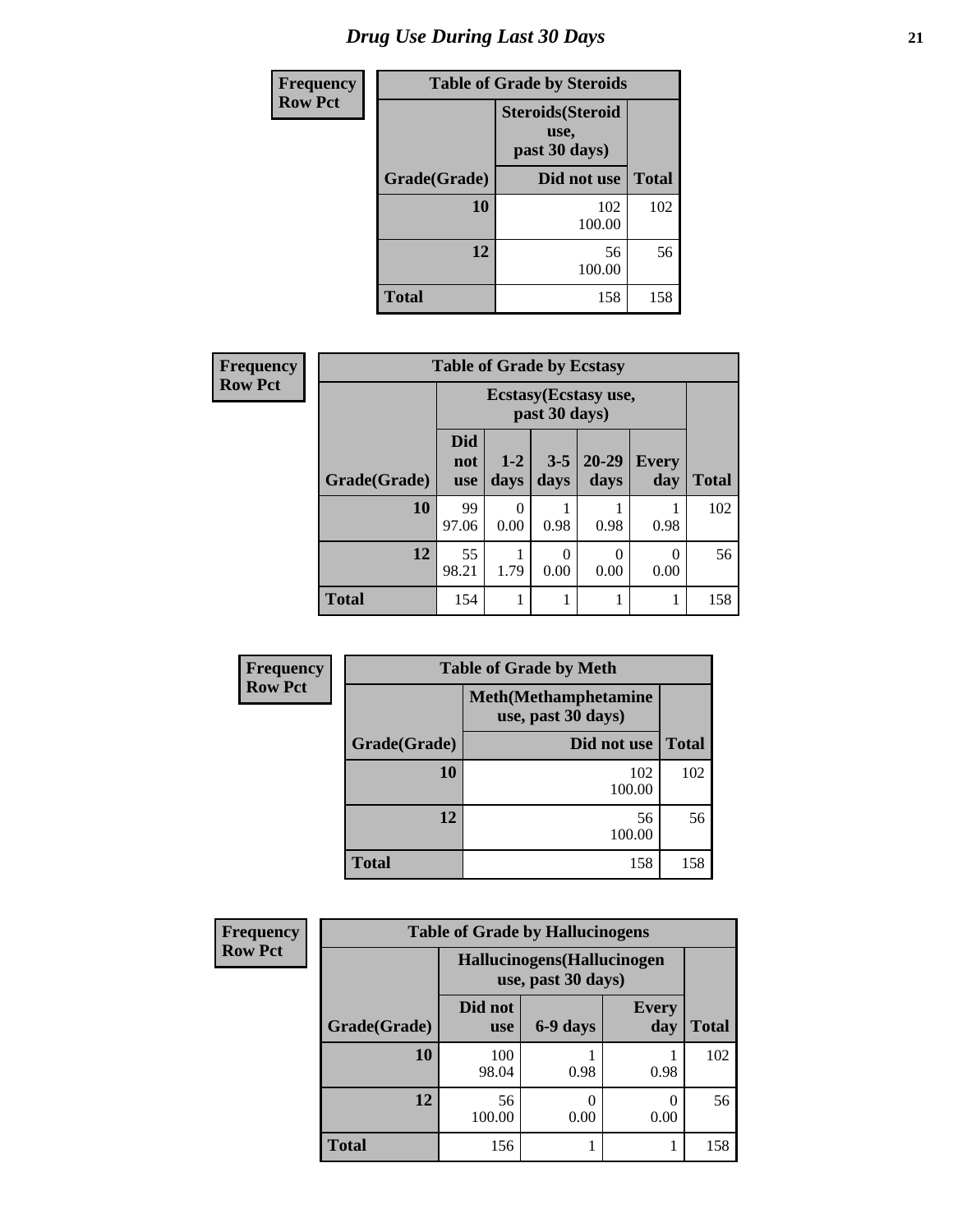# *Drug Use During Last 30 Days* **22**

| Frequency      |  |
|----------------|--|
| <b>Row Pct</b> |  |

# **Table of Grade by Prescription**

|              |                          | <b>Prescription</b> (Prescription drugs)<br>not prescribed to me,<br>past 30 days) |                        |                 |                        |              |
|--------------|--------------------------|------------------------------------------------------------------------------------|------------------------|-----------------|------------------------|--------------|
| Grade(Grade) | <b>Did</b><br>not<br>use | $1-2$<br>days                                                                      | $3 - 5$<br>days        | $10-19$<br>days | <b>Every</b><br>day    | <b>Total</b> |
| 10           | 95<br>93.14              | 2<br>1.96                                                                          | $\mathfrak{D}$<br>1.96 | 0.98            | $\overline{2}$<br>1.96 | 102          |
| 12           | 54<br>96.43              | 0<br>0.00                                                                          | 1.79                   | 0<br>0.00       | 1.79                   | 56           |
| <b>Total</b> | 149                      | $\overline{2}$                                                                     | 3                      |                 | 3                      | 158          |

٦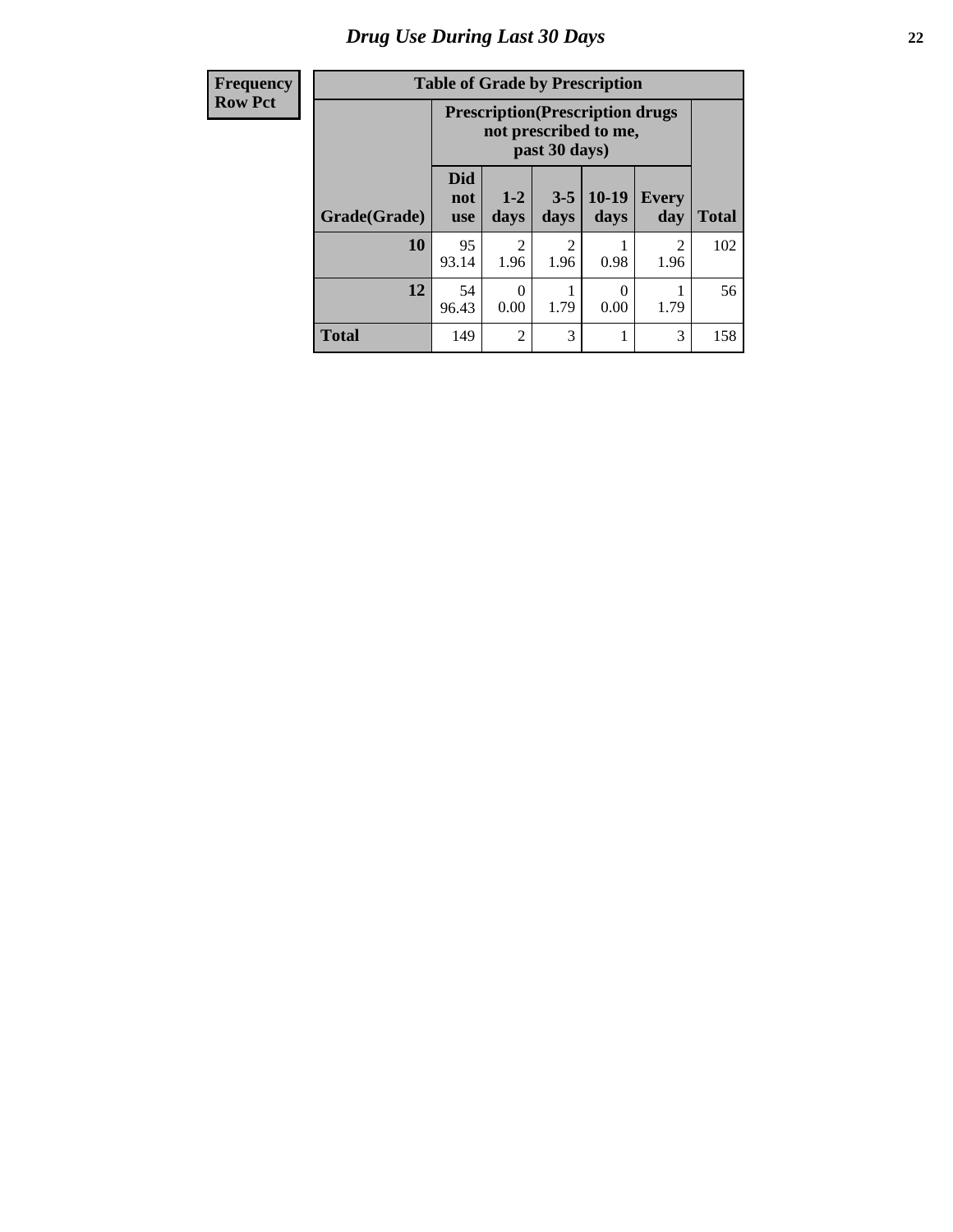| Frequency      | <b>Table of Alcoholease by Grade</b>              |                          |             |              |  |
|----------------|---------------------------------------------------|--------------------------|-------------|--------------|--|
| <b>Col Pct</b> | <b>Alcoholease</b> (It is<br>easy to get alcohol) | Grade(Grade)<br>10<br>12 |             | <b>Total</b> |  |
|                | <b>Strongly Agree</b>                             | 41<br>40.20              | 28<br>50.00 | 69           |  |
|                | <b>Somewhat Agree</b>                             | 27<br>26.47              | 14<br>25.00 | 41           |  |
|                | <b>Somewhat Disagree</b>                          | 17<br>16.67              | 4<br>7.14   | 21           |  |
|                | <b>Strongly Disagree</b>                          | 17<br>16.67              | 10<br>17.86 | 27           |  |
|                | <b>Total</b>                                      | 102                      | 56          | 158          |  |

| Frequency      | <b>Table of Cigarettesease by Grade</b>                 |                    |             |              |  |
|----------------|---------------------------------------------------------|--------------------|-------------|--------------|--|
| <b>Col Pct</b> | Cigarettesease(It is<br>easy to get smoking<br>tobacco) | Grade(Grade)<br>10 | 12          | <b>Total</b> |  |
|                | <b>Strongly Agree</b>                                   | 43<br>42.16        | 33<br>58.93 | 76           |  |
|                | <b>Somewhat Agree</b>                                   | 23<br>22.55        | 12<br>21.43 | 35           |  |
|                | <b>Somewhat Disagree</b>                                | 10<br>9.80         | 4<br>7.14   | 14           |  |
|                | <b>Strongly Disagree</b>                                | 26<br>25.49        | 12.50       | 33           |  |
|                | <b>Total</b>                                            | 102                | 56          | 158          |  |

| Frequency      | <b>Table of Smokelessease by Grade</b>             |              |             |              |  |  |
|----------------|----------------------------------------------------|--------------|-------------|--------------|--|--|
| <b>Col Pct</b> | <b>Smokelessease</b> (It is<br>easy to get chewing | Grade(Grade) |             |              |  |  |
|                | tobacco)                                           | <b>10</b>    | 12          | <b>Total</b> |  |  |
|                | <b>Strongly Agree</b>                              | 34<br>33.33  | 30<br>53.57 | 64           |  |  |
|                | <b>Somewhat Agree</b>                              | 21<br>20.59  | 12<br>21.43 | 33           |  |  |
|                | <b>Somewhat Disagree</b>                           | 12<br>11.76  | 4<br>7.14   | 16           |  |  |
|                | <b>Strongly Disagree</b>                           | 35<br>34.31  | 10<br>17.86 | 45           |  |  |
|                | <b>Total</b>                                       | 102          | 56          | 158          |  |  |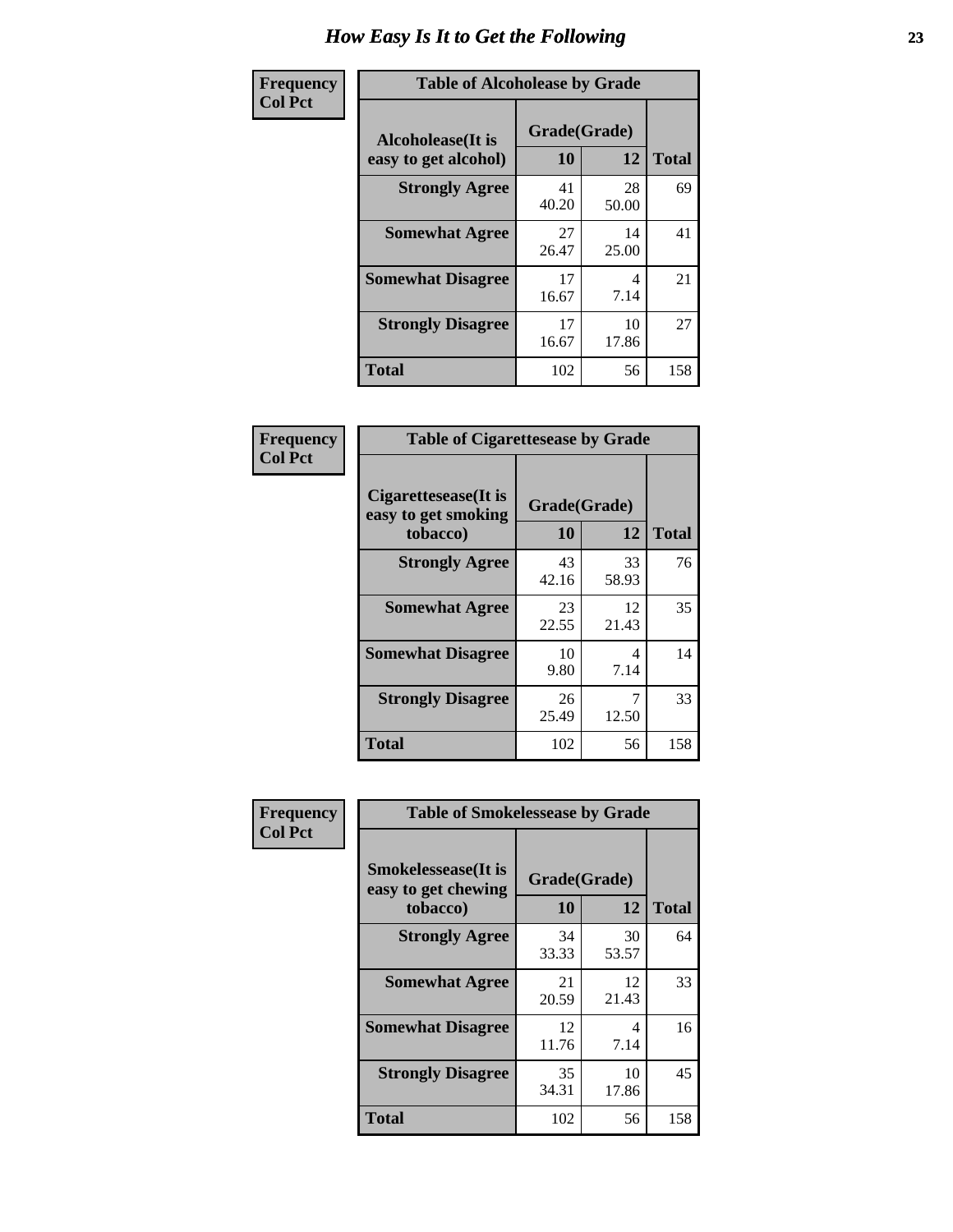| Frequency      | <b>Table of Marijuanaease by Grade</b>           |                           |             |              |  |
|----------------|--------------------------------------------------|---------------------------|-------------|--------------|--|
| <b>Col Pct</b> | Marijuanaease(It is<br>easy to get<br>marijuana) | Grade(Grade)<br><b>10</b> | 12          | <b>Total</b> |  |
|                | <b>Strongly Agree</b>                            | 43<br>42.16               | 30<br>53.57 | 73           |  |
|                | <b>Somewhat Agree</b>                            | 22<br>21.57               | 11<br>19.64 | 33           |  |
|                | <b>Somewhat Disagree</b>                         | 11<br>10.78               | 6<br>10.71  | 17           |  |
|                | <b>Strongly Disagree</b>                         | 26<br>25.49               | 9<br>16.07  | 35           |  |
|                | <b>Total</b>                                     | 102                       | 56          | 158          |  |

| <b>Table of Cocaineease by Grade</b>              |                    |              |     |  |  |  |
|---------------------------------------------------|--------------------|--------------|-----|--|--|--|
| <b>Cocaineease</b> (It is<br>easy to get cocaine) | Grade(Grade)<br>10 | <b>Total</b> |     |  |  |  |
|                                                   |                    | 12           |     |  |  |  |
| <b>Strongly Agree</b>                             | 17<br>16.67        | 14<br>25.00  | 31  |  |  |  |
| <b>Somewhat Agree</b>                             | 18<br>17.65        | 13<br>23.21  | 31  |  |  |  |
| <b>Somewhat Disagree</b>                          | 19<br>18.63        | 10<br>17.86  | 29  |  |  |  |
| <b>Strongly Disagree</b>                          | 48<br>47.06        | 19<br>33.93  | 67  |  |  |  |
| <b>Total</b>                                      | 102                | 56           | 158 |  |  |  |

| Frequency      | <b>Table of Inhalantsease by Grade</b>     |             |              |              |  |  |  |
|----------------|--------------------------------------------|-------------|--------------|--------------|--|--|--|
| <b>Col Pct</b> | <b>Inhalantsease</b> (It is<br>easy to get |             | Grade(Grade) |              |  |  |  |
|                | inhalants)                                 | 10          | 12           | <b>Total</b> |  |  |  |
|                | <b>Strongly Agree</b>                      | 32<br>31.37 | 24<br>42.86  | 56           |  |  |  |
|                | <b>Somewhat Agree</b>                      | 17<br>16.67 | 10<br>17.86  | 27           |  |  |  |
|                | <b>Somewhat Disagree</b>                   | 15<br>14.71 | 5<br>8.93    | 20           |  |  |  |
|                | <b>Strongly Disagree</b>                   | 38<br>37.25 | 17<br>30.36  | 55           |  |  |  |
|                | <b>Total</b>                               | 102         | 56           | 158          |  |  |  |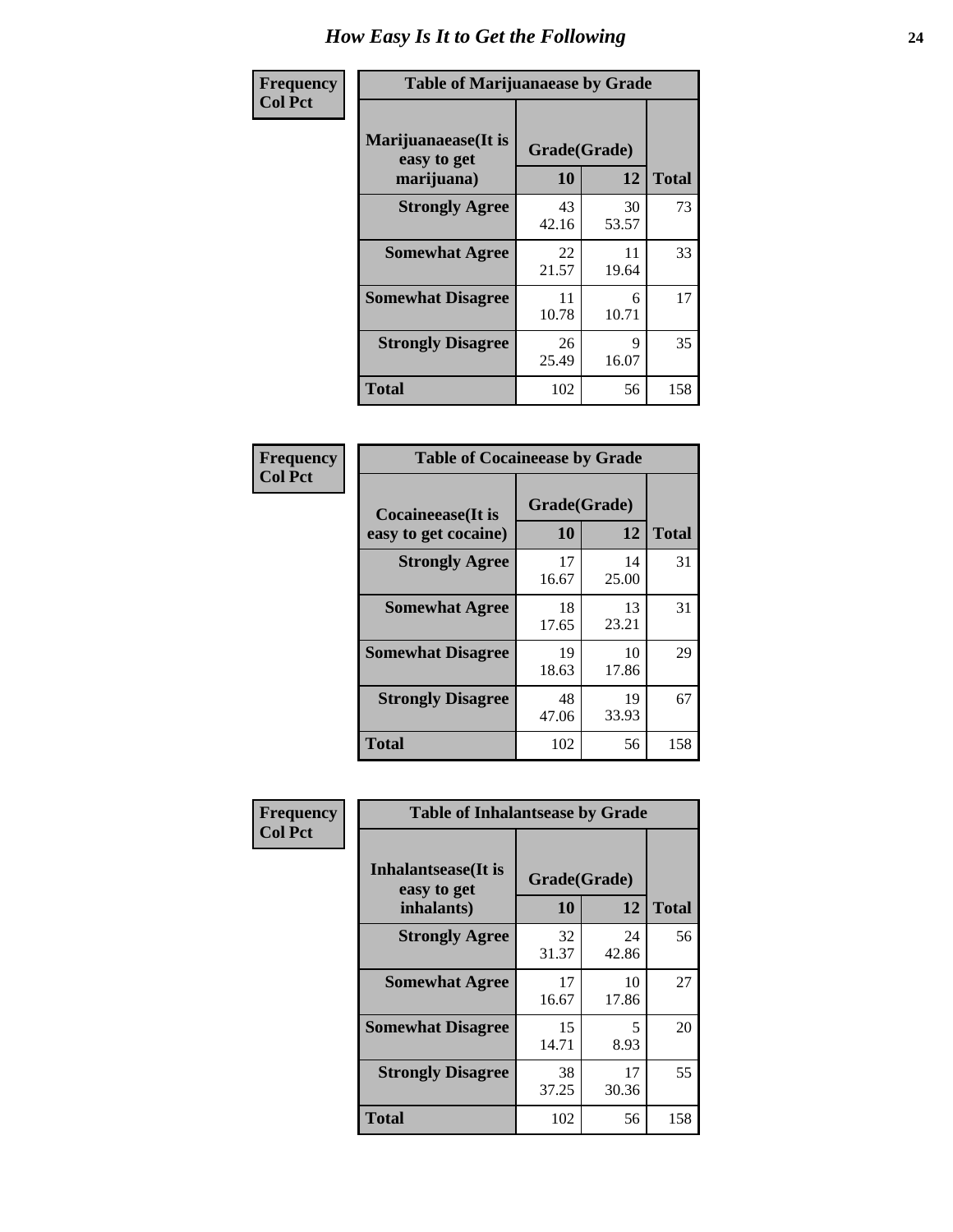| Frequency      | <b>Table of Steroidsease by Grade</b>               |                    |              |     |  |  |  |  |  |  |  |
|----------------|-----------------------------------------------------|--------------------|--------------|-----|--|--|--|--|--|--|--|
| <b>Col Pct</b> | <b>Steroidsease</b> (It is<br>easy to get steroids) | Grade(Grade)<br>10 | <b>Total</b> |     |  |  |  |  |  |  |  |
|                | <b>Strongly Agree</b>                               | 15<br>14.71        | 18<br>32.14  | 33  |  |  |  |  |  |  |  |
|                | <b>Somewhat Agree</b>                               | 13<br>12.75        | 8<br>14.29   | 21  |  |  |  |  |  |  |  |
|                | <b>Somewhat Disagree</b>                            | 17<br>16.67        | 11<br>19.64  | 28  |  |  |  |  |  |  |  |
|                | <b>Strongly Disagree</b>                            | 57<br>55.88        | 19<br>33.93  | 76  |  |  |  |  |  |  |  |
|                | <b>Total</b>                                        | 102                | 56           | 158 |  |  |  |  |  |  |  |

| Frequency      | <b>Table of Ecstasyease by Grade</b>              |                    |              |     |  |  |  |  |  |  |
|----------------|---------------------------------------------------|--------------------|--------------|-----|--|--|--|--|--|--|
| <b>Col Pct</b> | <b>Ecstasyease</b> (It is<br>easy to get ecstasy) | Grade(Grade)<br>10 | <b>Total</b> |     |  |  |  |  |  |  |
|                | <b>Strongly Agree</b>                             | 19<br>18.63        | 18<br>32.14  | 37  |  |  |  |  |  |  |
|                | <b>Somewhat Agree</b>                             | 19<br>18.63        | 12<br>21.43  | 31  |  |  |  |  |  |  |
|                | <b>Somewhat Disagree</b>                          | 18<br>17.65        | 9<br>16.07   | 27  |  |  |  |  |  |  |
|                | <b>Strongly Disagree</b>                          | 46<br>45.10        | 17<br>30.36  | 63  |  |  |  |  |  |  |
|                | <b>Total</b>                                      | 102                | 56           | 158 |  |  |  |  |  |  |

| Frequency      |                                                            | <b>Table of Methease by Grade</b> |             |              |  |  |  |  |  |  |  |
|----------------|------------------------------------------------------------|-----------------------------------|-------------|--------------|--|--|--|--|--|--|--|
| <b>Col Pct</b> | <b>Methease</b> (It is easy<br>to get<br>methamphetamines) | Grade(Grade)<br>10                | 12          | <b>Total</b> |  |  |  |  |  |  |  |
|                | <b>Strongly Agree</b>                                      | 18<br>17.65                       | 17<br>30.36 | 35           |  |  |  |  |  |  |  |
|                | <b>Somewhat Agree</b>                                      | 12<br>11.76                       | 12<br>21.43 | 24           |  |  |  |  |  |  |  |
|                | <b>Somewhat Disagree</b>                                   | 18<br>17.65                       | 8<br>14.29  | 26           |  |  |  |  |  |  |  |
|                | <b>Strongly Disagree</b>                                   | 54<br>52.94                       | 19<br>33.93 | 73           |  |  |  |  |  |  |  |
|                | Total                                                      | 102                               | 56          | 158          |  |  |  |  |  |  |  |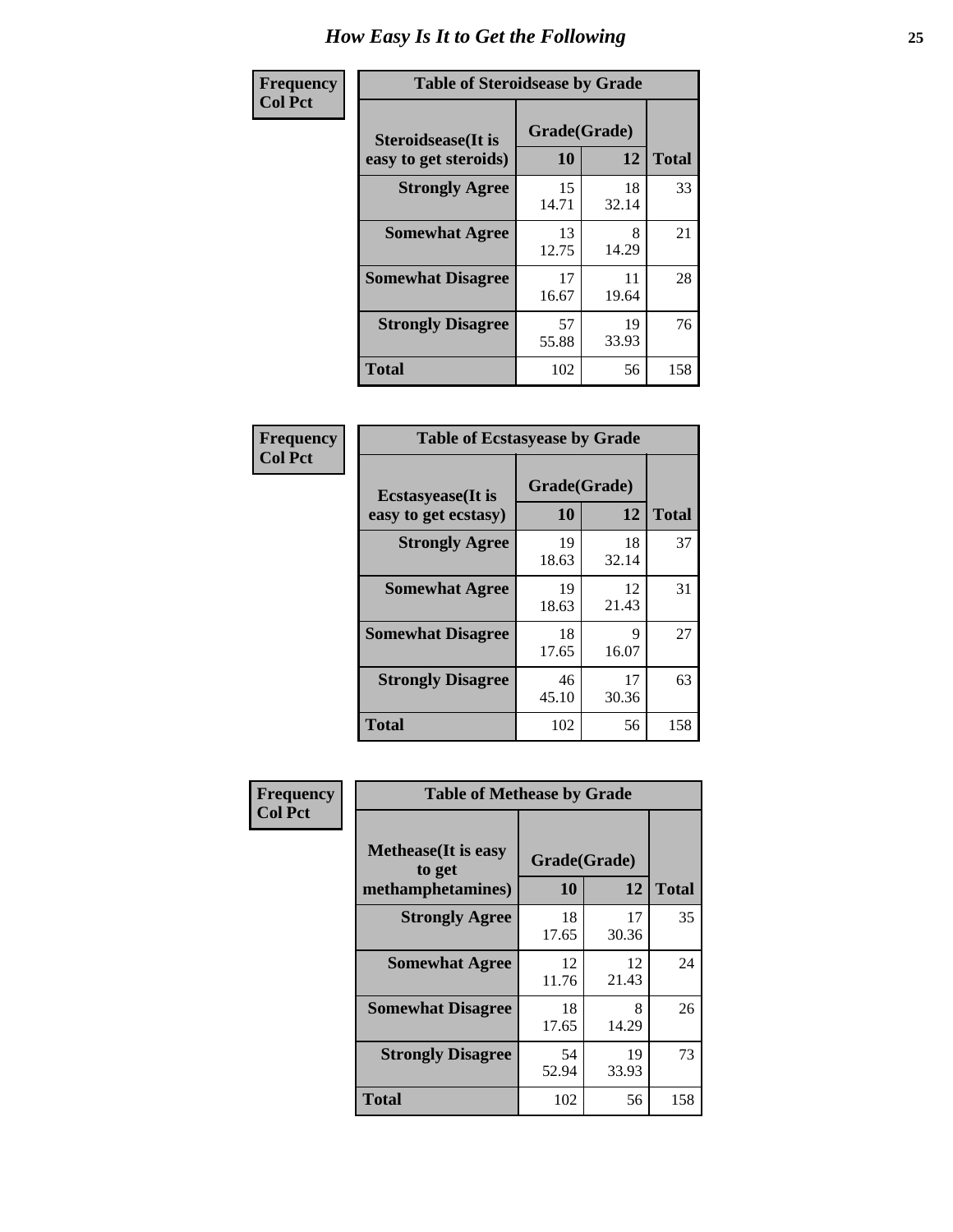| <b>Frequency</b> | <b>Table of Hallucinogensease by Grade</b>               |                    |             |              |  |  |  |  |  |  |  |
|------------------|----------------------------------------------------------|--------------------|-------------|--------------|--|--|--|--|--|--|--|
| <b>Col Pct</b>   | Hallucinogensease(It<br>is easy to get<br>hallucinogens) | Grade(Grade)<br>10 | 12          | <b>Total</b> |  |  |  |  |  |  |  |
|                  | <b>Strongly Agree</b>                                    | 21<br>20.59        | 15<br>26.79 | 36           |  |  |  |  |  |  |  |
|                  | <b>Somewhat Agree</b>                                    | 12<br>11.76        | 11<br>19.64 | 23           |  |  |  |  |  |  |  |
|                  | <b>Somewhat Disagree</b>                                 | 16<br>15.69        | 9<br>16.07  | 25           |  |  |  |  |  |  |  |
|                  | <b>Strongly Disagree</b>                                 | 53<br>51.96        | 21<br>37.50 | 74           |  |  |  |  |  |  |  |
|                  | <b>Total</b>                                             | 102                | 56          | 158          |  |  |  |  |  |  |  |

| Frequency<br>Col Pct |
|----------------------|
|                      |

| <b>Table of Prescriptionease by Grade</b>                                                |             |              |              |  |  |  |  |  |  |
|------------------------------------------------------------------------------------------|-------------|--------------|--------------|--|--|--|--|--|--|
| <b>Prescriptionease</b> (It<br>is easy to get<br>prescription drugs<br>not prescribed to |             | Grade(Grade) |              |  |  |  |  |  |  |
| me)                                                                                      | 10          | 12           | <b>Total</b> |  |  |  |  |  |  |
| <b>Strongly Agree</b>                                                                    | 44<br>43.14 | 26<br>46.43  | 70           |  |  |  |  |  |  |
| <b>Somewhat Agree</b>                                                                    | 16<br>15.69 | 8<br>14.29   | 24           |  |  |  |  |  |  |
| <b>Somewhat Disagree</b>                                                                 | 15<br>14.71 | 12.50        | 22           |  |  |  |  |  |  |
| <b>Strongly Disagree</b>                                                                 | 27<br>26.47 | 15<br>26.79  | 42           |  |  |  |  |  |  |
| <b>Total</b>                                                                             | 102         | 56           | 158          |  |  |  |  |  |  |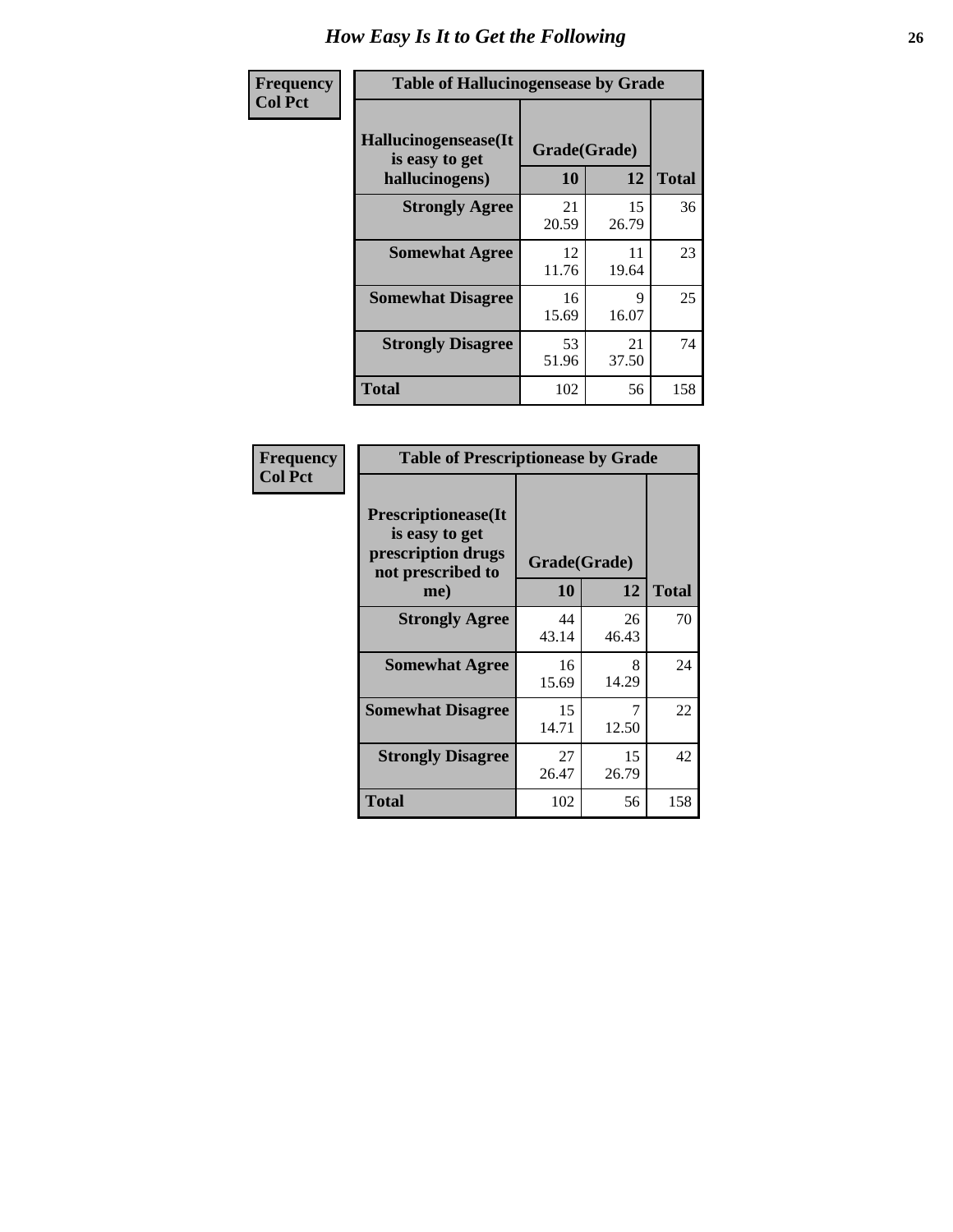#### *Age at Onset of Use* **27** *Results for "Age at Onset of Use" questions exclude students who said they did not use that substance*

| <b>Frequency</b> |                        |             |                  |                  |           |            | <b>Table of Grade by Alcoholinit</b>             |            |            |            |            |                       |              |
|------------------|------------------------|-------------|------------------|------------------|-----------|------------|--------------------------------------------------|------------|------------|------------|------------|-----------------------|--------------|
| <b>Row Pct</b>   |                        |             |                  |                  |           |            | Alcoholinit (I started using alcohol when I was) |            |            |            |            |                       |              |
|                  | Grade(Grade)   younger | <b>8 or</b> | 9                | 10               | 11        | 12         | 13                                               | 14         | 15         | <b>16</b>  | 17         | <b>18 or</b><br>older | <b>Total</b> |
|                  | 10                     | 10.64       | $\Omega$<br>0.00 | 3<br>6.38        | 4<br>8.51 | 8<br>17.02 | 9<br>19.15                                       | 9<br>19.15 | 9<br>19.15 | 0<br>0.00  | 0<br>0.00  | 0.00                  | 47           |
|                  | 12                     | 4.55        | 4.55             | $\Omega$<br>0.00 | 4.55      | 4.55       | 2<br>9.09                                        | 4.55       | 6<br>27.27 | 3<br>13.64 | 5<br>22.73 | 4.55                  | 22           |
|                  | <b>Total</b>           | 6           |                  | 3                |           | 9          | 11                                               | 10         | 15         | 3          | 5          |                       | 69           |
|                  |                        |             |                  |                  |           |            | <b>Frequency Missing = 89</b>                    |            |            |            |            |                       |              |

**Frequency Row Pct**

| <b>Table of Grade by Cigarettesinit</b> |                |                                                       |            |                  |            |                           |            |            |            |                  |              |  |
|-----------------------------------------|----------------|-------------------------------------------------------|------------|------------------|------------|---------------------------|------------|------------|------------|------------------|--------------|--|
|                                         |                | Cigarettesinit (I started smoking tobacco when I was) |            |                  |            |                           |            |            |            |                  |              |  |
| Grade(Grade)   younger                  | 8 or           | 9                                                     | <b>10</b>  | 11               | 12         | 13                        | 14         | 15         | <b>16</b>  | 17               | <b>Total</b> |  |
| 10                                      | 5.26           | 10.53                                                 | 2<br>10.53 | 5.26             | 3<br>15.79 | 26.32                     | 5.26       | 3<br>15.79 | 5.26       | $\Omega$<br>0.00 | 19           |  |
| 12                                      | 7.69           | ∍<br>15.38                                            | 7.69       | $\Omega$<br>0.00 | 2<br>15.38 | 0<br>0.00                 | ∍<br>15.38 | 7.69       | ∍<br>15.38 | ി<br>15.38       | 13           |  |
| <b>Total</b>                            | $\overline{c}$ | 4                                                     | 3          |                  | 5          | 5                         | 3          | 4          | 3          | 2                | 32           |  |
|                                         |                |                                                       |            |                  |            | Frequency Missing $= 126$ |            |            |            |                  |              |  |

**Frequency Row Pct**

| <b>Table of Grade by Smokelessinit</b> |                                             |                                                        |           |                  |                         |                |           |              |  |  |  |  |
|----------------------------------------|---------------------------------------------|--------------------------------------------------------|-----------|------------------|-------------------------|----------------|-----------|--------------|--|--|--|--|
|                                        |                                             | Smokelessinit(I started chewing tobacco<br>when I was) |           |                  |                         |                |           |              |  |  |  |  |
| Grade(Grade)                           | 9                                           | 11                                                     | 12        | 13               | 14                      | 15             | <b>17</b> | <b>Total</b> |  |  |  |  |
| 10                                     | 0.00                                        | 16.67                                                  | 16.67     | 16.67            | $\mathfrak{D}$<br>33.33 | 16.67          | 0.00      | 6            |  |  |  |  |
| 12                                     | 25.00                                       | 0.00                                                   | 0<br>0.00 | $\Omega$<br>0.00 | 25.00                   | 25.00          | 25.00     | 4            |  |  |  |  |
| <b>Total</b>                           |                                             |                                                        |           |                  | 3                       | $\mathfrak{D}$ |           | 10           |  |  |  |  |
|                                        | <b>Frequency Missing <math>= 148</math></b> |                                                        |           |                  |                         |                |           |              |  |  |  |  |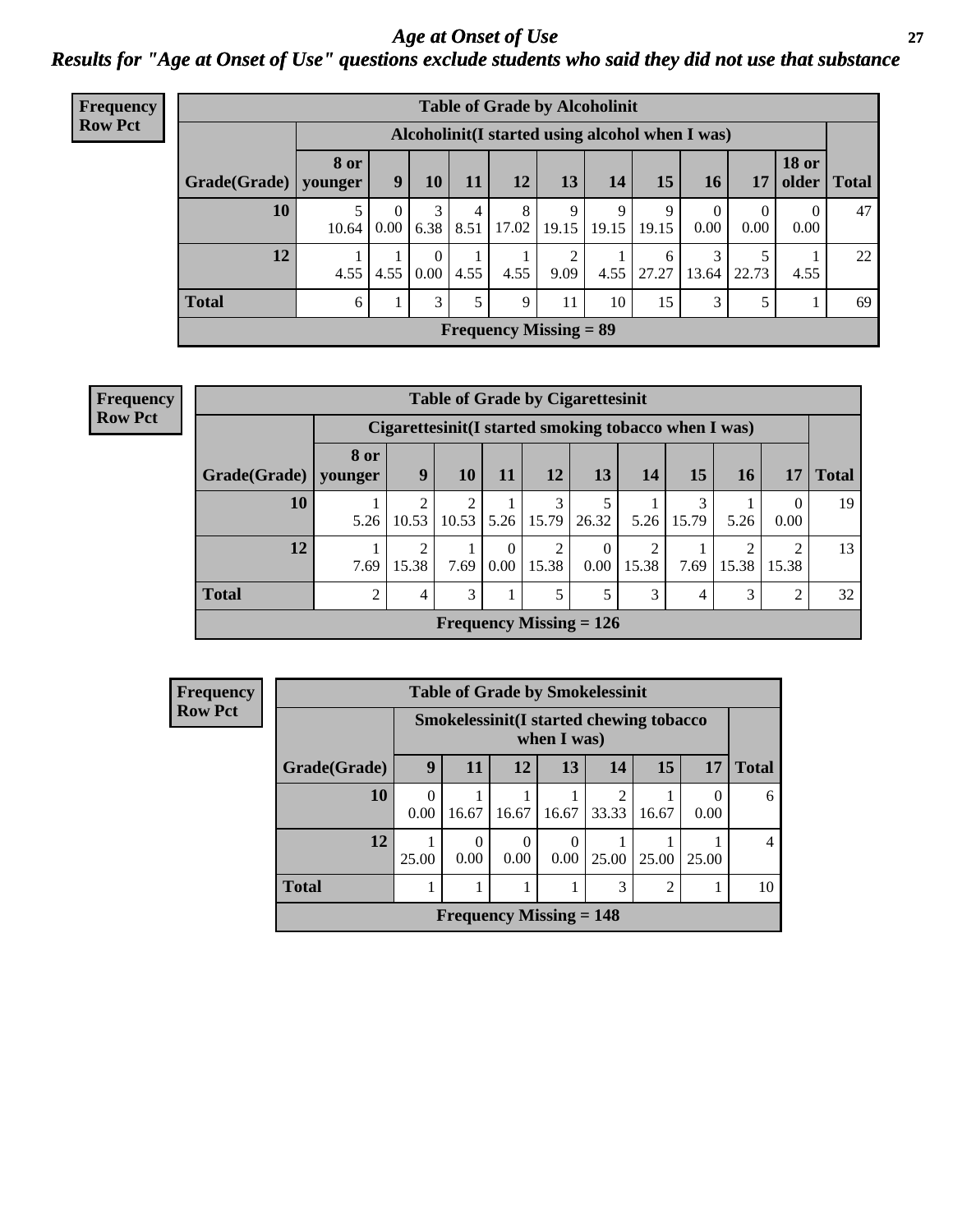#### *Age at Onset of Use* **28**

*Results for "Age at Onset of Use" questions exclude students who said they did not use that substance*

| <b>Frequency</b> |              |                  |                                                         |                                |       |            | <b>Table of Grade by Marijuanainit</b> |                         |                  |              |  |
|------------------|--------------|------------------|---------------------------------------------------------|--------------------------------|-------|------------|----------------------------------------|-------------------------|------------------|--------------|--|
| <b>Row Pct</b>   |              |                  | Marijuanainit (I started using marijuana when I<br>was) |                                |       |            |                                        |                         |                  |              |  |
|                  | Grade(Grade) | 9                | 11                                                      | 12                             | 13    | 14         | 15                                     | 16                      | 17               | <b>Total</b> |  |
|                  | 10           | $\Omega$<br>0.00 | 4.55                                                    | 3<br>13.64                     | 31.82 | 5<br>22.73 | 6<br>27.27                             | $\Omega$<br>0.00        | $\Omega$<br>0.00 | 22           |  |
|                  | 12           | 6.67             | 6.67                                                    | 6.67                           | 6.67  | 2<br>13.33 | 0<br>0.00                              | $\overline{4}$<br>26.67 | 33.33            | 15           |  |
|                  | <b>Total</b> |                  | $\mathfrak{D}$                                          | 4                              | 8     | 7          | 6                                      | $\overline{4}$          | 5                | 37           |  |
|                  |              |                  |                                                         | <b>Frequency Missing = 121</b> |       |            |                                        |                         |                  |              |  |

| Frequency      |              | <b>Table of Grade by Cocaineinit</b> |                           |                  |           |                |  |  |  |  |  |
|----------------|--------------|--------------------------------------|---------------------------|------------------|-----------|----------------|--|--|--|--|--|
| <b>Row Pct</b> |              | <b>Cocaineinit(I started</b>         | using cocaine when I      |                  |           |                |  |  |  |  |  |
|                | Grade(Grade) | 9                                    | 14                        | 16               | 17        | <b>Total</b>   |  |  |  |  |  |
|                | 10           | 50.00                                | 50.00                     | $\theta$<br>0.00 | 0<br>0.00 | $\mathfrak{D}$ |  |  |  |  |  |
|                | 12           | 0.00                                 | 0<br>0.00                 | 50.00            | 50.00     | $\mathfrak{D}$ |  |  |  |  |  |
|                | <b>Total</b> |                                      |                           |                  |           | $\overline{4}$ |  |  |  |  |  |
|                |              |                                      | Frequency Missing $= 154$ |                  |           |                |  |  |  |  |  |

| <b>Frequency</b> | <b>Table of Grade by Inhalantsinit</b> |                                                          |           |                       |           |              |
|------------------|----------------------------------------|----------------------------------------------------------|-----------|-----------------------|-----------|--------------|
| <b>Row Pct</b>   |                                        | <b>Inhalantsinit(I started</b><br>using inhalants when I |           |                       |           |              |
|                  | Grade(Grade)                           | 9                                                        | 12        | 13                    | 15        | <b>Total</b> |
|                  | 10                                     | 33.33                                                    | 33.33     | 33.33                 | 0<br>0.00 | 3            |
|                  | 12                                     | $\theta$<br>0.00                                         | 0<br>0.00 | $\mathcal{L}$<br>0.00 | 100.00    |              |
|                  | <b>Total</b>                           |                                                          |           |                       |           | 4            |
|                  | Frequency Missing $= 154$              |                                                          |           |                       |           |              |

*For Grade \* Steroidsinit all data are missing since all the levels of variable Steroidsinit are missing.*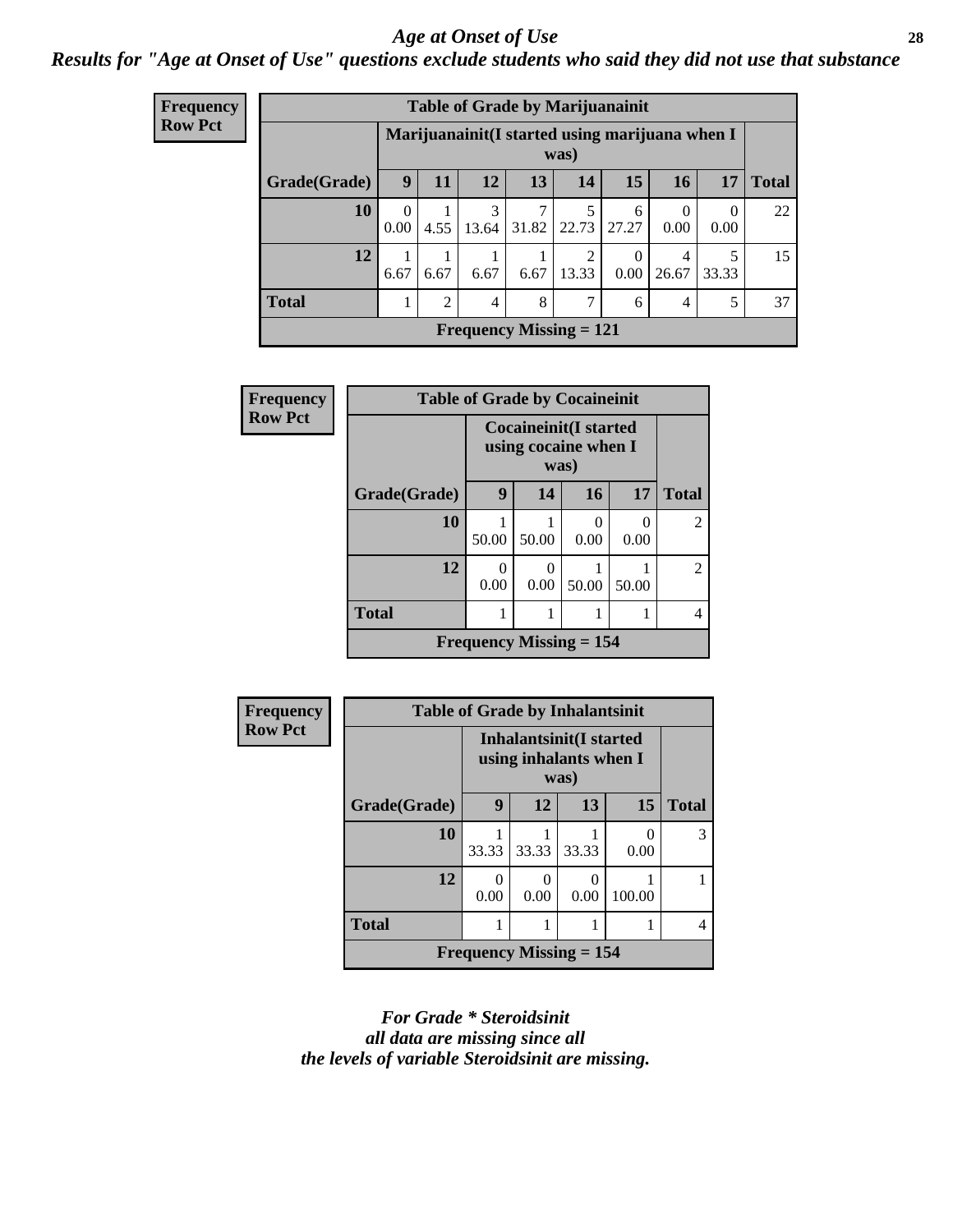#### *Age at Onset of Use* **29**

*Results for "Age at Onset of Use" questions exclude students who said they did not use that substance*

| Frequency      | <b>Table of Grade by Ecstasyinit</b>                          |                                |                         |                         |                |              |  |
|----------------|---------------------------------------------------------------|--------------------------------|-------------------------|-------------------------|----------------|--------------|--|
| <b>Row Pct</b> | <b>Ecstasyinit</b> (I started<br>using ecstasy when I<br>was) |                                |                         |                         |                |              |  |
|                | Grade(Grade)                                                  | 13                             | 14                      | 15                      | <b>16</b>      | <b>Total</b> |  |
|                | 10                                                            | 14.29                          | $\overline{2}$<br>28.57 | 3<br>42.86              | 14.29          | 7            |  |
|                | 12                                                            | 0<br>0.00                      | $\Omega$<br>0.00        | $\overline{c}$<br>66.67 | 33.33          | 3            |  |
|                | <b>Total</b>                                                  |                                | $\overline{2}$          | 5                       | $\overline{c}$ | 10           |  |
|                |                                                               | <b>Frequency Missing = 148</b> |                         |                         |                |              |  |

#### *For Grade \* Methinit all data are missing since all the levels of variable Methinit are missing.*

| <b>Frequency</b> | <b>Table of Grade by Hallucinogensinit</b> |                                                                      |                   |                |  |  |
|------------------|--------------------------------------------|----------------------------------------------------------------------|-------------------|----------------|--|--|
| <b>Row Pct</b>   |                                            | Hallucinogensinit(I<br>started using<br>hallucinogens when<br>I was) |                   |                |  |  |
|                  | Grade(Grade)                               | 14                                                                   | 15                | <b>Total</b>   |  |  |
|                  | 10                                         | 50.00                                                                | 50.00             | $\mathfrak{D}$ |  |  |
|                  | 12                                         | 0                                                                    | $\mathbf{\Omega}$ |                |  |  |
|                  | <b>Total</b>                               |                                                                      |                   | $\mathfrak{D}$ |  |  |
|                  |                                            | Frequency Missing $= 156$                                            |                   |                |  |  |

| <b>Frequency</b> | <b>Table of Grade by Prescriptioninit</b> |                 |                                                                                         |                  |                  |                                             |                            |                  |                  |                  |              |
|------------------|-------------------------------------------|-----------------|-----------------------------------------------------------------------------------------|------------------|------------------|---------------------------------------------|----------------------------|------------------|------------------|------------------|--------------|
| <b>Row Pct</b>   |                                           |                 | Prescriptioninit(I started using prescription drugs not<br>prescribed to me when I was) |                  |                  |                                             |                            |                  |                  |                  |              |
|                  | Grade(Grade)                              | 8 or<br>younger | 10                                                                                      | <b>11</b>        | 12               | 13                                          | 14                         | <b>15</b>        | 16               | 17               | <b>Total</b> |
|                  | <b>10</b>                                 | 9.09            | 18.18                                                                                   | 9.09             | 9.09             | 9.09                                        | 9.09                       | 3<br>27.27       | 9.09             | $\theta$<br>0.00 | 11           |
|                  | 12                                        | 33.33           | 0<br>$0.00^{\circ}$                                                                     | $\Omega$<br>0.00 | $\Omega$<br>0.00 | 33.33                                       | $\left($<br>$0.00^{\circ}$ | $\Omega$<br>0.00 | $\Omega$<br>0.00 | 33.33            | 3            |
|                  | <b>Total</b>                              | $\overline{2}$  | $\mathfrak{D}$                                                                          |                  |                  | $\mathfrak{D}$                              |                            | 3                |                  |                  | 14           |
|                  |                                           |                 |                                                                                         |                  |                  | <b>Frequency Missing <math>= 144</math></b> |                            |                  |                  |                  |              |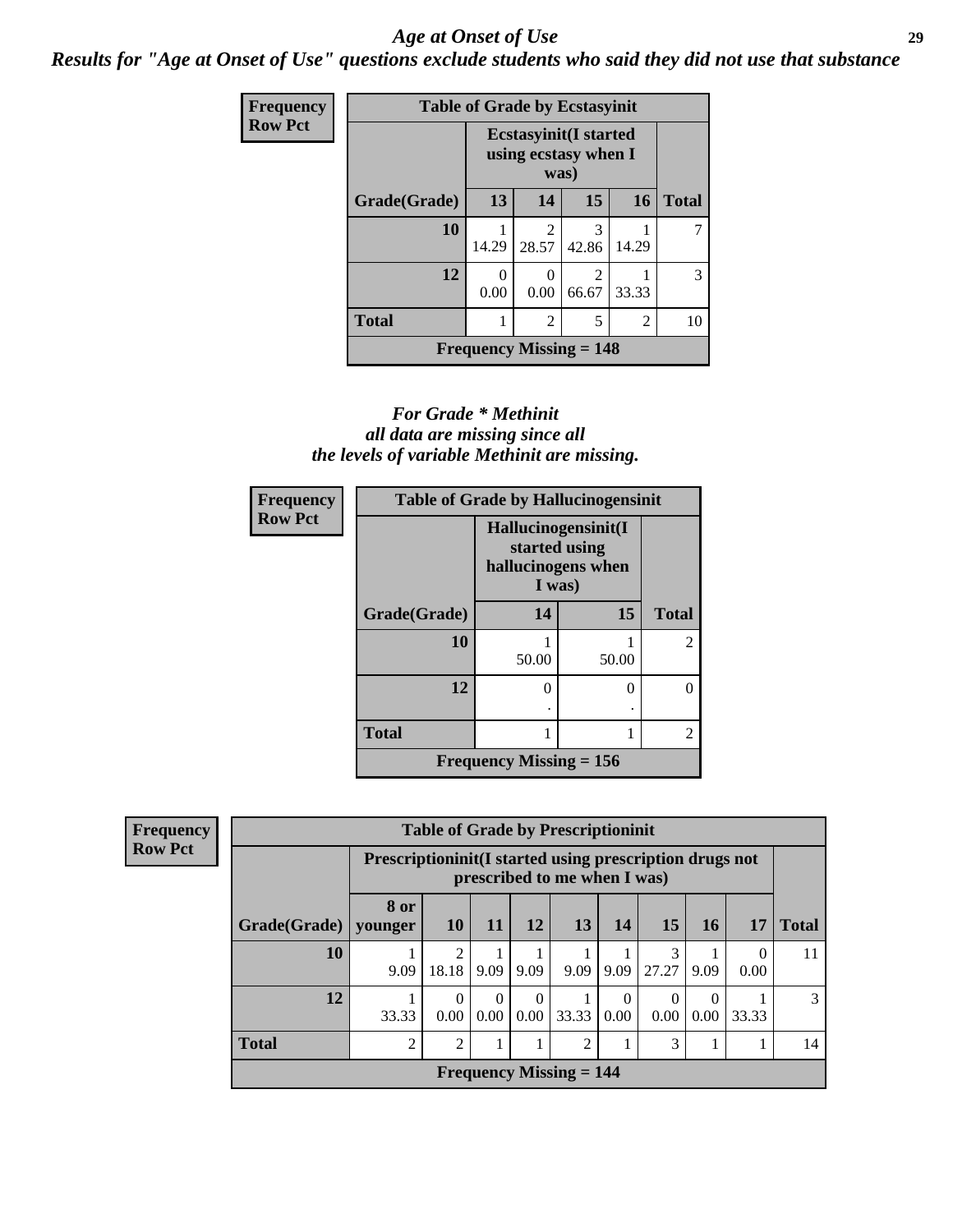| Frequency      | <b>Table of Alcoholharm by Grade</b>          |                    |             |              |
|----------------|-----------------------------------------------|--------------------|-------------|--------------|
| <b>Col Pct</b> | Alcoholharm(I<br>think alcohol is<br>harmful) | Grade(Grade)<br>10 | 12          | <b>Total</b> |
|                | <b>Strongly Agree</b>                         | 57<br>55.88        | 38<br>67.86 | 95           |
|                | <b>Somewhat Agree</b>                         | 26<br>25.49        | 12<br>21.43 | 38           |
|                | <b>Somewhat Disagree</b>                      | 7<br>6.86          | 3<br>5.36   | 10           |
|                | <b>Strongly Disagree</b>                      | 12<br>11.76        | 3<br>5.36   | 15           |
|                | <b>Total</b>                                  | 102                | 56          | 158          |

| <b>Table of Cigarettesharm by Grade</b>                  |                           |             |              |  |  |  |  |
|----------------------------------------------------------|---------------------------|-------------|--------------|--|--|--|--|
| Cigarettesharm(I<br>think smoking<br>tobacco is harmful) | Grade(Grade)<br><b>10</b> | 12          | <b>Total</b> |  |  |  |  |
| <b>Strongly Agree</b>                                    | 83<br>81.37               | 45<br>80.36 | 128          |  |  |  |  |
| <b>Somewhat Agree</b>                                    | 8<br>7.84                 | 5<br>8.93   | 13           |  |  |  |  |
| <b>Somewhat Disagree</b>                                 | 2<br>1.96                 | 3<br>5.36   | 5            |  |  |  |  |
| <b>Strongly Disagree</b>                                 | 9<br>8.82                 | 3<br>5.36   | 12           |  |  |  |  |
| <b>Total</b>                                             | 102                       | 56          | 158          |  |  |  |  |

| Frequency      |                                                         | <b>Table of Smokelessharm by Grade</b> |                        |              |  |  |  |
|----------------|---------------------------------------------------------|----------------------------------------|------------------------|--------------|--|--|--|
| <b>Col Pct</b> | Smokelessharm(I<br>think chewing<br>tobacco is harmful) | Grade(Grade)<br>12<br><b>10</b>        |                        | <b>Total</b> |  |  |  |
|                | <b>Strongly Agree</b>                                   | 82<br>80.39                            | 47<br>83.93            | 129          |  |  |  |
|                | <b>Somewhat Agree</b>                                   | 10<br>9.80                             | 4<br>7.14              | 14           |  |  |  |
|                | <b>Somewhat Disagree</b>                                | 0.98                                   | $\mathfrak{D}$<br>3.57 | 3            |  |  |  |
|                | <b>Strongly Disagree</b>                                | 9<br>8.82                              | 3<br>5.36              | 12           |  |  |  |
|                | <b>Total</b>                                            | 102                                    | 56                     | 158          |  |  |  |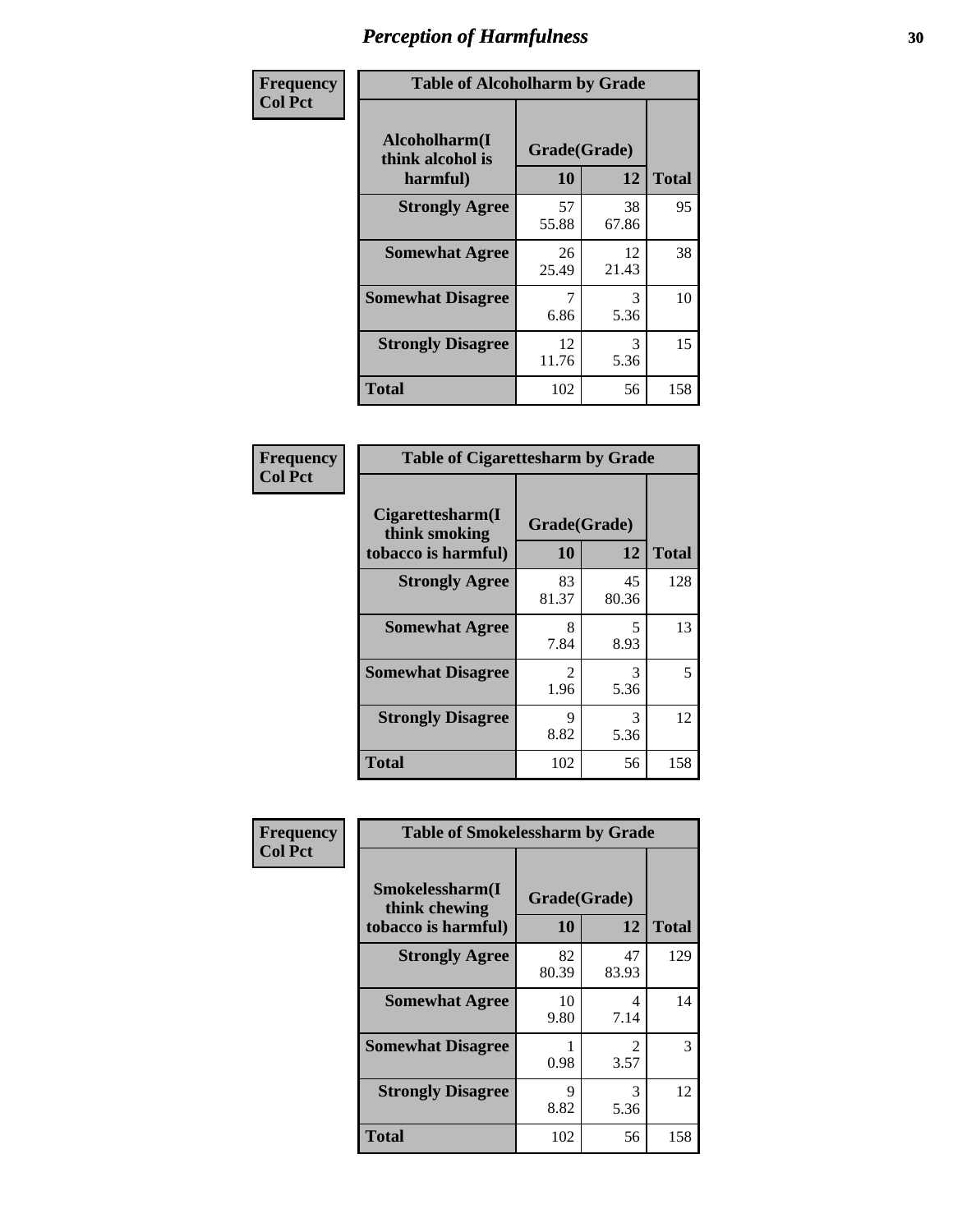| Frequency      | <b>Table of Marijuanaharm by Grade</b>            |                    |                        |              |  |
|----------------|---------------------------------------------------|--------------------|------------------------|--------------|--|
| <b>Col Pct</b> | Marijuanaharm(I<br>think marijuana is<br>harmful) | Grade(Grade)<br>10 | 12                     | <b>Total</b> |  |
|                | <b>Strongly Agree</b>                             | 72<br>70.59        | 36<br>64.29            | 108          |  |
|                | <b>Somewhat Agree</b>                             | 13<br>12.75        | 8<br>14.29             | 21           |  |
|                | <b>Somewhat Disagree</b>                          | 2<br>1.96          | $\mathfrak{D}$<br>3.57 | 4            |  |
|                | <b>Strongly Disagree</b>                          | 15<br>14.71        | 10<br>17.86            | 25           |  |
|                | <b>Total</b>                                      | 102                | 56                     | 158          |  |

| <b>Table of Cocaineharm by Grade</b>          |                    |             |                |  |  |  |  |
|-----------------------------------------------|--------------------|-------------|----------------|--|--|--|--|
| Cocaineharm(I<br>think cocaine is<br>harmful) | Grade(Grade)<br>10 | 12          | <b>Total</b>   |  |  |  |  |
| <b>Strongly Agree</b>                         | 89<br>87.25        | 53<br>94.64 | 142            |  |  |  |  |
| <b>Somewhat Agree</b>                         | 5<br>4.90          | 1.79        | 6              |  |  |  |  |
| <b>Somewhat Disagree</b>                      | 0.98               | 1.79        | $\overline{2}$ |  |  |  |  |
| <b>Strongly Disagree</b>                      | 7<br>6.86          | 1.79        | 8              |  |  |  |  |
| <b>Total</b>                                  | 102                | 56          | 158            |  |  |  |  |

| Frequency      | <b>Table of Inhalantsharm by Grade</b>             |                          |             |              |  |  |  |
|----------------|----------------------------------------------------|--------------------------|-------------|--------------|--|--|--|
| <b>Col Pct</b> | Inhalantsharm(I<br>think inhalants are<br>harmful) | Grade(Grade)<br>12<br>10 |             | <b>Total</b> |  |  |  |
|                | <b>Strongly Agree</b>                              | 85<br>83.33              | 53<br>94.64 | 138          |  |  |  |
|                | <b>Somewhat Agree</b>                              | 8<br>7.84                | 1.79        | 9            |  |  |  |
|                | <b>Somewhat Disagree</b>                           | 0.98                     | 1.79        | 2            |  |  |  |
|                | <b>Strongly Disagree</b>                           | 8<br>7.84                | 1.79        | 9            |  |  |  |
|                | <b>Total</b>                                       | 102                      | 56          | 158          |  |  |  |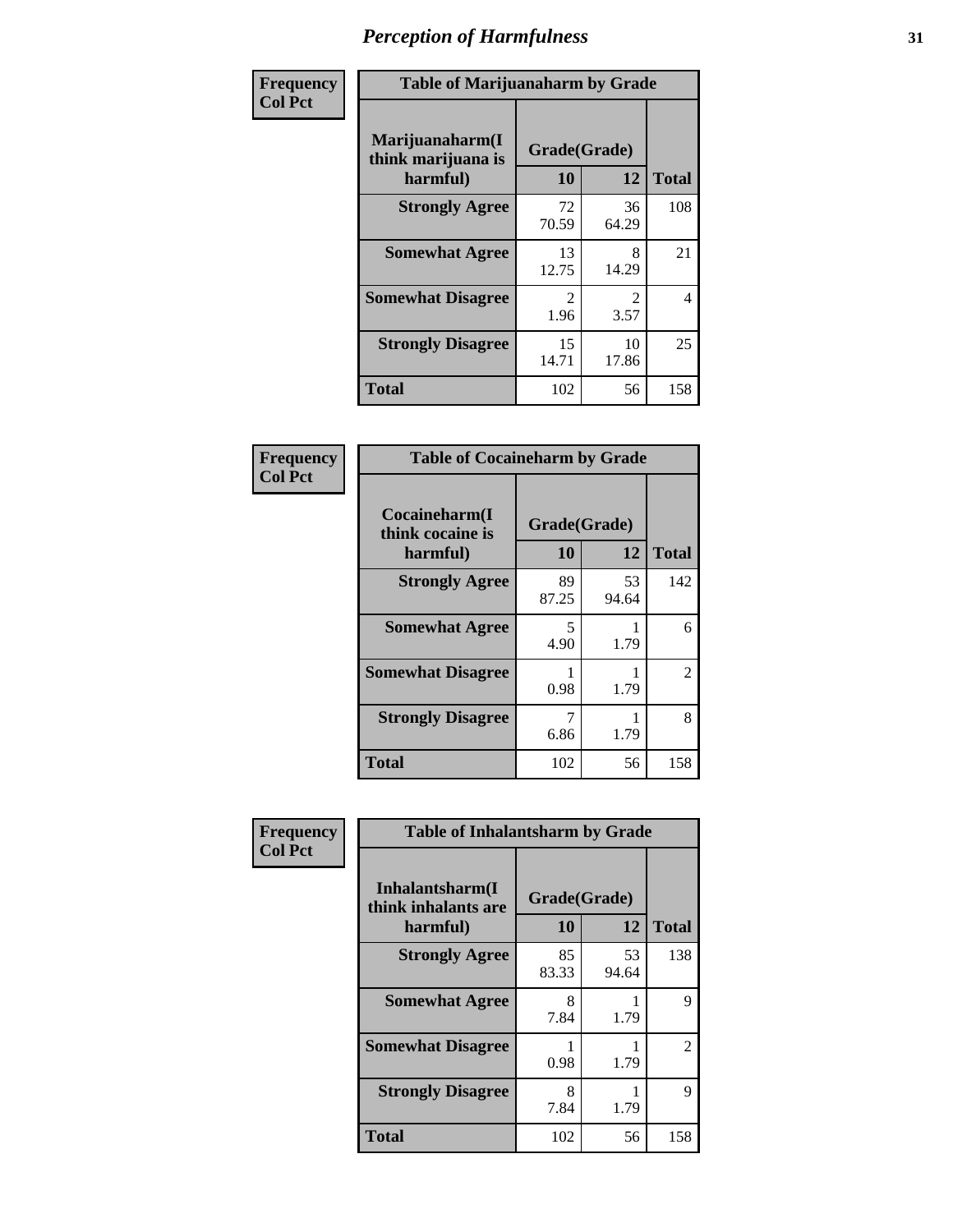| Frequency      | <b>Table of Steroidsharm by Grade</b>            |                    |                        |              |  |
|----------------|--------------------------------------------------|--------------------|------------------------|--------------|--|
| <b>Col Pct</b> | Steroidsharm(I<br>think steroids are<br>harmful) | Grade(Grade)<br>10 | 12                     | <b>Total</b> |  |
|                | <b>Strongly Agree</b>                            | 78<br>76.47        | 50<br>89.29            | 128          |  |
|                | <b>Somewhat Agree</b>                            | 8<br>7.84          | 3<br>5.36              | 11           |  |
|                | <b>Somewhat Disagree</b>                         | 6.86               | $\mathfrak{D}$<br>3.57 | 9            |  |
|                | <b>Strongly Disagree</b>                         | 9<br>8.82          | 1.79                   | 10           |  |
|                | <b>Total</b>                                     | 102                | 56                     | 158          |  |

| <b>Table of Ecstasyharm by Grade</b>          |                    |                        |              |  |  |  |  |
|-----------------------------------------------|--------------------|------------------------|--------------|--|--|--|--|
| Ecstasyharm(I<br>think ecstasy is<br>harmful) | Grade(Grade)<br>10 | 12                     | <b>Total</b> |  |  |  |  |
| <b>Strongly Agree</b>                         | 83<br>81.37        | 49<br>87.50            | 132          |  |  |  |  |
| <b>Somewhat Agree</b>                         | 10<br>9.80         | 4<br>7.14              | 14           |  |  |  |  |
| <b>Somewhat Disagree</b>                      | 0.98               | $\mathfrak{D}$<br>3.57 | 3            |  |  |  |  |
| <b>Strongly Disagree</b>                      | 8<br>7.84          | 1.79                   | 9            |  |  |  |  |
| <b>Total</b>                                  | 102                | 56                     | 158          |  |  |  |  |

| Frequency      | <b>Table of Methharm by Grade</b>                           |                    |                        |              |  |
|----------------|-------------------------------------------------------------|--------------------|------------------------|--------------|--|
| <b>Col Pct</b> | <b>Methharm(I think</b><br>methamphetamines<br>are harmful) | Grade(Grade)<br>10 | 12                     | <b>Total</b> |  |
|                | <b>Strongly Agree</b>                                       | 91<br>89.22        | 52<br>92.86            | 143          |  |
|                | <b>Somewhat Agree</b>                                       | 3<br>2.94          | $\mathfrak{D}$<br>3.57 | 5            |  |
|                | <b>Somewhat Disagree</b>                                    | 0.98               | 1.79                   | 2            |  |
|                | <b>Strongly Disagree</b>                                    | 6.86               | 1.79                   | 8            |  |
|                | <b>Total</b>                                                | 102                | 56                     | 158          |  |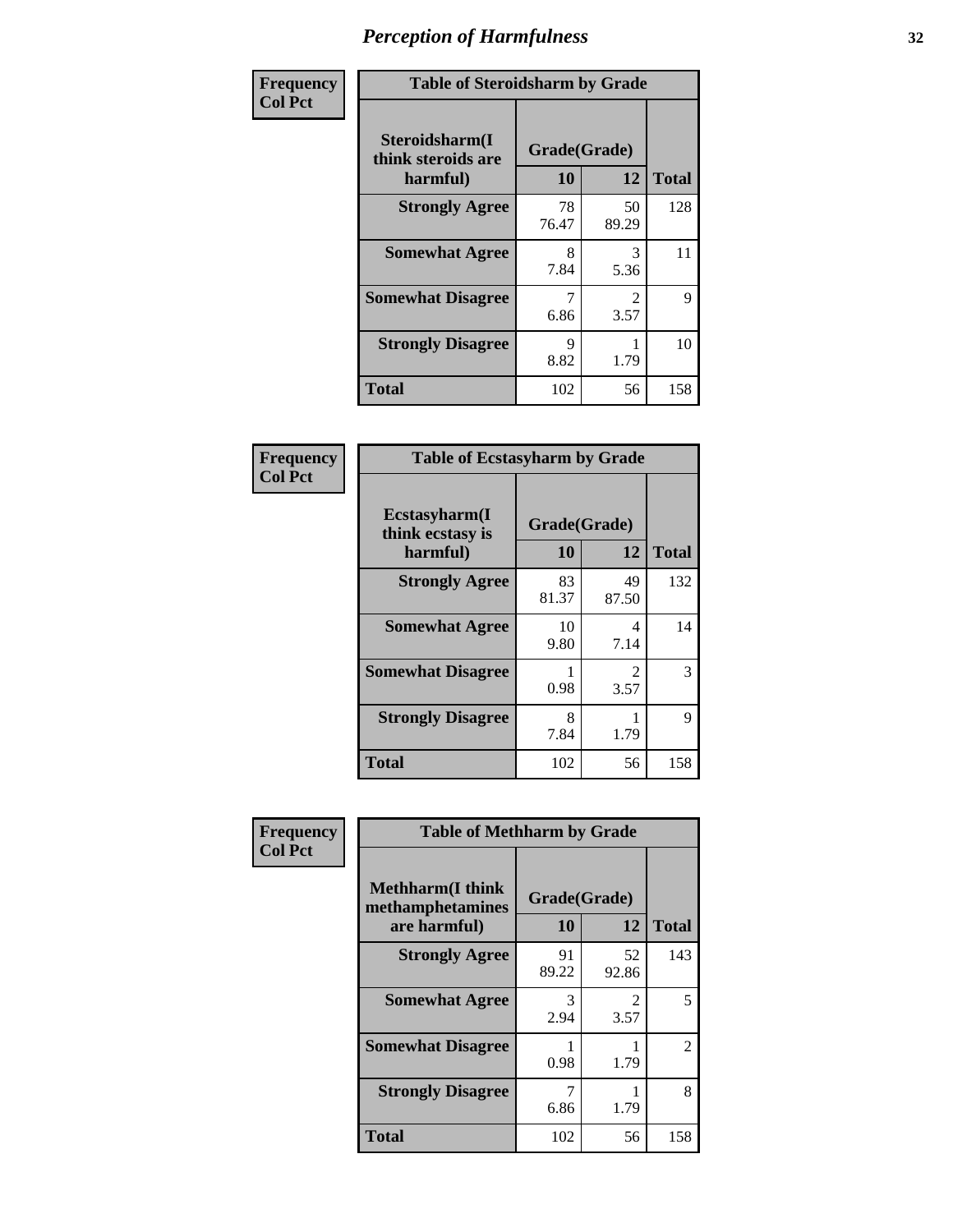| Frequency      | <b>Table of Hallucinogensharm by Grade</b>                 |                       |                       |              |
|----------------|------------------------------------------------------------|-----------------------|-----------------------|--------------|
| <b>Col Pct</b> | Hallucinogensharm(I<br>think hallucinogens<br>are harmful) | Grade(Grade)<br>10    | 12                    | <b>Total</b> |
|                | <b>Strongly Agree</b>                                      | 85<br>83.33           | 50<br>89.29           | 135          |
|                | <b>Somewhat Agree</b>                                      | 6<br>5.88             | 3<br>5.36             | 9            |
|                | <b>Somewhat Disagree</b>                                   | $\mathcal{L}$<br>1.96 | $\mathcal{L}$<br>3.57 | 4            |
|                | <b>Strongly Disagree</b>                                   | 9<br>8.82             | 1.79                  | 10           |
|                | <b>Total</b>                                               | 102                   | 56                    | 158          |

| Frequency<br>  Col Pct |
|------------------------|

| <b>Table of Prescriptionharm by Grade</b>                                         |             |              |              |  |  |  |
|-----------------------------------------------------------------------------------|-------------|--------------|--------------|--|--|--|
| <b>Prescriptionharm(I)</b><br>think prescription<br>drugs not<br>prescribed to me |             | Grade(Grade) |              |  |  |  |
| are harmful)                                                                      | 10          | 12           | <b>Total</b> |  |  |  |
| <b>Strongly Agree</b>                                                             | 73<br>71.57 | 45<br>80.36  | 118          |  |  |  |
| <b>Somewhat Agree</b>                                                             | 15<br>14.71 | 5<br>8.93    | 20           |  |  |  |
| <b>Somewhat Disagree</b>                                                          | 3<br>2.94   | 3<br>5.36    | 6            |  |  |  |
| <b>Strongly Disagree</b>                                                          | 11<br>10.78 | 3<br>5.36    | 14           |  |  |  |
| <b>Total</b>                                                                      | 102         | 56           | 158          |  |  |  |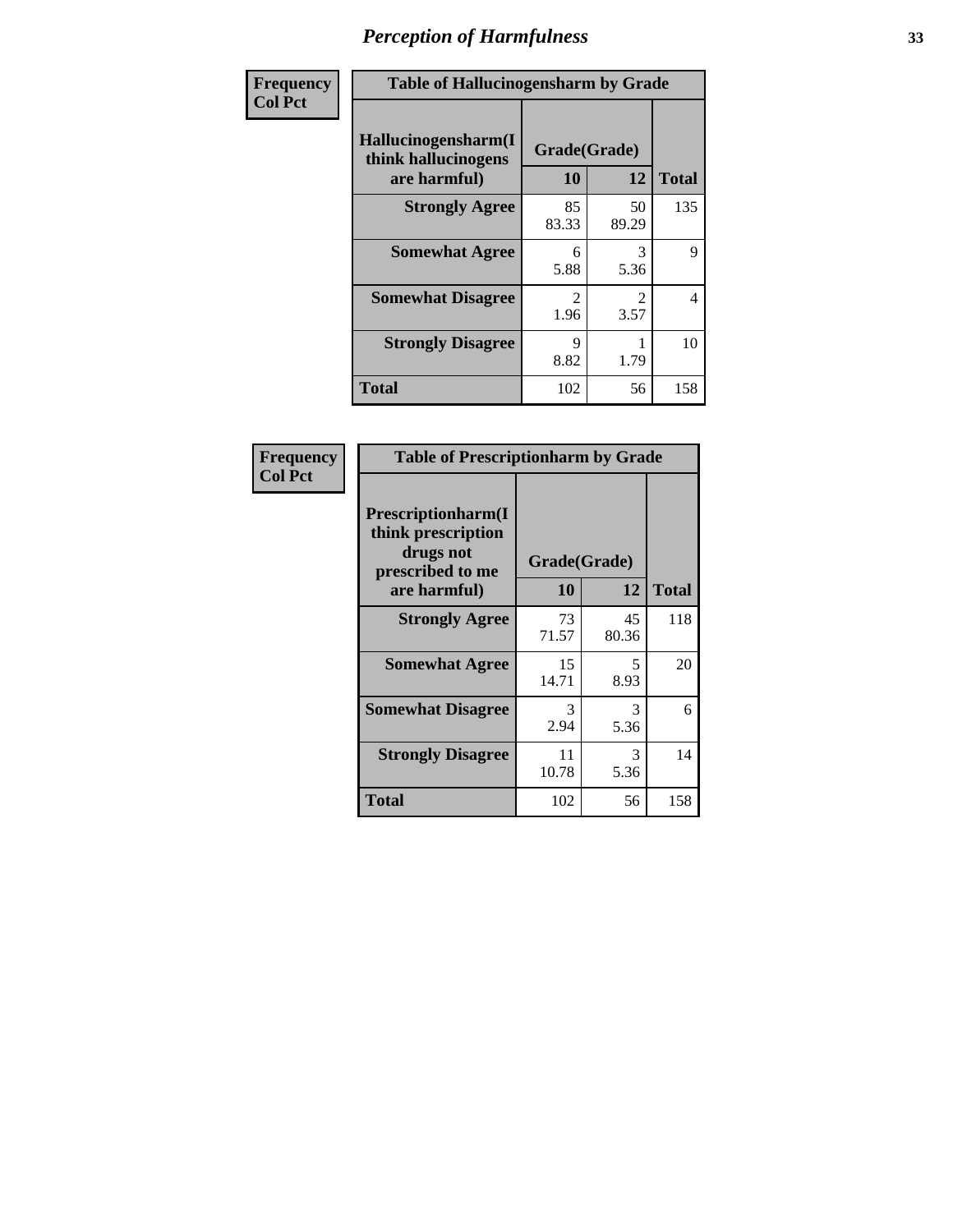## *Disapproval by Adults* **34**

| Frequency      | <b>Table of Alcoholadult by Grade</b>                                 |                    |             |              |
|----------------|-----------------------------------------------------------------------|--------------------|-------------|--------------|
| <b>Col Pct</b> | <b>Alcoholadult</b> (Adults<br>would disapprove if<br>I used alcohol) | Grade(Grade)<br>10 | 12          | <b>Total</b> |
|                | <b>Strongly Agree</b>                                                 | 55<br>53.92        | 34<br>60.71 | 89           |
|                | <b>Somewhat Agree</b>                                                 | 25<br>24.51        | 14<br>25.00 | 39           |
|                | <b>Somewhat Disagree</b>                                              | 10<br>9.80         | 4<br>7.14   | 14           |
|                | <b>Strongly Disagree</b>                                              | 12<br>11.76        | 4<br>7.14   | 16           |
|                | <b>Total</b>                                                          | 102                | 56          | 158          |

| <b>Table of Tobaccoadult by Grade</b>                         |              |             |     |  |  |  |  |
|---------------------------------------------------------------|--------------|-------------|-----|--|--|--|--|
| Tobaccoadult(Adults<br>would disapprove if<br>I used tobacco) | <b>Total</b> |             |     |  |  |  |  |
| <b>Strongly Agree</b>                                         | 80<br>78.43  | 36<br>64.29 | 116 |  |  |  |  |
| <b>Somewhat Agree</b>                                         | 5<br>4.90    | 9<br>16.07  | 14  |  |  |  |  |
| <b>Somewhat Disagree</b>                                      | 6<br>5.88    | 8<br>14.29  | 14  |  |  |  |  |
| <b>Strongly Disagree</b>                                      | 11<br>10.78  | 3<br>5.36   | 14  |  |  |  |  |
| <b>Total</b>                                                  | 102          | 56          | 158 |  |  |  |  |

| Frequency      | <b>Table of Marijuanaadult by Grade</b>                           |                    |             |              |
|----------------|-------------------------------------------------------------------|--------------------|-------------|--------------|
| <b>Col Pct</b> | Marijuanaadult(Adults<br>would disapprove if I<br>used marijuana) | Grade(Grade)<br>10 | 12          | <b>Total</b> |
|                | <b>Strongly Agree</b>                                             | 85<br>83.33        | 39<br>69.64 | 124          |
|                | <b>Somewhat Agree</b>                                             | 4<br>3.92          | 8<br>14.29  | 12           |
|                | <b>Somewhat Disagree</b>                                          | 8<br>7.84          | 5<br>8.93   | 13           |
|                | <b>Strongly Disagree</b>                                          | 5<br>4.90          | 4<br>7.14   | 9            |
|                | <b>Total</b>                                                      | 102                | 56          | 158          |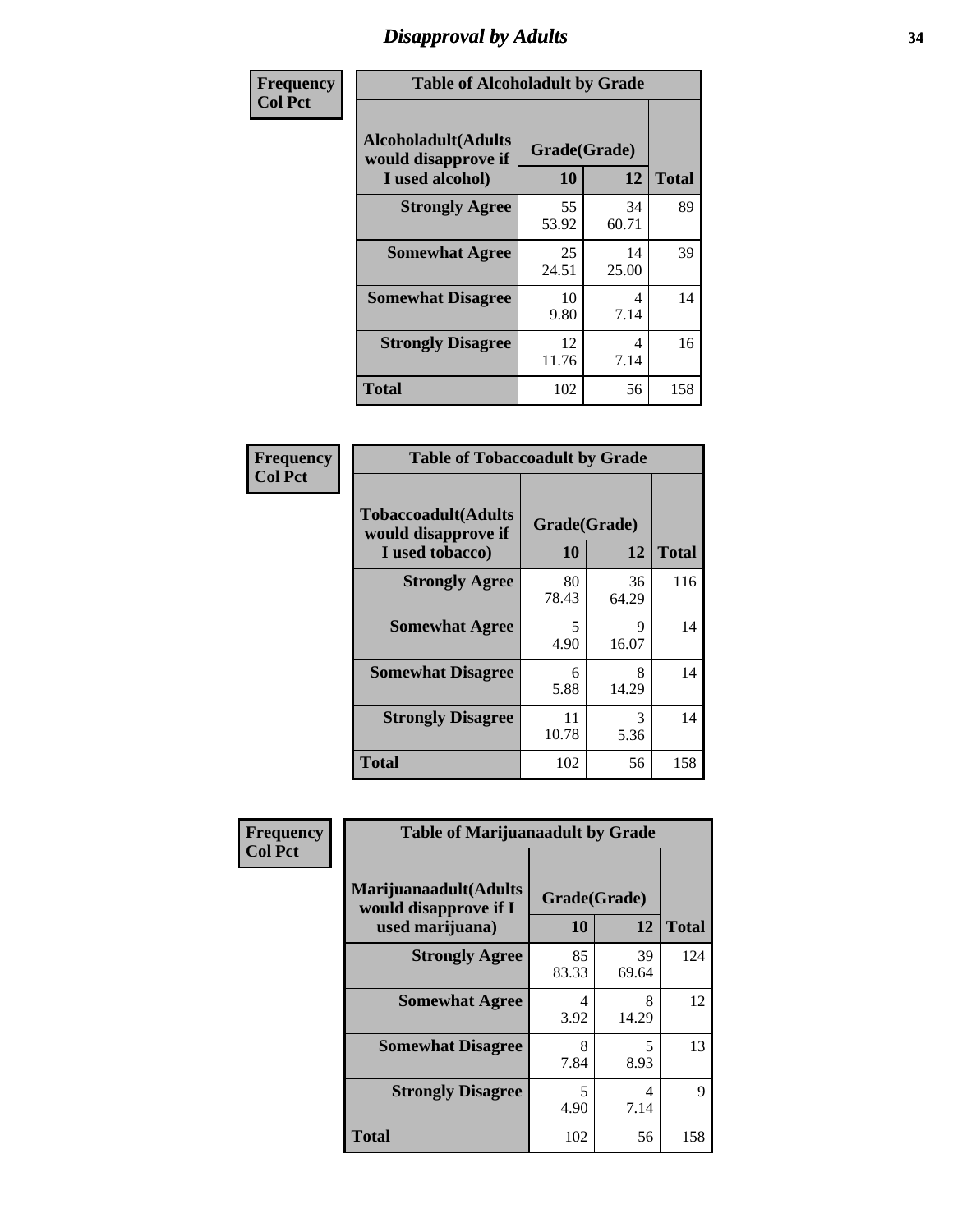## *Disapproval by Adults* **35**

| <b>Frequency</b> | <b>Table of Otherdrugadult by Grade</b>                                     |                    |             |              |
|------------------|-----------------------------------------------------------------------------|--------------------|-------------|--------------|
| <b>Col Pct</b>   | <b>Otherdrugadult</b> (Adults<br>would disapprove if I<br>used other drugs) | Grade(Grade)<br>10 | 12          | <b>Total</b> |
|                  | <b>Strongly Agree</b>                                                       | 89<br>87.25        | 50<br>89.29 | 139          |
|                  | <b>Somewhat Agree</b>                                                       | 6<br>5.88          | 3<br>5.36   | 9            |
|                  | <b>Somewhat Disagree</b>                                                    | 3<br>2.94          | 1.79        | 4            |
|                  | <b>Strongly Disagree</b>                                                    | 4<br>3.92          | 2<br>3.57   | 6            |
|                  | <b>Total</b>                                                                | 102                | 56          | 158          |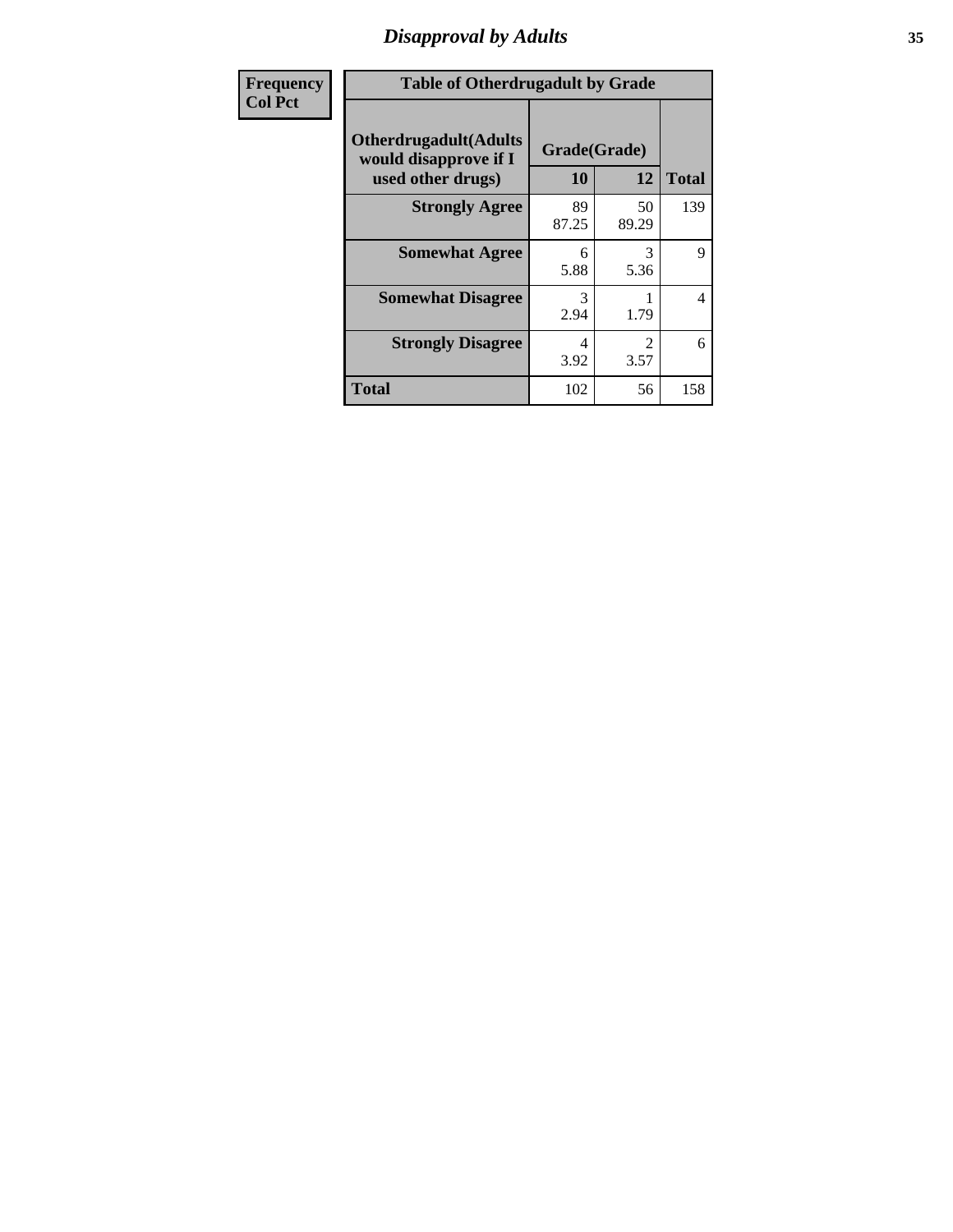## *Disapproval by Peers* **36**

| Frequency      | <b>Table of Alcoholpeer by Grade</b>                    |              |             |              |
|----------------|---------------------------------------------------------|--------------|-------------|--------------|
| <b>Col Pct</b> | Alcoholpeer(My<br>friends would<br>disapprove if I used | Grade(Grade) |             |              |
|                | alcohol)                                                | 10           | 12          | <b>Total</b> |
|                | <b>Strongly Agree</b>                                   | 22<br>21.57  | 17<br>30.36 | 39           |
|                | <b>Somewhat Agree</b>                                   | 26<br>25.49  | 11<br>19.64 | 37           |
|                | <b>Somewhat Disagree</b>                                | 21<br>20.59  | 10<br>17.86 | 31           |
|                | <b>Strongly Disagree</b>                                | 33<br>32.35  | 18<br>32.14 | 51           |
|                | Total                                                   | 102          | 56          | 158          |

| Frequency      | <b>Table of Tobaccopeer by Grade</b>                                |                    |             |              |
|----------------|---------------------------------------------------------------------|--------------------|-------------|--------------|
| <b>Col Pct</b> | Tobaccopeer(My<br>friends would<br>disapprove if I used<br>tobacco) | Grade(Grade)<br>10 | 12          | <b>Total</b> |
|                | <b>Strongly Agree</b>                                               | 43<br>42.16        | 24<br>42.86 | 67           |
|                | <b>Somewhat Agree</b>                                               | 17<br>16.67        | 9<br>16.07  | 26           |
|                | <b>Somewhat Disagree</b>                                            | 12<br>11.76        | 5<br>8.93   | 17           |
|                | <b>Strongly Disagree</b>                                            | 30<br>29.41        | 18<br>32.14 | 48           |
|                | Total                                                               | 102                | 56          | 158          |

| Frequency      | <b>Table of Marijuanapeer by Grade</b>                    |              |             |              |
|----------------|-----------------------------------------------------------|--------------|-------------|--------------|
| <b>Col Pct</b> | Marijuanapeer(My<br>friends would<br>disapprove if I used | Grade(Grade) |             |              |
|                | marijuana)                                                | <b>10</b>    | 12          | <b>Total</b> |
|                | <b>Strongly Agree</b>                                     | 43<br>42.16  | 19<br>33.93 | 62           |
|                | <b>Somewhat Agree</b>                                     | 13<br>12.75  | 11<br>19.64 | 24           |
|                | <b>Somewhat Disagree</b>                                  | 13<br>12.75  | 12.50       | 20           |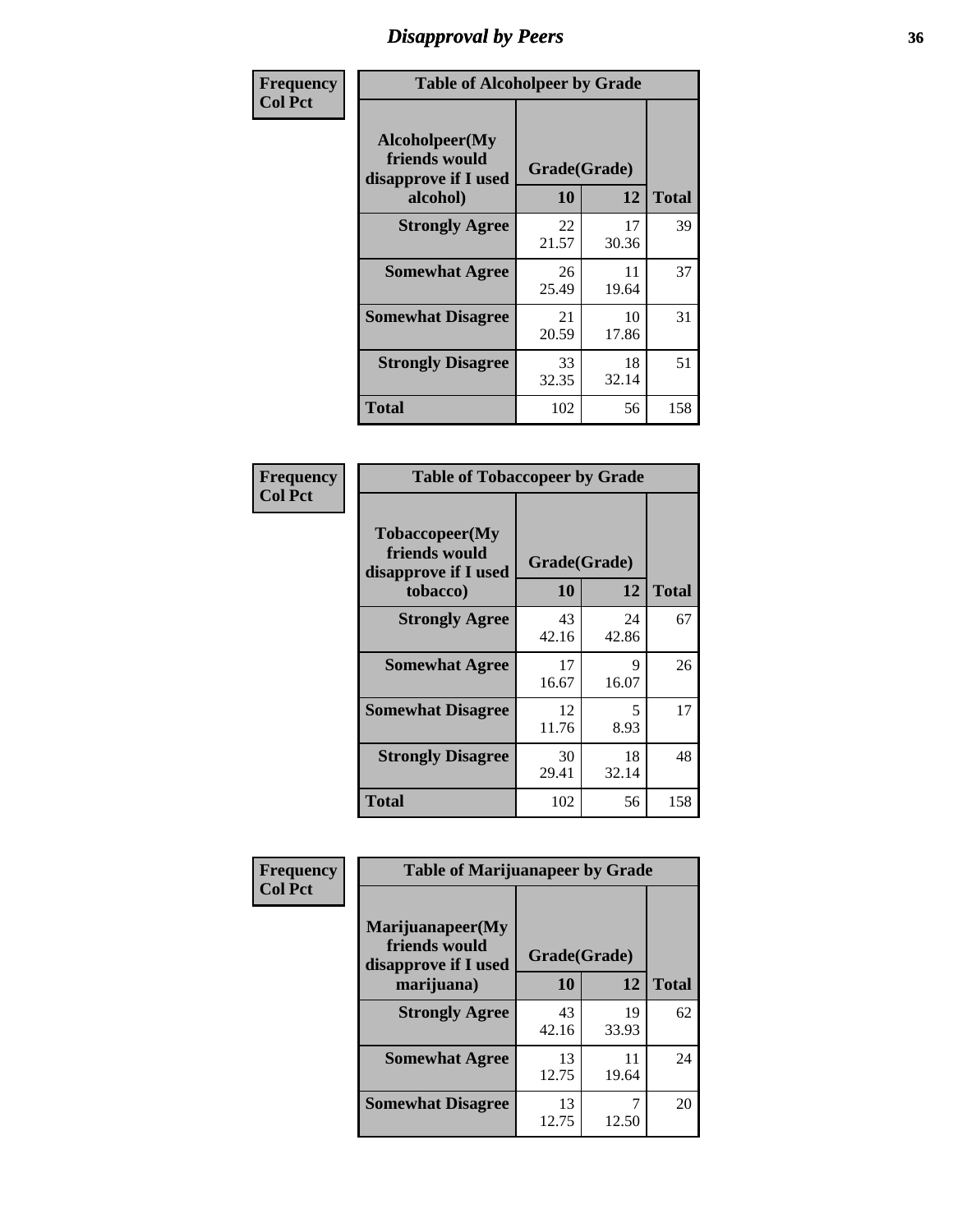# *Disapproval by Peers* **37**

| <b>Frequency</b> | <b>Table of Marijuanapeer by Grade</b>                                  |                           |             |              |  |
|------------------|-------------------------------------------------------------------------|---------------------------|-------------|--------------|--|
| <b>Col Pct</b>   | Marijuanapeer(My<br>friends would<br>disapprove if I used<br>marijuana) | Grade(Grade)<br><b>10</b> | 12          | <b>Total</b> |  |
|                  | <b>Strongly Disagree</b>                                                | 33<br>32.35               | 19<br>33.93 | 52           |  |
|                  | <b>Total</b>                                                            | 102                       | 56          | 158          |  |

| Frequency      | <b>Table of Otherdrugpeer by Grade</b>                                    |                    |             |              |
|----------------|---------------------------------------------------------------------------|--------------------|-------------|--------------|
| <b>Col Pct</b> | Otherdrugpeer(My<br>friends would<br>disapprove if I used<br>other drugs) | Grade(Grade)<br>10 | 12          | <b>Total</b> |
|                | <b>Strongly Agree</b>                                                     | 52<br>50.98        | 35<br>62.50 | 87           |
|                | <b>Somewhat Agree</b>                                                     | 12<br>11.76        | 4<br>7.14   | 16           |
|                | <b>Somewhat Disagree</b>                                                  | 11<br>10.78        | 7<br>12.50  | 18           |
|                | <b>Strongly Disagree</b>                                                  | 27<br>26.47        | 10<br>17.86 | 37           |
|                | <b>Total</b>                                                              | 102                | 56          | 158          |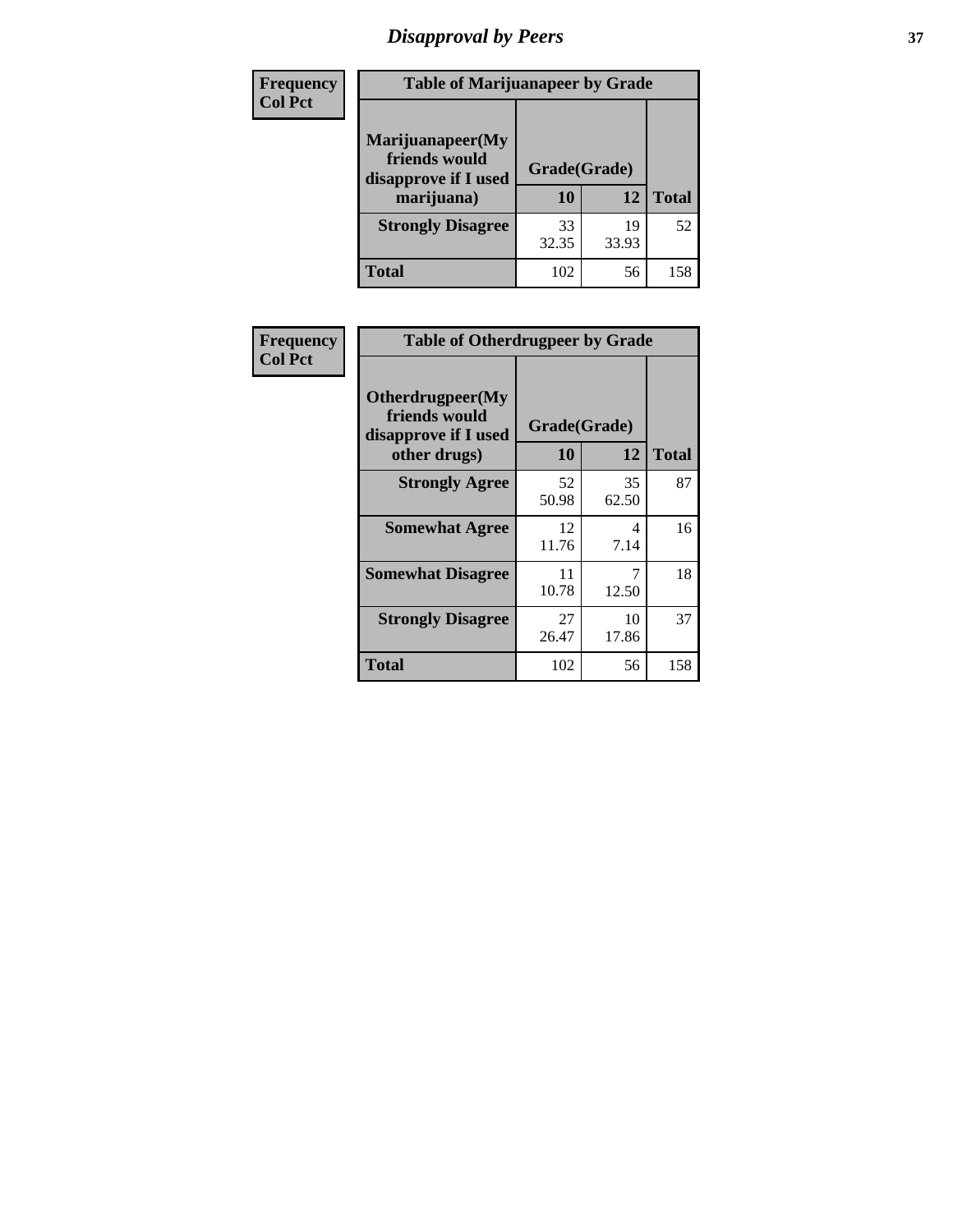| Frequency      | <b>Table of Alcohollocation1 by Grade</b> |              |             |              |
|----------------|-------------------------------------------|--------------|-------------|--------------|
| <b>Col Pct</b> | <b>Alcohollocation1(Places</b>            | Grade(Grade) |             |              |
|                | <b>Friends Use Alcohol)</b>               | 10           | 12          | <b>Total</b> |
|                |                                           | 59<br>57.84  | 37<br>66.07 | 96           |
|                | Do Not Use                                | 43<br>42.16  | 19<br>33.93 | 62           |
|                | <b>Total</b>                              | 102          | 56          | 158          |

| Frequency      | <b>Table of Alcohollocation2 by Grade</b>                     |                    |             |              |
|----------------|---------------------------------------------------------------|--------------------|-------------|--------------|
| <b>Col Pct</b> | <b>Alcohollocation2(Places</b><br><b>Friends Use Alcohol)</b> | Grade(Grade)<br>10 | <b>12</b>   | <b>Total</b> |
|                |                                                               | 58<br>56.86        | 33<br>58.93 | 91           |
|                | Home                                                          | 44<br>43.14        | 23<br>41.07 | 67           |
|                | <b>Total</b>                                                  | 102                | 56          | 158          |

| Frequency<br><b>Col Pct</b> | <b>Table of Alcohollocation 3 by Grade</b>                    |                    |             |              |  |
|-----------------------------|---------------------------------------------------------------|--------------------|-------------|--------------|--|
|                             | <b>Alcohollocation3(Places</b><br><b>Friends Use Alcohol)</b> | Grade(Grade)<br>10 | 12          | <b>Total</b> |  |
|                             |                                                               | 96<br>94.12        | 53<br>94.64 | 149          |  |
|                             | <b>School</b>                                                 | 6<br>5.88          | 3<br>5.36   | Q            |  |
|                             | <b>Total</b>                                                  | 102                | 56          | 158          |  |

| <b>Frequency</b> | <b>Table of Alcohollocation4 by Grade</b> |                                                |             |              |  |
|------------------|-------------------------------------------|------------------------------------------------|-------------|--------------|--|
| <b>Col Pct</b>   |                                           | Grade(Grade)<br><b>Alcohollocation4(Places</b> |             |              |  |
|                  | <b>Friends Use Alcohol)</b>               | 10                                             | 12          | <b>Total</b> |  |
|                  |                                           | 79<br>77.45                                    | 45<br>80.36 | 124          |  |
|                  | Car                                       | 23<br>22.55                                    | 11<br>19.64 | 34           |  |
|                  | <b>Total</b>                              | 102                                            | 56          | 158          |  |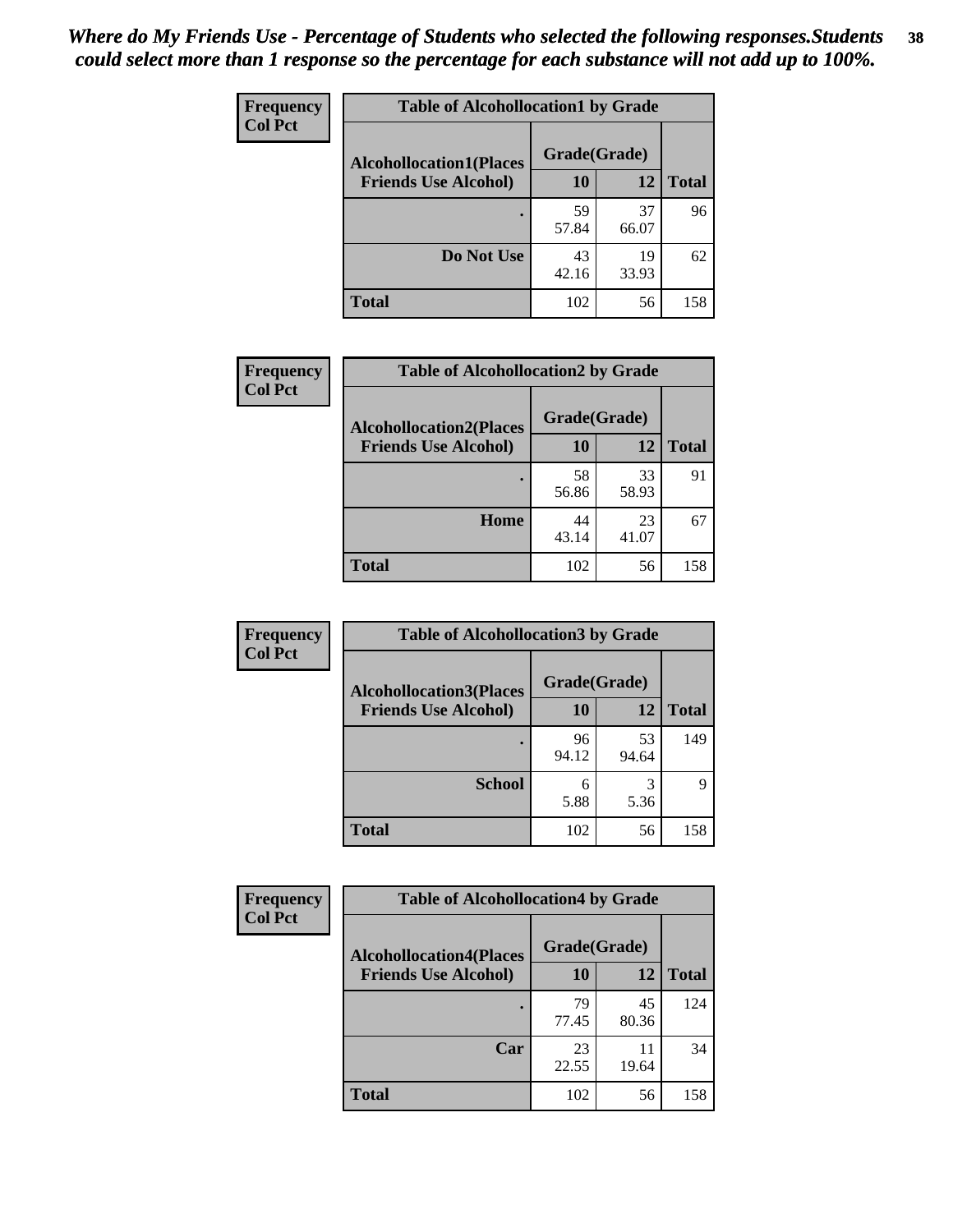| Frequency<br><b>Col Pct</b> | <b>Table of Alcohollocation5 by Grade</b> |              |             |              |  |
|-----------------------------|-------------------------------------------|--------------|-------------|--------------|--|
|                             | <b>Alcohollocation5(Places</b>            | Grade(Grade) |             |              |  |
|                             | <b>Friends Use Alcohol)</b>               | 10           | 12          | <b>Total</b> |  |
|                             |                                           | 57<br>55.88  | 33<br>58.93 | 90           |  |
|                             | <b>Friend's House</b>                     | 45<br>44.12  | 23<br>41.07 | 68           |  |
|                             | <b>Total</b>                              | 102          | 56          | 158          |  |

| <b>Frequency</b> | <b>Table of Alcohollocation6 by Grade</b> |              |             |              |
|------------------|-------------------------------------------|--------------|-------------|--------------|
| <b>Col Pct</b>   | <b>Alcohollocation6(Places</b>            | Grade(Grade) |             |              |
|                  | <b>Friends Use Alcohol)</b>               | 10           | 12          | <b>Total</b> |
|                  |                                           | 69<br>67.65  | 39<br>69.64 | 108          |
|                  | <b>Other</b>                              | 33<br>32.35  | 17<br>30.36 | 50           |
|                  | <b>Total</b>                              | 102          | 56          | 158          |

| Frequency      | <b>Table of Tobaccolocation1 by Grade</b> |              |             |              |
|----------------|-------------------------------------------|--------------|-------------|--------------|
| <b>Col Pct</b> | <b>Tobaccolocation1(Places</b>            | Grade(Grade) |             |              |
|                | <b>Friends Use Tobacco)</b>               | 10           | <b>12</b>   | <b>Total</b> |
|                |                                           | 41<br>40.20  | 28<br>50.00 | 69           |
|                | Do Not Use                                | 61<br>59.80  | 28<br>50.00 | 89           |
|                | <b>Total</b>                              | 102          | 56          | 158          |

| Frequency      | <b>Table of Tobaccolocation2 by Grade</b> |              |             |              |  |
|----------------|-------------------------------------------|--------------|-------------|--------------|--|
| <b>Col Pct</b> | <b>Tobaccolocation2(Places</b>            | Grade(Grade) |             |              |  |
|                | <b>Friends Use Tobacco)</b>               | 10           | 12          | <b>Total</b> |  |
|                |                                           | 68<br>66.67  | 37<br>66.07 | 105          |  |
|                | Home                                      | 34<br>33.33  | 19<br>33.93 | 53           |  |
|                | <b>Total</b>                              | 102          | 56          | 158          |  |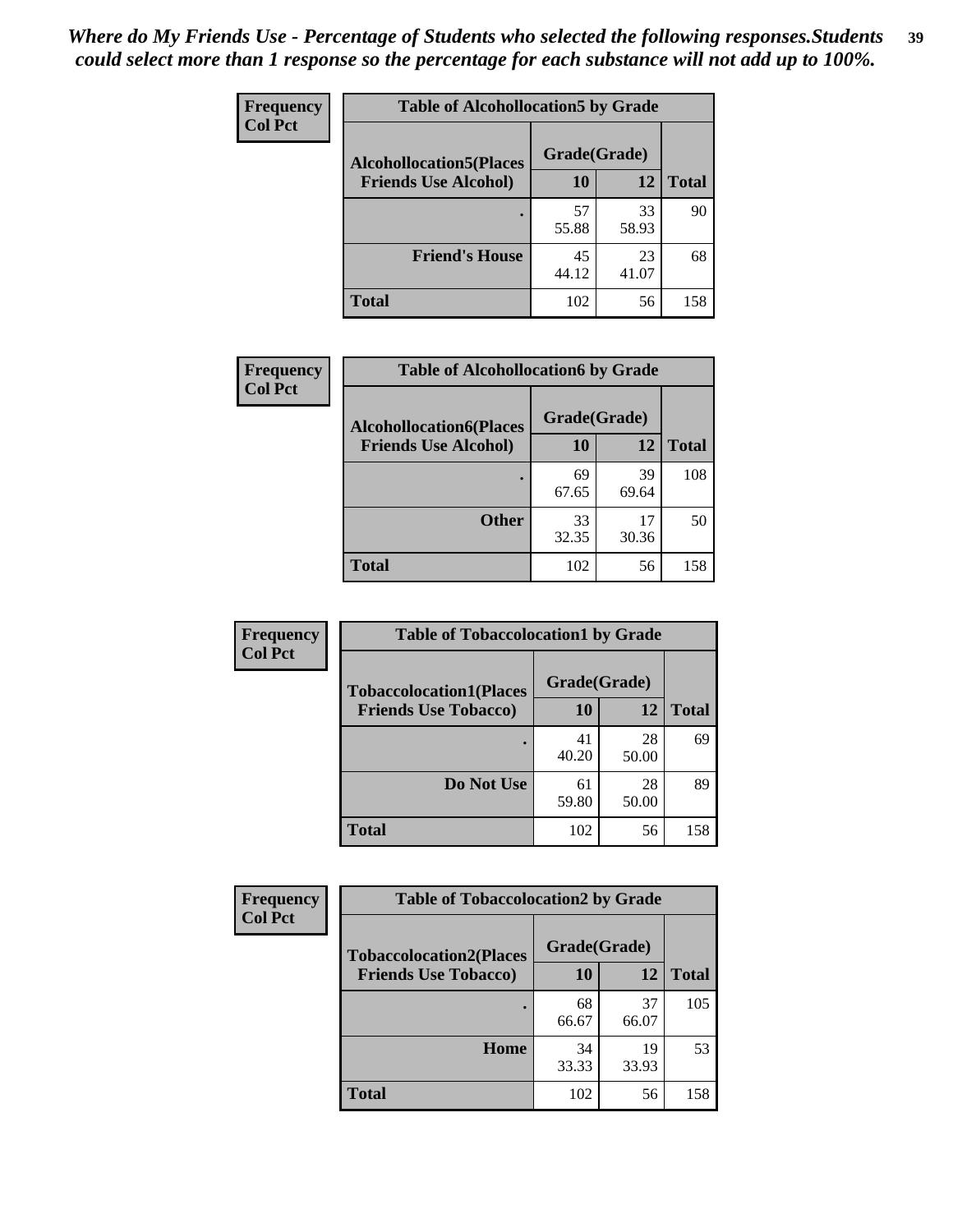| Frequency      | <b>Table of Tobaccolocation 3 by Grade</b> |              |             |              |
|----------------|--------------------------------------------|--------------|-------------|--------------|
| <b>Col Pct</b> | <b>Tobaccolocation3(Places</b>             | Grade(Grade) |             |              |
|                | <b>Friends Use Tobacco)</b>                | 10           | <b>12</b>   | <b>Total</b> |
|                | ٠                                          | 90<br>88.24  | 52<br>92.86 | 142          |
|                | <b>School</b>                              | 12<br>11.76  | 4<br>7.14   | 16           |
|                | <b>Total</b>                               | 102          | 56          | 158          |

| Frequency      | <b>Table of Tobaccolocation4 by Grade</b>                     |                           |             |              |
|----------------|---------------------------------------------------------------|---------------------------|-------------|--------------|
| <b>Col Pct</b> | <b>Tobaccolocation4(Places</b><br><b>Friends Use Tobacco)</b> | Grade(Grade)<br><b>10</b> | 12          | <b>Total</b> |
|                |                                                               | 83<br>81.37               | 39<br>69.64 | 122          |
|                | Car                                                           | 19<br>18.63               | 17<br>30.36 | 36           |
|                | <b>Total</b>                                                  | 102                       | 56          | 158          |

| Frequency<br><b>Col Pct</b> | <b>Table of Tobaccolocation5 by Grade</b>                     |                    |             |              |
|-----------------------------|---------------------------------------------------------------|--------------------|-------------|--------------|
|                             | <b>Tobaccolocation5(Places</b><br><b>Friends Use Tobacco)</b> | Grade(Grade)<br>10 | 12          | <b>Total</b> |
|                             |                                                               |                    |             |              |
|                             |                                                               | 75<br>73.53        | 35<br>62.50 | 110          |
|                             | <b>Friend's House</b>                                         | 27<br>26.47        | 21<br>37.50 | 48           |
|                             | <b>Total</b>                                                  | 102                | 56          | 158          |

| <b>Frequency</b> | <b>Table of Tobaccolocation6 by Grade</b> |              |             |              |
|------------------|-------------------------------------------|--------------|-------------|--------------|
| <b>Col Pct</b>   | <b>Tobaccolocation6(Places</b>            | Grade(Grade) |             |              |
|                  | <b>Friends Use Tobacco)</b>               | 10           | 12          | <b>Total</b> |
|                  |                                           | 75<br>73.53  | 39<br>69.64 | 114          |
|                  | <b>Other</b>                              | 27<br>26.47  | 17<br>30.36 | 44           |
|                  | <b>Total</b>                              | 102          | 56          | 158          |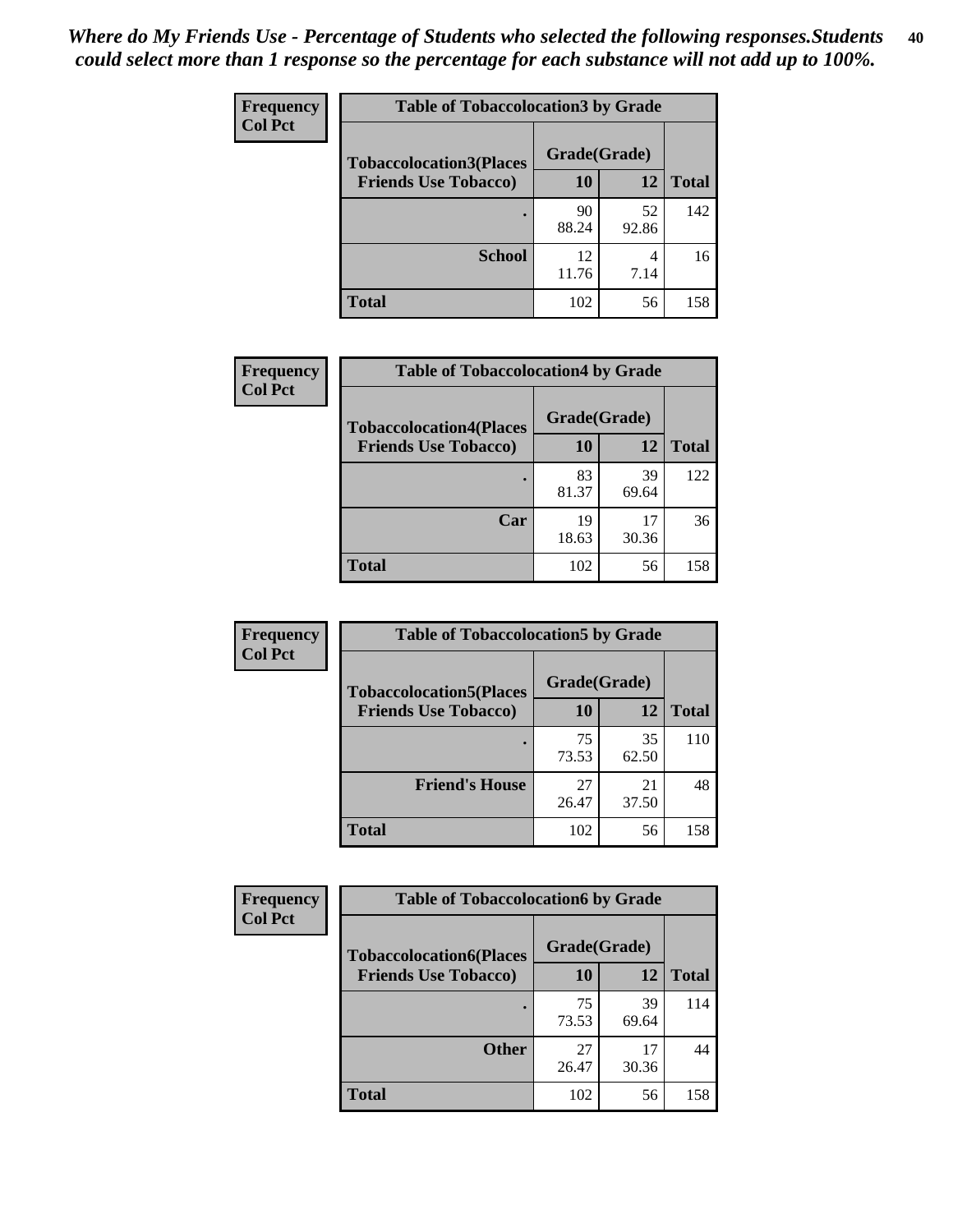| Frequency<br><b>Col Pct</b> | <b>Table of Marijuanalocation1 by Grade</b> |              |             |              |
|-----------------------------|---------------------------------------------|--------------|-------------|--------------|
|                             | <b>Marijuanalocation1(Places</b>            | Grade(Grade) |             |              |
|                             | <b>Friends Use Marijuana</b> )              | <b>10</b>    | 12          | <b>Total</b> |
|                             |                                             | 45<br>44.12  | 29<br>51.79 | 74           |
|                             | Do Not Use                                  | 57<br>55.88  | 27<br>48.21 | 84           |
|                             | <b>Total</b>                                | 102          | 56          | 158          |

| <b>Frequency</b> | <b>Table of Marijuanalocation2 by Grade</b>                        |                    |             |              |  |
|------------------|--------------------------------------------------------------------|--------------------|-------------|--------------|--|
| <b>Col Pct</b>   | <b>Marijuanalocation2(Places</b><br><b>Friends Use Marijuana</b> ) | Grade(Grade)<br>10 | 12          | <b>Total</b> |  |
|                  |                                                                    | 66<br>64.71        | 41<br>73.21 | 107          |  |
|                  | Home                                                               | 36<br>35.29        | 15<br>26.79 | 51           |  |
|                  | <b>Total</b>                                                       | 102                | 56          | 158          |  |

| <b>Frequency</b><br><b>Col Pct</b> | <b>Table of Marijuanalocation3 by Grade</b>                         |                           |             |              |
|------------------------------------|---------------------------------------------------------------------|---------------------------|-------------|--------------|
|                                    | <b>Marijuanalocation3</b> (Places<br><b>Friends Use Marijuana</b> ) | Grade(Grade)<br><b>10</b> | 12          | <b>Total</b> |
|                                    |                                                                     |                           |             |              |
|                                    |                                                                     | 89<br>87.25               | 53<br>94.64 | 142          |
|                                    | <b>School</b>                                                       | 13<br>12.75               | 5.36        | 16           |
|                                    | <b>Total</b>                                                        | 102                       | 56          | 158          |

| <b>Frequency</b> | <b>Table of Marijuanalocation4 by Grade</b> |              |             |              |  |
|------------------|---------------------------------------------|--------------|-------------|--------------|--|
| <b>Col Pct</b>   | <b>Marijuanalocation4(Places</b>            | Grade(Grade) |             |              |  |
|                  | <b>Friends Use Marijuana</b> )              | <b>10</b>    | 12          | <b>Total</b> |  |
|                  |                                             | 75<br>73.53  | 41<br>73.21 | 116          |  |
|                  | Car                                         | 27<br>26.47  | 15<br>26.79 | 42           |  |
|                  | <b>Total</b>                                | 102          | 56          | 158          |  |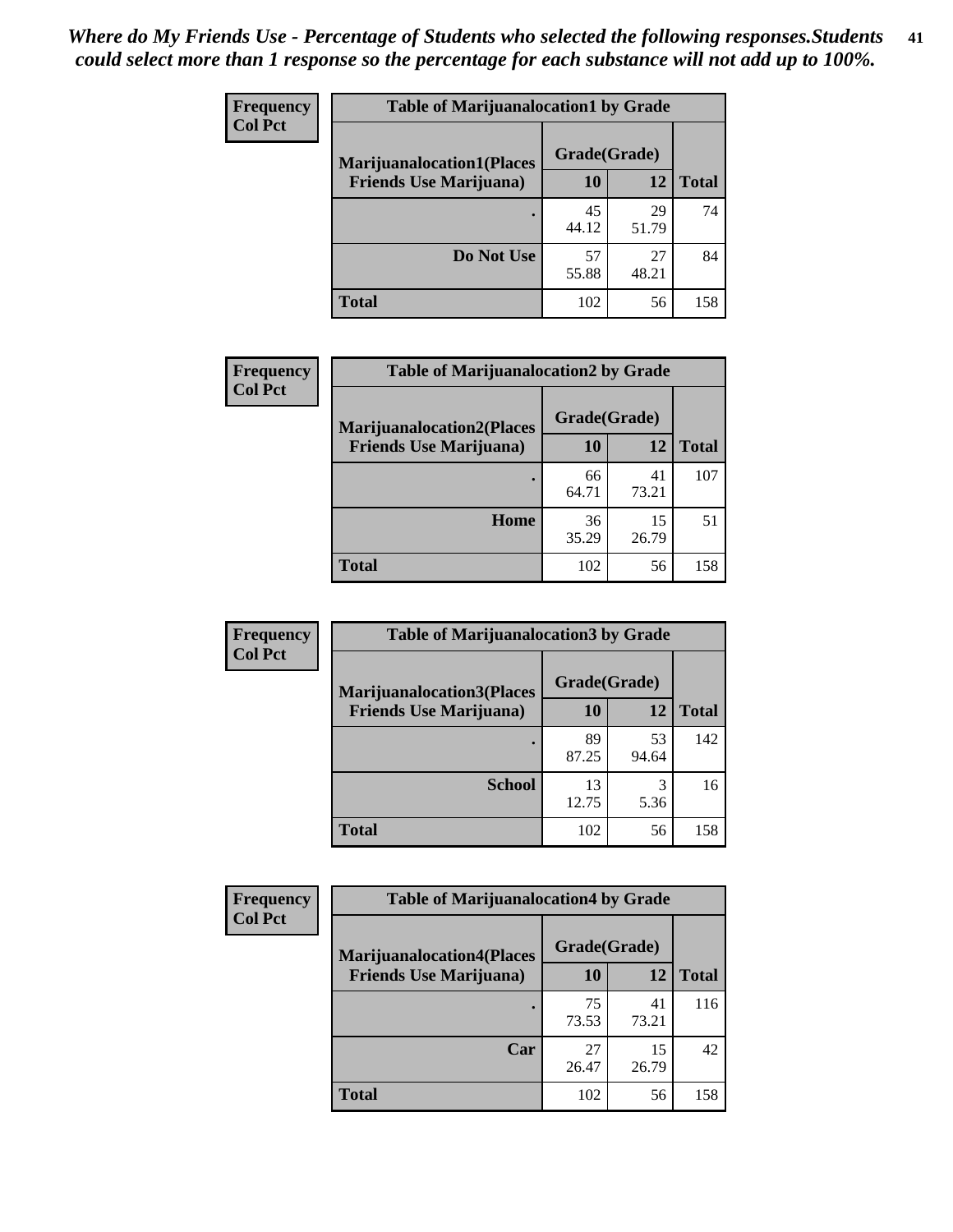| <b>Frequency</b> | <b>Table of Marijuanalocation5 by Grade</b>                         |              |             |              |
|------------------|---------------------------------------------------------------------|--------------|-------------|--------------|
| <b>Col Pct</b>   | <b>Marijuanalocation5</b> (Places<br><b>Friends Use Marijuana</b> ) | Grade(Grade) |             |              |
|                  |                                                                     | 10           | 12          | <b>Total</b> |
|                  |                                                                     | 66<br>64.71  | 35<br>62.50 | 101          |
|                  | <b>Friend's House</b>                                               | 36<br>35.29  | 21<br>37.50 | 57           |
|                  | <b>Total</b>                                                        | 102          | 56          | 158          |

| <b>Frequency</b> | <b>Table of Marijuanalocation6 by Grade</b>                        |                    |             |              |
|------------------|--------------------------------------------------------------------|--------------------|-------------|--------------|
| <b>Col Pct</b>   | <b>Marijuanalocation6(Places</b><br><b>Friends Use Marijuana</b> ) | Grade(Grade)<br>10 | 12          | <b>Total</b> |
|                  |                                                                    | 74<br>72.55        | 37<br>66.07 | 111          |
|                  | <b>Other</b>                                                       | 28<br>27.45        | 19<br>33.93 | 47           |
|                  | <b>Total</b>                                                       | 102                | 56          | 158          |

| <b>Frequency</b> | <b>Table of Otherdruglocation1 by Grade</b>                          |              |             |              |
|------------------|----------------------------------------------------------------------|--------------|-------------|--------------|
| <b>Col Pct</b>   | <b>Otherdruglocation1(Places</b><br><b>Friends Use Other Illegal</b> | Grade(Grade) |             |              |
|                  | Drugs)                                                               | 10           | 12          | <b>Total</b> |
|                  |                                                                      | 32<br>31.37  | 15<br>26.79 | 47           |
|                  | Do Not Use                                                           | 70<br>68.63  | 41<br>73.21 | 111          |
|                  | <b>Total</b>                                                         | 102          | 56          | 158          |

| <b>Frequency</b> | <b>Table of Otherdruglocation2 by Grade</b>                          |              |             |              |
|------------------|----------------------------------------------------------------------|--------------|-------------|--------------|
| <b>Col Pct</b>   | <b>Otherdruglocation2(Places</b><br><b>Friends Use Other Illegal</b> | Grade(Grade) |             |              |
|                  | Drugs)                                                               | <b>10</b>    | 12          | <b>Total</b> |
|                  |                                                                      | 78<br>76.47  | 46<br>82.14 | 124          |
|                  | Home                                                                 | 24<br>23.53  | 10<br>17.86 | 34           |
|                  | <b>Total</b>                                                         | 102          | 56          | 158          |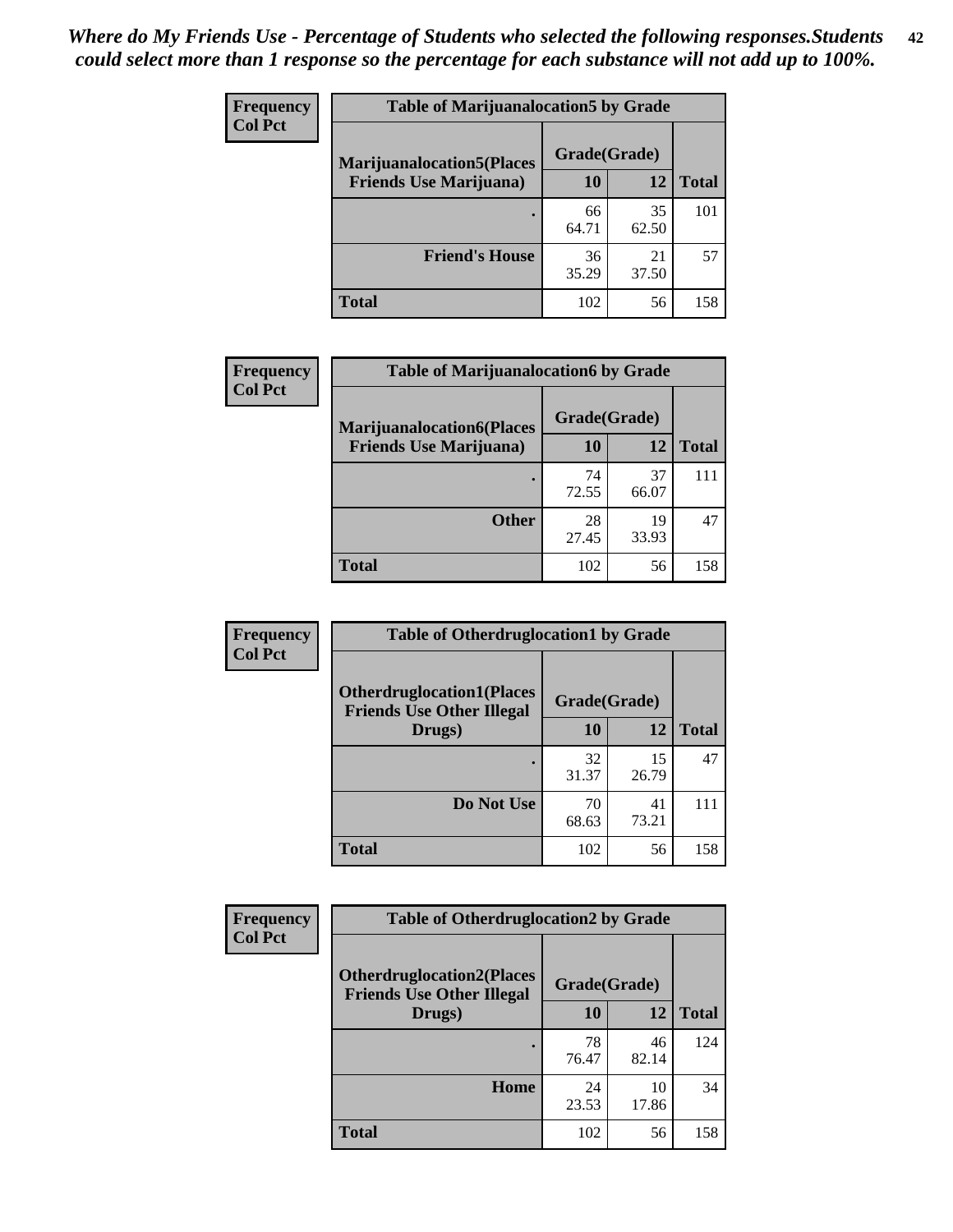| <b>Frequency</b> | <b>Table of Otherdruglocation 3 by Grade</b> |              |             |              |  |
|------------------|----------------------------------------------|--------------|-------------|--------------|--|
| <b>Col Pct</b>   | <b>Otherdruglocation3(Places</b>             | Grade(Grade) |             |              |  |
|                  | <b>Friends Use Other Illegal</b><br>Drugs)   | 10           | 12          | <b>Total</b> |  |
|                  |                                              | 96<br>94.12  | 51<br>91.07 | 147          |  |
|                  | <b>School</b>                                | 6<br>5.88    | 8.93        |              |  |
|                  | <b>Total</b>                                 | 102          | 56          | 158          |  |

| <b>Frequency</b> | <b>Table of Otherdruglocation4 by Grade</b>                          |              |             |              |
|------------------|----------------------------------------------------------------------|--------------|-------------|--------------|
| <b>Col Pct</b>   | <b>Otherdruglocation4(Places</b><br><b>Friends Use Other Illegal</b> | Grade(Grade) |             |              |
|                  | Drugs)                                                               | 10           | 12          | <b>Total</b> |
|                  |                                                                      | 83<br>81.37  | 49<br>87.50 | 132          |
|                  | Car                                                                  | 19<br>18.63  | 12.50       | 26           |
|                  | <b>Total</b>                                                         | 102          | 56          | 158          |

| Frequency      | <b>Table of Otherdruglocation5 by Grade</b>                          |              |             |              |
|----------------|----------------------------------------------------------------------|--------------|-------------|--------------|
| <b>Col Pct</b> | <b>Otherdruglocation5(Places</b><br><b>Friends Use Other Illegal</b> | Grade(Grade) |             |              |
|                | Drugs)                                                               | 10           | 12          | <b>Total</b> |
|                |                                                                      | 80<br>78.43  | 48<br>85.71 | 128          |
|                | <b>Friend's House</b>                                                | 22<br>21.57  | 8<br>14.29  | 30           |
|                | <b>Total</b>                                                         | 102          | 56          | 158          |

| <b>Frequency</b> | <b>Table of Otherdruglocation6 by Grade</b>                          |              |             |              |
|------------------|----------------------------------------------------------------------|--------------|-------------|--------------|
| <b>Col Pct</b>   | <b>Otherdruglocation6(Places</b><br><b>Friends Use Other Illegal</b> | Grade(Grade) |             |              |
|                  | Drugs)                                                               | <b>10</b>    | 12          | <b>Total</b> |
|                  |                                                                      | 80<br>78.43  | 45<br>80.36 | 125          |
|                  | <b>Other</b>                                                         | 22<br>21.57  | 11<br>19.64 | 33           |
|                  | Total                                                                | 102          | 56          | 158          |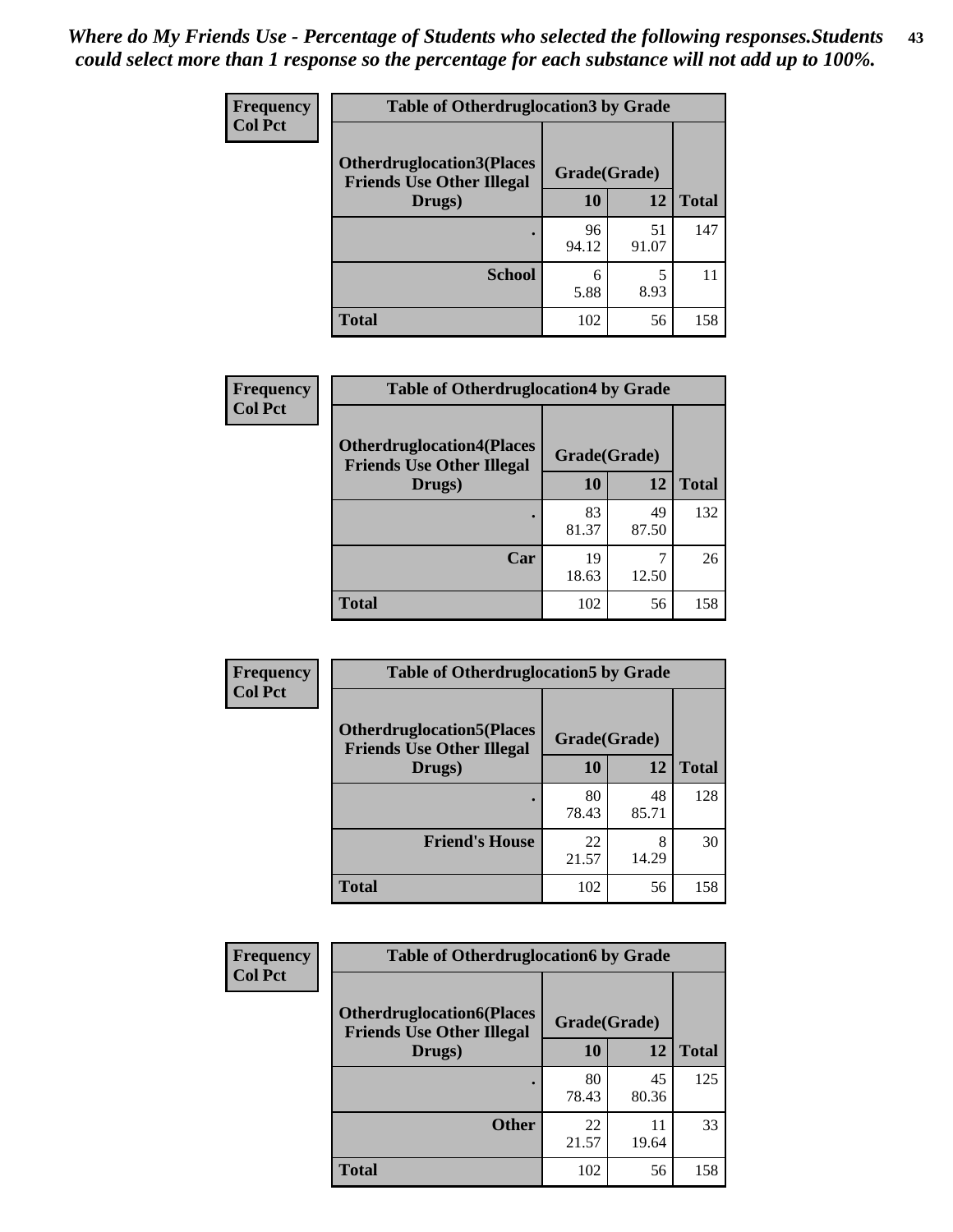| Frequency      | <b>Table of Alcoholtime1 by Grade</b>           |              |             |              |
|----------------|-------------------------------------------------|--------------|-------------|--------------|
| <b>Col Pct</b> | <b>Alcoholtime1(Times</b><br><b>Friends Use</b> | Grade(Grade) |             |              |
|                | Alcohol)                                        | 10           | 12          | <b>Total</b> |
|                |                                                 | 60<br>58.82  | 35<br>62.50 | 95           |
|                | Do Not Use                                      | 42<br>41.18  | 21<br>37.50 | 63           |
|                | <b>Total</b>                                    | 102          | 56          | 158          |

| Frequency      | <b>Table of Alcoholtime2 by Grade</b>           |              |             |              |
|----------------|-------------------------------------------------|--------------|-------------|--------------|
| <b>Col Pct</b> | <b>Alcoholtime2(Times</b><br><b>Friends Use</b> | Grade(Grade) |             |              |
|                | Alcohol)                                        | 10           | 12          | <b>Total</b> |
|                |                                                 | 93<br>91.18  | 51<br>91.07 | 144          |
|                | <b>On Way to School</b>                         | q<br>8.82    | 5<br>8.93   | 14           |
|                | <b>Total</b>                                    | 102          | 56          | 158          |

| Frequency<br><b>Col Pct</b> | <b>Table of Alcoholtime3 by Grade</b>           |              |             |              |  |
|-----------------------------|-------------------------------------------------|--------------|-------------|--------------|--|
|                             | <b>Alcoholtime3(Times</b><br><b>Friends Use</b> | Grade(Grade) |             |              |  |
|                             | Alcohol)                                        | 10           | 12          | <b>Total</b> |  |
|                             |                                                 | 93<br>91.18  | 50<br>89.29 | 143          |  |
|                             | <b>During School</b>                            | 9<br>8.82    | 6<br>10.71  | 15           |  |
|                             | <b>Total</b>                                    | 102          | 56          | 158          |  |

| <b>Frequency</b> | <b>Table of Alcoholtime4 by Grade</b> |              |             |              |  |
|------------------|---------------------------------------|--------------|-------------|--------------|--|
| <b>Col Pct</b>   | <b>Alcoholtime4(Times</b>             | Grade(Grade) |             |              |  |
|                  | <b>Friends Use Alcohol)</b>           | 10           | 12          | <b>Total</b> |  |
|                  |                                       | 92<br>90.20  | 48<br>85.71 | 140          |  |
|                  | <b>On Way Home From School</b>        | 10<br>9.80   | 8<br>14.29  | 18           |  |
|                  | <b>Total</b>                          | 102          | 56          | 158          |  |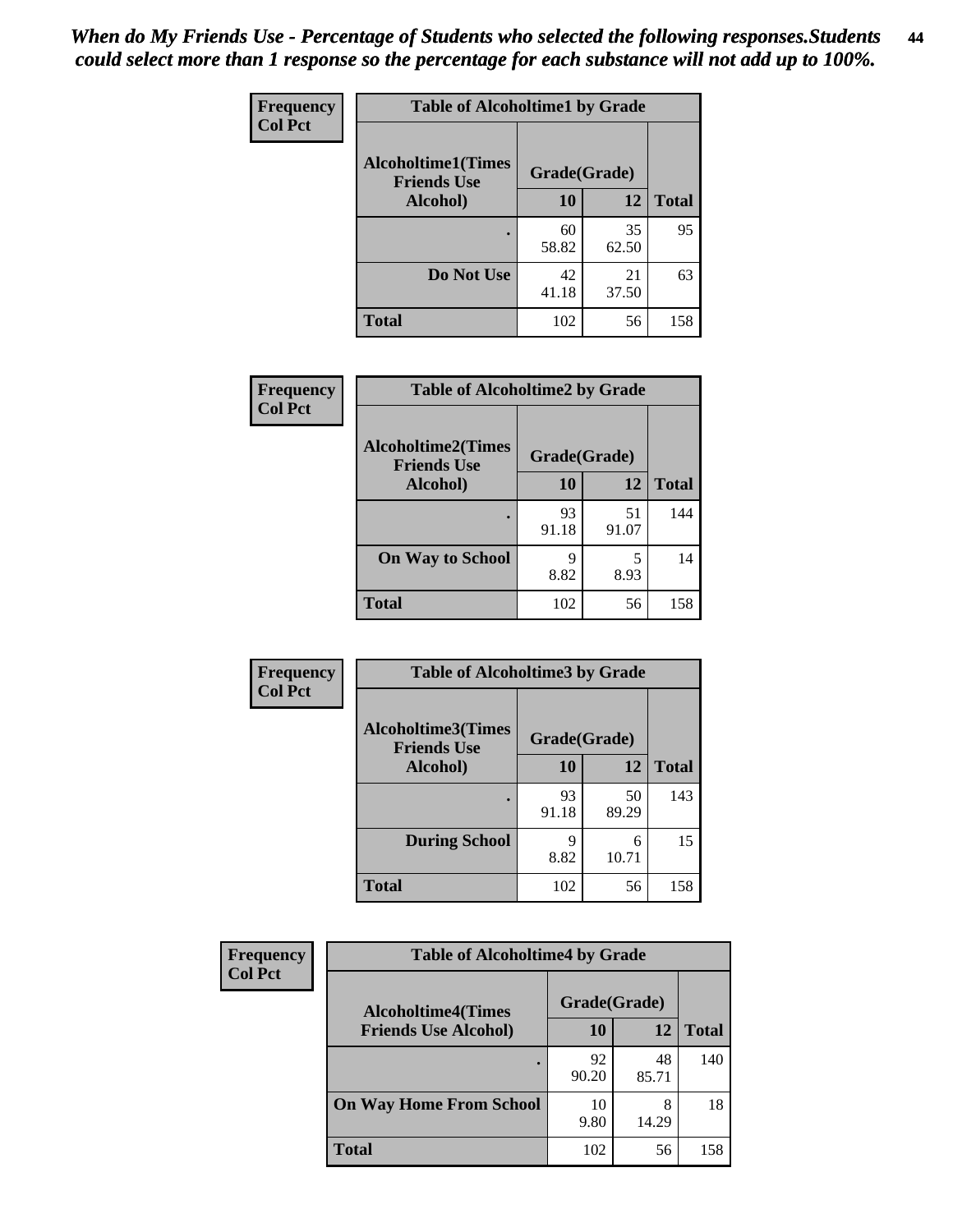*When do My Friends Use - Percentage of Students who selected the following responses.Students could select more than 1 response so the percentage for each substance will not add up to 100%.* **45**

| Frequency      | <b>Table of Alcoholtime5 by Grade</b>           |              |             |              |
|----------------|-------------------------------------------------|--------------|-------------|--------------|
| <b>Col Pct</b> | <b>Alcoholtime5(Times</b><br><b>Friends Use</b> | Grade(Grade) |             |              |
|                | Alcohol)                                        | 10           | 12          | <b>Total</b> |
|                | ٠                                               | 72<br>70.59  | 43<br>76.79 | 115          |
|                | Weeknights                                      | 30<br>29.41  | 13<br>23.21 | 43           |
|                | <b>Total</b>                                    | 102          | 56          | 158          |

| Frequency      | <b>Table of Alcoholtime6 by Grade</b>           |              |             |              |  |
|----------------|-------------------------------------------------|--------------|-------------|--------------|--|
| <b>Col Pct</b> | <b>Alcoholtime6(Times</b><br><b>Friends Use</b> | Grade(Grade) |             |              |  |
|                | Alcohol)                                        | 10           | 12          | <b>Total</b> |  |
|                |                                                 | 39<br>38.24  | 18<br>32.14 | 57           |  |
|                | Weekends                                        | 63<br>61.76  | 38<br>67.86 | 101          |  |
|                | <b>Total</b>                                    | 102          | 56          | 158          |  |

| Frequency      | <b>Table of Tobaccotime1 by Grade</b>           |              |             |              |
|----------------|-------------------------------------------------|--------------|-------------|--------------|
| <b>Col Pct</b> | <b>Tobaccotime1(Times</b><br><b>Friends Use</b> | Grade(Grade) |             |              |
|                | <b>Tobacco</b> )                                | 10           | 12          | <b>Total</b> |
|                | ٠                                               | 40<br>39.22  | 27<br>48.21 | 67           |
|                | Do Not Use                                      | 62<br>60.78  | 29<br>51.79 | 91           |
|                | <b>Total</b>                                    | 102          | 56          | 158          |

| Frequency      | <b>Table of Tobaccotime2 by Grade</b>           |              |             |              |
|----------------|-------------------------------------------------|--------------|-------------|--------------|
| <b>Col Pct</b> | <b>Tobaccotime2(Times</b><br><b>Friends Use</b> | Grade(Grade) |             |              |
|                | <b>Tobacco</b> )                                | 10           | 12          | <b>Total</b> |
|                | ٠                                               | 90<br>88.24  | 39<br>69.64 | 129          |
|                | <b>On Way to School</b>                         | 12<br>11.76  | 17<br>30.36 | 29           |
|                | <b>Total</b>                                    | 102          | 56          | 158          |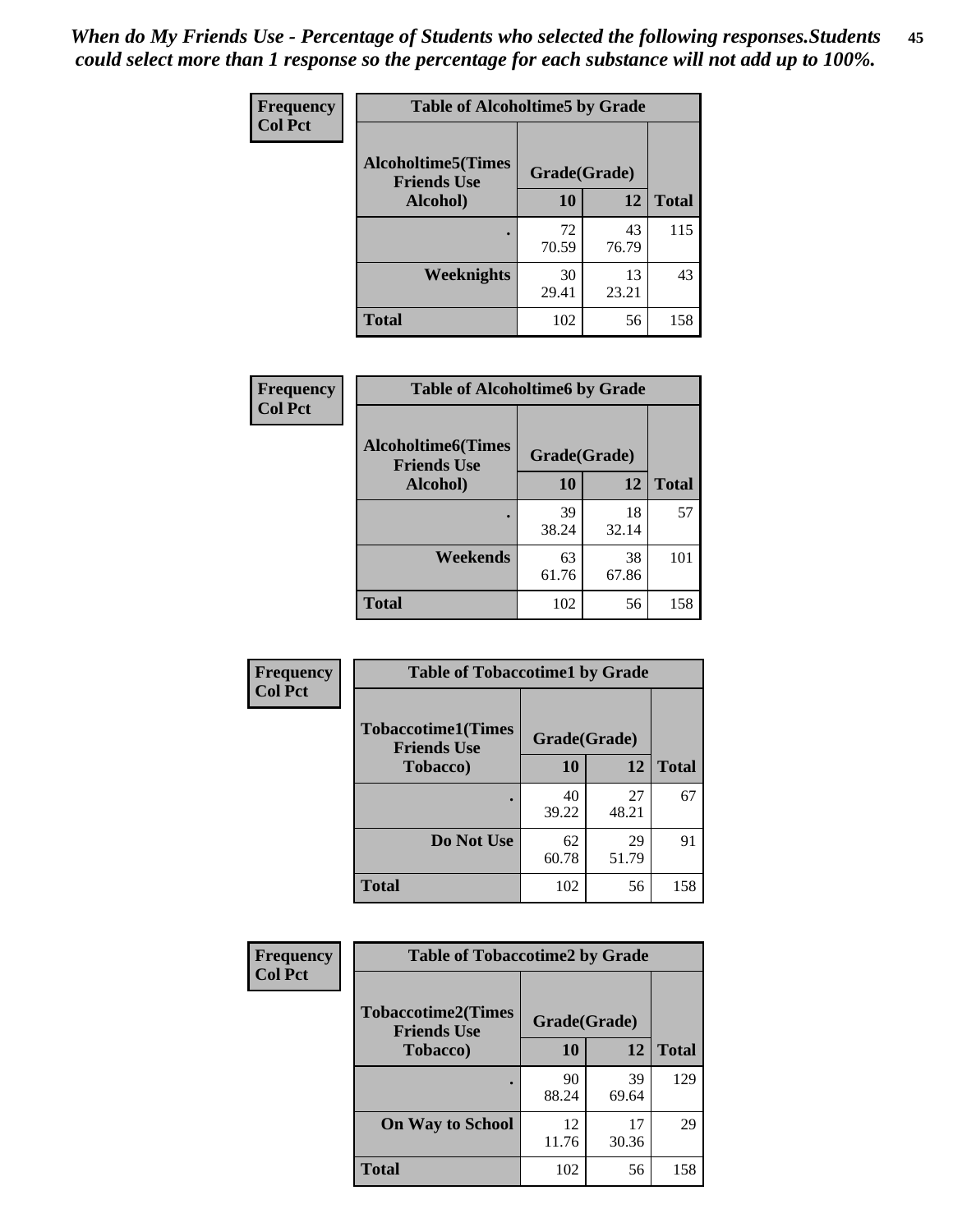*When do My Friends Use - Percentage of Students who selected the following responses.Students could select more than 1 response so the percentage for each substance will not add up to 100%.* **46**

| <b>Frequency</b> | <b>Table of Tobaccotime3 by Grade</b>           |              |             |              |  |
|------------------|-------------------------------------------------|--------------|-------------|--------------|--|
| <b>Col Pct</b>   | <b>Tobaccotime3(Times</b><br><b>Friends Use</b> | Grade(Grade) |             |              |  |
|                  | <b>Tobacco</b> )                                | 10           | 12          | <b>Total</b> |  |
|                  |                                                 | 91<br>89.22  | 48<br>85.71 | 139          |  |
|                  | <b>During School</b>                            | 11<br>10.78  | 8<br>14.29  | 19           |  |
|                  | <b>Total</b>                                    | 102          | 56          | 158          |  |

| <b>Frequency</b><br><b>Col Pct</b> | <b>Table of Tobaccotime4 by Grade</b> |              |             |              |  |
|------------------------------------|---------------------------------------|--------------|-------------|--------------|--|
|                                    | <b>Tobaccotime4(Times</b>             | Grade(Grade) |             |              |  |
|                                    | <b>Friends Use Tobacco)</b>           | 10           | 12          | <b>Total</b> |  |
|                                    |                                       | 92<br>90.20  | 48<br>85.71 | 140          |  |
|                                    | <b>On Way Home From School</b>        | 10<br>9.80   | 8<br>14.29  | 18           |  |
|                                    | <b>Total</b>                          | 102          | 56          | 158          |  |

| <b>Frequency</b> | <b>Table of Tobaccotime5 by Grade</b>           |              |             |              |
|------------------|-------------------------------------------------|--------------|-------------|--------------|
| <b>Col Pct</b>   | <b>Tobaccotime5(Times</b><br><b>Friends Use</b> | Grade(Grade) |             |              |
|                  | <b>Tobacco</b> )                                | 10           | 12          | <b>Total</b> |
|                  |                                                 | 74<br>72.55  | 32<br>57.14 | 106          |
|                  | Weeknights                                      | 28<br>27.45  | 24<br>42.86 | 52           |
|                  | <b>Total</b>                                    | 102          | 56          | 158          |

| Frequency      | <b>Table of Tobaccotime6 by Grade</b>           |              |             |              |
|----------------|-------------------------------------------------|--------------|-------------|--------------|
| <b>Col Pct</b> | <b>Tobaccotime6(Times</b><br><b>Friends Use</b> | Grade(Grade) |             |              |
|                | <b>Tobacco</b> )                                | 10           | 12          | <b>Total</b> |
|                | ٠                                               | 68<br>66.67  | 26<br>46.43 | 94           |
|                | Weekends                                        | 34<br>33.33  | 30<br>53.57 | 64           |
|                | <b>Total</b>                                    | 102          | 56          | 158          |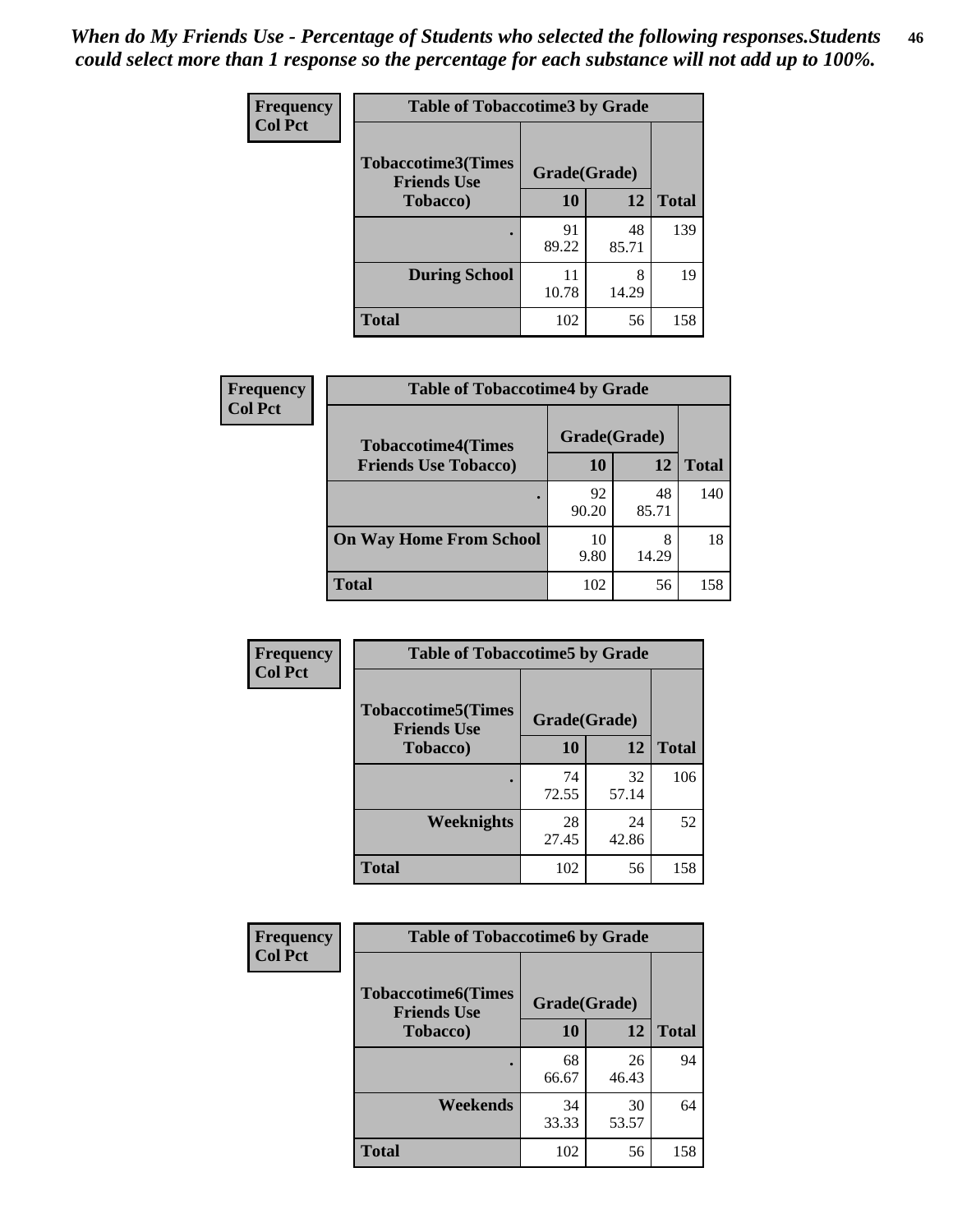| <b>Frequency</b> | <b>Table of Marijuanatime1 by Grade</b>           |              |             |              |  |
|------------------|---------------------------------------------------|--------------|-------------|--------------|--|
| <b>Col Pct</b>   | <b>Marijuanatime1(Times</b><br><b>Friends Use</b> | Grade(Grade) |             |              |  |
|                  | Marijuana)                                        | 10           | 12          | <b>Total</b> |  |
|                  |                                                   | 47<br>46.08  | 30<br>53.57 | 77           |  |
|                  | Do Not Use                                        | 55<br>53.92  | 26<br>46.43 | 81           |  |
|                  | <b>Total</b>                                      | 102          | 56          | 158          |  |

| Frequency      | <b>Table of Marijuanatime2 by Grade</b>           |              |             |              |  |
|----------------|---------------------------------------------------|--------------|-------------|--------------|--|
| <b>Col Pct</b> | <b>Marijuanatime2(Times</b><br><b>Friends Use</b> | Grade(Grade) |             |              |  |
|                | Marijuana)                                        | 10           | 12          | <b>Total</b> |  |
|                |                                                   | 89<br>87.25  | 39<br>69.64 | 128          |  |
|                | <b>On Way to School</b>                           | 13<br>12.75  | 17<br>30.36 | 30           |  |
|                | <b>Total</b>                                      | 102          | 56          | 158          |  |

| Frequency      | <b>Table of Marijuanatime3 by Grade</b>    |              |             |              |
|----------------|--------------------------------------------|--------------|-------------|--------------|
| <b>Col Pct</b> | Marijuanatime3(Times<br><b>Friends Use</b> | Grade(Grade) |             |              |
|                | Marijuana)                                 | 10           | 12          | <b>Total</b> |
|                |                                            | 93<br>91.18  | 49<br>87.50 | 142          |
|                | <b>During School</b>                       | 9<br>8.82    | 12.50       | 16           |
|                | <b>Total</b>                               | 102          | 56          | 158          |

| Frequency      | <b>Table of Marijuanatime4 by Grade</b> |              |             |              |  |
|----------------|-----------------------------------------|--------------|-------------|--------------|--|
| <b>Col Pct</b> | <b>Marijuanatime4(Times</b>             | Grade(Grade) |             |              |  |
|                | <b>Friends Use Marijuana</b> )          | 10           | 12          | <b>Total</b> |  |
|                |                                         | 89<br>87.25  | 41<br>73.21 | 130          |  |
|                | <b>On Way Home From School</b>          | 13<br>12.75  | 15<br>26.79 | 28           |  |
|                | <b>Total</b>                            | 102          | 56          | 158          |  |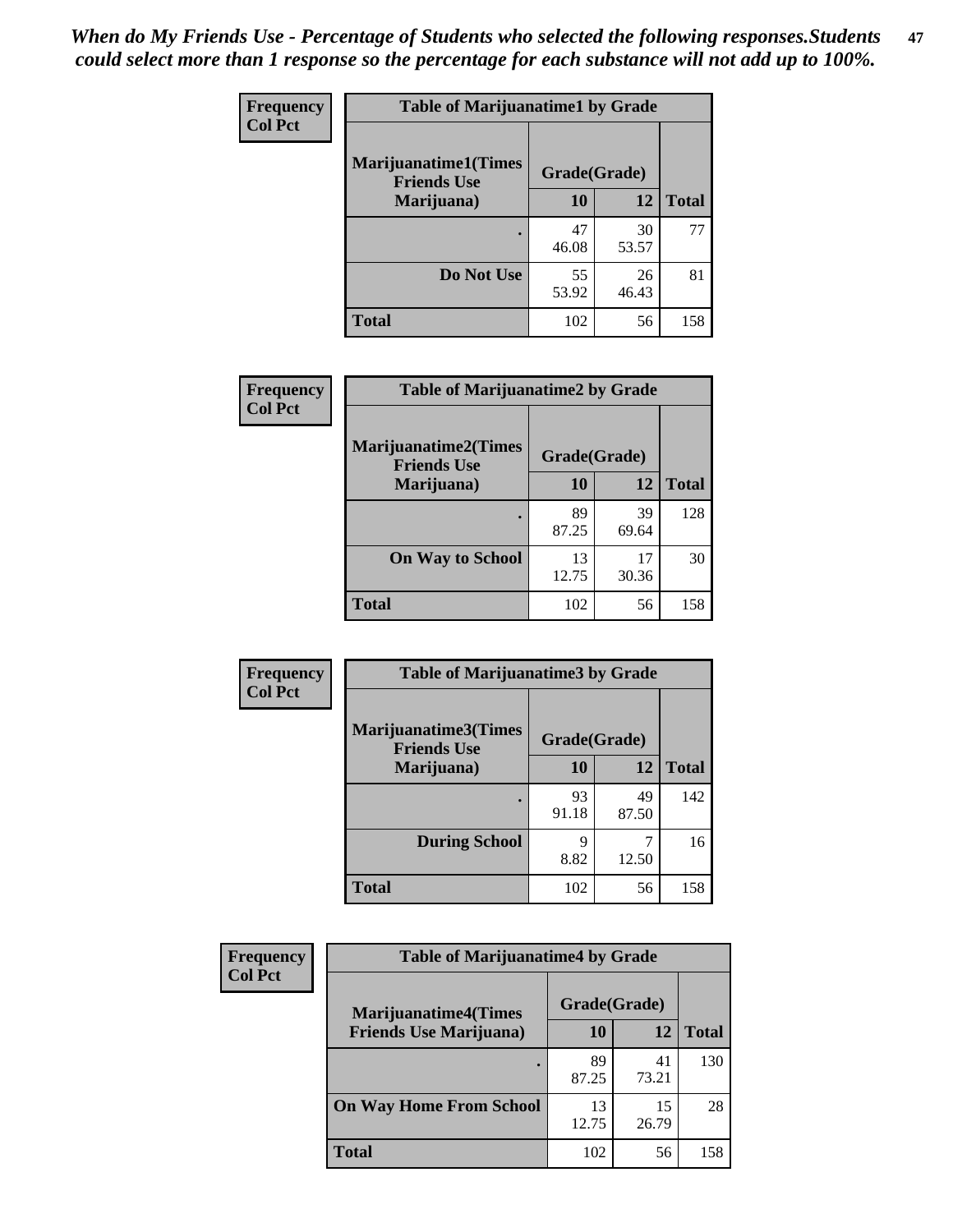| Frequency      | <b>Table of Marijuanatime5 by Grade</b>            |              |             |              |  |
|----------------|----------------------------------------------------|--------------|-------------|--------------|--|
| <b>Col Pct</b> | <b>Marijuanatime5</b> (Times<br><b>Friends Use</b> | Grade(Grade) |             |              |  |
|                | Marijuana)                                         | 10           | 12          | <b>Total</b> |  |
|                |                                                    | 70<br>68.63  | 36<br>64.29 | 106          |  |
|                | Weeknights                                         | 32<br>31.37  | 20<br>35.71 | 52           |  |
|                | <b>Total</b>                                       | 102          | 56          | 158          |  |

| Frequency      | <b>Table of Marijuanatime6 by Grade</b>            |              |             |              |
|----------------|----------------------------------------------------|--------------|-------------|--------------|
| <b>Col Pct</b> | <b>Marijuanatime6</b> (Times<br><b>Friends Use</b> | Grade(Grade) |             |              |
|                | Marijuana)                                         | 10           | 12          | <b>Total</b> |
|                |                                                    | 52<br>50.98  | 23<br>41.07 | 75           |
|                | Weekends                                           | 50<br>49.02  | 33<br>58.93 | 83           |
|                | <b>Total</b>                                       | 102          | 56          | 158          |

| <b>Frequency</b> | <b>Table of Otherdrugtime1 by Grade</b>                  |              |             |              |  |
|------------------|----------------------------------------------------------|--------------|-------------|--------------|--|
| <b>Col Pct</b>   | <b>Otherdrugtime1</b> (Times<br><b>Friends Use Other</b> | Grade(Grade) |             |              |  |
|                  | <b>Illegal Drugs</b> )                                   | 10           | 12          | <b>Total</b> |  |
|                  |                                                          | 27<br>26.47  | 12<br>21.43 | 39           |  |
|                  | Do Not Use                                               | 75<br>73.53  | 44<br>78.57 | 119          |  |
|                  | <b>Total</b>                                             | 102          | 56          | 158          |  |

| <b>Frequency</b><br><b>Col Pct</b> | <b>Table of Otherdrugtime2 by Grade</b>                 |              |             |              |  |
|------------------------------------|---------------------------------------------------------|--------------|-------------|--------------|--|
|                                    | <b>Otherdrugtime2(Times</b><br><b>Friends Use Other</b> | Grade(Grade) |             |              |  |
|                                    | <b>Illegal Drugs</b> )                                  | 10           | 12          | <b>Total</b> |  |
|                                    |                                                         | 96<br>94.12  | 49<br>87.50 | 145          |  |
|                                    | <b>On Way to School</b>                                 | 6<br>5.88    | 7<br>12.50  | 13           |  |
|                                    | Total                                                   | 102          | 56          | 158          |  |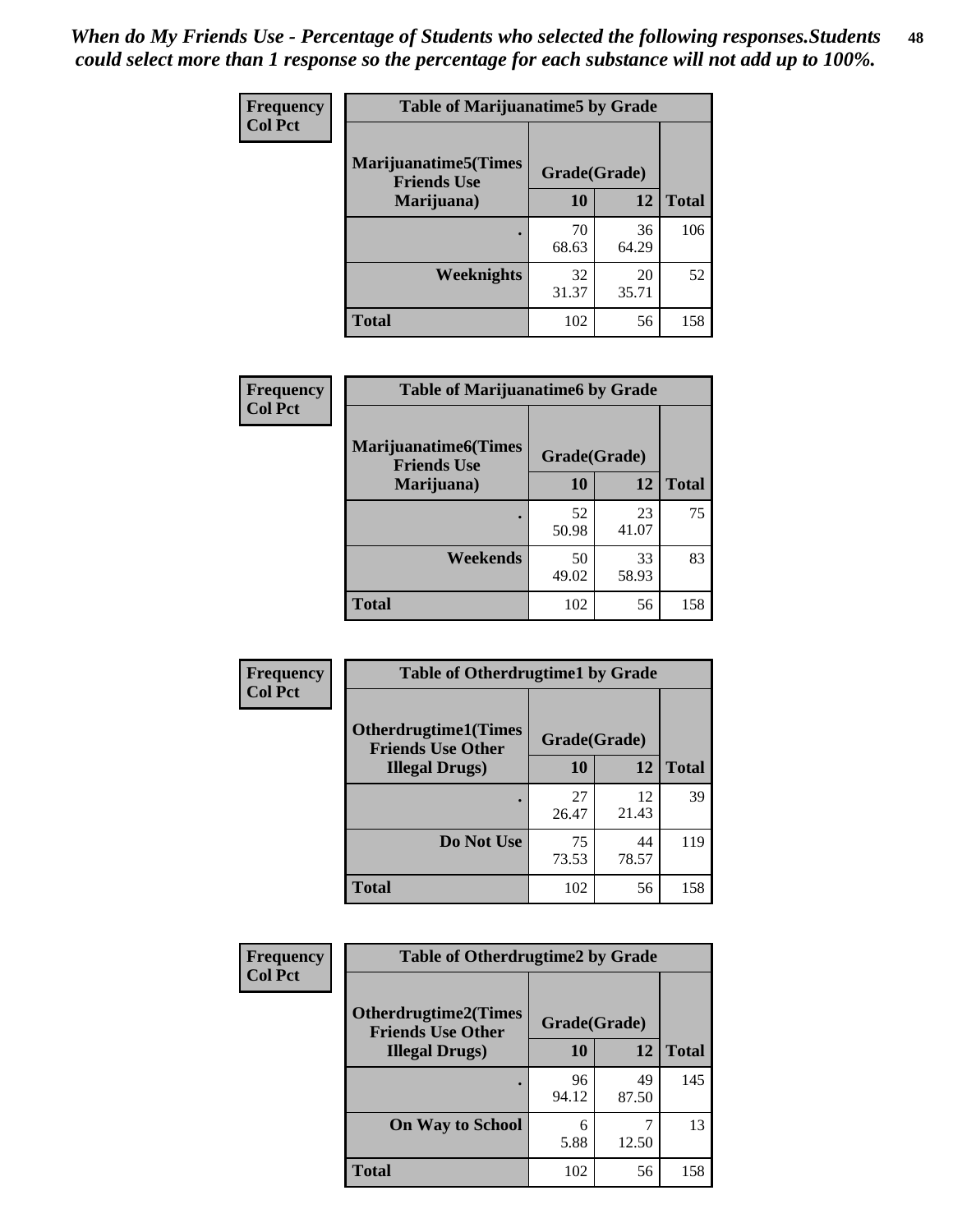| <b>Frequency</b> | <b>Table of Otherdrugtime3 by Grade</b>          |              |             |              |
|------------------|--------------------------------------------------|--------------|-------------|--------------|
| <b>Col Pct</b>   | Otherdrugtime3(Times<br><b>Friends Use Other</b> | Grade(Grade) |             |              |
|                  | <b>Illegal Drugs</b> )                           | 10           | 12          | <b>Total</b> |
|                  |                                                  | 96<br>94.12  | 51<br>91.07 | 147          |
|                  | <b>During School</b>                             | 6<br>5.88    | 5<br>8.93   | 11           |
|                  | <b>Total</b>                                     | 102          | 56          | 158          |

| Frequency      | <b>Table of Otherdrugtime4 by Grade</b>                         |              |             |              |
|----------------|-----------------------------------------------------------------|--------------|-------------|--------------|
| <b>Col Pct</b> | <b>Otherdrugtime4(Times</b><br><b>Friends Use Other Illegal</b> | Grade(Grade) |             |              |
|                | Drugs)                                                          | 10           | 12          | <b>Total</b> |
|                | $\bullet$                                                       | 96<br>94.12  | 50<br>89.29 | 146          |
|                | <b>On Way Home From School</b>                                  | 6<br>5.88    | 6<br>10.71  | 12           |
|                | <b>Total</b>                                                    | 102          | 56          | 158          |

| <b>Frequency</b> | <b>Table of Otherdrugtime5 by Grade</b>                  |              |             |              |
|------------------|----------------------------------------------------------|--------------|-------------|--------------|
| <b>Col Pct</b>   | <b>Otherdrugtime5</b> (Times<br><b>Friends Use Other</b> | Grade(Grade) |             |              |
|                  | <b>Illegal Drugs</b> )                                   | 10           | 12          | <b>Total</b> |
|                  |                                                          | 83<br>81.37  | 48<br>85.71 | 131          |
|                  | Weeknights                                               | 19<br>18.63  | 8<br>14.29  | 27           |
|                  | <b>Total</b>                                             | 102          | 56          | 158          |

| <b>Frequency</b> | <b>Table of Otherdrugtime6 by Grade</b>                 |              |             |              |
|------------------|---------------------------------------------------------|--------------|-------------|--------------|
| <b>Col Pct</b>   | <b>Otherdrugtime6(Times</b><br><b>Friends Use Other</b> | Grade(Grade) |             |              |
|                  | <b>Illegal Drugs</b> )                                  | 10           | 12          | <b>Total</b> |
|                  |                                                         | 72<br>70.59  | 39<br>69.64 | 111          |
|                  | Weekends                                                | 30<br>29.41  | 17<br>30.36 | 47           |
|                  | <b>Total</b>                                            | 102          | 56          | 158          |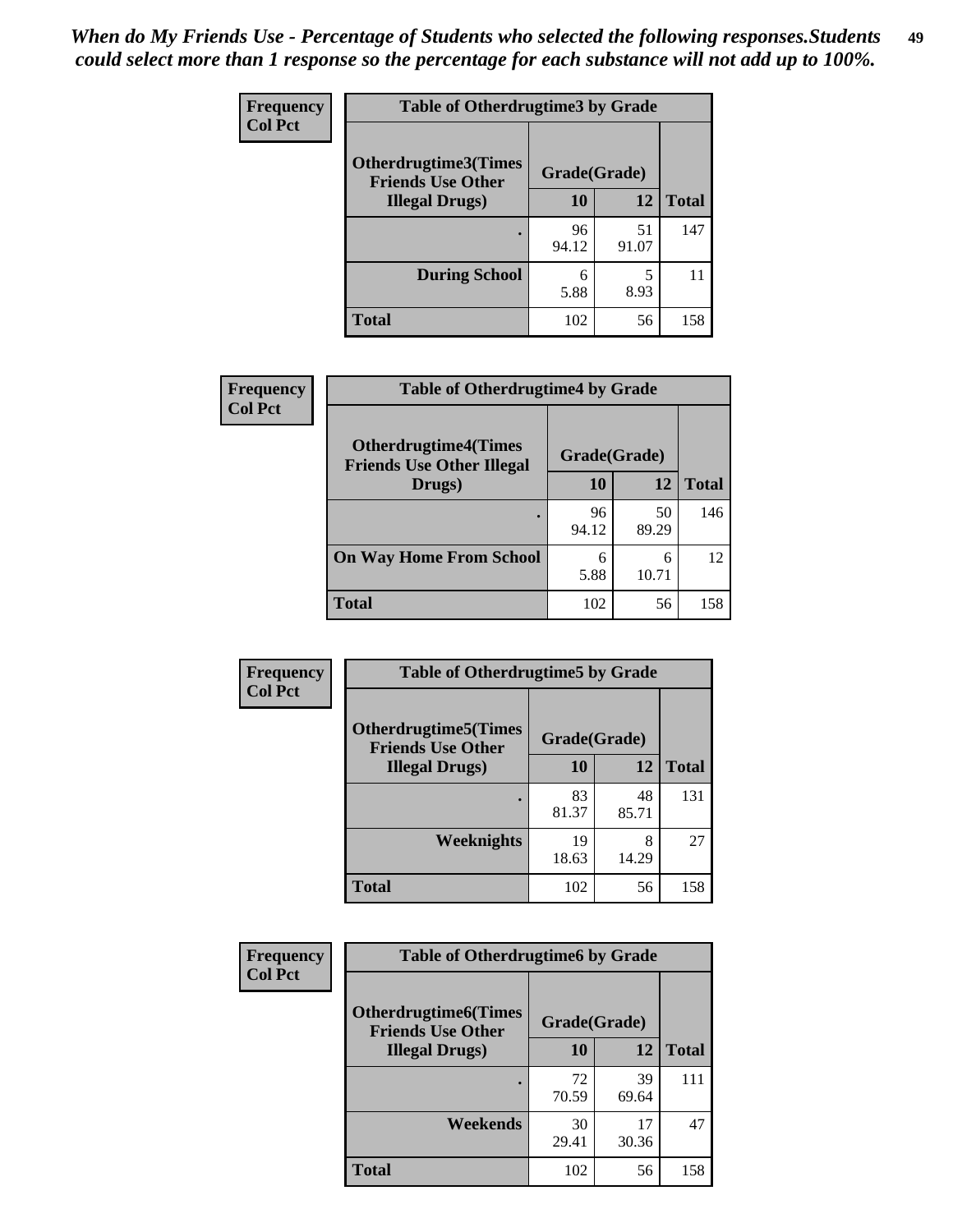| Frequency      | <b>Table of Educationalcohol by Grade</b>                                                                  |              |             |              |
|----------------|------------------------------------------------------------------------------------------------------------|--------------|-------------|--------------|
| <b>Col Pct</b> | Educationalcohol(I<br>have been taught<br>about alcohol,<br>tobacco,<br>and other drugs<br>within the last | Grade(Grade) |             |              |
|                | year at school)                                                                                            | 10           | 12          | <b>Total</b> |
|                | <b>Yes</b>                                                                                                 | 80<br>78.43  | 26<br>46.43 | 106          |
|                | N <sub>0</sub>                                                                                             | 22<br>21.57  | 30<br>53.57 | 52           |
|                | <b>Total</b>                                                                                               | 102          | 56          | 158          |

| Frequency      | <b>Table of Eversmoked by Grade</b> |              |             |              |  |
|----------------|-------------------------------------|--------------|-------------|--------------|--|
| <b>Col Pct</b> | Eversmoked(I<br>have smoked         | Grade(Grade) |             |              |  |
|                | a cigarette)                        | 10           | 12          | <b>Total</b> |  |
|                | Yes                                 | 38<br>37.25  | 24<br>42.86 | 62           |  |
|                | N <sub>0</sub>                      | 64<br>62.75  | 32<br>57.14 | 96           |  |
|                | <b>Total</b>                        | 102          | 56          | 158          |  |

| Frequency<br><b>Col Pct</b> | <b>Table of Drovedrinking by Grade</b>                                                                              |                    |             |              |
|-----------------------------|---------------------------------------------------------------------------------------------------------------------|--------------------|-------------|--------------|
|                             | Drovedrinking(In<br>the past 30 days I<br>have driven a car<br>or other vehicle<br>while I was<br>drinking alcohol) | Grade(Grade)<br>10 | 12          | <b>Total</b> |
|                             | <b>Yes</b>                                                                                                          | 10<br>9.80         | 4<br>7.14   | 14           |
|                             | N <sub>0</sub>                                                                                                      | 92<br>90.20        | 52<br>92.86 | 144          |
|                             | <b>Total</b>                                                                                                        | 102                | 56          | 158          |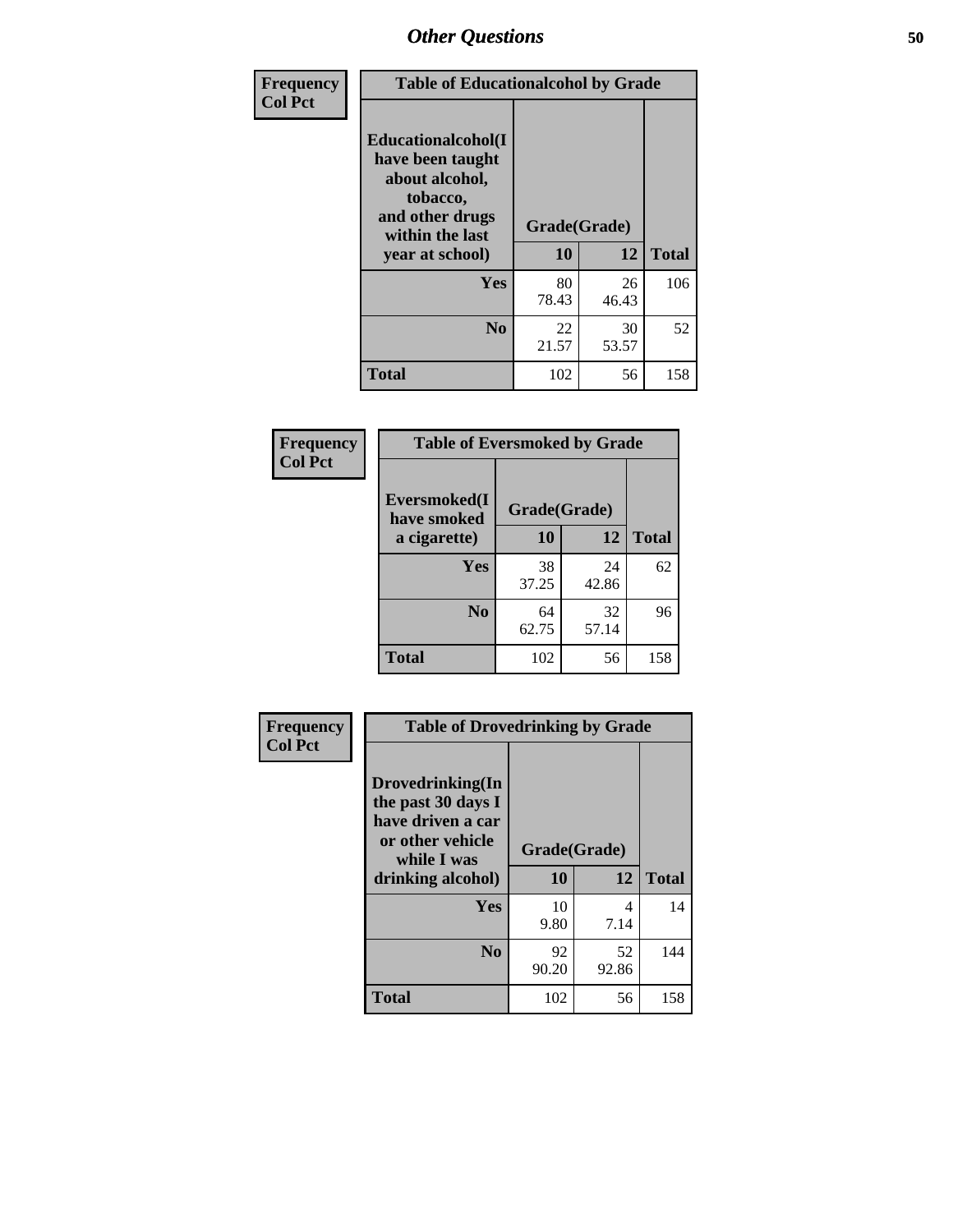| Frequency<br><b>Col Pct</b> | <b>Table of Rodedrinking by Grade</b>                                                                      |              |             |              |
|-----------------------------|------------------------------------------------------------------------------------------------------------|--------------|-------------|--------------|
|                             | Rodedrinking(In<br>the past 30 days<br>I have ridden in<br>a car with a<br>driver who had<br>been drinking | Grade(Grade) |             |              |
|                             | alcohol)                                                                                                   | 10           | 12          | <b>Total</b> |
|                             | <b>Yes</b>                                                                                                 | 34<br>33.33  | 18<br>32.14 | 52           |
|                             | N <sub>0</sub>                                                                                             | 68<br>66.67  | 38<br>67.86 | 106          |
|                             | <b>Total</b>                                                                                               | 102          | 56          | 158          |

#### **Frequency Col Pct**

| <b>Table of Drugsschool by Grade</b>                                                                                      |              |             |              |  |
|---------------------------------------------------------------------------------------------------------------------------|--------------|-------------|--------------|--|
| <b>Drugsschool</b> (During<br>the past 12 months,<br>I have been offered,<br>sold,<br>or given illegal<br>drugs on school | Grade(Grade) |             |              |  |
| property)                                                                                                                 | 10           | 12          | <b>Total</b> |  |
| Yes                                                                                                                       | 29<br>28.43  | 19<br>33.93 | 48           |  |
| N <sub>0</sub>                                                                                                            | 73<br>71.57  | 37<br>66.07 | 110          |  |
| <b>Total</b>                                                                                                              | 102          | 56          | 158          |  |

| Frequency      | <b>Table of Helpbullied by Grade</b>                             |                           |             |              |
|----------------|------------------------------------------------------------------|---------------------------|-------------|--------------|
| <b>Col Pct</b> | Helpbullied(I<br>would help<br>someone who was<br>being bullied) | Grade(Grade)<br><b>10</b> | 12          | <b>Total</b> |
|                |                                                                  |                           |             |              |
|                | <b>Strongly Agree</b>                                            | 49<br>48.04               | 31<br>55.36 | 80           |
|                | <b>Somewhat Agree</b>                                            | 42<br>41.18               | 19<br>33.93 | 61           |
|                | <b>Somewhat Disagree</b>                                         | 5<br>4.90                 | 4<br>7.14   | 9            |
|                | <b>Strongly Disagree</b>                                         | 6<br>5.88                 | 2<br>3.57   | 8            |
|                | Total                                                            | 102                       | 56          | 158          |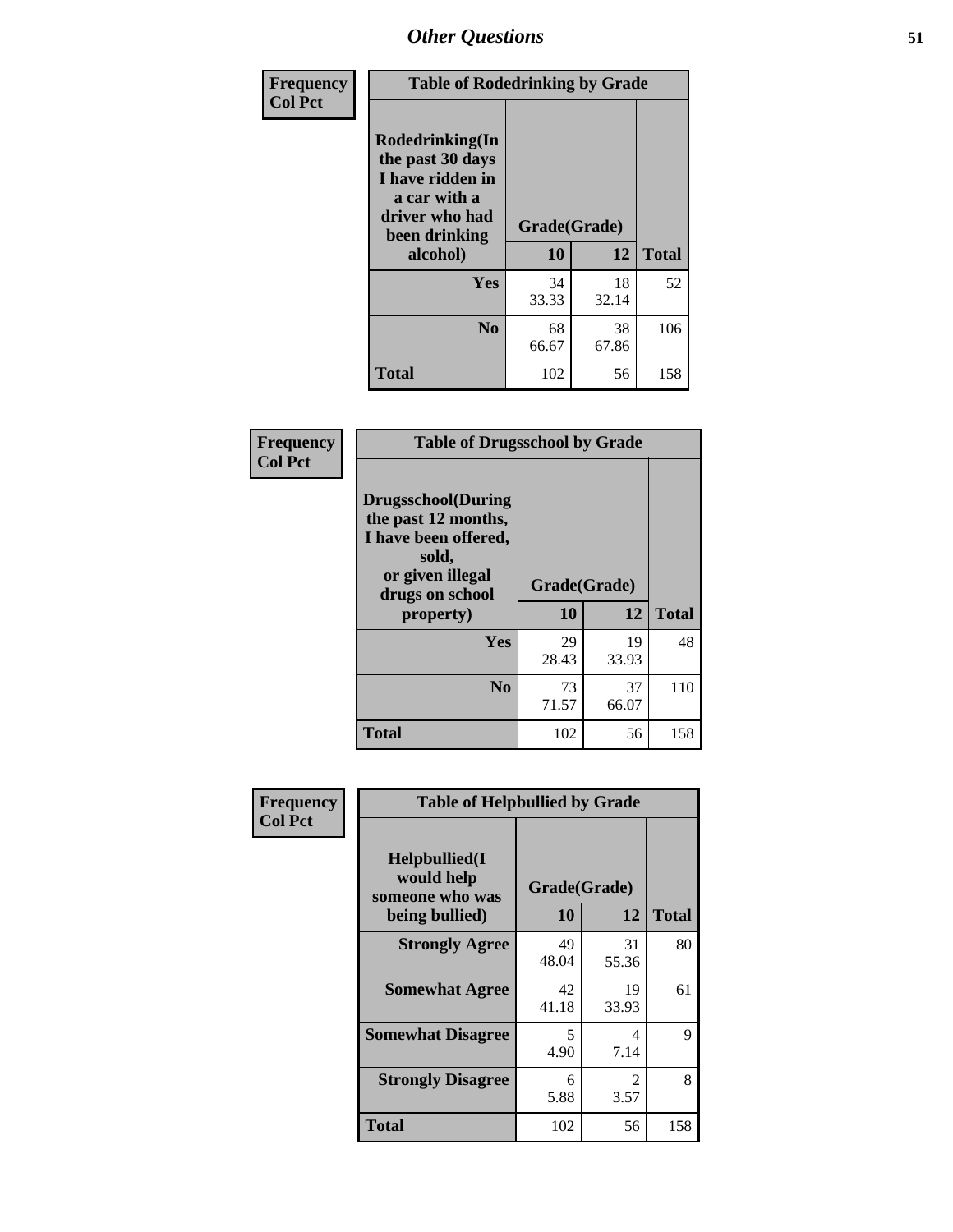| Frequency      | <b>Table of Grade by Bingedrinking</b> |                             |                                                                                                                    |                   |                        |                        |              |
|----------------|----------------------------------------|-----------------------------|--------------------------------------------------------------------------------------------------------------------|-------------------|------------------------|------------------------|--------------|
| <b>Row Pct</b> |                                        |                             | <b>Bingedrinking</b> (I have drunk<br>five or more drinks of alcohol<br>at one sitting during the last<br>30 days) |                   |                        |                        |              |
|                | Grade(Grade)                           | $\mathbf{0}$<br><b>Days</b> | 3 to<br>5<br>days                                                                                                  | 6 to<br>g<br>days | 10<br>to<br>19<br>days | 20<br>to<br>29<br>days | <b>Total</b> |
|                | 10                                     | 89<br>87.25                 | $\overline{2}$<br>1.96                                                                                             | 3<br>2.94         | 6<br>5.88              | 2<br>1.96              | 102          |
|                | 12                                     | 50<br>89.29                 | $\overline{2}$<br>3.57                                                                                             | 4<br>7.14         | $\theta$<br>0.00       | 0<br>0.00              | 56           |
|                | <b>Total</b>                           | 139                         | 4                                                                                                                  |                   | 6                      | 2                      | 158          |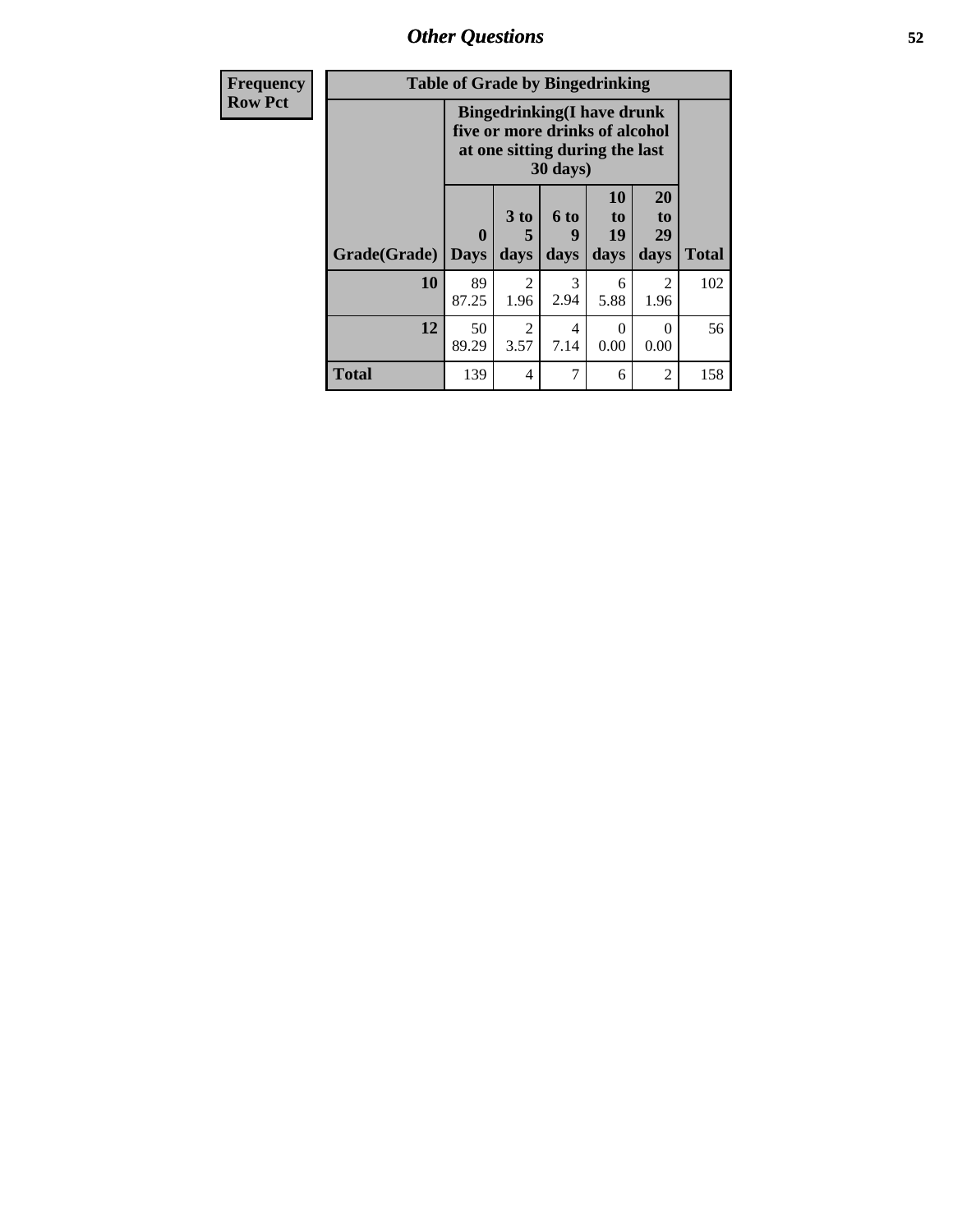## *Nutrition* **53**

| <b>Frequency</b><br>Row Pct |
|-----------------------------|
|                             |

| <b>Table of Grade by Dairy</b> |                          |                                                                                                                      |             |             |     |  |  |
|--------------------------------|--------------------------|----------------------------------------------------------------------------------------------------------------------|-------------|-------------|-----|--|--|
|                                |                          | Dairy (I eat at least 3 servings of dairy<br>products each day)                                                      |             |             |     |  |  |
| Grade(Grade)                   | <b>Strongly</b><br>Agree | <b>Somewhat</b><br><b>Somewhat</b><br><b>Strongly</b><br><b>Disagree</b><br><b>Disagree</b><br><b>Total</b><br>Agree |             |             |     |  |  |
| 10                             | 22<br>21.57              | 45<br>44.12                                                                                                          | 22<br>21.57 | 13<br>12.75 | 102 |  |  |
| 12                             | 12<br>21.43              | 20<br>35.71                                                                                                          | 13<br>23.21 | 11<br>19.64 | 56  |  |  |
| <b>Total</b>                   | 34                       | 65                                                                                                                   | 35          | 24          | 158 |  |  |

| <b>Frequency</b> |
|------------------|
| <b>Row Pct</b>   |

| 2y | <b>Table of Grade by Fruitveg</b> |                          |                                                                          |                             |                                    |              |  |  |
|----|-----------------------------------|--------------------------|--------------------------------------------------------------------------|-----------------------------|------------------------------------|--------------|--|--|
|    |                                   |                          | Fruitveg(I eat at least 5 servings of fruits<br>and vegetables each day) |                             |                                    |              |  |  |
|    | Grade(Grade)                      | <b>Strongly</b><br>Agree | Somewhat  <br>Agree                                                      | <b>Somewhat</b><br>Disagree | <b>Strongly</b><br><b>Disagree</b> | <b>Total</b> |  |  |
|    | 10                                | 17<br>16.67              | 29<br>28.43                                                              | 27<br>26.47                 | 29<br>28.43                        | 102          |  |  |
|    | 12                                | 8.93                     | 18<br>32.14                                                              | 17<br>30.36                 | 16<br>28.57                        | 56           |  |  |
|    | Total                             | 22                       | 47                                                                       | 44                          | 45                                 | 158          |  |  |

| <b>Frequency</b> | <b>Table of Grade by Cafeteriahealthy</b> |                                                                       |                     |                             |                                    |              |  |  |
|------------------|-------------------------------------------|-----------------------------------------------------------------------|---------------------|-----------------------------|------------------------------------|--------------|--|--|
| <b>Row Pct</b>   |                                           | Cafeteriahealthy (School meals in my<br>school cafeteria are healthy) |                     |                             |                                    |              |  |  |
|                  | Grade(Grade)                              | <b>Strongly</b><br>Agree                                              | Somewhat  <br>Agree | Somewhat<br><b>Disagree</b> | <b>Strongly</b><br><b>Disagree</b> | <b>Total</b> |  |  |
|                  | <b>10</b>                                 | 11<br>10.78                                                           | 30<br>29.41         | 26<br>25.49                 | 35<br>34.31                        | 102          |  |  |
|                  | 12                                        | 8.93                                                                  | 23<br>41.07         | 10<br>17.86                 | 18<br>32.14                        | 56           |  |  |
|                  | Total                                     | 16                                                                    | 53                  | 36                          | 53                                 | 158          |  |  |

| Frequency      |
|----------------|
| <b>Row Pct</b> |

| <b>Table of Grade by Cafeterianutrition</b> |                                                                                           |             |                                        |                                    |              |  |  |
|---------------------------------------------|-------------------------------------------------------------------------------------------|-------------|----------------------------------------|------------------------------------|--------------|--|--|
|                                             | <b>Cafeterianutrition</b> (Facts about nutrition<br>are available in my school cafeteria) |             |                                        |                                    |              |  |  |
| Grade(Grade)                                | <b>Strongly</b><br>Agree                                                                  | Agree       | Somewhat   Somewhat<br><b>Disagree</b> | <b>Strongly</b><br><b>Disagree</b> | <b>Total</b> |  |  |
| 10                                          | 8<br>7.84                                                                                 | 23<br>22.55 | 25<br>24.51                            | 46<br>45.10                        | 102          |  |  |
| 12                                          | 12.50                                                                                     | 20<br>35.71 | 14<br>25.00                            | 15<br>26.79                        | 56           |  |  |
| <b>Total</b>                                | 15                                                                                        | 43          | 39                                     | 61                                 | 158          |  |  |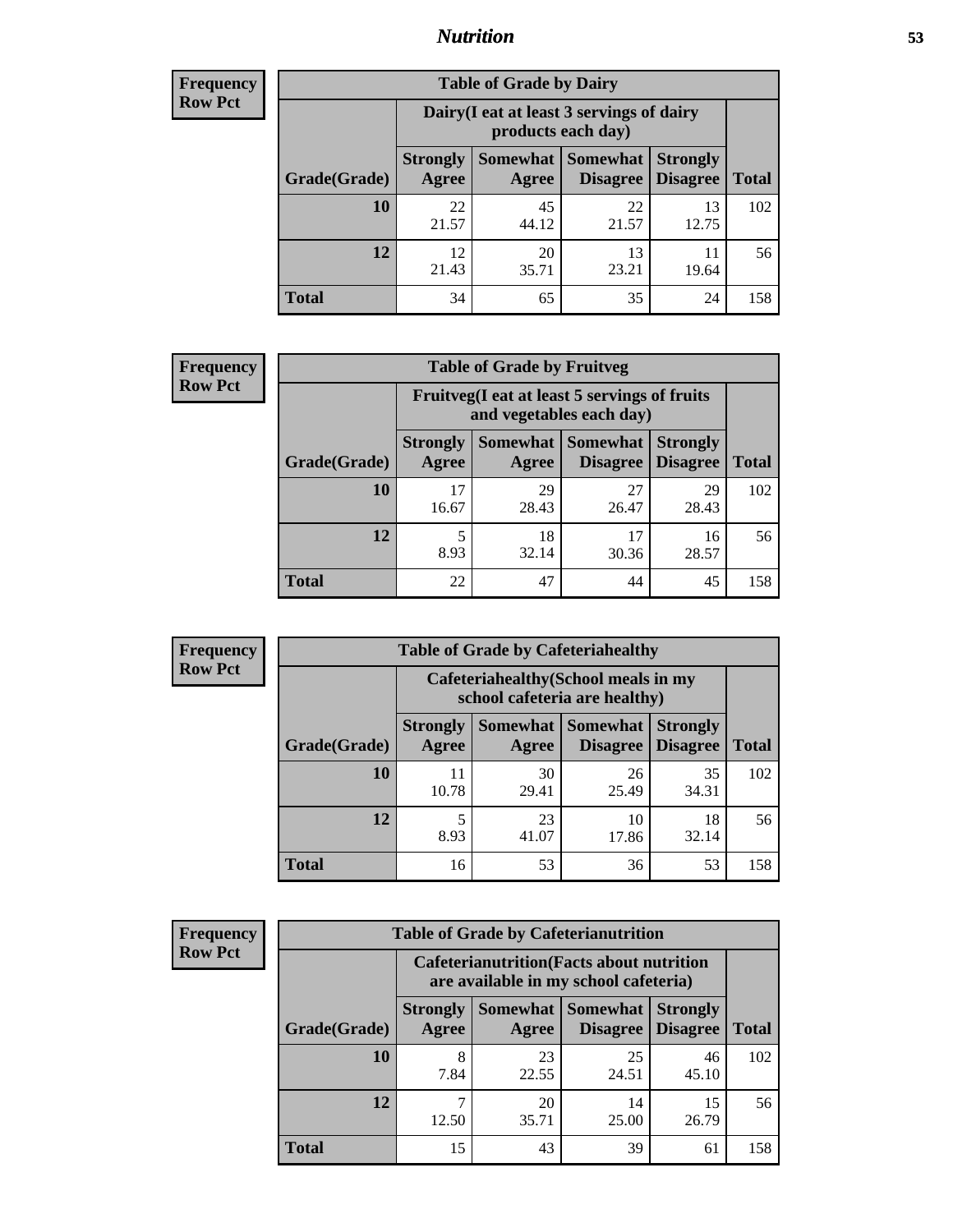## *Nutrition* **54**

| Frequency |
|-----------|
| Row Pct   |

| <b>Table of Grade by Schoollunch</b> |                                                                                                                          |                                                                 |           |             |     |  |  |
|--------------------------------------|--------------------------------------------------------------------------------------------------------------------------|-----------------------------------------------------------------|-----------|-------------|-----|--|--|
|                                      |                                                                                                                          | Schoollunch(I eat school lunch three or<br>more times per week) |           |             |     |  |  |
| Grade(Grade)                         | Somewhat Somewhat<br><b>Strongly</b><br><b>Strongly</b><br><b>Disagree</b><br>Agree<br>Disagree<br><b>Total</b><br>Agree |                                                                 |           |             |     |  |  |
| 10                                   | 62<br>60.78                                                                                                              | 20<br>19.61                                                     | 7<br>6.86 | 13<br>12.75 | 102 |  |  |
| 12                                   | 30<br>53.57                                                                                                              | 13<br>23.21                                                     | 1.79      | 12<br>21.43 | 56  |  |  |
| <b>Total</b>                         | 92                                                                                                                       | 33                                                              | 8         | 25          | 158 |  |  |

| <b>Frequency</b> |  |
|------------------|--|
| <b>Row Pct</b>   |  |

| <b>Table of Grade by Foodchoices</b> |                                                                     |             |                               |                                    |              |  |
|--------------------------------------|---------------------------------------------------------------------|-------------|-------------------------------|------------------------------------|--------------|--|
|                                      | Foodchoices (I make healthy food choices in<br>my school cafeteria) |             |                               |                                    |              |  |
| Grade(Grade)                         | <b>Strongly</b><br>Agree                                            | Agree       | Somewhat Somewhat<br>Disagree | <b>Strongly</b><br><b>Disagree</b> | <b>Total</b> |  |
| 10                                   | 19<br>18.63                                                         | 41<br>40.20 | 22<br>21.57                   | 20<br>19.61                        | 102          |  |
| 12                                   | 12<br>21.43                                                         | 23<br>41.07 | 10<br>17.86                   | 19.64                              | 56           |  |
| <b>Total</b>                         | 31                                                                  | 64          | 32                            | 31                                 | 158          |  |

| <b>Frequency</b> | <b>Table of Grade by Wholewheat</b> |                                                                                                             |             |                                      |                                    |              |  |  |
|------------------|-------------------------------------|-------------------------------------------------------------------------------------------------------------|-------------|--------------------------------------|------------------------------------|--------------|--|--|
| <b>Row Pct</b>   |                                     | Wholewheat (There are whole wheat and<br>multigrain breads and cereals available in<br>my school cafeteria) |             |                                      |                                    |              |  |  |
|                  | Grade(Grade)                        | <b>Strongly</b><br>Agree                                                                                    | Agree       | Somewhat Somewhat<br><b>Disagree</b> | <b>Strongly</b><br><b>Disagree</b> | <b>Total</b> |  |  |
|                  | 10                                  | 12<br>11.76                                                                                                 | 30<br>29.41 | 26<br>25.49                          | 34<br>33.33                        | 102          |  |  |
|                  | 12                                  | 12<br>21.43                                                                                                 | 20<br>35.71 | 8<br>14.29                           | 16<br>28.57                        | 56           |  |  |
|                  | <b>Total</b>                        | 24                                                                                                          | 50          | 34                                   | 50                                 | 158          |  |  |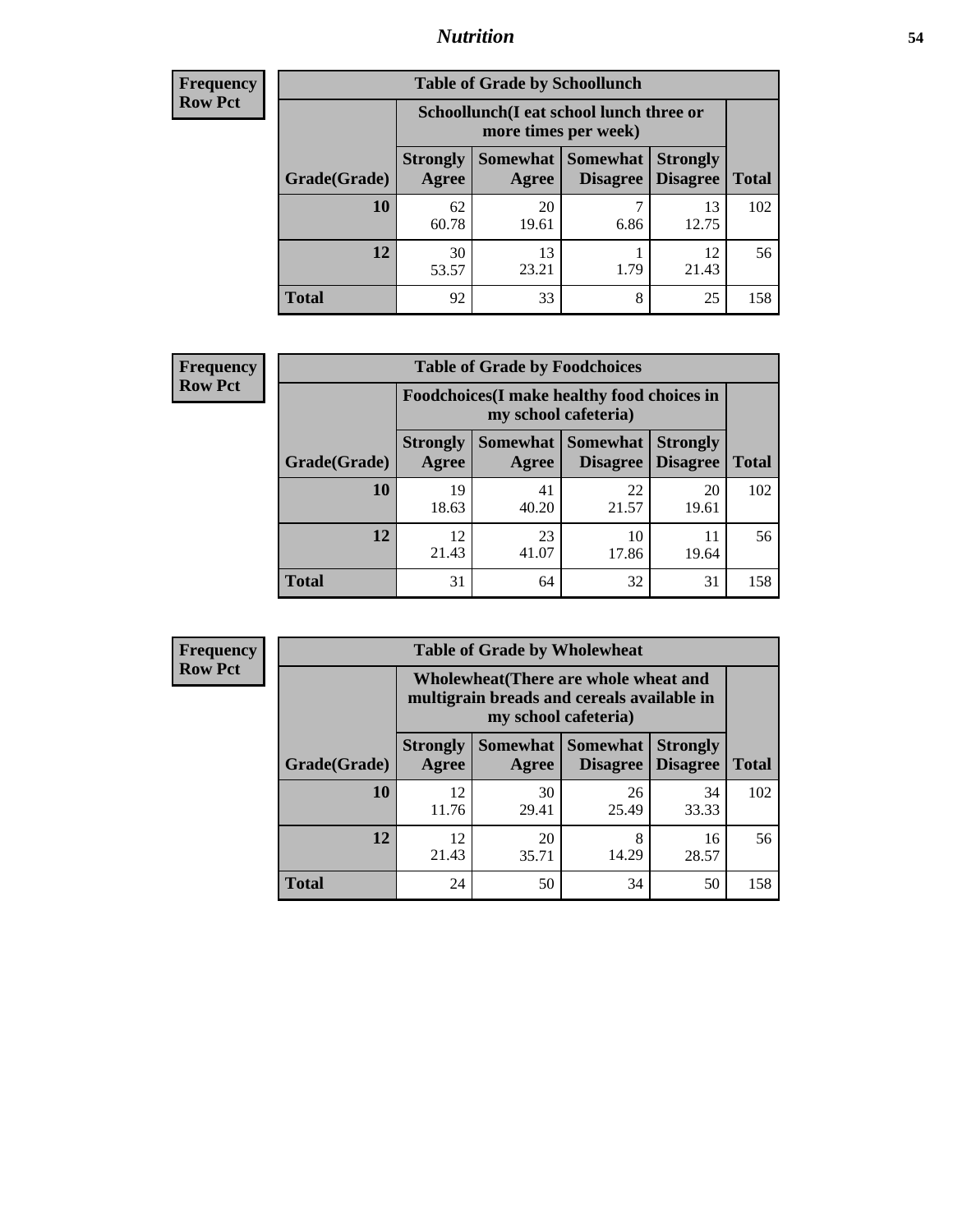## *Nutrition* **55**

**Frequency Row Pct**

| <b>Table of Grade by Healthyvending</b> |                                                                                                                                               |             |                                        |                                    |              |  |  |  |
|-----------------------------------------|-----------------------------------------------------------------------------------------------------------------------------------------------|-------------|----------------------------------------|------------------------------------|--------------|--|--|--|
|                                         | Healthyvending (If only healthy snacks and<br>beverages were available in the vending<br>machines during the school day,<br>I would buy them) |             |                                        |                                    |              |  |  |  |
| Grade(Grade)                            | <b>Strongly</b><br>Agree                                                                                                                      | Agree       | Somewhat   Somewhat<br><b>Disagree</b> | <b>Strongly</b><br><b>Disagree</b> | <b>Total</b> |  |  |  |
| 10                                      | 25<br>24.51                                                                                                                                   | 30<br>29.41 | 18<br>17.65                            | 29<br>28.43                        | 102          |  |  |  |
| 12                                      | 17<br>30.36                                                                                                                                   | 18<br>32.14 | 11<br>19.64                            | 10<br>17.86                        | 56           |  |  |  |
| <b>Total</b>                            | 42                                                                                                                                            | 48          | 29                                     | 39                                 | 158          |  |  |  |

**Frequency Row Pct**

| <b>Table of Grade by Schoolbreakfast</b> |                                                                                                                                         |             |                                 |                                    |              |  |  |
|------------------------------------------|-----------------------------------------------------------------------------------------------------------------------------------------|-------------|---------------------------------|------------------------------------|--------------|--|--|
|                                          | Schoolbreakfast (If breakfast were<br>available at school,<br>but outside the cafeteria,<br>I would eat breakfast at school more often) |             |                                 |                                    |              |  |  |
| Grade(Grade)                             | <b>Strongly</b><br>Agree                                                                                                                | Agree       | Somewhat   Somewhat<br>Disagree | <b>Strongly</b><br><b>Disagree</b> | <b>Total</b> |  |  |
| 10                                       | 49<br>48.04                                                                                                                             | 28<br>27.45 | 12<br>11.76                     | 13<br>12.75                        | 102          |  |  |
| 12                                       | 18<br>32.14                                                                                                                             | 17<br>30.36 | 11<br>19.64                     | 10<br>17.86                        | 56           |  |  |
| <b>Total</b>                             | 67                                                                                                                                      | 45          | 23                              | 23                                 | 158          |  |  |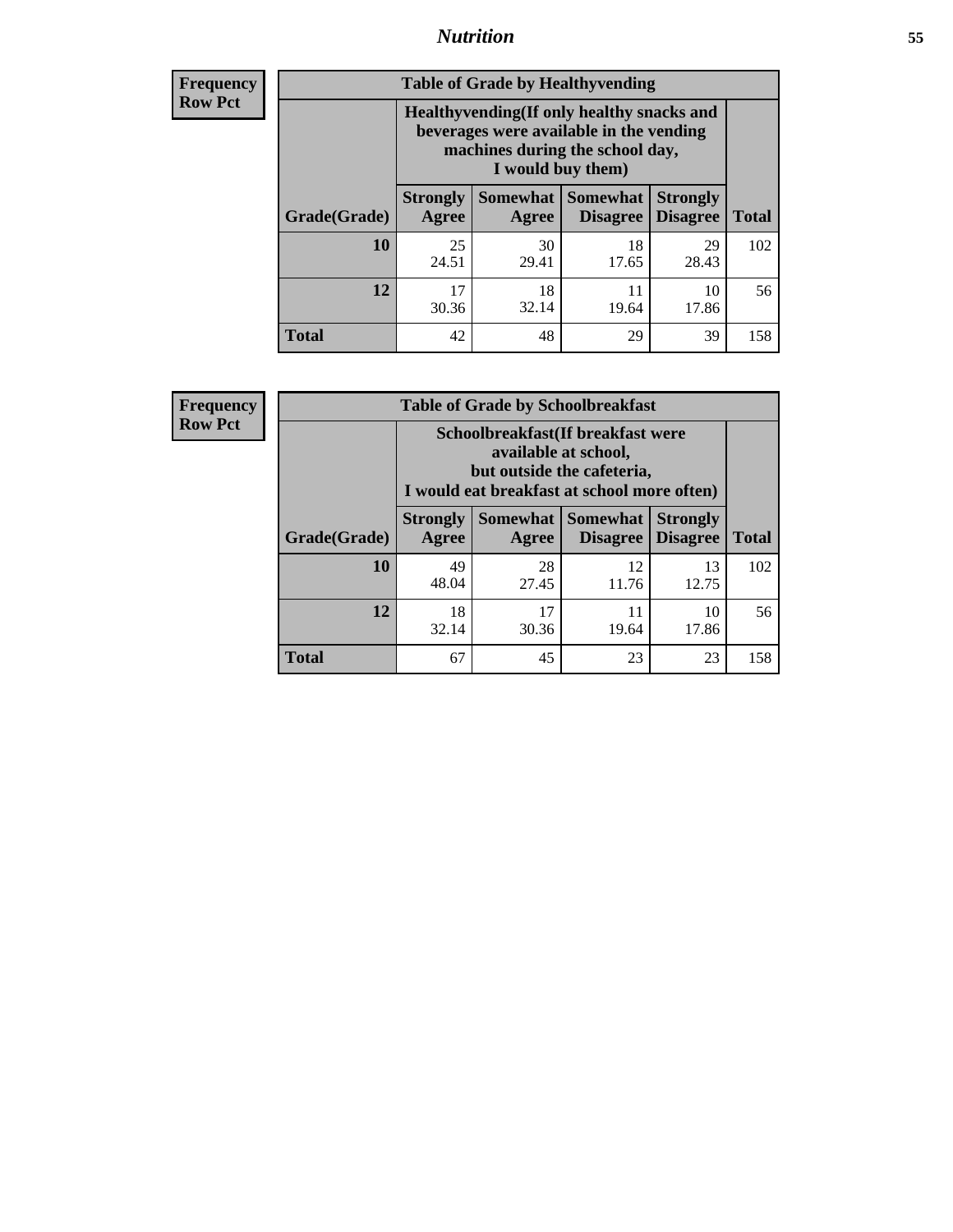| Frequency<br><b>Col Pct</b> | <b>Table of Educationaids by Grade</b>                                                                    |                           |              |     |  |  |
|-----------------------------|-----------------------------------------------------------------------------------------------------------|---------------------------|--------------|-----|--|--|
|                             | <b>Educationaids</b> (I<br>have been<br>taught about<br><b>HIV/AIDS</b> at<br>school in the<br>past year) | Grade(Grade)<br><b>10</b> | <b>Total</b> |     |  |  |
|                             | Yes                                                                                                       | 87<br>85.29               | 28<br>50.00  | 115 |  |  |
|                             | N <sub>0</sub>                                                                                            | 15<br>14.71               | 28<br>50.00  | 43  |  |  |
|                             | <b>Total</b>                                                                                              | 102                       | 56           | 158 |  |  |

| Frequency      | <b>Table of Educationcharacter by Grade</b>                                                  |              |             |              |
|----------------|----------------------------------------------------------------------------------------------|--------------|-------------|--------------|
| <b>Col Pct</b> | <b>Educationcharacter(I)</b><br>have been taught<br>about character<br>education in the past | Grade(Grade) |             |              |
|                | year at school)                                                                              | 10           | 12          | <b>Total</b> |
|                | Yes                                                                                          | 70<br>68.63  | 28<br>50.00 | 98           |
|                | N <sub>0</sub>                                                                               | 32<br>31.37  | 28<br>50.00 | 60           |
|                | <b>Total</b>                                                                                 | 102          | 56          | 158          |

| Frequency      | <b>Table of Gradcoach1 by Grade</b>              |              |             |              |  |
|----------------|--------------------------------------------------|--------------|-------------|--------------|--|
| <b>Col Pct</b> | Gradcoach1(I<br>know who my<br><b>Graduation</b> | Grade(Grade) |             |              |  |
|                | Coach is)                                        | 10           | 12          | <b>Total</b> |  |
|                | Yes                                              | 57<br>55.88  | 43<br>76.79 | 100          |  |
|                | N <sub>0</sub>                                   | 45<br>44.12  | 13<br>23.21 | 58           |  |
|                | <b>Total</b>                                     | 102          | 56          | 158          |  |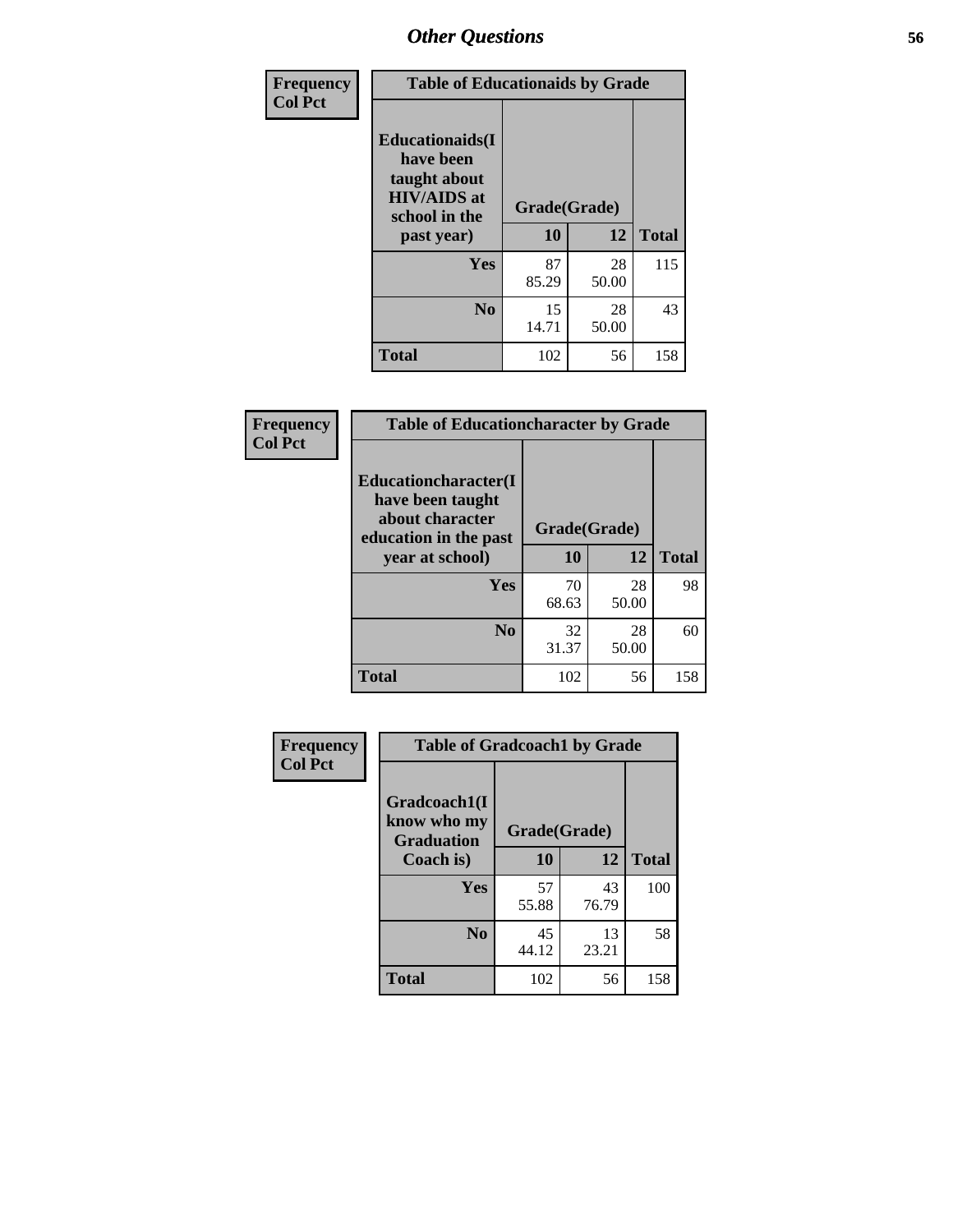| Frequency      | <b>Table of Gradcoach2 by Grade</b>         |              |             |              |
|----------------|---------------------------------------------|--------------|-------------|--------------|
| <b>Col Pct</b> | Gradcoach2(I<br>have                        |              |             |              |
|                | contacted my<br><b>Graduation</b><br>Coach) | Grade(Grade) |             |              |
|                |                                             | 10           | 12          | <b>Total</b> |
|                | Yes                                         | 13<br>12.75  | 21<br>37.50 | 34           |
|                | N <sub>0</sub>                              | 89<br>87.25  | 35<br>62.50 | 124          |
|                | <b>Total</b>                                | 102          | 56          | 158          |

| <b>Frequency</b><br><b>Col Pct</b> | <b>Table of Gradcoach3 by Grade</b>                                         |              |             |              |
|------------------------------------|-----------------------------------------------------------------------------|--------------|-------------|--------------|
|                                    | Gradcoach3(I<br>have received<br>assistance<br>from my<br><b>Graduation</b> | Grade(Grade) |             |              |
|                                    | Coach)                                                                      | 10           | 12          | <b>Total</b> |
|                                    | Yes                                                                         | 15<br>14.71  | 17<br>30.36 | 32           |
|                                    | N <sub>0</sub>                                                              | 28<br>27.45  | 15<br>26.79 | 43           |
|                                    | Don't know                                                                  | 59<br>57.84  | 24<br>42.86 | 83           |
|                                    | <b>Total</b>                                                                | 102          | 56          | 158          |

| Frequency      | <b>Table of Selfharm by Grade</b>                                                                                                                                                      |                    |             |              |
|----------------|----------------------------------------------------------------------------------------------------------------------------------------------------------------------------------------|--------------------|-------------|--------------|
| <b>Col Pct</b> | <b>Selfharm</b> (During<br>the past 12<br>months,<br>I harmed myself<br>on purpose<br><b>Suicideconsider</b><br>During the past<br>12 months,<br>I seriously<br>considered<br>suicide) | Grade(Grade)<br>10 | 12          | <b>Total</b> |
|                | Yes                                                                                                                                                                                    | 12<br>11.76        | 5.<br>8.93  | 17           |
|                | N <sub>0</sub>                                                                                                                                                                         | 90<br>88.24        | 51<br>91.07 | 141          |
|                | <b>Total</b>                                                                                                                                                                           | 102                | 56          | 158          |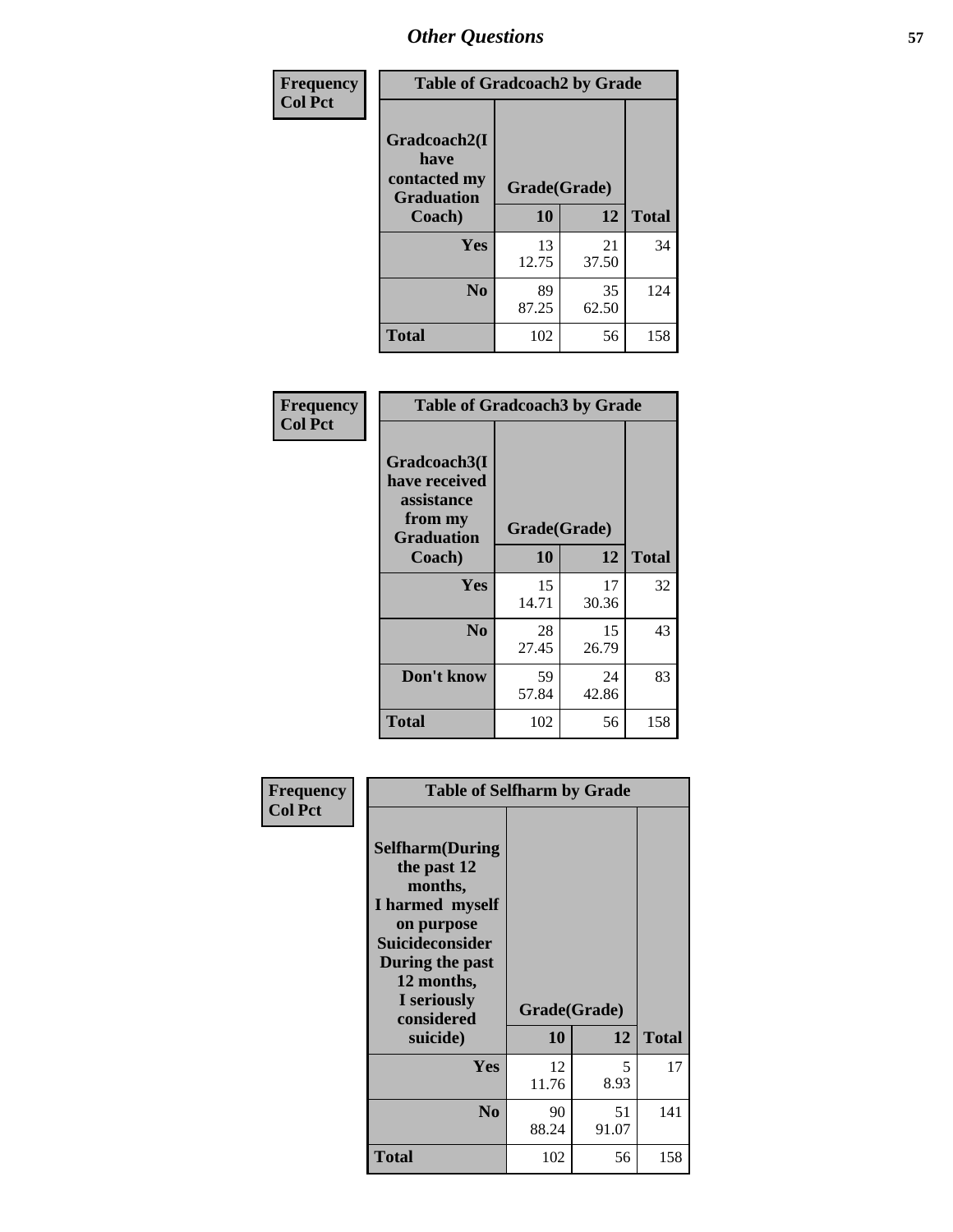| <b>Frequency</b> | <b>Table of Suicideconsider by Grade</b> |              |             |              |  |
|------------------|------------------------------------------|--------------|-------------|--------------|--|
| <b>Col Pct</b>   |                                          | Grade(Grade) |             |              |  |
|                  | Suicideconsider                          | <b>10</b>    | 12          | <b>Total</b> |  |
|                  | <b>Yes</b>                               | 11<br>10.78  | 10<br>17.86 | 21           |  |
|                  | N <sub>0</sub>                           | 91<br>89.22  | 46<br>82.14 | 137          |  |
|                  | <b>Total</b>                             | 102          | 56          | 158          |  |

| Frequency      | <b>Table of Suicideattempt by Grade</b>              |              |             |              |
|----------------|------------------------------------------------------|--------------|-------------|--------------|
| <b>Col Pct</b> | Suicideattempt(I<br>have attempted<br>suicide in the | Grade(Grade) |             |              |
|                | last year)                                           | 10           | 12          | <b>Total</b> |
|                | Yes                                                  | 8<br>7.84    | 6<br>10.71  | 14           |
|                | $\bf No$                                             | 94<br>92.16  | 50<br>89.29 | 144          |
|                | <b>Total</b>                                         | 102          | 56          | 158          |

| Frequency      | <b>Table of Instantmessaged by Grade</b>               |              |             |              |  |  |
|----------------|--------------------------------------------------------|--------------|-------------|--------------|--|--|
| <b>Col Pct</b> | Instantmessaged(I<br>have instant<br>messaged people I | Grade(Grade) |             |              |  |  |
|                | do not even know)                                      | 10           | 12          | <b>Total</b> |  |  |
|                | Yes                                                    | 42<br>41.18  | 19<br>33.93 | 61           |  |  |
|                | N <sub>0</sub>                                         | 60<br>58.82  | 37<br>66.07 | 97           |  |  |
|                | <b>Total</b>                                           | 102          | 56          | 158          |  |  |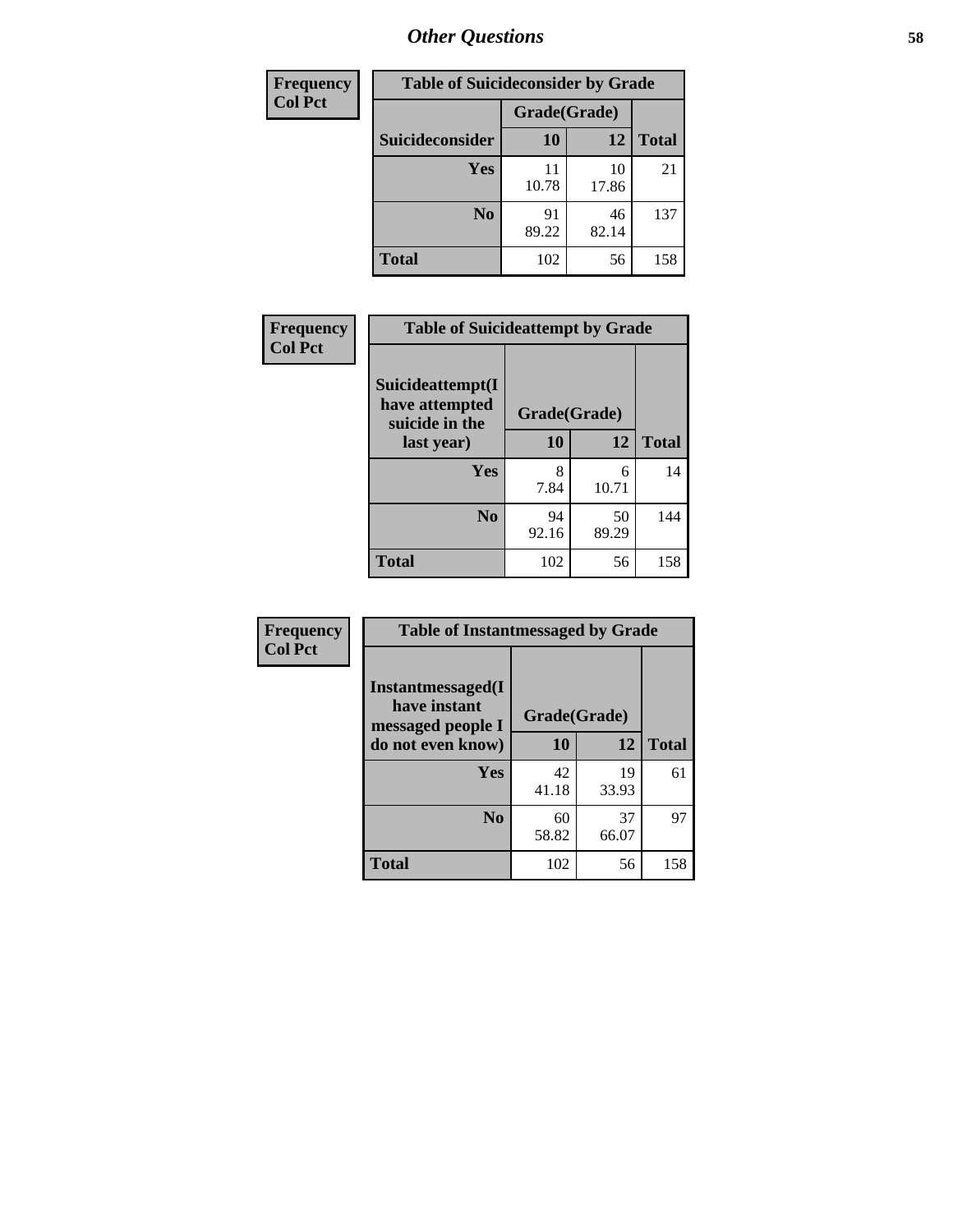| Frequency      | <b>Table of Getsalong by Grade</b>                  |              |                        |              |  |
|----------------|-----------------------------------------------------|--------------|------------------------|--------------|--|
| <b>Col Pct</b> | Getsalong(I get<br>along with other<br>students and | Grade(Grade) |                        |              |  |
|                | adults)                                             | 10           | 12                     | <b>Total</b> |  |
|                | <b>Strongly Agree</b>                               | 52<br>50.98  | 32<br>57.14            | 84           |  |
|                | <b>Somewhat Agree</b>                               | 41<br>40.20  | 17<br>30.36            | 58           |  |
|                | <b>Somewhat Disagree</b>                            | 4<br>3.92    | 5<br>8.93              | 9            |  |
|                | <b>Strongly Disagree</b>                            | 5<br>4.90    | $\mathfrak{D}$<br>3.57 | 7            |  |
|                | <b>Total</b>                                        | 102          | 56                     | 158          |  |

| Frequency      | <b>Table of Safehome by Grade</b> |                    |             |              |  |
|----------------|-----------------------------------|--------------------|-------------|--------------|--|
| <b>Col Pct</b> | Safehome(I feel<br>safe at home)  | Grade(Grade)<br>10 | 12          | <b>Total</b> |  |
|                | <b>Strongly Agree</b>             | 62<br>60.78        | 38<br>67.86 | 100          |  |
|                | <b>Somewhat Agree</b>             | 30<br>29.41        | 12<br>21.43 | 42           |  |
|                | <b>Somewhat Disagree</b>          | 6<br>5.88          | 3<br>5.36   | 9            |  |
|                | <b>Strongly Disagree</b>          | 4<br>3.92          | 3<br>5.36   |              |  |
|                | <b>Total</b>                      | 102                | 56          | 158          |  |

| Frequency      | <b>Table of Adulttalk by Grade</b>                                                   |              |             |              |  |  |
|----------------|--------------------------------------------------------------------------------------|--------------|-------------|--------------|--|--|
| <b>Col Pct</b> | <b>Adulttalk</b> (I<br>know an<br>adult at<br>school that<br>I can talk<br>with if I | Grade(Grade) |             |              |  |  |
|                | need help)                                                                           | 10           | 12          | <b>Total</b> |  |  |
|                | <b>Yes</b>                                                                           | 63<br>61.76  | 41<br>73.21 | 104          |  |  |
|                | N <sub>0</sub>                                                                       | 39<br>38.24  | 15<br>26.79 | 54           |  |  |
|                | <b>Total</b>                                                                         | 102          | 56          | 158          |  |  |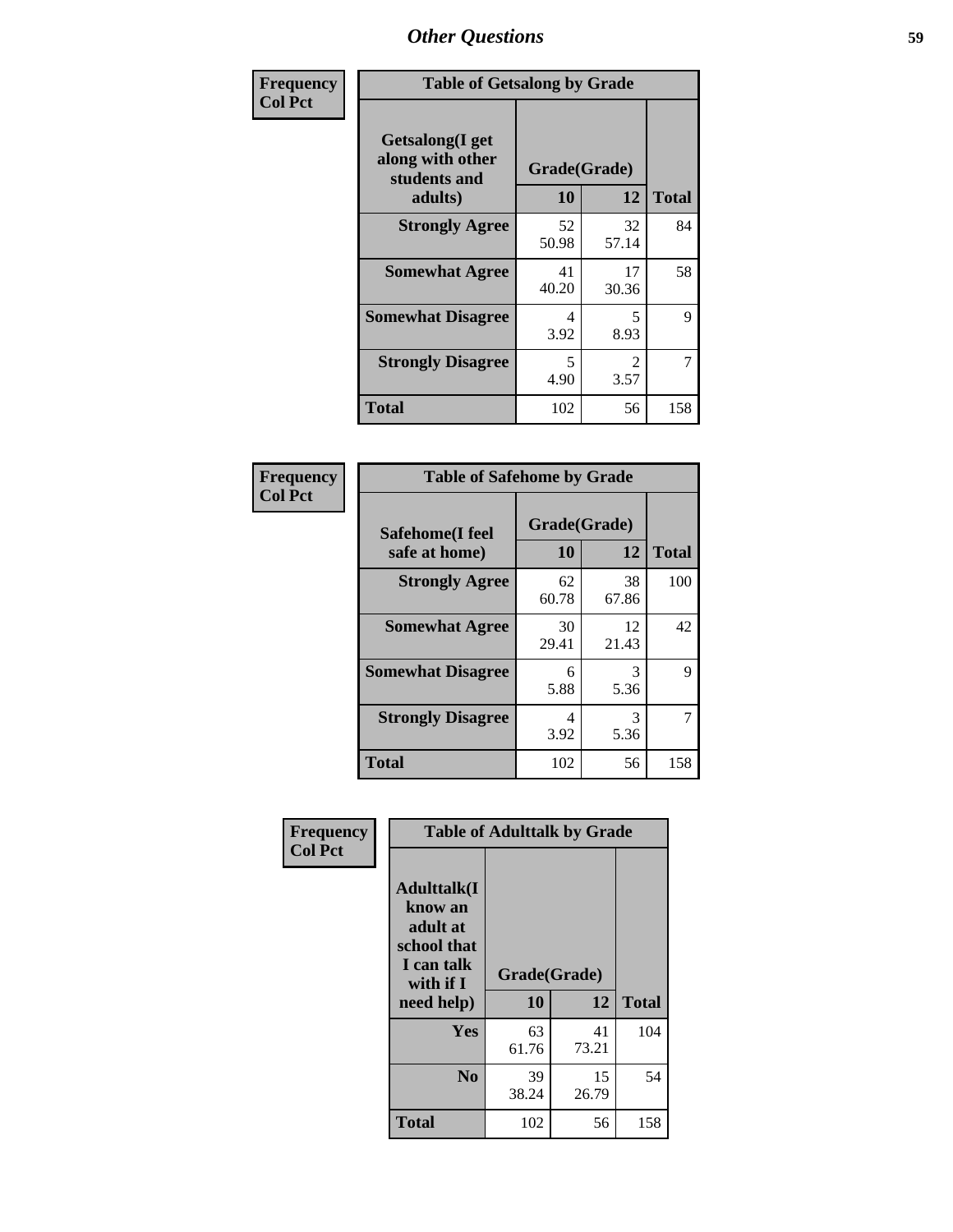**Frequency Row Pct**

| <b>Table of Grade by Tytime</b> |             |                                                                                         |             |                                                                      |             |             |              |
|---------------------------------|-------------|-----------------------------------------------------------------------------------------|-------------|----------------------------------------------------------------------|-------------|-------------|--------------|
|                                 |             | Tytime (On an average school day,<br>how much unsupervised time do I spend watching TV) |             |                                                                      |             |             |              |
| Grade(Grade)   None             |             | <b>Less that</b>                                                                        |             | $2 - 3$<br>$hour/day$   hour/day   hours/day   hours/day   hours/day | $4 - 5$     | $6+$        | <b>Total</b> |
|                                 |             |                                                                                         |             |                                                                      |             |             |              |
| 10                              | 8<br>7.84   | 13<br>12.75                                                                             | 13<br>12.75 | 24<br>23.53                                                          | 23<br>22.55 | 21<br>20.59 | 102          |
| 12                              | 11<br>19.64 | 11<br>19.64                                                                             | 12.50       | 12<br>21.43                                                          | Q<br>16.07  | h<br>10.71  | 56           |
| <b>Total</b>                    | 19          | 24                                                                                      | 20          | 36                                                                   | 32          | 27          | 158          |

**Frequency Row Pct**

| <b>Table of Grade by Computertime</b> |             |                                                                                                   |                     |             |            |             |              |  |  |
|---------------------------------------|-------------|---------------------------------------------------------------------------------------------------|---------------------|-------------|------------|-------------|--------------|--|--|
|                                       |             | Computertime (On an average school day,<br>how much unsupervised time do I spend on the computer) |                     |             |            |             |              |  |  |
|                                       |             | <b>Less that</b>                                                                                  |                     | $2 - 3$     | $4 - 5$    | $6+$        |              |  |  |
| Grade(Grade)                          | None        |                                                                                                   | hour/day   hour/day | hours/day   | hours/day  | hours/day   | <b>Total</b> |  |  |
| 10                                    | 17<br>16.67 | 28<br>27.45                                                                                       | 14<br>13.73         | 20<br>19.61 | 10<br>9.80 | 13<br>12.75 | 102          |  |  |
| 12                                    | 15<br>26.79 | 16<br>28.57                                                                                       | 10<br>17.86         | 8<br>14.29  | 3.57       | 8.93        | 56           |  |  |
| <b>Total</b>                          | 32          | 44                                                                                                | 24                  | 28          | 12         | 18          | 158          |  |  |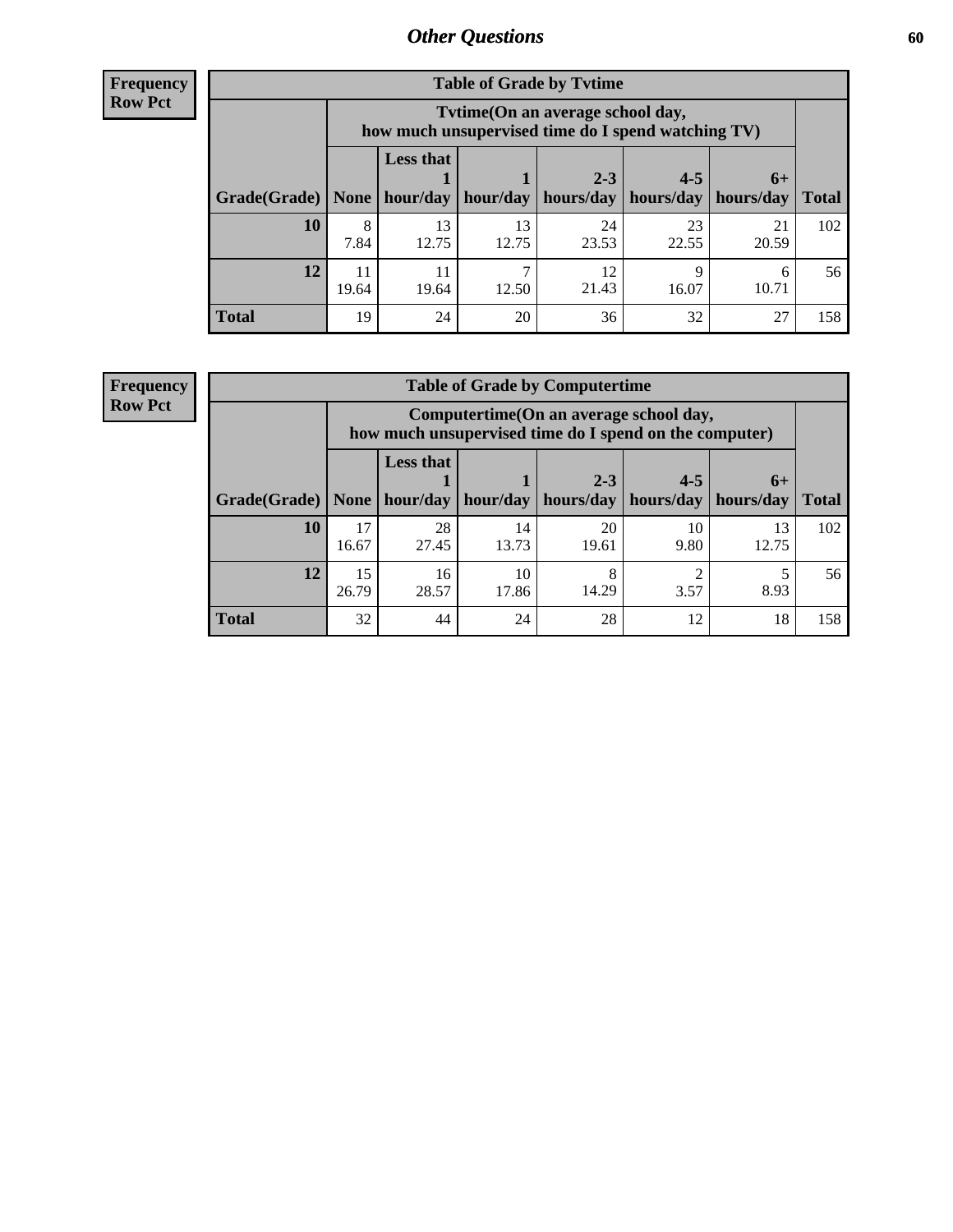#### *Questions about Driving Laws* **61** *Driving Questions were asked only of high school students.*

| <b>Frequency</b> |
|------------------|
| <b>Row Pct</b>   |

| <b>Table of Grade by License1</b> |                                                                                                                                           |                          |                        |           |                      |              |  |  |  |
|-----------------------------------|-------------------------------------------------------------------------------------------------------------------------------------------|--------------------------|------------------------|-----------|----------------------|--------------|--|--|--|
|                                   | License1(During the first 6 months of driving<br>with a provisional license,<br>the only passengers who can ride with the<br>driver are:) |                          |                        |           |                      |              |  |  |  |
| Grade(Grade)                      | <b>Parent or</b><br>Guardian                                                                                                              | Family<br><b>Members</b> | <b>Friends</b>         | Anyone    | Don't<br><b>Know</b> | <b>Total</b> |  |  |  |
| 10                                | 38<br>37.25                                                                                                                               | 46<br>45.10              | 3<br>2.94              | 3<br>2.94 | 12<br>11.76          | 102          |  |  |  |
| 12                                | 27<br>48.21                                                                                                                               | 21<br>37.50              | $\mathfrak{D}$<br>3.57 | 1.79      | 5<br>8.93            | 56           |  |  |  |
| Total                             | 65                                                                                                                                        | 67                       | 5                      | 4         | 17                   | 158          |  |  |  |

| <b>Frequency</b> | <b>Table of Grade by License2</b> |                                                                                                          |                              |                              |                                                      |                      |              |  |  |
|------------------|-----------------------------------|----------------------------------------------------------------------------------------------------------|------------------------------|------------------------------|------------------------------------------------------|----------------------|--------------|--|--|
| <b>Row Pct</b>   |                                   | License2(17 yr old drivers with a<br>provisional driver's license cannot<br>drive between the hours of:) |                              |                              |                                                      |                      |              |  |  |
|                  | <b>Grade(Grade)</b>               | <b>Midnight</b><br>to 6am                                                                                | 1am<br>t <sub>0</sub><br>5am | 1am<br>t <sub>0</sub><br>6am | N <sub>0</sub><br>curfew<br>for $17$<br>year<br>olds | Don't<br><b>Know</b> | <b>Total</b> |  |  |
|                  | 10                                | 51<br>50.00                                                                                              | 7<br>6.86                    | 9<br>8.82                    | 12<br>11.76                                          | 23<br>22.55          | 102          |  |  |
|                  | 12                                | 37<br>66.07                                                                                              | 4<br>7.14                    | $\mathfrak{D}$<br>3.57       | 3<br>5.36                                            | 10<br>17.86          | 56           |  |  |
|                  | <b>Total</b>                      | 88                                                                                                       | 11                           | 11                           | 15                                                   | 33                   | 158          |  |  |

| Frequency      | <b>Table of Grade by License3</b> |                                                                              |             |            |            |            |               |              |  |
|----------------|-----------------------------------|------------------------------------------------------------------------------|-------------|------------|------------|------------|---------------|--------------|--|
| <b>Row Pct</b> |                                   | License3(For drivers under the age of<br>what level of alcohol is considered |             |            |            |            |               |              |  |
|                | Grade(Grade)                      | Any<br><b>Amount</b>                                                         | 0.02        | 0.04       | 0.06       | 0.08       | Don't<br>know | <b>Total</b> |  |
|                | <b>10</b>                         | 19<br>18.63                                                                  | 26<br>25.49 | 10<br>9.80 | 10<br>9.80 | 10<br>9.80 | 27<br>26.47   | 102          |  |
|                | 12                                | 14<br>25.00                                                                  | 15<br>26.79 | 9<br>16.07 | 4<br>7.14  | 8.93       | 9<br>16.07    | 56           |  |
|                | <b>Total</b>                      | 33                                                                           | 41          | 19         | 14         | 15         | 36            | 158          |  |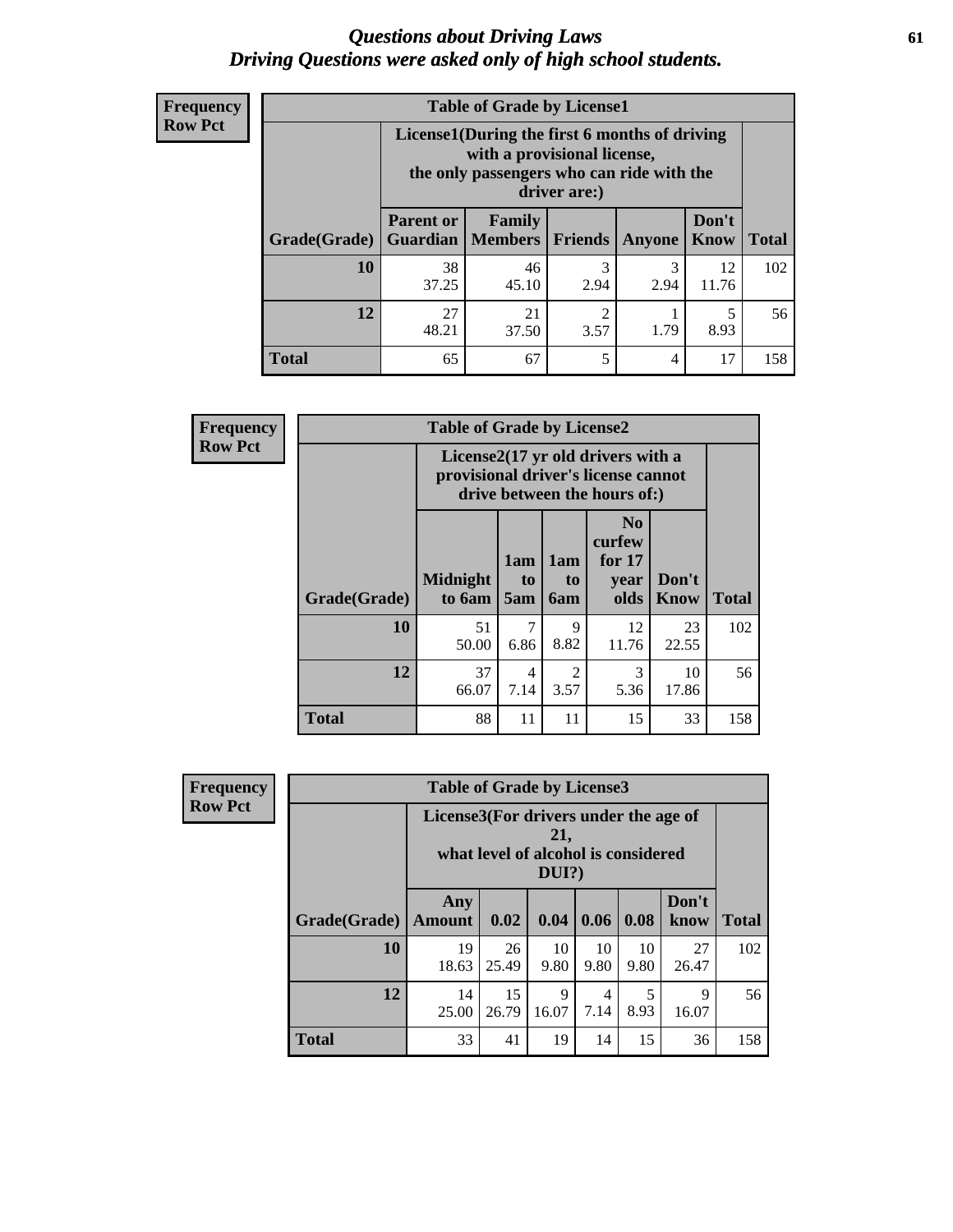#### *Questions about Driving Laws* **62** *Driving Questions were asked only of high school students.*

| <b>Frequency</b> |
|------------------|
| <b>Row Pct</b>   |

| <b>Table of Grade by License4</b> |              |                                                                                                                      |              |                               |                                             |               |              |  |  |
|-----------------------------------|--------------|----------------------------------------------------------------------------------------------------------------------|--------------|-------------------------------|---------------------------------------------|---------------|--------------|--|--|
|                                   |              | License4(A driver under 21 automatically<br>loses his/her license if caught exceeding the<br>posted speet limit by:) |              |                               |                                             |               |              |  |  |
| Grade(Grade)                      | $15+$<br>mph | $25+$<br>mph                                                                                                         | $35+$<br>mph | <b>Depends</b><br>on<br>judge | Can't<br>lose<br>license<br>for<br>speeding | Don't<br>know | <b>Total</b> |  |  |
| 10                                | 30<br>29.41  | 11<br>10.78                                                                                                          | 13<br>12.75  | 10<br>9.80                    | 5<br>4.90                                   | 33<br>32.35   | 102          |  |  |
| 12                                | 15<br>26.79  | 8<br>14.29                                                                                                           | 5<br>8.93    | 4<br>7.14                     | $\mathfrak{D}$<br>3.57                      | 22<br>39.29   | 56           |  |  |
| <b>Total</b>                      | 45           | 19                                                                                                                   | 18           | 14                            | 7                                           | 55            | 158          |  |  |

| Frequency      | <b>Table of Grade by License5</b> |                                                                                                                                                             |                |               |       |  |  |
|----------------|-----------------------------------|-------------------------------------------------------------------------------------------------------------------------------------------------------------|----------------|---------------|-------|--|--|
| <b>Row Pct</b> |                                   | License5(A)<br>Georgia teenager<br>with family<br>connections or a<br>good lawyer can<br>break a teen<br>driving law and<br>keep their driver's<br>license) |                |               |       |  |  |
|                | Grade(Grade)                      | <b>Yes</b>                                                                                                                                                  | N <sub>0</sub> | Don't<br>know | Total |  |  |
|                | 10                                | 15<br>14.71                                                                                                                                                 | 53<br>51.96    | 34<br>33.33   | 102   |  |  |
|                | 12                                | 16<br>28.57                                                                                                                                                 | 23<br>41.07    | 17<br>30.36   | 56    |  |  |
|                | <b>Total</b>                      | 31                                                                                                                                                          | 76             | 51            | 158   |  |  |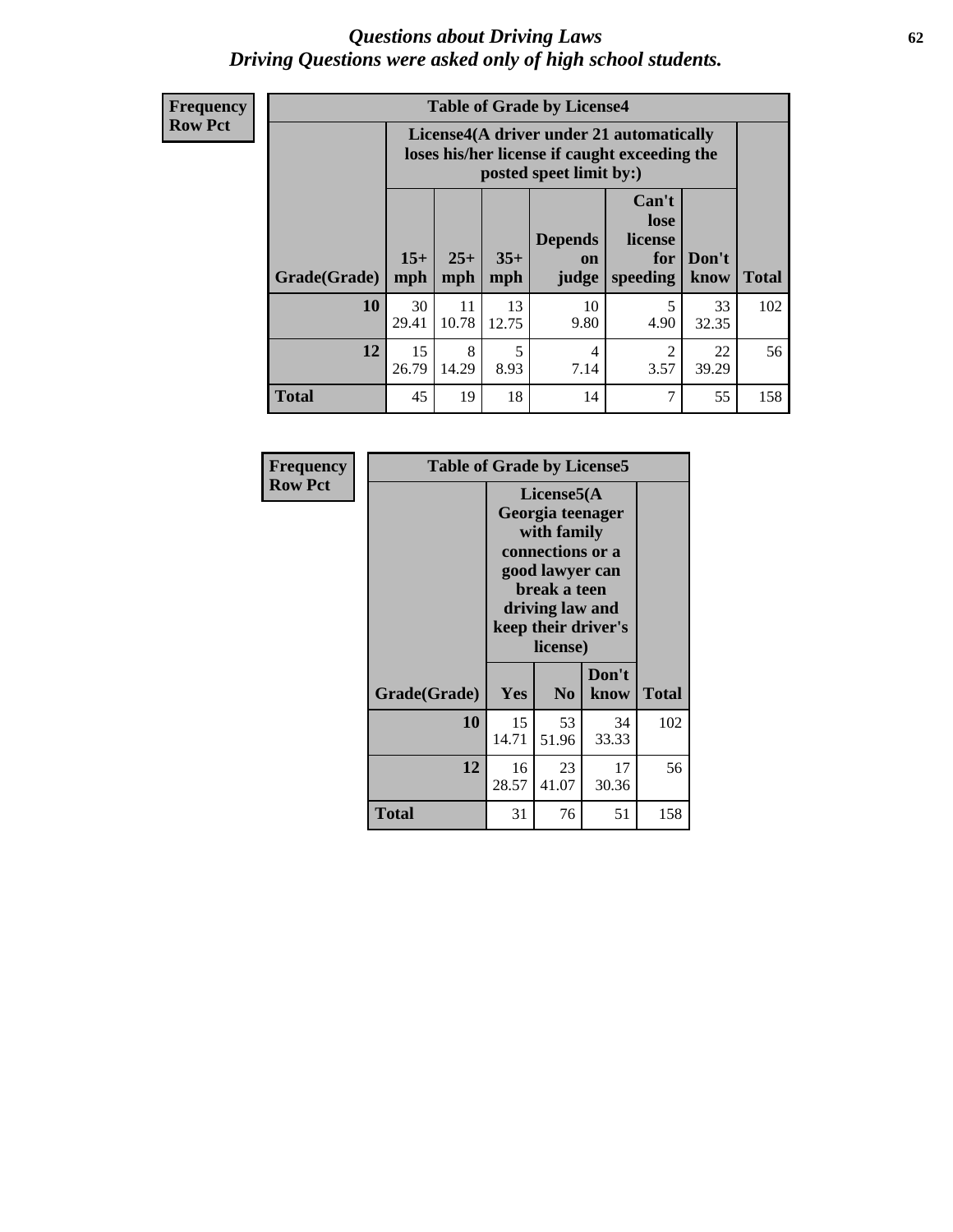### *Questions about Driving Laws* **63** *Driving Questions were asked only of high school students.*

| <b>Frequency</b> | <b>Table of Grade by License6</b> |                                                                                                                                                 |                |               |              |  |
|------------------|-----------------------------------|-------------------------------------------------------------------------------------------------------------------------------------------------|----------------|---------------|--------------|--|
| <b>Row Pct</b>   |                                   | License <sub>6</sub> (I know a<br>friend or<br>classmate that<br>broke a teen<br>driving law,<br>but was allowed to<br>keep his/her<br>license) |                |               |              |  |
|                  | Grade(Grade)                      | <b>Yes</b>                                                                                                                                      | N <sub>0</sub> | Don't<br>know | <b>Total</b> |  |
|                  | 10                                | 23<br>22.55                                                                                                                                     | 50<br>49.02    | 29<br>28.43   | 102          |  |
|                  | 12                                | 22<br>39.29                                                                                                                                     | 19<br>33.93    | 15<br>26.79   | 56           |  |
|                  | <b>Total</b>                      | 45                                                                                                                                              | 69             | 44            | 158          |  |

| <b>Frequency</b> | <b>Table of Grade by License7</b> |                                                                                               |                                     |                                                   |                        |              |  |  |  |  |
|------------------|-----------------------------------|-----------------------------------------------------------------------------------------------|-------------------------------------|---------------------------------------------------|------------------------|--------------|--|--|--|--|
| <b>Row Pct</b>   |                                   | License7(A student under the age of 18 cam loser<br>his/her driving privileges if he or she:) |                                     |                                                   |                        |              |  |  |  |  |
|                  | Grade(Grade)                      | <b>Have</b><br>more than<br>10<br>unexcused<br>absences<br>per school<br>yr                   | Drop out<br>without  <br>graduating | <b>Bring</b><br>alcohol/drugs/weapon<br>to school | All of<br>the<br>above | <b>Total</b> |  |  |  |  |
|                  | 10                                | 11<br>10.78                                                                                   | 19<br>18.63                         | 4<br>3.92                                         | 68<br>66.67            | 102          |  |  |  |  |
|                  | 12                                | $\overline{2}$<br>3.57                                                                        | 9<br>16.07                          | $\overline{c}$<br>3.57                            | 43<br>76.79            | 56           |  |  |  |  |
|                  | <b>Total</b>                      | 13                                                                                            | 28                                  | 6                                                 | 111                    | 158          |  |  |  |  |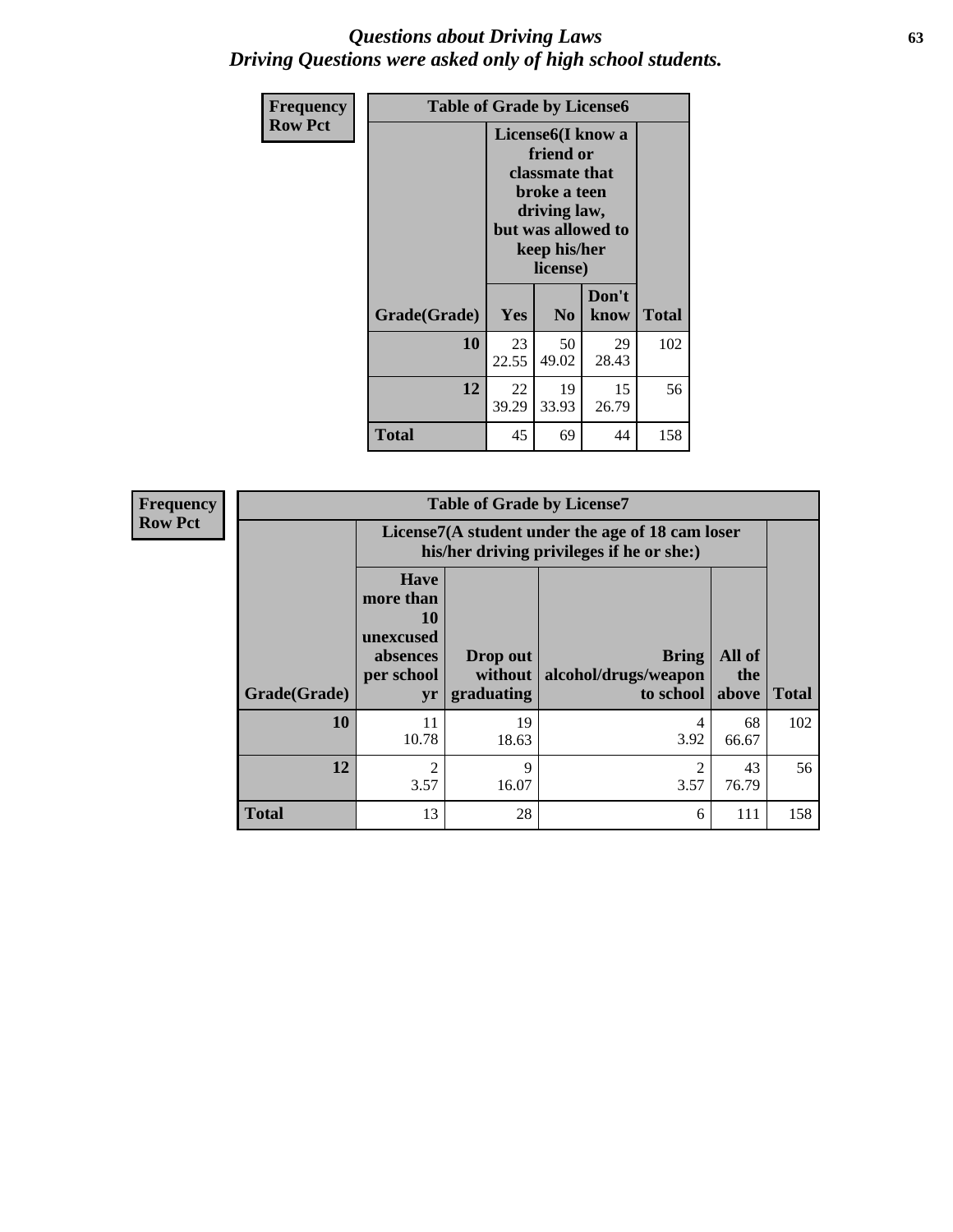# *Select Results by Gender* **64**

| Frequency      | <b>Table of SchoolClimate2 by Gender</b>          |                                 |             |              |  |  |
|----------------|---------------------------------------------------|---------------------------------|-------------|--------------|--|--|
| <b>Col Pct</b> | SchoolClimate2(I<br>feel successful at<br>school) | Gender(Gender)<br><b>Female</b> | <b>Male</b> | <b>Total</b> |  |  |
|                | <b>Strongly Agree</b>                             | 18<br>21.18                     | 29<br>39.73 | 47           |  |  |
|                | <b>Somewhat Agree</b>                             | 59<br>69.41                     | 33<br>45.21 | 92           |  |  |
|                | <b>Somewhat Disagree</b>                          | 4<br>4.71                       | 8<br>10.96  | 12           |  |  |
|                | <b>Strongly Disagree</b>                          | 4<br>4.71                       | 3<br>4.11   | 7            |  |  |
|                | <b>Total</b>                                      | 85                              | 73          | 158          |  |  |

| Frequency      | <b>Table of SchoolClimate6 by Gender</b>                 |                                 |             |              |  |  |  |
|----------------|----------------------------------------------------------|---------------------------------|-------------|--------------|--|--|--|
| <b>Col Pct</b> | <b>SchoolClimate6(Teachers</b><br>treat me with respect) | Gender(Gender)<br><b>Female</b> | <b>Male</b> | <b>Total</b> |  |  |  |
|                | <b>Strongly Agree</b>                                    | 21<br>24.71                     | 25<br>34.25 | 46           |  |  |  |
|                | <b>Somewhat Agree</b>                                    | 38<br>44.71                     | 29<br>39.73 | 67           |  |  |  |
|                | <b>Somewhat Disagree</b>                                 | 18<br>21.18                     | Q<br>12.33  | 27           |  |  |  |
|                | <b>Strongly Disagree</b>                                 | 8<br>9.41                       | 10<br>13.70 | 18           |  |  |  |
|                | <b>Total</b>                                             | 85                              | 73          | 158          |  |  |  |

| <b>Frequency</b> | <b>Table of SchoolClimate8 by Gender</b>                                             |                                                |             |              |
|------------------|--------------------------------------------------------------------------------------|------------------------------------------------|-------------|--------------|
| <b>Col Pct</b>   | <b>SchoolClimate8(Students</b><br>are frequently<br>recognized for good<br>behavior) | Gender(Gender)<br><b>Female</b><br><b>Male</b> |             | <b>Total</b> |
|                  | <b>Strongly Agree</b>                                                                | 10<br>11.76                                    | 12<br>16.44 | 22           |
|                  | <b>Somewhat Agree</b>                                                                | 35<br>41.18                                    | 34<br>46.58 | 69           |
|                  | <b>Somewhat Disagree</b>                                                             | 20<br>23.53                                    | 20<br>27.40 | 40           |
|                  | <b>Strongly Disagree</b>                                                             | 20<br>23.53                                    | 7<br>9.59   | 27           |
|                  | Total                                                                                | 85                                             | 73          | 158          |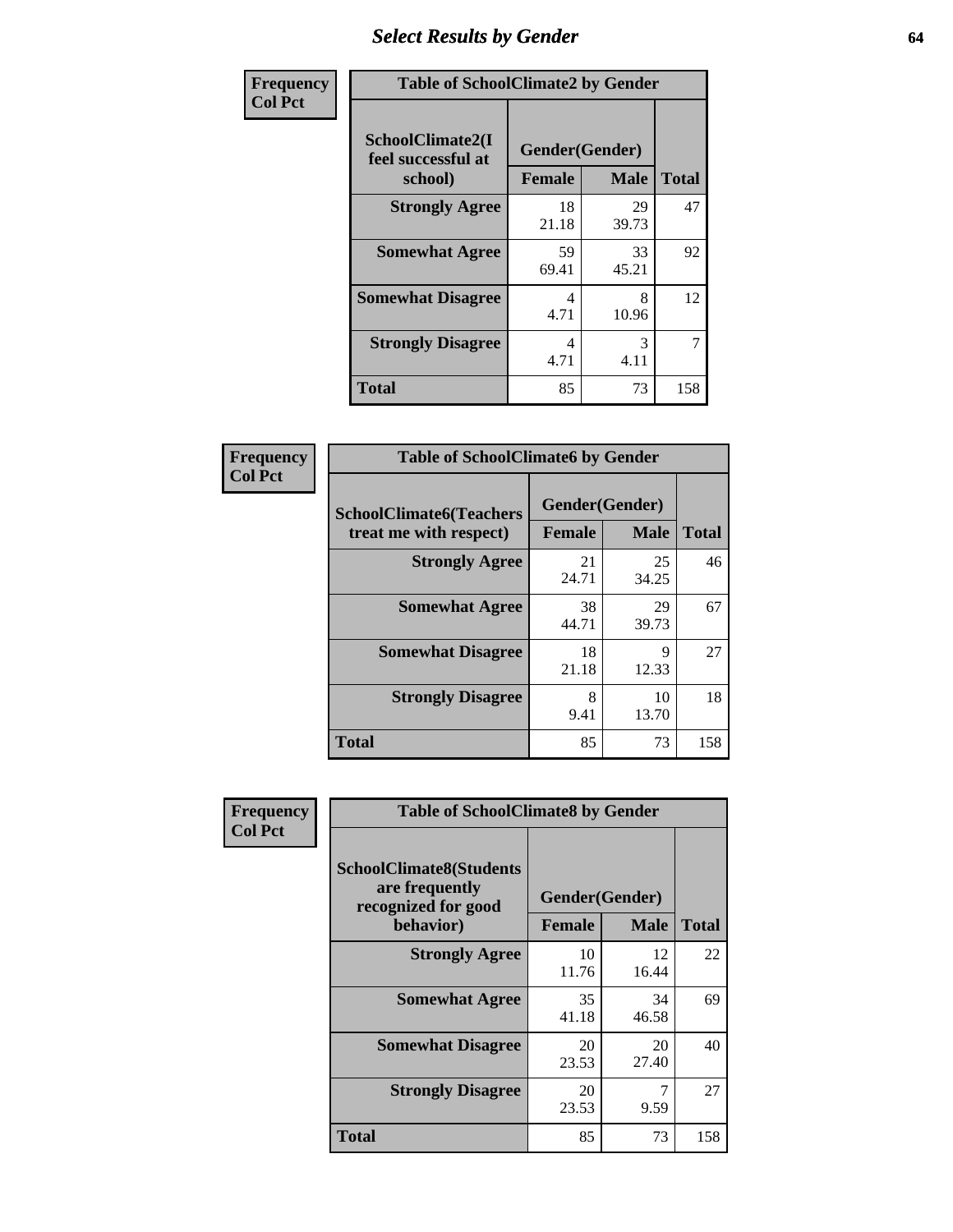# *Select Results by Gender* **65**

| <b>Frequency</b> | <b>Table of Gender by Dropout</b> |                                                                               |                |              |
|------------------|-----------------------------------|-------------------------------------------------------------------------------|----------------|--------------|
| <b>Row Pct</b>   |                                   | Dropout(I<br>have<br>thought<br><b>about</b><br>dropping<br>out of<br>school) |                |              |
|                  | Gender(Gender)                    | Yes                                                                           | N <sub>o</sub> | <b>Total</b> |
|                  | <b>Female</b>                     | 31<br>36.47                                                                   | 54<br>63.53    | 85           |
|                  | <b>Male</b>                       | 21<br>28.77                                                                   | 52<br>71.23    | 73           |
|                  | <b>Total</b>                      | 52                                                                            | 106            | 158          |

| <b>Frequency</b> |                | <b>Table of Gender by Dropoutreason</b>                            |              |                                 |                                |              |              |
|------------------|----------------|--------------------------------------------------------------------|--------------|---------------------------------|--------------------------------|--------------|--------------|
| <b>Row Pct</b>   |                | Dropoutreason(If I dropped out the<br>reason would most likely be) |              |                                 |                                |              |              |
|                  | Gender(Gender) | Won't<br>Drop<br>out                                               | <b>Bored</b> | <b>Family</b><br><b>Reasons</b> | <b>Being</b><br><b>Bullied</b> | <b>Other</b> | <b>Total</b> |
|                  | Female         | 44<br>51.76                                                        | 14<br>16.47  | 6<br>7.06                       | 3<br>3.53                      | 18<br>21.18  | 85           |
|                  | <b>Male</b>    | 39<br>53.42                                                        | 8<br>10.96   | 9.59                            | 4<br>5.48                      | 15<br>20.55  | 73           |
|                  | <b>Total</b>   | 83                                                                 | 22           | 13                              |                                | 33           | 158          |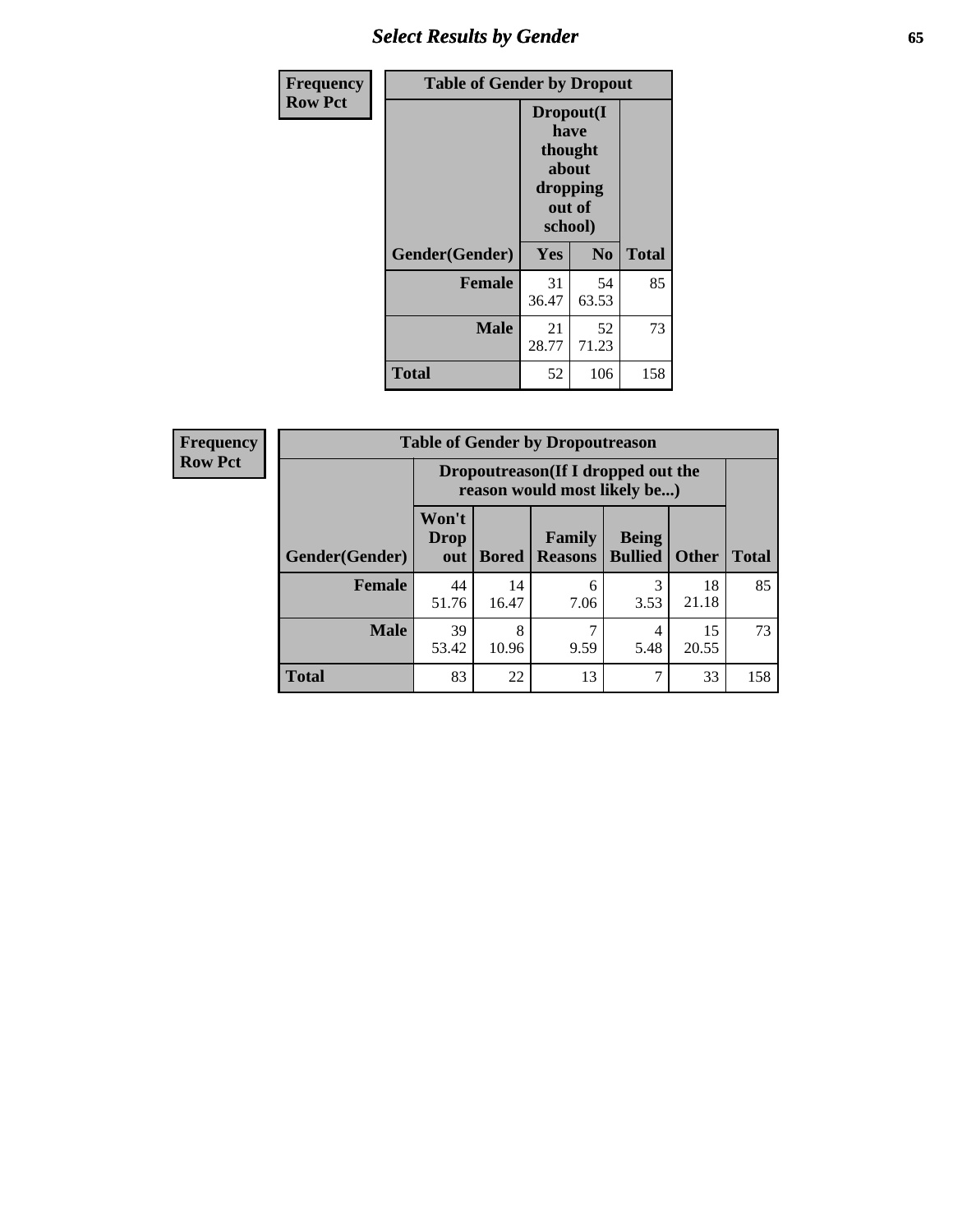*School Safety* **66**

| Frequency      | <b>Table of Gender by Bullied2</b> |                 |                |              |
|----------------|------------------------------------|-----------------|----------------|--------------|
| <b>Row Pct</b> |                                    | <b>Bullied2</b> |                |              |
|                | Gender(Gender)                     | Yes             | N <sub>0</sub> | <b>Total</b> |
|                | <b>Female</b>                      | 17<br>20.00     | 68<br>80.00    | 85           |
|                | <b>Male</b>                        | 15<br>20.55     | 58<br>79.45    | 73           |
|                | Total                              | 32              | 126            | 158          |

| Frequency      | <b>Table of Gender by Bulliedothers2</b> |                       |                |              |
|----------------|------------------------------------------|-----------------------|----------------|--------------|
| <b>Row Pct</b> |                                          | <b>Bulliedothers2</b> |                |              |
|                | Gender(Gender)                           | <b>Yes</b>            | N <sub>0</sub> | <b>Total</b> |
|                | <b>Female</b>                            | 17<br>20.00           | 68<br>80.00    | 85           |
|                | <b>Male</b>                              | 11<br>15.07           | 62<br>84.93    | 73           |
|                | <b>Total</b>                             | 28                    | 130            | 158          |

| <b>Frequency</b> | <b>Table of Gender by Weaponschool2</b> |               |                |              |
|------------------|-----------------------------------------|---------------|----------------|--------------|
| <b>Row Pct</b>   |                                         | Weaponschool2 |                |              |
|                  | Gender(Gender)                          | Yes           | N <sub>0</sub> | <b>Total</b> |
|                  | Female                                  | 4<br>4.71     | 81<br>95.29    | 85           |
|                  | <b>Male</b>                             | 3<br>4.11     | 70<br>95.89    | 73           |
|                  | <b>Total</b>                            | ℸ             | 151            | 158          |

| Frequency      | <b>Table of Gender by Absentunsafe2</b> |               |                |              |
|----------------|-----------------------------------------|---------------|----------------|--------------|
| <b>Row Pct</b> |                                         | Absentunsafe2 |                |              |
|                | Gender(Gender)                          | Yes           | N <sub>0</sub> | <b>Total</b> |
|                | <b>Female</b>                           | 6<br>7.06     | 79<br>92.94    | 85           |
|                | <b>Male</b>                             | 6.85          | 68<br>93.15    | 73           |
|                | <b>Total</b>                            | 11            | 147            | 158          |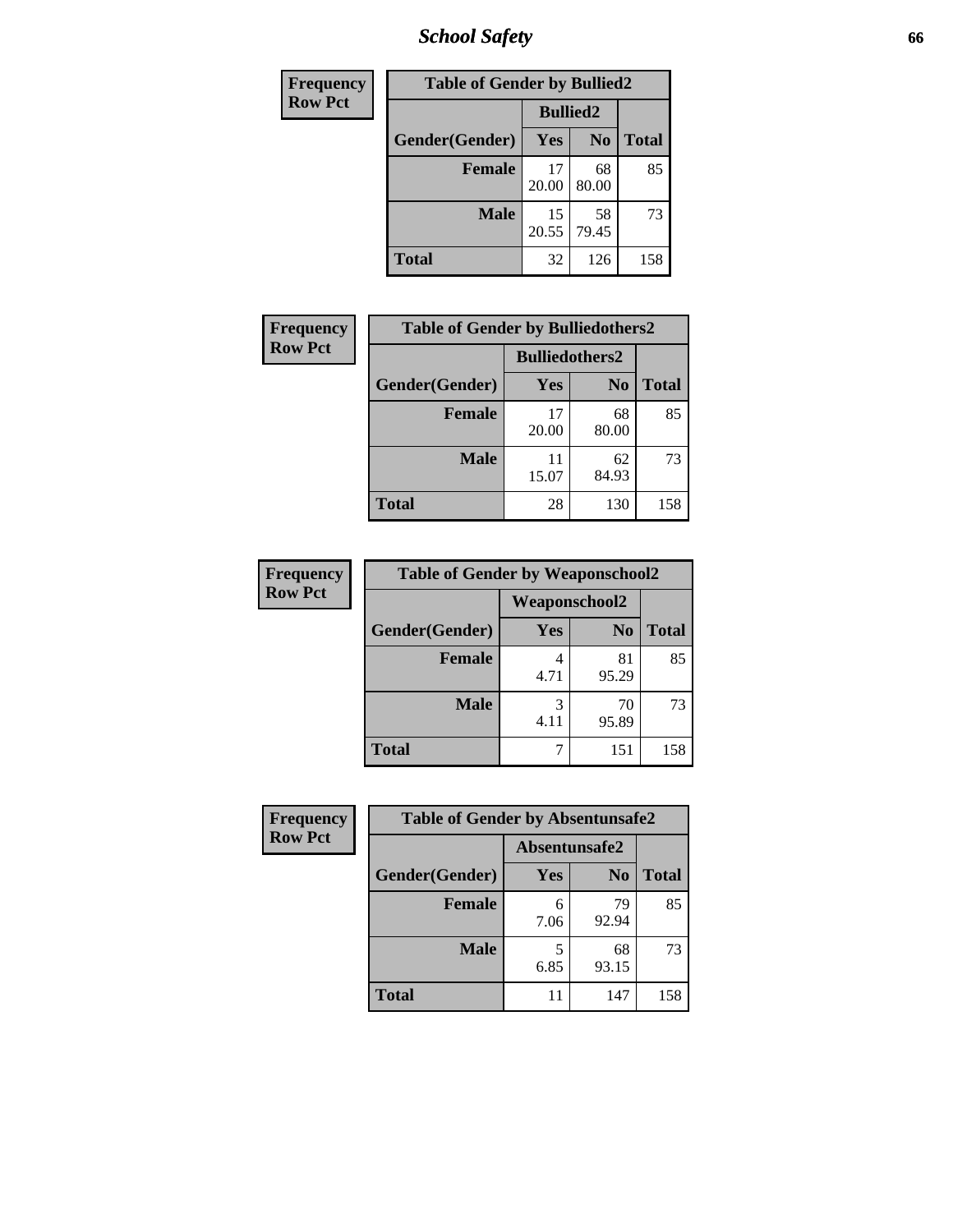*School Safety* **67**

| Frequency      |                | <b>Table of Gender by Gangself</b>                                                             |             |              |
|----------------|----------------|------------------------------------------------------------------------------------------------|-------------|--------------|
| <b>Row Pct</b> |                | Gangself(I<br>have<br>participated<br>in illegal gang<br>activities in<br>the past 30<br>days) |             |              |
|                | Gender(Gender) | Yes                                                                                            | $\bf No$    | <b>Total</b> |
|                | <b>Female</b>  | 4<br>4.71                                                                                      | 81<br>95.29 | 85           |
|                | <b>Male</b>    | 4<br>5.48                                                                                      | 69<br>94.52 | 73           |
|                | <b>Total</b>   | 8                                                                                              | 150         | 158          |

| Frequency      | <b>Table of Gender by Gangpeers</b> |                                                                                                                             |                |              |
|----------------|-------------------------------------|-----------------------------------------------------------------------------------------------------------------------------|----------------|--------------|
| <b>Row Pct</b> |                                     | <b>Gangpeers</b> (I<br>have friends<br>who have<br>participated<br>in illegal gang<br>activities in<br>the past 30<br>days) |                |              |
|                | Gender(Gender)                      | <b>Yes</b>                                                                                                                  | N <sub>0</sub> | <b>Total</b> |
|                | <b>Female</b>                       | 13<br>15.29                                                                                                                 | 72<br>84.71    | 85           |
|                | <b>Male</b>                         | 18<br>24.66                                                                                                                 | 55<br>75.34    | 73           |
|                | Total                               | 31                                                                                                                          | 127            | 158          |

| Frequency      | <b>Table of Gender by Pickedon2</b> |             |                |              |
|----------------|-------------------------------------|-------------|----------------|--------------|
| <b>Row Pct</b> |                                     | Pickedon2   |                |              |
|                | Gender(Gender)                      | <b>Yes</b>  | N <sub>0</sub> | <b>Total</b> |
|                | <b>Female</b>                       | 29<br>34.12 | 56<br>65.88    | 85           |
|                | <b>Male</b>                         | 25<br>34.25 | 48<br>65.75    | 73           |
|                | <b>Total</b>                        | 54          | 104            | 158          |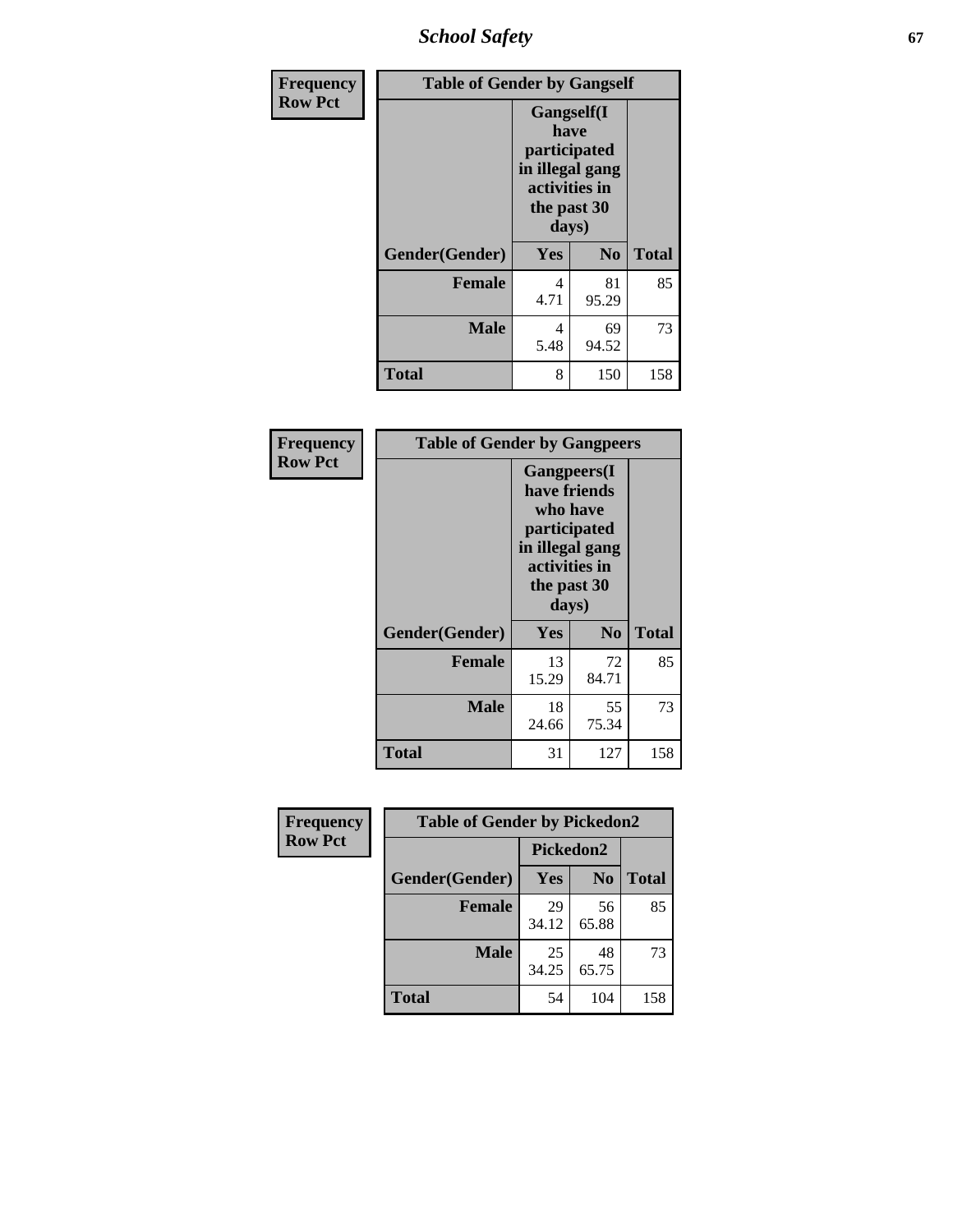*School Safety* **68**

| Frequency      | <b>Table of Gender by Safeschool2</b> |             |                |              |
|----------------|---------------------------------------|-------------|----------------|--------------|
| <b>Row Pct</b> |                                       | Safeschool2 |                |              |
|                | Gender(Gender)                        | Yes         | N <sub>0</sub> | <b>Total</b> |
|                | <b>Female</b>                         | 62<br>72.94 | 23<br>27.06    | 85           |
|                | <b>Male</b>                           | 52<br>71.23 | 21<br>28.77    | 73           |
|                | <b>Total</b>                          | 114         | 44             | 158          |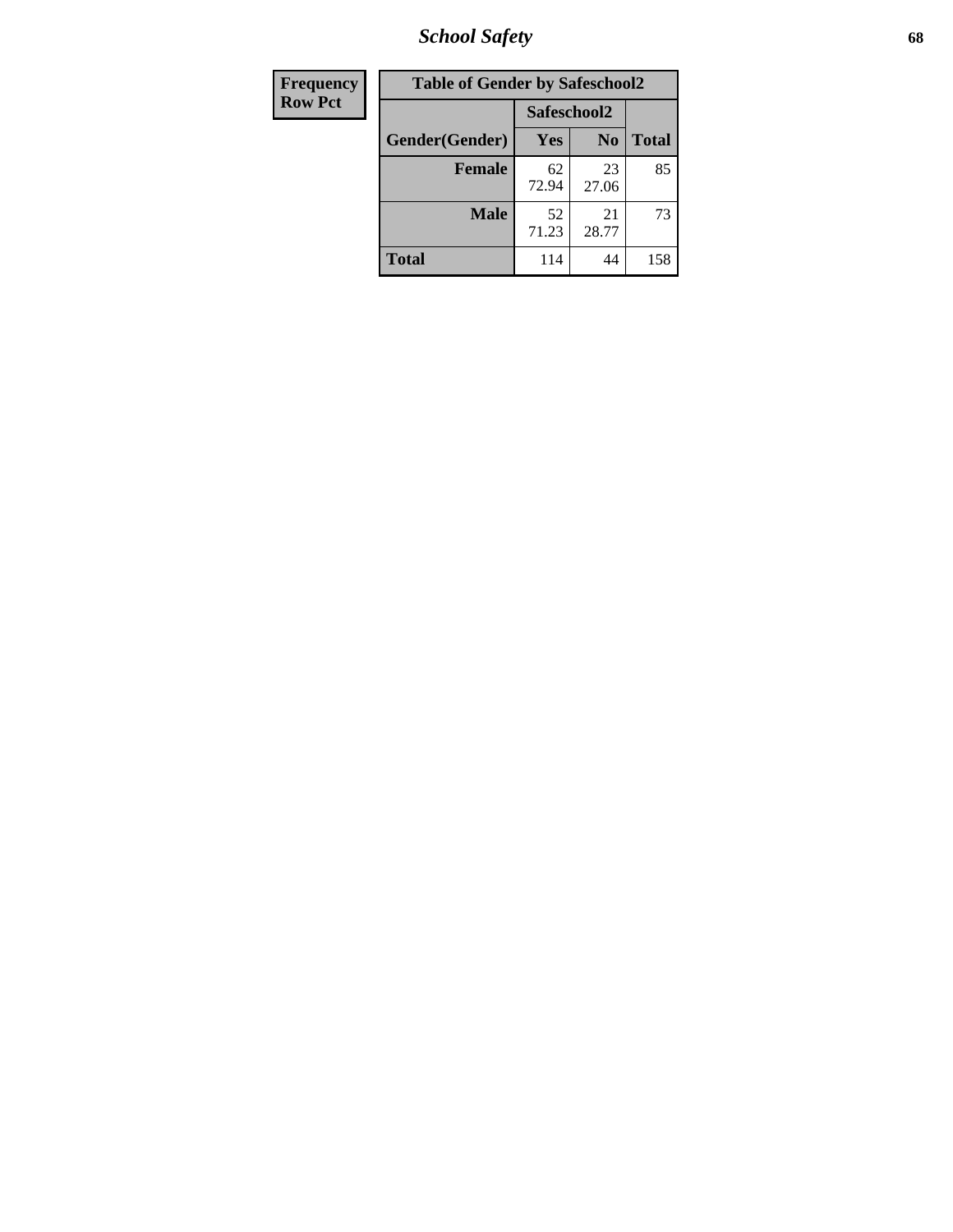# *Incidence of Drug Use* 69

| <b>Frequency</b> | <b>Table of Gender by AlcoholAlt</b> |                                          |                |              |  |
|------------------|--------------------------------------|------------------------------------------|----------------|--------------|--|
| <b>Row Pct</b>   |                                      | AlcoholAlt(Alcohol<br>use, past 30 days) |                |              |  |
|                  | Gender(Gender)                       | <b>Yes</b>                               | N <sub>0</sub> | <b>Total</b> |  |
|                  | <b>Female</b>                        | 18<br>21.18                              | 67<br>78.82    | 85           |  |
|                  | <b>Male</b>                          | 16<br>21.92                              | 57<br>78.08    | 73           |  |
|                  | <b>Total</b>                         | 34                                       | 124            | 158          |  |

| <b>Frequency</b> | <b>Table of Gender by TobaccoAny</b> |                    |                    |              |
|------------------|--------------------------------------|--------------------|--------------------|--------------|
| <b>Row Pct</b>   |                                      | use, past 30 days) | TobaccoAny(Tobacco |              |
|                  | Gender(Gender)                       | Yes                | N <sub>0</sub>     | <b>Total</b> |
|                  | <b>Female</b>                        | 10<br>11.76        | 75<br>88.24        | 85           |
|                  | <b>Male</b>                          | 11<br>15.07        | 62<br>84.93        | 73           |
|                  | <b>Total</b>                         | 21                 | 137                | 158          |

| <b>Frequency</b> | <b>Table of Gender by MarijuanaAlt</b> |             |                                              |              |
|------------------|----------------------------------------|-------------|----------------------------------------------|--------------|
| <b>Row Pct</b>   |                                        |             | MarijuanaAlt(Marijuana<br>use, past 30 days) |              |
|                  | Gender(Gender)                         | <b>Yes</b>  | N <sub>0</sub>                               | <b>Total</b> |
|                  | <b>Female</b>                          | 10<br>11.76 | 75<br>88.24                                  | 85           |
|                  | <b>Male</b>                            | 8<br>10.96  | 65<br>89.04                                  | 73           |
|                  | <b>Total</b>                           | 18          | 140                                          | 158          |

| <b>Frequency</b> | <b>Table of Gender by OtherDrugAny</b> |                         |                           |              |
|------------------|----------------------------------------|-------------------------|---------------------------|--------------|
| <b>Row Pct</b>   |                                        | drug use, past 30 days) | <b>OtherDrugAny(Other</b> |              |
|                  | Gender(Gender)                         | <b>Yes</b>              | N <sub>0</sub>            | <b>Total</b> |
|                  | <b>Female</b>                          | 8<br>9.41               | 77<br>90.59               | 85           |
|                  | <b>Male</b>                            | 3<br>4.11               | 70<br>95.89               | 73           |
|                  | <b>Total</b>                           |                         | 147                       | 158          |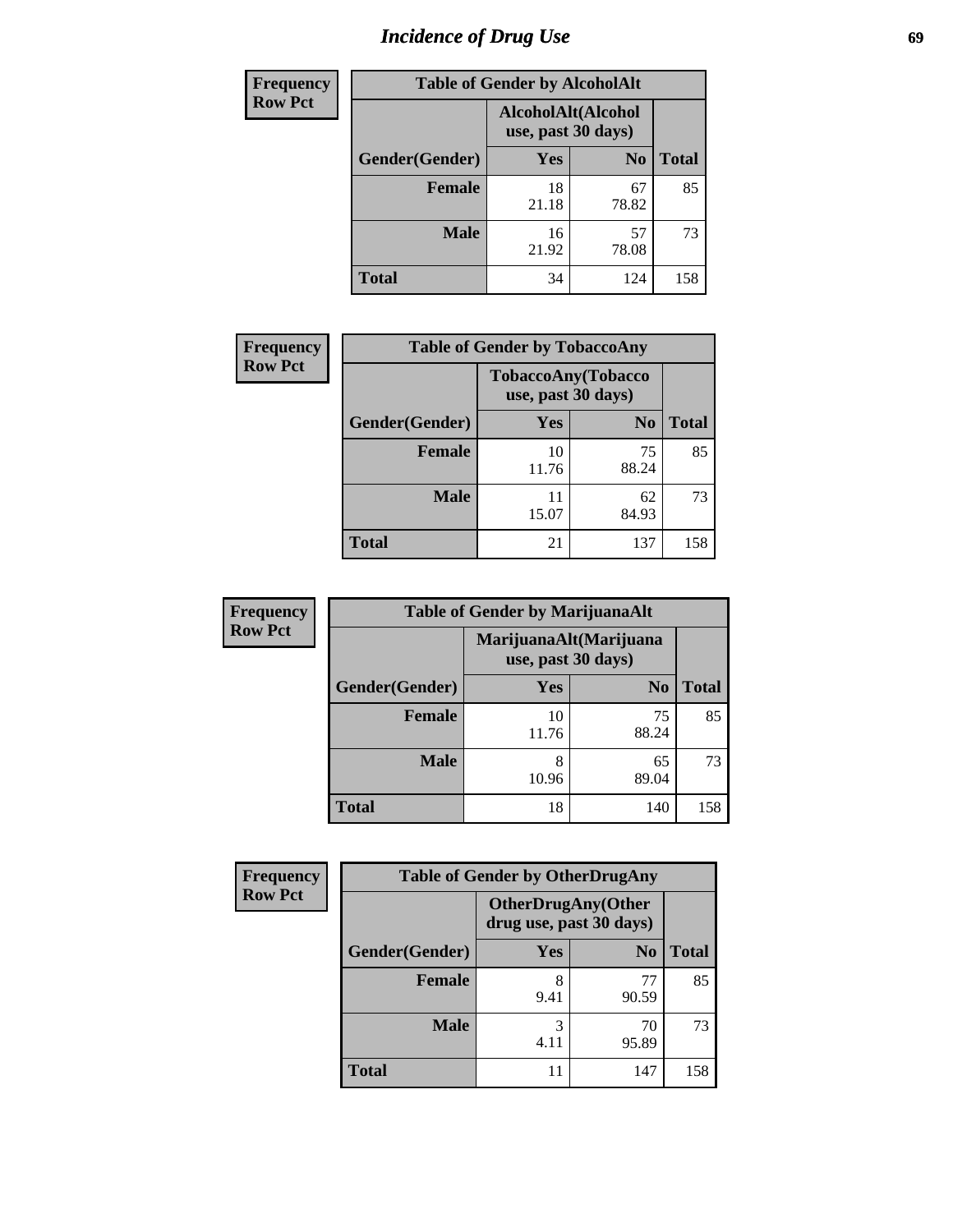### *Average Age at Onset of Use* 70 *Results for "Average Age at Onset of Use" questions exclude students who said they did not use that substance*

#### **Gender=Female**

| <b>Variable</b>    | <b>Label</b>                                                       | <b>Mean</b> |
|--------------------|--------------------------------------------------------------------|-------------|
| Alcoholinit2       | I started using alcohol when I was                                 | 13.05       |
| Cigarettesinit2    | I started smoking tobacco when I was                               | 12.35       |
| Smokelessinit2     | I started chewing tobacco when I was                               |             |
| Marijuanainit2     | I started using marijuana when I was                               | 14.55       |
| Cocaineinit2       | I started using cocaine when I was                                 | 16.50       |
| Inhalantsinit2     | I started using inhalants when I was                               | 12.00       |
| Steroidsinit2      | I started using steroids when I was                                |             |
| Ecstasyinit2       | I started using ecstasy when I was                                 | 14.88       |
| Methinit2          | I started using methamphetamines when I was                        |             |
| Hallucinogensinit2 | I started using hallucinogens when I was                           |             |
| Prescription in t2 | I started using prescription drugs not prescribed to me when I was | 12.78       |

#### **Gender=Male**

| <b>Variable</b>                 | Label                                                                             | <b>Mean</b> |
|---------------------------------|-----------------------------------------------------------------------------------|-------------|
| Alcoholinit2                    | I started using alcohol when I was                                                | 13.33       |
| Cigarettesinit2                 | I started smoking tobacco when I was                                              | 12.80       |
| Smokelessinit2                  | I started chewing tobacco when I was                                              | 13.40       |
| Marijuanainit2                  | I started using marijuana when I was                                              | 13.47       |
| Cocaineinit2                    | I started using cocaine when I was                                                | 11.50       |
| Inhalantsinit2<br>Steroidsinit2 | I started using inhalants when I was<br>I started using steroids when I was       | 13.00       |
| Ecstasyinit2<br>Methinit2       | I started using ecstasy when I was<br>I started using methamphetamines when I was | 14.50       |
| Hallucinogensinit2              | I started using hallucinogens when I was                                          | 14.50       |
| Prescription in t2              | I started using prescription drugs not prescribed to me when I was                | 12.40       |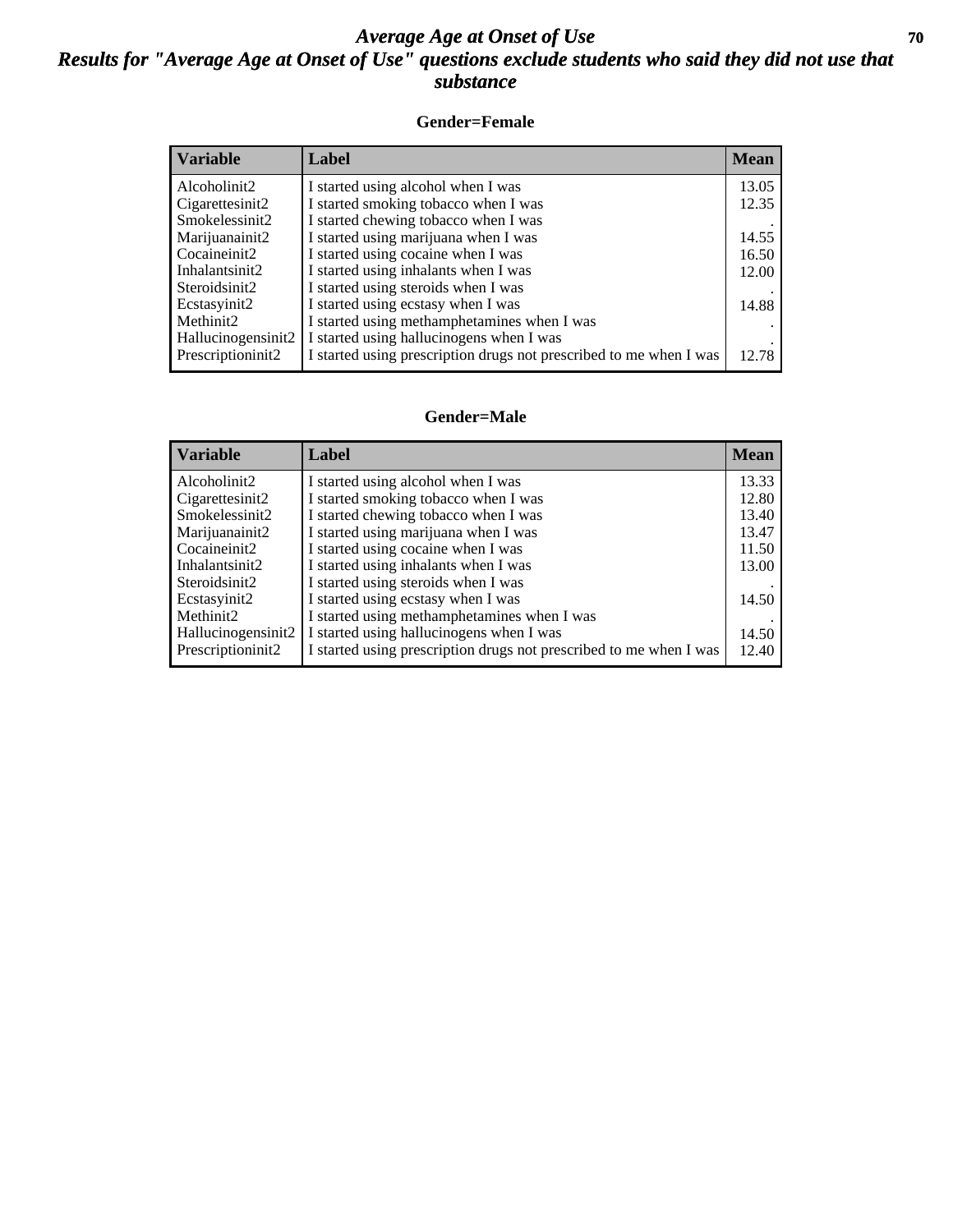# *I Think These Drugs are Harmful* **71**

| <b>Frequency</b> | <b>Table of Gender by Alcoholharmdich</b> |                                                   |                |              |
|------------------|-------------------------------------------|---------------------------------------------------|----------------|--------------|
| <b>Row Pct</b>   |                                           | Alcoholharmdich(I<br>think alcohol is<br>harmful) |                |              |
|                  | Gender(Gender)                            | <b>Yes</b>                                        | N <sub>0</sub> | <b>Total</b> |
|                  | <b>Female</b>                             | 71<br>83.53                                       | 14<br>16.47    | 85           |
|                  | <b>Male</b>                               | 62<br>84.93                                       | 11<br>15.07    | 73           |
|                  | <b>Total</b>                              | 133                                               | 25             | 158          |

| Frequency      | <b>Table of Gender by Tobaccoharmdich</b> |                  |                               |              |
|----------------|-------------------------------------------|------------------|-------------------------------|--------------|
| <b>Row Pct</b> |                                           | think tobacco is | Tobaccoharmdich(I<br>harmful) |              |
|                | Gender(Gender)                            | Yes              | N <sub>0</sub>                | <b>Total</b> |
|                | <b>Female</b>                             | 75<br>88.24      | 10<br>11.76                   | 85           |
|                | <b>Male</b>                               | 69<br>94.52      | 4<br>5.48                     | 73           |
|                | <b>Total</b>                              | 144              | 14                            | 158          |

| Frequency      | <b>Table of Gender by Marijuanaharmdich</b> |                                |                     |              |  |
|----------------|---------------------------------------------|--------------------------------|---------------------|--------------|--|
| <b>Row Pct</b> |                                             | think marijuana is<br>harmful) | Marijuanaharmdich(I |              |  |
|                | Gender(Gender)                              | <b>Yes</b>                     | N <sub>0</sub>      | <b>Total</b> |  |
|                | <b>Female</b>                               | 72<br>84.71                    | 13<br>15.29         | 85           |  |
|                | <b>Male</b>                                 | 57<br>78.08                    | 16<br>21.92         | 73           |  |
|                | <b>Total</b>                                | 129                            | 29                  | 158          |  |

| Frequency      | <b>Table of Gender by Otherdrugharmdich</b> |                                                          |                |              |  |
|----------------|---------------------------------------------|----------------------------------------------------------|----------------|--------------|--|
| <b>Row Pct</b> |                                             | Otherdrugharmdich(I<br>think other drugs are<br>harmful) |                |              |  |
|                | Gender(Gender)                              | <b>Yes</b>                                               | N <sub>0</sub> | <b>Total</b> |  |
|                | <b>Female</b>                               | 77<br>90.59                                              | 8<br>9.41      | 85           |  |
|                | <b>Male</b>                                 | 71<br>97.26                                              | 2<br>2.74      | 73           |  |
|                | <b>Total</b>                                | 148                                                      | 10             | 158          |  |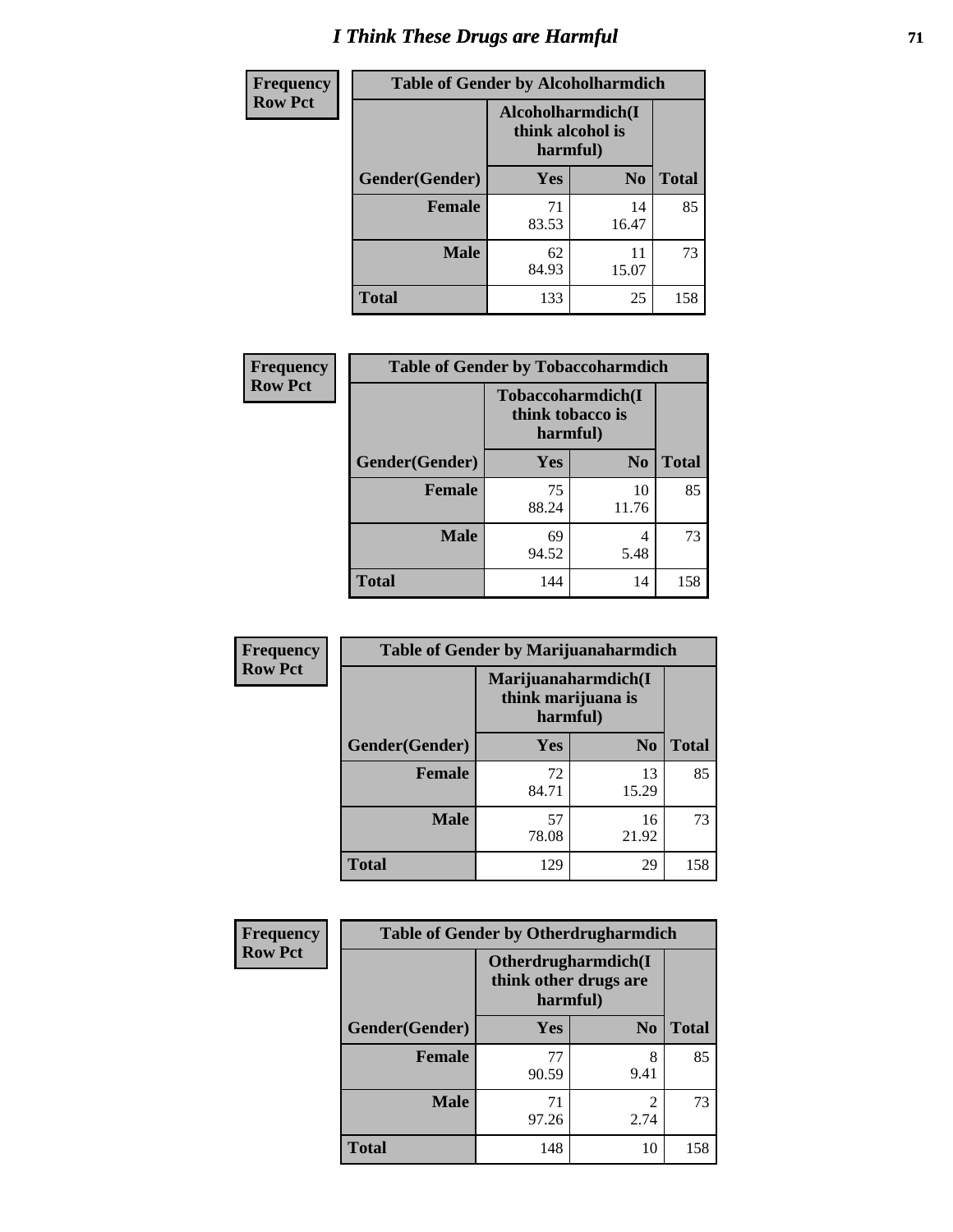| <b>Frequency</b> | <b>Table of Gender by Alcohollocation1</b> |                                                               |             |              |
|------------------|--------------------------------------------|---------------------------------------------------------------|-------------|--------------|
| <b>Row Pct</b>   |                                            | <b>Alcohollocation1(Places</b><br><b>Friends Use Alcohol)</b> |             |              |
|                  | Gender(Gender)                             |                                                               | Do Not Use  | <b>Total</b> |
|                  | <b>Female</b>                              | 56<br>65.88                                                   | 29<br>34.12 | 85           |
|                  | <b>Male</b>                                | 40<br>54.79                                                   | 33<br>45.21 | 73           |
|                  | Total                                      | 96                                                            | 62          | 158          |

| <b>Frequency</b> | <b>Table of Gender by Alcohollocation2</b> |             |                                                               |              |
|------------------|--------------------------------------------|-------------|---------------------------------------------------------------|--------------|
| <b>Row Pct</b>   |                                            |             | <b>Alcohollocation2(Places</b><br><b>Friends Use Alcohol)</b> |              |
|                  | Gender(Gender)                             |             | Home                                                          | <b>Total</b> |
|                  | <b>Female</b>                              | 45<br>52.94 | 40<br>47.06                                                   | 85           |
|                  | <b>Male</b>                                | 46<br>63.01 | 27<br>36.99                                                   | 73           |
|                  | <b>Total</b>                               | 91          | 67                                                            | 158          |

| Frequency      | <b>Table of Gender by Alcohollocation3</b> |                                                               |               |              |
|----------------|--------------------------------------------|---------------------------------------------------------------|---------------|--------------|
| <b>Row Pct</b> |                                            | <b>Alcohollocation3(Places</b><br><b>Friends Use Alcohol)</b> |               |              |
|                | Gender(Gender)                             |                                                               | <b>School</b> | <b>Total</b> |
|                | <b>Female</b>                              | 81<br>95.29                                                   | 4.71          | 85           |
|                | <b>Male</b>                                | 68<br>93.15                                                   | 6.85          | 73           |
|                | <b>Total</b>                               | 149                                                           | 9             | 158          |

| Frequency      | <b>Table of Gender by Alcohollocation4</b> |                                                               |             |              |
|----------------|--------------------------------------------|---------------------------------------------------------------|-------------|--------------|
| <b>Row Pct</b> |                                            | <b>Alcohollocation4(Places</b><br><b>Friends Use Alcohol)</b> |             |              |
|                | Gender(Gender)                             |                                                               | Car         | <b>Total</b> |
|                | <b>Female</b>                              | 63<br>74.12                                                   | 22<br>25.88 | 85           |
|                | <b>Male</b>                                | 61<br>83.56                                                   | 12<br>16.44 | 73           |
|                | <b>Total</b>                               | 124                                                           | 34          | 158          |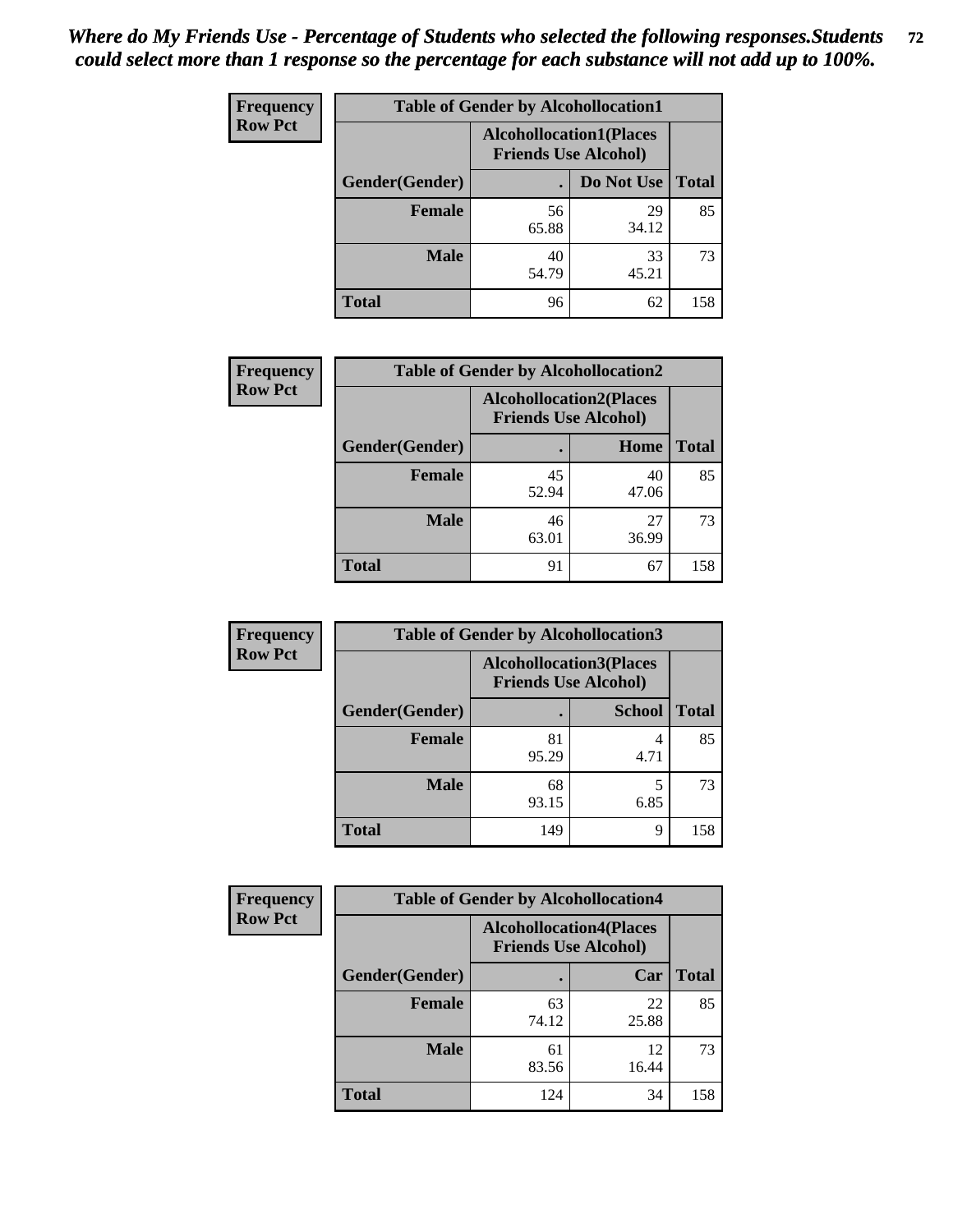| <b>Frequency</b> |                | <b>Table of Gender by Alcohollocation5</b> |                                                                |              |
|------------------|----------------|--------------------------------------------|----------------------------------------------------------------|--------------|
| <b>Row Pct</b>   |                |                                            | <b>Alcohollocation5</b> (Places<br><b>Friends Use Alcohol)</b> |              |
|                  | Gender(Gender) | $\bullet$                                  | <b>Friend's</b><br>House                                       | <b>Total</b> |
|                  | <b>Female</b>  | 43<br>50.59                                | 42<br>49.41                                                    | 85           |
|                  | <b>Male</b>    | 47<br>64.38                                | 26<br>35.62                                                    | 73           |
|                  | <b>Total</b>   | 90                                         | 68                                                             | 158          |

| Frequency      | <b>Table of Gender by Alcohollocation6</b> |                                                               |              |              |
|----------------|--------------------------------------------|---------------------------------------------------------------|--------------|--------------|
| <b>Row Pct</b> |                                            | <b>Alcohollocation6(Places</b><br><b>Friends Use Alcohol)</b> |              |              |
|                | <b>Gender</b> (Gender)                     |                                                               | <b>Other</b> | <b>Total</b> |
|                | Female                                     | 54<br>63.53                                                   | 31<br>36.47  | 85           |
|                | <b>Male</b>                                | 54<br>73.97                                                   | 19<br>26.03  | 73           |
|                | <b>Total</b>                               | 108                                                           | 50           | 158          |

| Frequency      | <b>Table of Gender by Tobaccolocation1</b> |                                                               |             |              |  |
|----------------|--------------------------------------------|---------------------------------------------------------------|-------------|--------------|--|
| <b>Row Pct</b> |                                            | <b>Tobaccolocation1(Places</b><br><b>Friends Use Tobacco)</b> |             |              |  |
|                | Gender(Gender)                             |                                                               | Do Not Use  | <b>Total</b> |  |
|                | Female                                     | 33<br>38.82                                                   | 52<br>61.18 | 85           |  |
|                | <b>Male</b>                                | 36<br>49.32                                                   | 37<br>50.68 | 73           |  |
|                | <b>Total</b>                               | 69                                                            | 89          | 158          |  |

| <b>Frequency</b> |                | <b>Table of Gender by Tobaccolocation2</b> |                                |              |
|------------------|----------------|--------------------------------------------|--------------------------------|--------------|
| <b>Row Pct</b>   |                | <b>Friends Use Tobacco)</b>                | <b>Tobaccolocation2(Places</b> |              |
|                  | Gender(Gender) |                                            | Home                           | <b>Total</b> |
|                  | Female         | 57<br>67.06                                | 28<br>32.94                    | 85           |
|                  | <b>Male</b>    | 48<br>65.75                                | 25<br>34.25                    | 73           |
|                  | <b>Total</b>   | 105                                        | 53                             | 158          |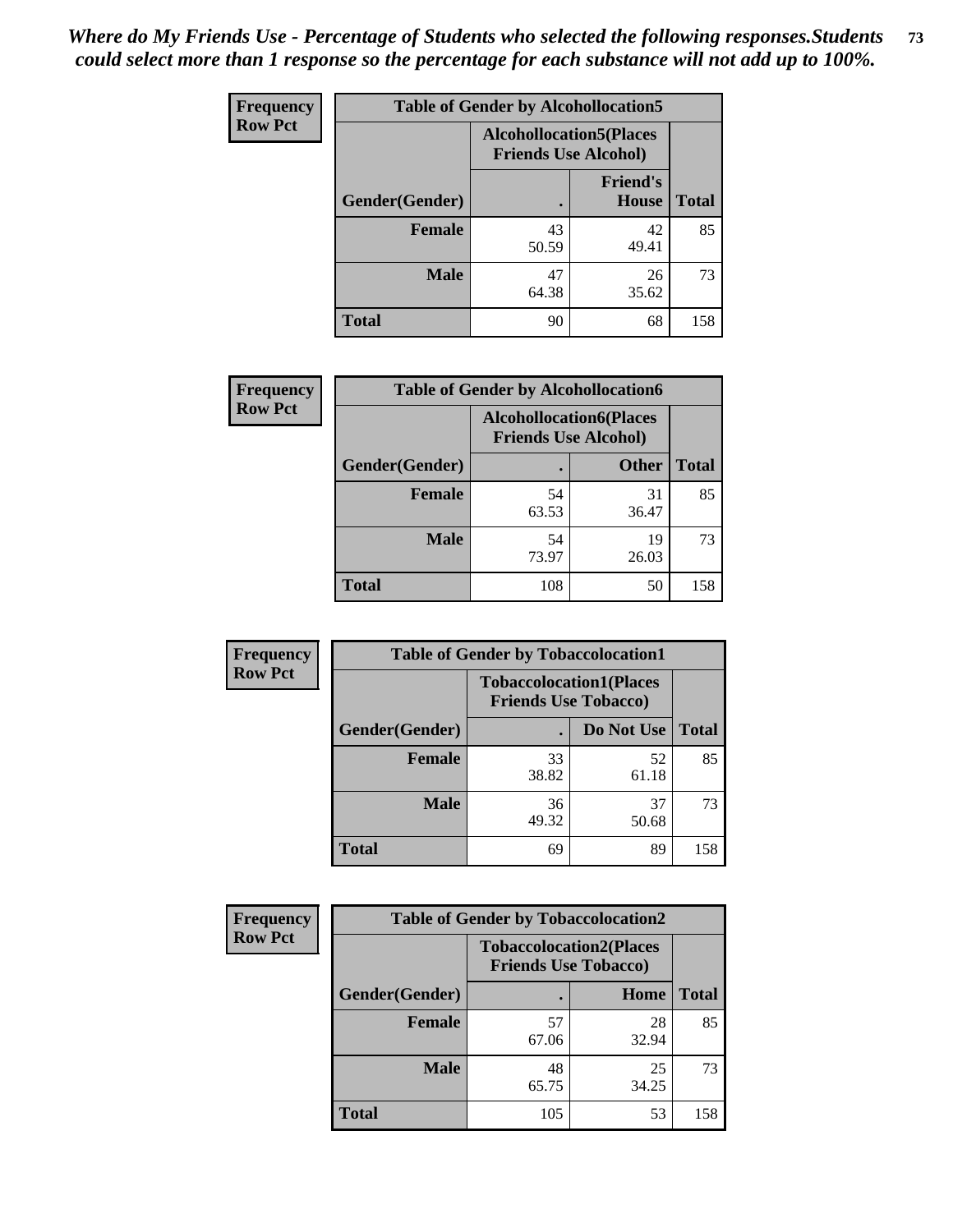| <b>Frequency</b> | <b>Table of Gender by Tobaccolocation3</b> |                             |                                |              |
|------------------|--------------------------------------------|-----------------------------|--------------------------------|--------------|
| <b>Row Pct</b>   |                                            | <b>Friends Use Tobacco)</b> | <b>Tobaccolocation3(Places</b> |              |
|                  | Gender(Gender)                             |                             | <b>School</b>                  | <b>Total</b> |
|                  | Female                                     | 90.59                       | 8<br>9.41                      | 85           |
|                  | <b>Male</b>                                | 65<br>89.04                 | 8<br>10.96                     | 73           |
|                  | <b>Total</b>                               | 142                         | 16                             | 158          |

| <b>Frequency</b> | <b>Table of Gender by Tobaccolocation4</b> |                             |                                |              |
|------------------|--------------------------------------------|-----------------------------|--------------------------------|--------------|
| <b>Row Pct</b>   |                                            | <b>Friends Use Tobacco)</b> | <b>Tobaccolocation4(Places</b> |              |
|                  | Gender(Gender)                             |                             | Car                            | <b>Total</b> |
|                  | <b>Female</b>                              | 68<br>80.00                 | 17<br>20.00                    | 85           |
|                  | <b>Male</b>                                | 54<br>73.97                 | 19<br>26.03                    | 73           |
|                  | <b>Total</b>                               | 122                         | 36                             | 158          |

| <b>Frequency</b> | <b>Table of Gender by Tobaccolocation5</b> |                             |                                |              |
|------------------|--------------------------------------------|-----------------------------|--------------------------------|--------------|
| <b>Row Pct</b>   |                                            | <b>Friends Use Tobacco)</b> | <b>Tobaccolocation5(Places</b> |              |
|                  | Gender(Gender)                             |                             | <b>Friend's</b><br>House       | <b>Total</b> |
|                  | Female                                     | 62<br>72.94                 | 23<br>27.06                    | 85           |
|                  | <b>Male</b>                                | 48<br>65.75                 | 25<br>34.25                    | 73           |
|                  | <b>Total</b>                               | 110                         | 48                             | 158          |

| <b>Frequency</b> | <b>Table of Gender by Tobaccolocation6</b> |                                                               |              |              |
|------------------|--------------------------------------------|---------------------------------------------------------------|--------------|--------------|
| <b>Row Pct</b>   |                                            | <b>Tobaccolocation6(Places</b><br><b>Friends Use Tobacco)</b> |              |              |
|                  | Gender(Gender)                             |                                                               | <b>Other</b> | <b>Total</b> |
|                  | Female                                     | 65<br>76.47                                                   | 20<br>23.53  | 85           |
|                  | <b>Male</b>                                | 49<br>67.12                                                   | 24<br>32.88  | 73           |
|                  | <b>Total</b>                               | 114                                                           | 44           | 158          |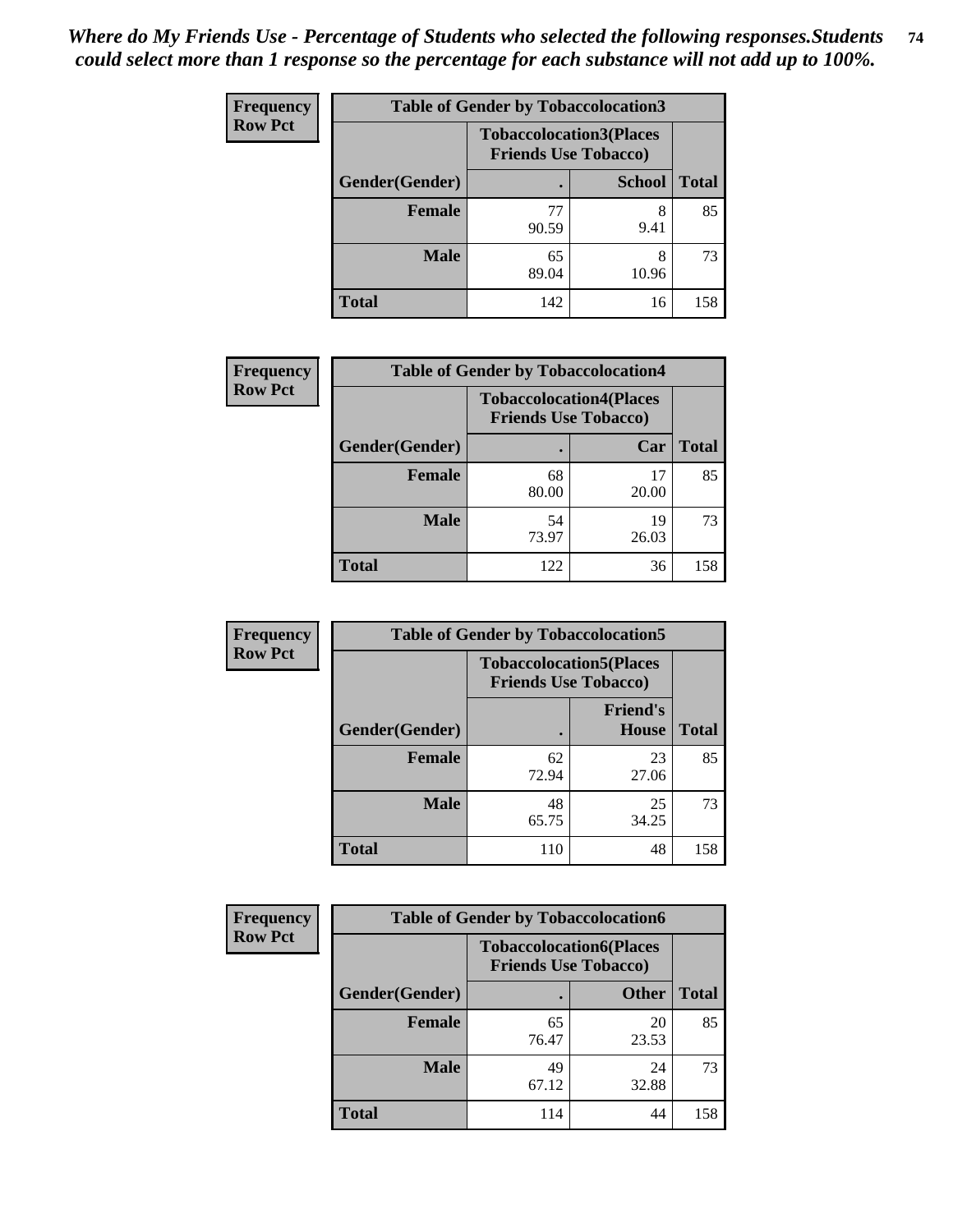| <b>Frequency</b> | <b>Table of Gender by Marijuanalocation1</b> |                                |                                  |              |  |
|------------------|----------------------------------------------|--------------------------------|----------------------------------|--------------|--|
| <b>Row Pct</b>   |                                              | <b>Friends Use Marijuana</b> ) | <b>Marijuanalocation1(Places</b> |              |  |
|                  | <b>Gender</b> (Gender)                       |                                | Do Not Use                       | <b>Total</b> |  |
|                  | <b>Female</b>                                | 38<br>44.71                    | 47<br>55.29                      | 85           |  |
|                  | <b>Male</b>                                  | 36<br>49.32                    | 37<br>50.68                      | 73           |  |
|                  | <b>Total</b>                                 | 74                             | 84                               | 158          |  |

| <b>Frequency</b> | <b>Table of Gender by Marijuanalocation2</b> |                                                                    |             |              |
|------------------|----------------------------------------------|--------------------------------------------------------------------|-------------|--------------|
| <b>Row Pct</b>   |                                              | <b>Marijuanalocation2(Places</b><br><b>Friends Use Marijuana</b> ) |             |              |
|                  | Gender(Gender)                               |                                                                    | Home        | <b>Total</b> |
|                  | Female                                       | 60<br>70.59                                                        | 25<br>29.41 | 85           |
|                  | <b>Male</b>                                  | 47<br>64.38                                                        | 26<br>35.62 | 73           |
|                  | <b>Total</b>                                 | 107                                                                | 51          | 158          |

| Frequency      | <b>Table of Gender by Marijuanalocation3</b> |                                                                    |               |              |
|----------------|----------------------------------------------|--------------------------------------------------------------------|---------------|--------------|
| <b>Row Pct</b> |                                              | <b>Marijuanalocation3(Places</b><br><b>Friends Use Marijuana</b> ) |               |              |
|                | Gender(Gender)                               |                                                                    | <b>School</b> | <b>Total</b> |
|                | Female                                       | 78<br>91.76                                                        | 8.24          | 85           |
|                | <b>Male</b>                                  | 64<br>87.67                                                        | 9<br>12.33    | 73           |
|                | <b>Total</b>                                 | 142                                                                | 16            | 158          |

| Frequency      |                | <b>Table of Gender by Marijuanalocation4</b> |                                  |              |  |  |
|----------------|----------------|----------------------------------------------|----------------------------------|--------------|--|--|
| <b>Row Pct</b> |                | <b>Friends Use Marijuana</b> )               | <b>Marijuanalocation4(Places</b> |              |  |  |
|                | Gender(Gender) |                                              | Car                              | <b>Total</b> |  |  |
|                | <b>Female</b>  | 64<br>75.29                                  | 21<br>24.71                      | 85           |  |  |
|                | <b>Male</b>    | 52<br>71.23                                  | 21<br>28.77                      | 73           |  |  |
|                | <b>Total</b>   | 116                                          | 42                               | 158          |  |  |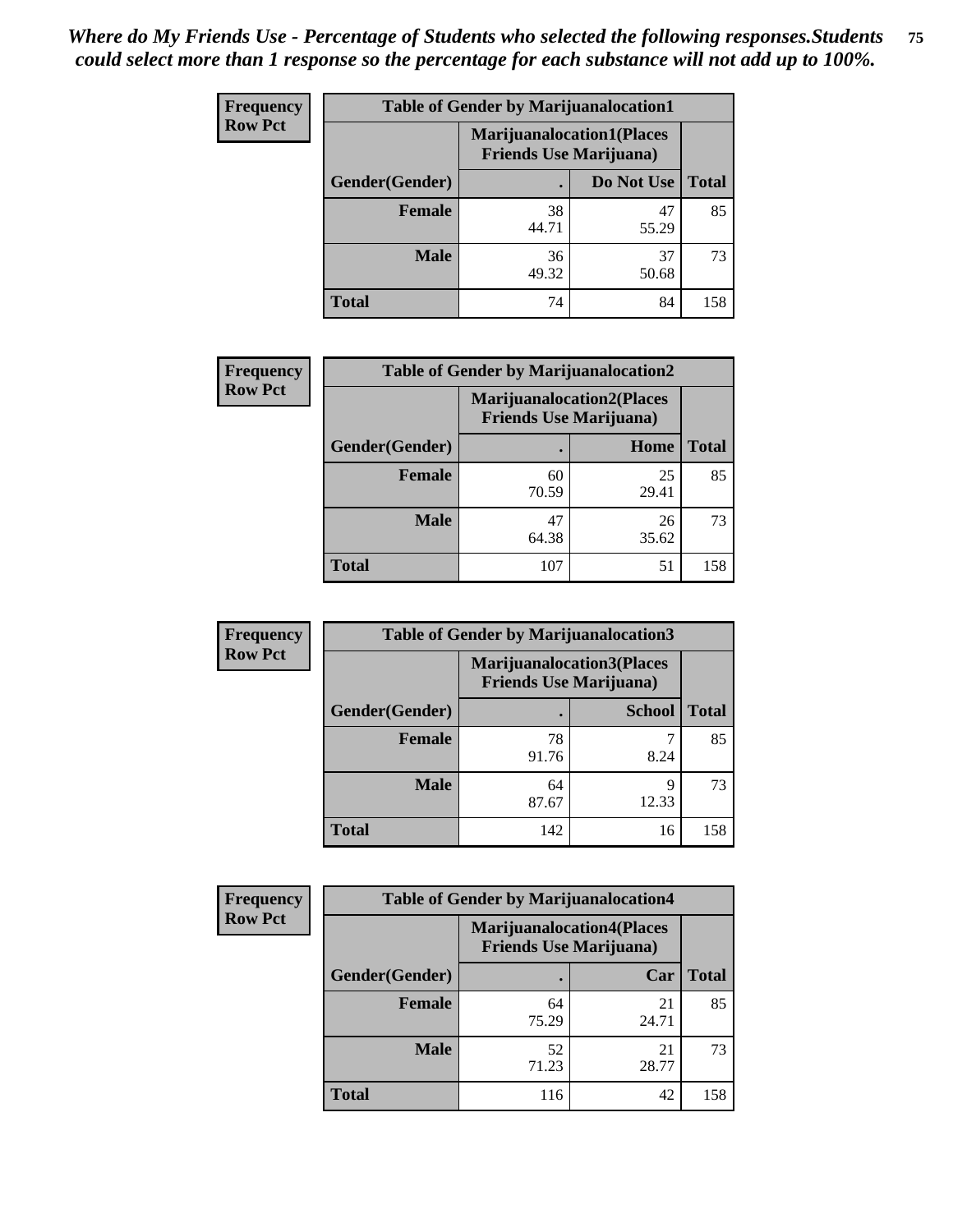| <b>Frequency</b> | <b>Table of Gender by Marijuanalocation5</b> |             |                                                                    |              |
|------------------|----------------------------------------------|-------------|--------------------------------------------------------------------|--------------|
| <b>Row Pct</b>   |                                              |             | <b>Marijuanalocation5(Places</b><br><b>Friends Use Marijuana</b> ) |              |
|                  | Gender(Gender)                               |             | <b>Friend's</b><br>House                                           | <b>Total</b> |
|                  | <b>Female</b>                                | 54<br>63.53 | 31<br>36.47                                                        | 85           |
|                  | <b>Male</b>                                  | 47<br>64.38 | 26<br>35.62                                                        | 73           |
|                  | <b>Total</b>                                 | 101         | 57                                                                 | 158          |

| <b>Frequency</b> | <b>Table of Gender by Marijuanalocation6</b> |                                |                                  |              |
|------------------|----------------------------------------------|--------------------------------|----------------------------------|--------------|
| <b>Row Pct</b>   |                                              | <b>Friends Use Marijuana</b> ) | <b>Marijuanalocation6(Places</b> |              |
|                  | <b>Gender</b> (Gender)                       |                                | <b>Other</b>                     | <b>Total</b> |
|                  | <b>Female</b>                                | 61<br>71.76                    | 24<br>28.24                      | 85           |
|                  | <b>Male</b>                                  | 50<br>68.49                    | 23<br>31.51                      | 73           |
|                  | <b>Total</b>                                 | 111                            | 47                               | 158          |

| <b>Frequency</b> | <b>Table of Gender by Otherdruglocation1</b> |                                                                                |             |              |
|------------------|----------------------------------------------|--------------------------------------------------------------------------------|-------------|--------------|
| <b>Row Pct</b>   |                                              | <b>Otherdruglocation1(Places</b><br><b>Friends Use Other Illegal</b><br>Drugs) |             |              |
|                  | Gender(Gender)                               |                                                                                | Do Not Use  | <b>Total</b> |
|                  | Female                                       | 25<br>29.41                                                                    | 60<br>70.59 | 85           |
|                  | <b>Male</b>                                  | 22<br>30.14                                                                    | 51<br>69.86 | 73           |
|                  | <b>Total</b>                                 | 47                                                                             | 111         | 158          |

| <b>Frequency</b> | <b>Table of Gender by Otherdruglocation2</b> |                                                                                |             |              |
|------------------|----------------------------------------------|--------------------------------------------------------------------------------|-------------|--------------|
| <b>Row Pct</b>   |                                              | <b>Otherdruglocation2(Places</b><br><b>Friends Use Other Illegal</b><br>Drugs) |             |              |
|                  | Gender(Gender)                               |                                                                                | Home        | <b>Total</b> |
|                  | <b>Female</b>                                | 68<br>80.00                                                                    | 17<br>20.00 | 85           |
|                  | <b>Male</b>                                  | 56<br>76.71                                                                    | 17<br>23.29 | 73           |
|                  | <b>Total</b>                                 | 124                                                                            | 34          | 158          |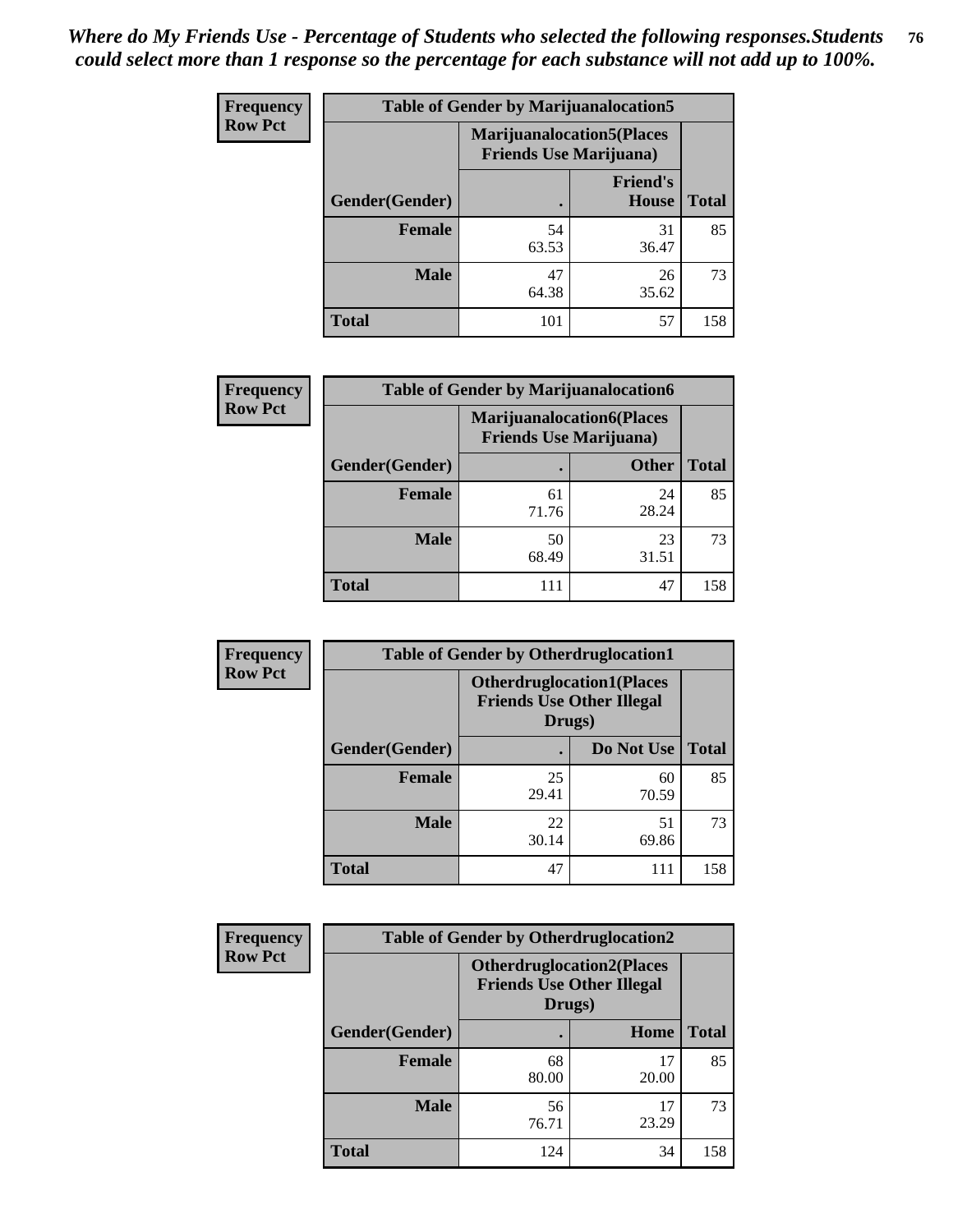| <b>Frequency</b> | <b>Table of Gender by Otherdruglocation3</b> |                                                                                |               |              |
|------------------|----------------------------------------------|--------------------------------------------------------------------------------|---------------|--------------|
| <b>Row Pct</b>   |                                              | <b>Otherdruglocation3(Places</b><br><b>Friends Use Other Illegal</b><br>Drugs) |               |              |
|                  | Gender(Gender)                               |                                                                                | <b>School</b> | <b>Total</b> |
|                  | Female                                       | 80<br>94.12                                                                    | 5<br>5.88     | 85           |
|                  | <b>Male</b>                                  | 67<br>91.78                                                                    | 6<br>8.22     | 73           |
|                  | <b>Total</b>                                 | 147                                                                            | 11            | 158          |

| <b>Frequency</b> | <b>Table of Gender by Otherdruglocation4</b> |             |                                                                                |              |
|------------------|----------------------------------------------|-------------|--------------------------------------------------------------------------------|--------------|
| <b>Row Pct</b>   |                                              |             | <b>Otherdruglocation4(Places</b><br><b>Friends Use Other Illegal</b><br>Drugs) |              |
|                  | Gender(Gender)                               |             | Car                                                                            | <b>Total</b> |
|                  | Female                                       | 73<br>85.88 | 12<br>14.12                                                                    | 85           |
|                  | <b>Male</b>                                  | 59<br>80.82 | 14<br>19.18                                                                    | 73           |
|                  | <b>Total</b>                                 | 132         | 26                                                                             | 158          |

| <b>Frequency</b> | <b>Table of Gender by Otherdruglocation5</b> |                                            |                                  |              |
|------------------|----------------------------------------------|--------------------------------------------|----------------------------------|--------------|
| <b>Row Pct</b>   |                                              | <b>Friends Use Other Illegal</b><br>Drugs) | <b>Otherdruglocation5(Places</b> |              |
|                  | Gender(Gender)                               |                                            | <b>Friend's</b><br><b>House</b>  | <b>Total</b> |
|                  | <b>Female</b>                                | 69<br>81.18                                | 16<br>18.82                      | 85           |
|                  | <b>Male</b>                                  | 59<br>80.82                                | 14<br>19.18                      | 73           |
|                  | <b>Total</b>                                 | 128                                        | 30                               | 158          |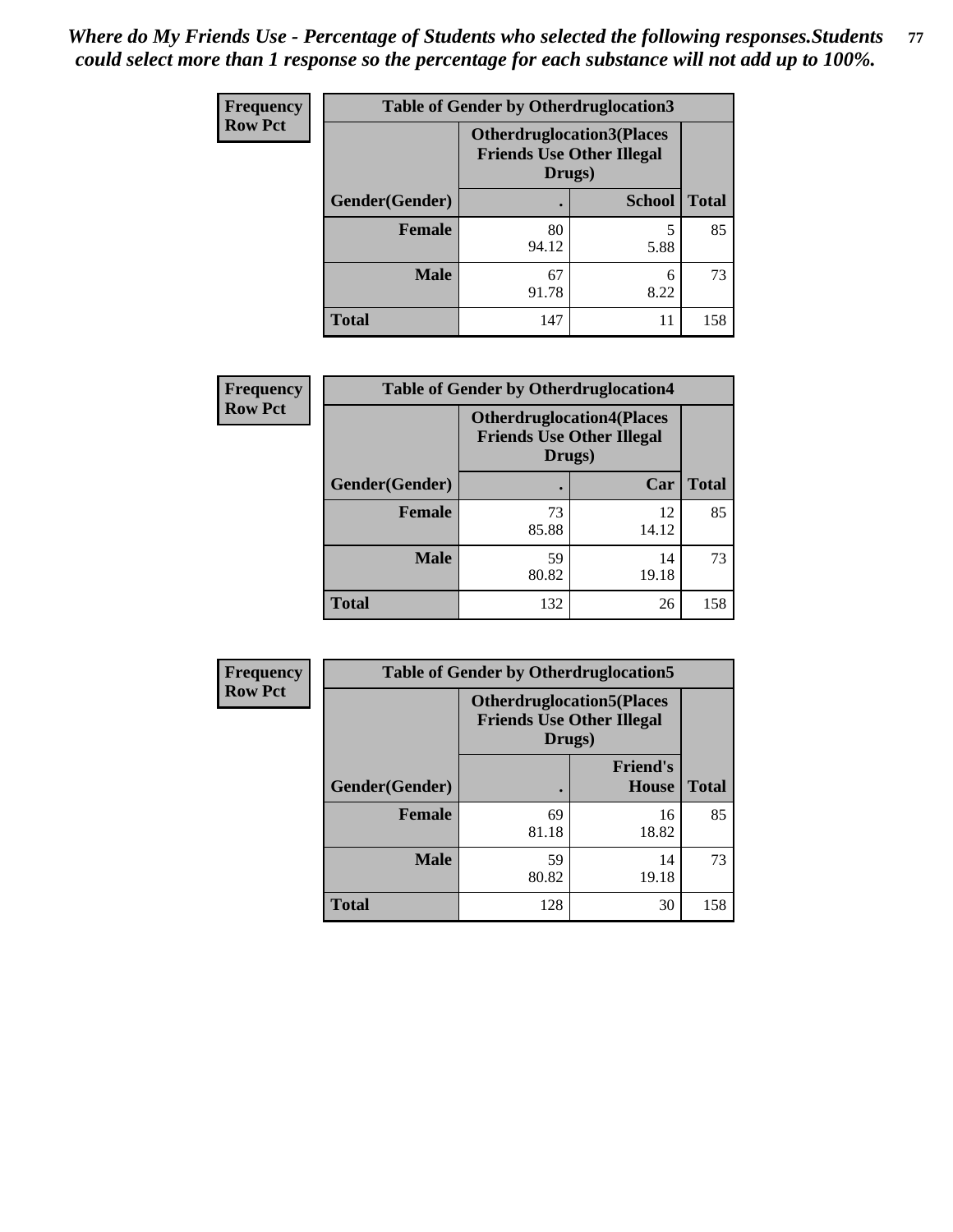| <b>Frequency</b> | <b>Table of Gender by Otherdruglocation6</b> |                                            |                                  |              |
|------------------|----------------------------------------------|--------------------------------------------|----------------------------------|--------------|
| <b>Row Pct</b>   |                                              | <b>Friends Use Other Illegal</b><br>Drugs) | <b>Otherdruglocation6(Places</b> |              |
|                  | Gender(Gender)                               |                                            | <b>Other</b>                     | <b>Total</b> |
|                  | <b>Female</b>                                | 67<br>78.82                                | 18<br>21.18                      | 85           |
|                  | <b>Male</b>                                  | 58<br>79.45                                | 15<br>20.55                      | 73           |
|                  | <b>Total</b>                                 | 125                                        | 33                               | 158          |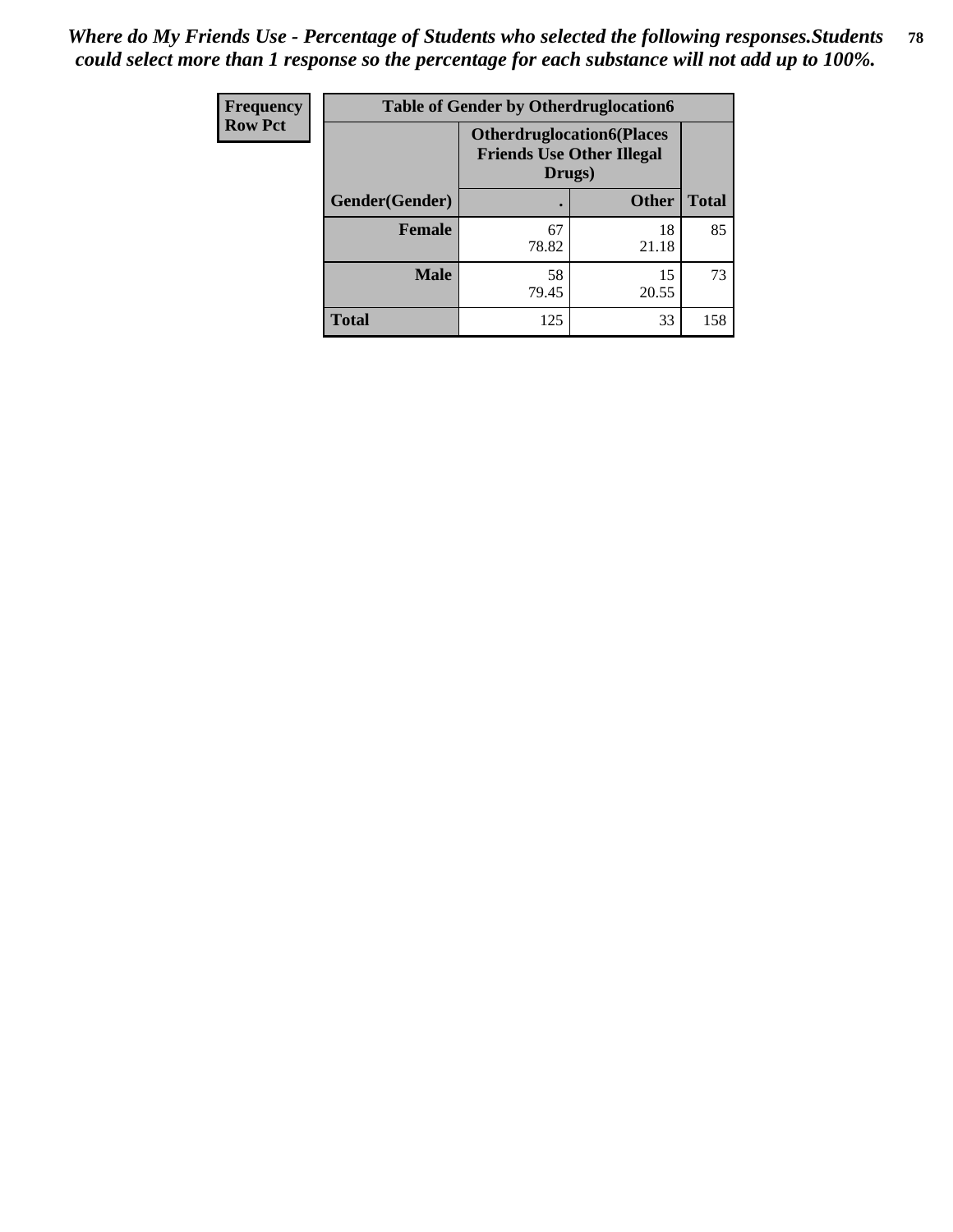| <b>Frequency</b> | <b>Table of Gender by Alcoholtime1</b> |                                                          |                      |              |
|------------------|----------------------------------------|----------------------------------------------------------|----------------------|--------------|
| <b>Row Pct</b>   |                                        | <b>Alcoholtime1(Times</b><br><b>Friends Use Alcohol)</b> |                      |              |
|                  | Gender(Gender)                         | $\bullet$                                                | Do Not<br><b>Use</b> | <b>Total</b> |
|                  | <b>Female</b>                          | 54<br>63.53                                              | 31<br>36.47          | 85           |
|                  | <b>Male</b>                            | 41<br>56.16                                              | 32<br>43.84          | 73           |
|                  | <b>Total</b>                           | 95                                                       | 63                   | 158          |

| <b>Frequency</b> | <b>Table of Gender by Alcoholtime2</b> |                                                          |                            |              |
|------------------|----------------------------------------|----------------------------------------------------------|----------------------------|--------------|
| <b>Row Pct</b>   |                                        | <b>Alcoholtime2(Times</b><br><b>Friends Use Alcohol)</b> |                            |              |
|                  | Gender(Gender)                         |                                                          | <b>On Way</b><br>to School | <b>Total</b> |
|                  | <b>Female</b>                          | 77<br>90.59                                              | 8<br>9.41                  | 85           |
|                  | <b>Male</b>                            | 67<br>91.78                                              | 6<br>8.22                  | 73           |
|                  | <b>Total</b>                           | 144                                                      | 14                         | 158          |

| <b>Frequency</b> | <b>Table of Gender by Alcoholtime3</b> |                                                          |                                |              |
|------------------|----------------------------------------|----------------------------------------------------------|--------------------------------|--------------|
| <b>Row Pct</b>   |                                        | <b>Alcoholtime3(Times</b><br><b>Friends Use Alcohol)</b> |                                |              |
|                  | Gender(Gender)                         |                                                          | <b>During</b><br><b>School</b> | <b>Total</b> |
|                  | Female                                 | 76<br>89.41                                              | 9<br>10.59                     | 85           |
|                  | <b>Male</b>                            | 67<br>91.78                                              | 6<br>8.22                      | 73           |
|                  | <b>Total</b>                           | 143                                                      | 15                             | 158          |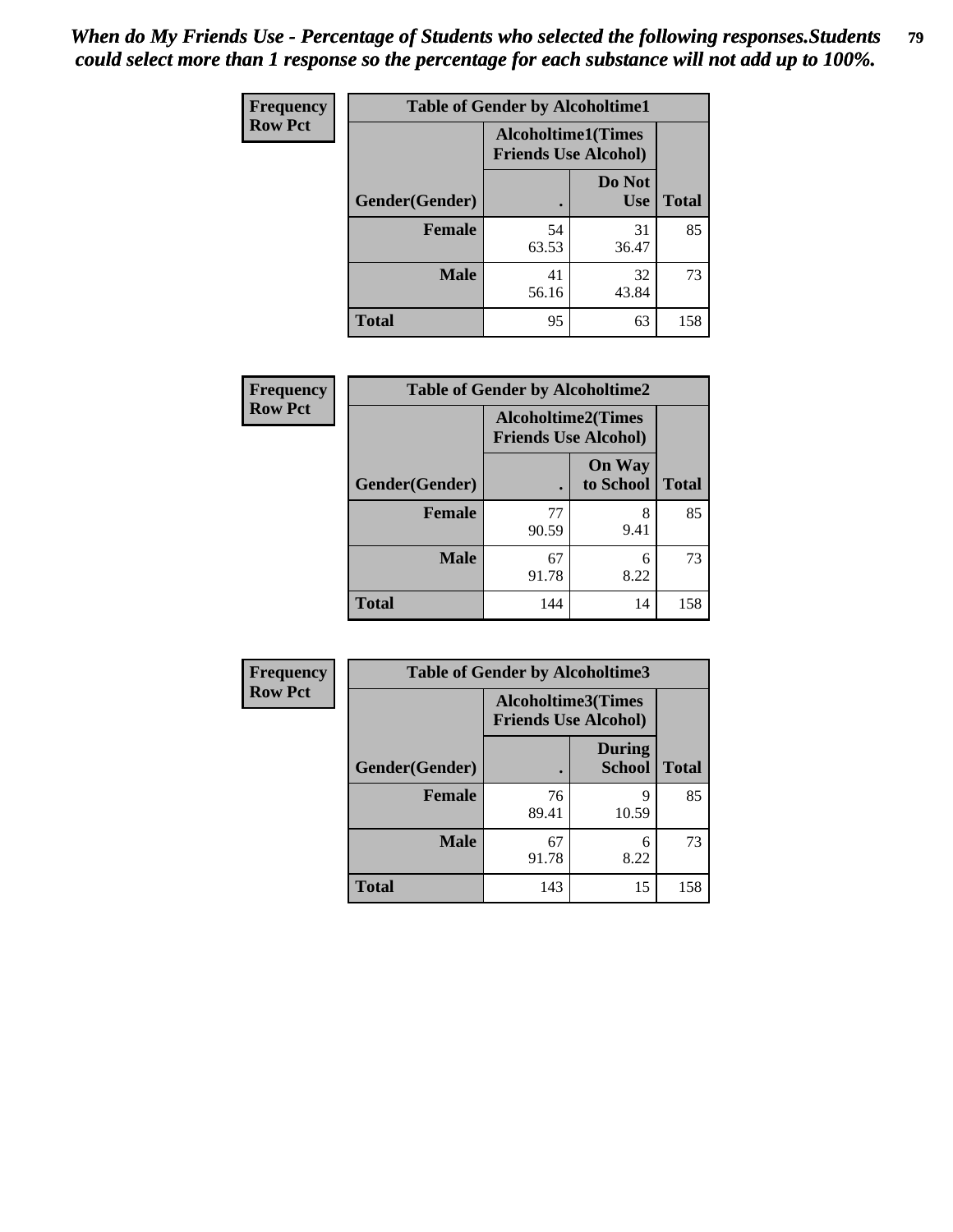*When do My Friends Use - Percentage of Students who selected the following responses.Students could select more than 1 response so the percentage for each substance will not add up to 100%.* **80**

| <b>Frequency</b> | <b>Table of Gender by Alcoholtime4</b> |                                                          |                                         |              |
|------------------|----------------------------------------|----------------------------------------------------------|-----------------------------------------|--------------|
| <b>Row Pct</b>   |                                        | <b>Alcoholtime4(Times</b><br><b>Friends Use Alcohol)</b> |                                         |              |
|                  | Gender(Gender)                         | $\bullet$                                                | <b>On Way</b><br>Home<br>From<br>School | <b>Total</b> |
|                  | <b>Female</b>                          | 74<br>87.06                                              | 11<br>12.94                             | 85           |
|                  | <b>Male</b>                            | 66<br>90.41                                              | 7<br>9.59                               | 73           |
|                  | <b>Total</b>                           | 140                                                      | 18                                      | 158          |

| <b>Frequency</b> | <b>Table of Gender by Alcoholtime5</b> |                                                           |                   |              |
|------------------|----------------------------------------|-----------------------------------------------------------|-------------------|--------------|
| <b>Row Pct</b>   |                                        | <b>Alcoholtime5</b> (Times<br><b>Friends Use Alcohol)</b> |                   |              |
|                  | Gender(Gender)                         |                                                           | <b>Weeknights</b> | <b>Total</b> |
|                  | <b>Female</b>                          | 59<br>69.41                                               | 26<br>30.59       | 85           |
|                  | <b>Male</b>                            | 56<br>76.71                                               | 17<br>23.29       | 73           |
|                  | <b>Total</b>                           | 115                                                       | 43                | 158          |

| <b>Frequency</b> | <b>Table of Gender by Alcoholtime6</b> |                                                           |                 |              |
|------------------|----------------------------------------|-----------------------------------------------------------|-----------------|--------------|
| <b>Row Pct</b>   |                                        | <b>Alcoholtime6</b> (Times<br><b>Friends Use Alcohol)</b> |                 |              |
|                  | Gender(Gender)                         |                                                           | <b>Weekends</b> | <b>Total</b> |
|                  | <b>Female</b>                          | 26<br>30.59                                               | 59<br>69.41     | 85           |
|                  | <b>Male</b>                            | 31<br>42.47                                               | 42<br>57.53     | 73           |
|                  | Total                                  | 57                                                        | 101             | 158          |

| Frequency      | <b>Table of Gender by Tobaccotime1</b> |                                                          |                      |              |
|----------------|----------------------------------------|----------------------------------------------------------|----------------------|--------------|
| <b>Row Pct</b> |                                        | <b>Tobaccotime1(Times</b><br><b>Friends Use Tobacco)</b> |                      |              |
|                | Gender(Gender)                         |                                                          | Do Not<br><b>Use</b> | <b>Total</b> |
|                | <b>Female</b>                          | 31<br>36.47                                              | 54<br>63.53          | 85           |
|                | <b>Male</b>                            | 36<br>49.32                                              | 37<br>50.68          | 73           |
|                | <b>Total</b>                           | 67                                                       | 91                   | 158          |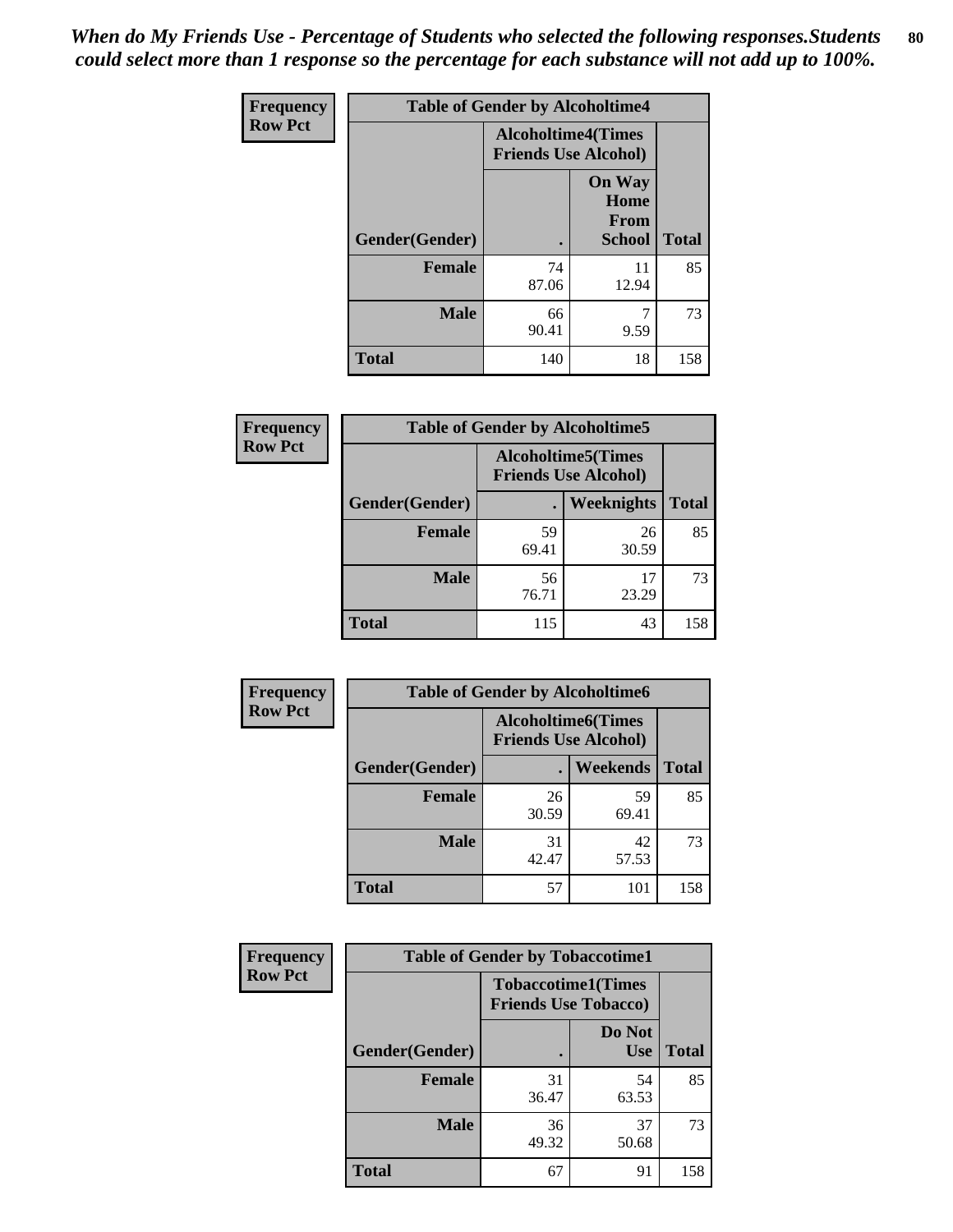| <b>Frequency</b> | <b>Table of Gender by Tobaccotime2</b> |                                                          |                            |              |
|------------------|----------------------------------------|----------------------------------------------------------|----------------------------|--------------|
| <b>Row Pct</b>   |                                        | <b>Tobaccotime2(Times</b><br><b>Friends Use Tobacco)</b> |                            |              |
|                  | Gender(Gender)                         |                                                          | <b>On Way</b><br>to School | <b>Total</b> |
|                  | <b>Female</b>                          | 71<br>83.53                                              | 14<br>16.47                | 85           |
|                  | <b>Male</b>                            | 58<br>79.45                                              | 15<br>20.55                | 73           |
|                  | <b>Total</b>                           | 129                                                      | 29                         | 158          |

| <b>Frequency</b> | <b>Table of Gender by Tobaccotime3</b> |                                                          |                                |              |
|------------------|----------------------------------------|----------------------------------------------------------|--------------------------------|--------------|
| <b>Row Pct</b>   |                                        | <b>Tobaccotime3(Times</b><br><b>Friends Use Tobacco)</b> |                                |              |
|                  | Gender(Gender)                         |                                                          | <b>During</b><br><b>School</b> | <b>Total</b> |
|                  | <b>Female</b>                          | 78<br>91.76                                              | 8.24                           | 85           |
|                  | <b>Male</b>                            | 61<br>83.56                                              | 12<br>16.44                    | 73           |
|                  | <b>Total</b>                           | 139                                                      | 19                             | 158          |

| <b>Frequency</b> | <b>Table of Gender by Tobaccotime4</b> |                                                          |                                                |              |
|------------------|----------------------------------------|----------------------------------------------------------|------------------------------------------------|--------------|
| <b>Row Pct</b>   |                                        | <b>Tobaccotime4(Times</b><br><b>Friends Use Tobacco)</b> |                                                |              |
|                  | Gender(Gender)                         |                                                          | <b>On Way</b><br>Home<br>From<br><b>School</b> | <b>Total</b> |
|                  | <b>Female</b>                          | 74<br>87.06                                              | 11<br>12.94                                    | 85           |
|                  | <b>Male</b>                            | 66<br>90.41                                              | 7<br>9.59                                      | 73           |
|                  | <b>Total</b>                           | 140                                                      | 18                                             | 158          |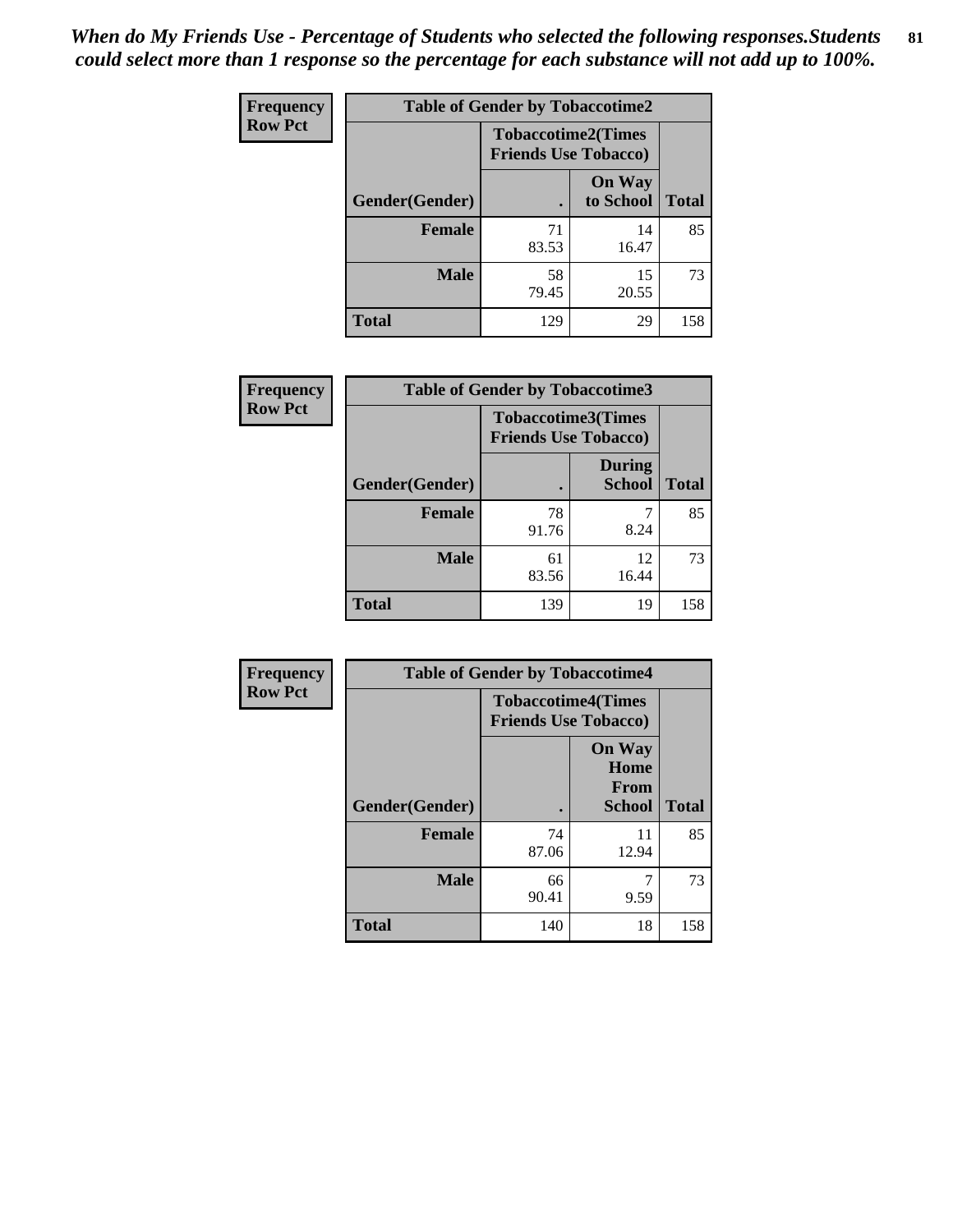| <b>Frequency</b> | <b>Table of Gender by Tobaccotime5</b> |                                                          |                   |              |
|------------------|----------------------------------------|----------------------------------------------------------|-------------------|--------------|
| <b>Row Pct</b>   |                                        | <b>Tobaccotime5(Times</b><br><b>Friends Use Tobacco)</b> |                   |              |
|                  | Gender(Gender)                         |                                                          | <b>Weeknights</b> | <b>Total</b> |
|                  | Female                                 | 60<br>70.59                                              | 25<br>29.41       | 85           |
|                  | <b>Male</b>                            | 46<br>63.01                                              | 27<br>36.99       | 73           |
|                  | <b>Total</b>                           | 106                                                      | 52                | 158          |

| Frequency      | <b>Table of Gender by Tobaccotime6</b> |                             |                           |              |
|----------------|----------------------------------------|-----------------------------|---------------------------|--------------|
| <b>Row Pct</b> |                                        | <b>Friends Use Tobacco)</b> | <b>Tobaccotime6(Times</b> |              |
|                | Gender(Gender)                         |                             | <b>Weekends</b>           | <b>Total</b> |
|                | Female                                 | 52<br>61.18                 | 33<br>38.82               | 85           |
|                | <b>Male</b>                            | 42<br>57.53                 | 31<br>42.47               | 73           |
|                | <b>Total</b>                           | 94                          | 64                        | 158          |

| <b>Frequency</b> |                | <b>Table of Gender by Marijuanatime1</b>                      |             |              |  |
|------------------|----------------|---------------------------------------------------------------|-------------|--------------|--|
| <b>Row Pct</b>   |                | <b>Marijuanatime1(Times</b><br><b>Friends Use Marijuana</b> ) |             |              |  |
|                  | Gender(Gender) |                                                               | Do Not Use  | <b>Total</b> |  |
|                  | <b>Female</b>  | 39<br>45.88                                                   | 46<br>54.12 | 85           |  |
|                  | <b>Male</b>    | 38<br>52.05                                                   | 35<br>47.95 | 73           |  |
|                  | <b>Total</b>   | 77                                                            | 81          | 158          |  |

| <b>Frequency</b> | <b>Table of Gender by Marijuanatime2</b> |                                                               |                            |              |
|------------------|------------------------------------------|---------------------------------------------------------------|----------------------------|--------------|
| <b>Row Pct</b>   |                                          | <b>Marijuanatime2(Times</b><br><b>Friends Use Marijuana</b> ) |                            |              |
|                  | Gender(Gender)                           |                                                               | On Way to<br><b>School</b> | <b>Total</b> |
|                  | Female                                   | 71<br>83.53                                                   | 14<br>16.47                | 85           |
|                  | <b>Male</b>                              | 57<br>78.08                                                   | 16<br>21.92                | 73           |
|                  | <b>Total</b>                             | 128                                                           | 30                         | 158          |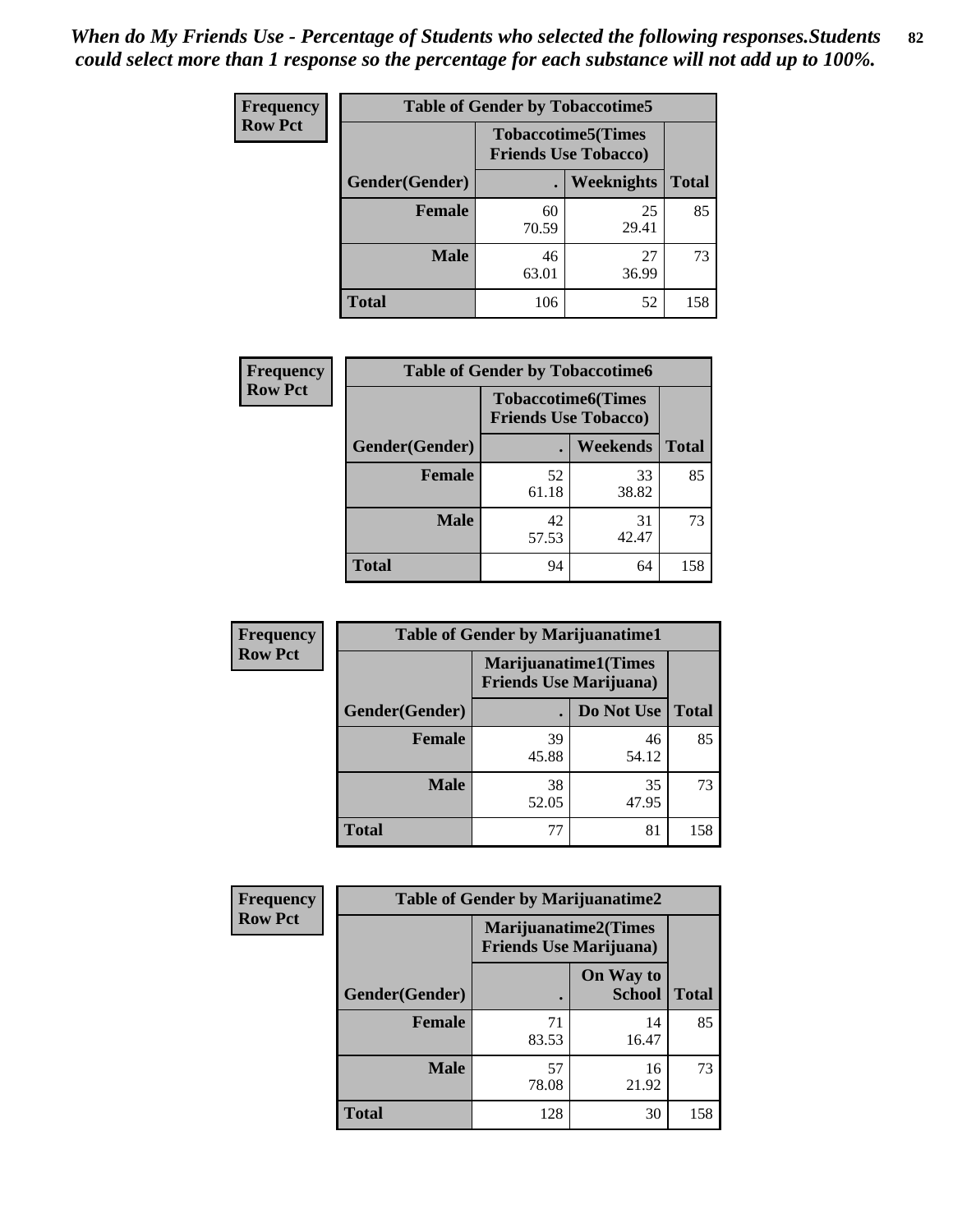| <b>Frequency</b> | <b>Table of Gender by Marijuanatime3</b> |                                |                                |              |
|------------------|------------------------------------------|--------------------------------|--------------------------------|--------------|
| <b>Row Pct</b>   |                                          | <b>Friends Use Marijuana</b> ) | Marijuanatime3(Times           |              |
|                  | Gender(Gender)                           |                                | <b>During</b><br><b>School</b> | <b>Total</b> |
|                  | <b>Female</b>                            | 77<br>90.59                    | 8<br>9.41                      | 85           |
|                  | <b>Male</b>                              | 65<br>89.04                    | 8<br>10.96                     | 73           |
|                  | <b>Total</b>                             | 142                            | 16                             | 158          |

| Frequency      | <b>Table of Gender by Marijuanatime4</b> |                                                                |                                                       |              |
|----------------|------------------------------------------|----------------------------------------------------------------|-------------------------------------------------------|--------------|
| <b>Row Pct</b> |                                          | <b>Marijuanatime4</b> (Times<br><b>Friends Use Marijuana</b> ) |                                                       |              |
|                | Gender(Gender)                           |                                                                | <b>On Way</b><br>Home<br><b>From</b><br><b>School</b> | <b>Total</b> |
|                | <b>Female</b>                            | 71<br>83.53                                                    | 14<br>16.47                                           | 85           |
|                | <b>Male</b>                              | 59<br>80.82                                                    | 14<br>19.18                                           | 73           |
|                | <b>Total</b>                             | 130                                                            | 28                                                    | 158          |

| Frequency      | <b>Table of Gender by Marijuanatime5</b> |                                                                |             |              |  |  |
|----------------|------------------------------------------|----------------------------------------------------------------|-------------|--------------|--|--|
| <b>Row Pct</b> |                                          | <b>Marijuanatime5</b> (Times<br><b>Friends Use Marijuana</b> ) |             |              |  |  |
|                | Gender(Gender)                           |                                                                | Weeknights  | <b>Total</b> |  |  |
|                | <b>Female</b>                            | 60<br>70.59                                                    | 25<br>29.41 | 85           |  |  |
|                | <b>Male</b>                              | 46<br>63.01                                                    | 27<br>36.99 | 73           |  |  |
|                | <b>Total</b>                             | 106                                                            | 52          | 158          |  |  |

| Frequency      | <b>Table of Gender by Marijuanatime6</b> |                                                               |                 |              |  |  |
|----------------|------------------------------------------|---------------------------------------------------------------|-----------------|--------------|--|--|
| <b>Row Pct</b> |                                          | <b>Marijuanatime6(Times</b><br><b>Friends Use Marijuana</b> ) |                 |              |  |  |
|                | Gender(Gender)                           |                                                               | <b>Weekends</b> | <b>Total</b> |  |  |
|                | <b>Female</b>                            | 43<br>50.59                                                   | 42<br>49.41     | 85           |  |  |
|                | <b>Male</b>                              | 32<br>43.84                                                   | 41<br>56.16     | 73           |  |  |
|                | <b>Total</b>                             | 75                                                            | 83              | 158          |  |  |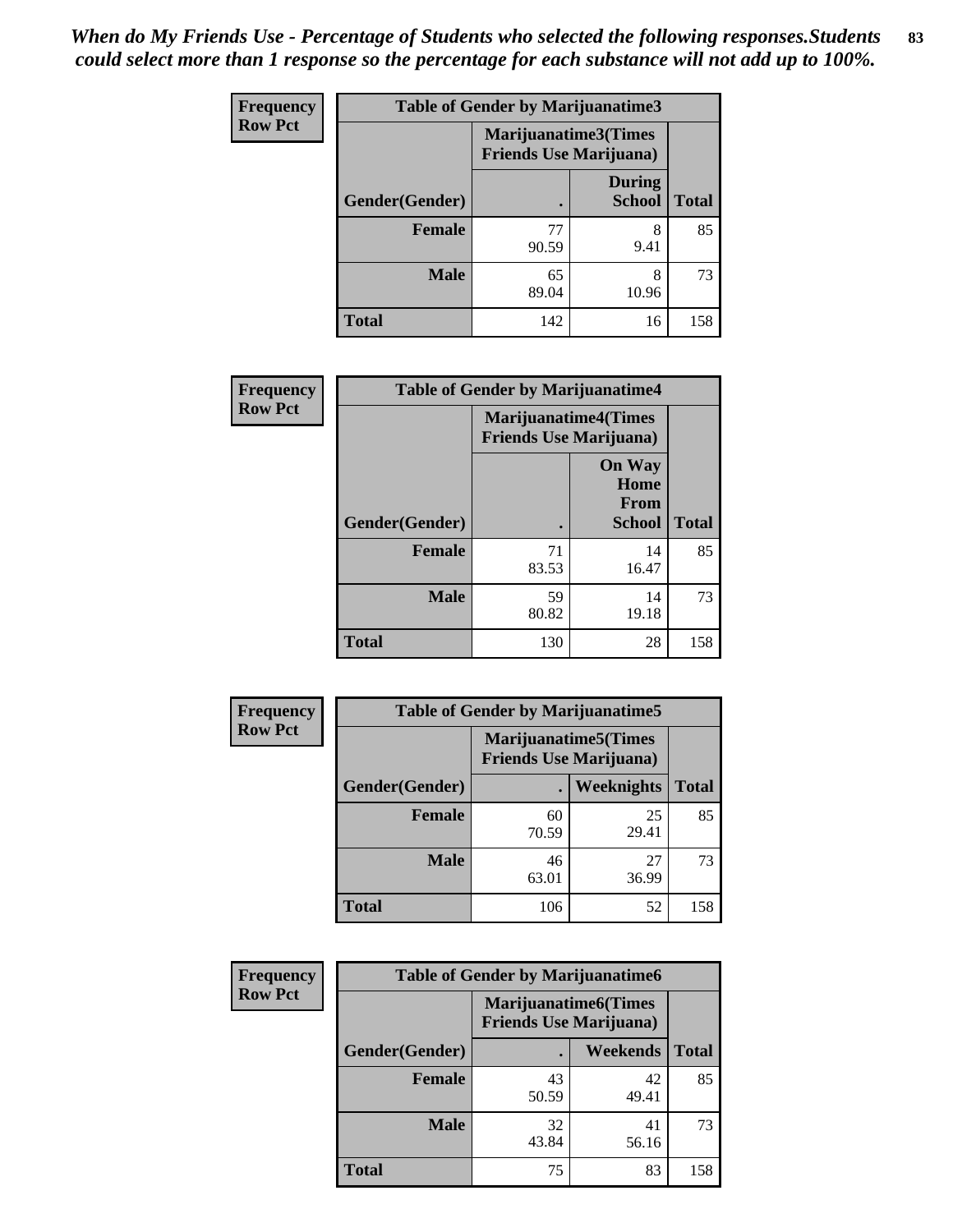*When do My Friends Use - Percentage of Students who selected the following responses.Students could select more than 1 response so the percentage for each substance will not add up to 100%.* **84**

| <b>Frequency</b> |                | <b>Table of Gender by Otherdrugtime1</b>                                          |             |              |
|------------------|----------------|-----------------------------------------------------------------------------------|-------------|--------------|
| <b>Row Pct</b>   |                | <b>Otherdrugtime1</b> (Times<br><b>Friends Use Other</b><br><b>Illegal Drugs)</b> |             |              |
|                  | Gender(Gender) |                                                                                   | Do Not Use  | <b>Total</b> |
|                  | <b>Female</b>  | 22<br>25.88                                                                       | 63<br>74.12 | 85           |
|                  | <b>Male</b>    | 17<br>23.29                                                                       | 56<br>76.71 | 73           |
|                  | Total          | 39                                                                                | 119         | 158          |

| Frequency      | <b>Table of Gender by Otherdrugtime2</b> |                                                                                   |                            |              |  |  |
|----------------|------------------------------------------|-----------------------------------------------------------------------------------|----------------------------|--------------|--|--|
| <b>Row Pct</b> |                                          | <b>Otherdrugtime2(Times</b><br><b>Friends Use Other</b><br><b>Illegal Drugs</b> ) |                            |              |  |  |
|                | Gender(Gender)                           |                                                                                   | On Way to<br><b>School</b> | <b>Total</b> |  |  |
|                | <b>Female</b>                            | 76<br>89.41                                                                       | 9<br>10.59                 | 85           |  |  |
|                | <b>Male</b>                              | 69<br>94.52                                                                       | 4<br>5.48                  | 73           |  |  |
|                | <b>Total</b>                             | 145                                                                               | 13                         | 158          |  |  |

| Frequency      | <b>Table of Gender by Otherdrugtime3</b> |                        |                                                  |              |  |
|----------------|------------------------------------------|------------------------|--------------------------------------------------|--------------|--|
| <b>Row Pct</b> |                                          | <b>Illegal Drugs</b> ) | Otherdrugtime3(Times<br><b>Friends Use Other</b> |              |  |
|                | Gender(Gender)                           |                        | <b>During</b><br><b>School</b>                   | <b>Total</b> |  |
|                | <b>Female</b>                            | 78<br>91.76            | 8.24                                             | 85           |  |
|                | <b>Male</b>                              | 69<br>94.52            | 4<br>5.48                                        | 73           |  |
|                | <b>Total</b>                             | 147                    | 11                                               | 158          |  |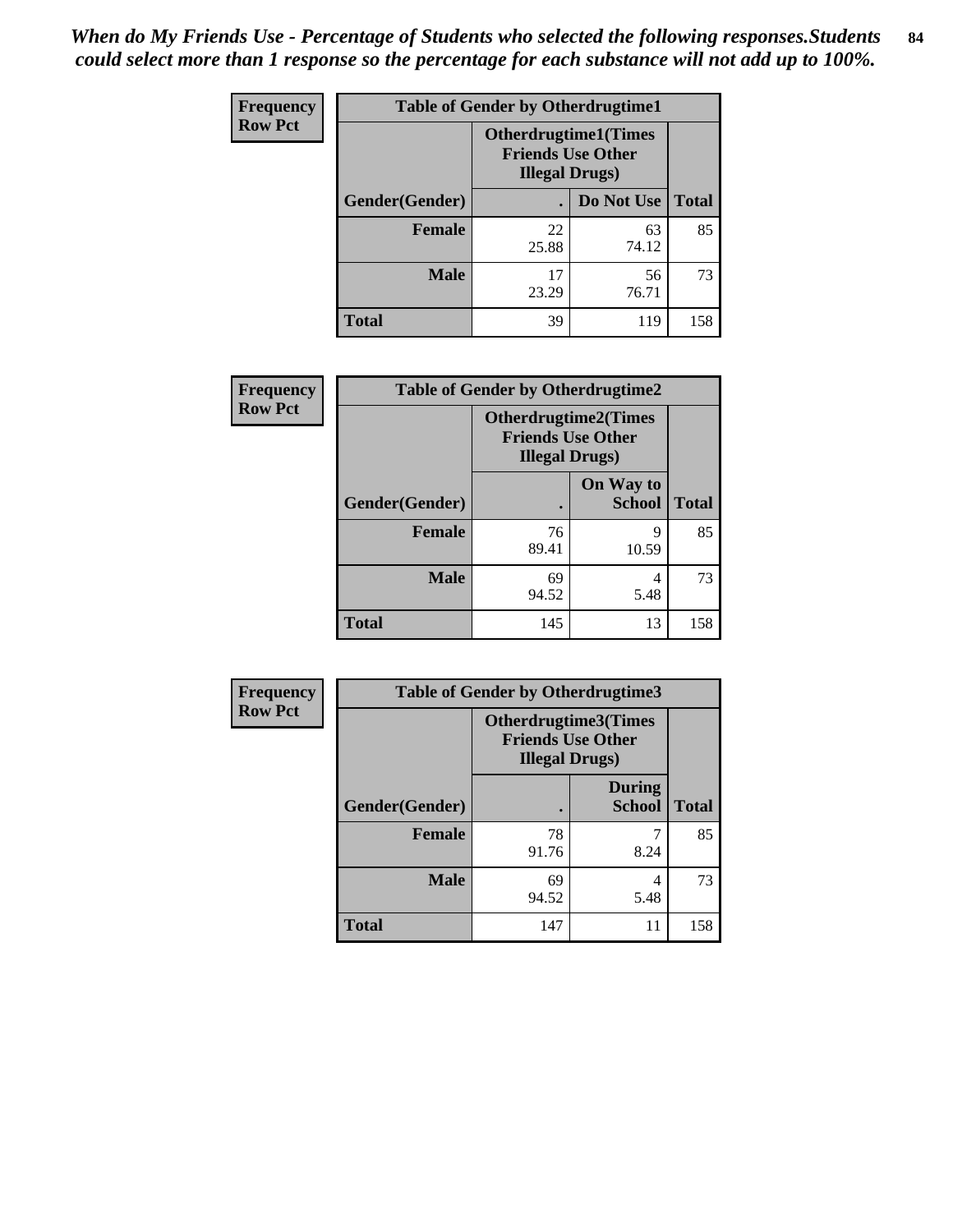*When do My Friends Use - Percentage of Students who selected the following responses.Students could select more than 1 response so the percentage for each substance will not add up to 100%.* **85**

| <b>Frequency</b> |                | <b>Table of Gender by Otherdrugtime4</b>                                          |                                                       |              |
|------------------|----------------|-----------------------------------------------------------------------------------|-------------------------------------------------------|--------------|
| <b>Row Pct</b>   |                | <b>Otherdrugtime4(Times</b><br><b>Friends Use Other</b><br><b>Illegal Drugs</b> ) |                                                       |              |
|                  | Gender(Gender) | ٠                                                                                 | <b>On Way</b><br>Home<br><b>From</b><br><b>School</b> | <b>Total</b> |
|                  | Female         | 77<br>90.59                                                                       | 8<br>9.41                                             | 85           |
|                  | <b>Male</b>    | 69<br>94.52                                                                       | 4<br>5.48                                             | 73           |
|                  | <b>Total</b>   | 146                                                                               | 12                                                    | 158          |

| <b>Frequency</b> | <b>Table of Gender by Otherdrugtime5</b> |                                                                                    |                   |              |
|------------------|------------------------------------------|------------------------------------------------------------------------------------|-------------------|--------------|
| <b>Row Pct</b>   |                                          | <b>Otherdrugtime5</b> (Times<br><b>Friends Use Other</b><br><b>Illegal Drugs</b> ) |                   |              |
|                  | Gender(Gender)                           |                                                                                    | <b>Weeknights</b> | <b>Total</b> |
|                  | <b>Female</b>                            | 68<br>80.00                                                                        | 17<br>20.00       | 85           |
|                  | <b>Male</b>                              | 63<br>86.30                                                                        | 10<br>13.70       | 73           |
|                  | <b>Total</b>                             | 131                                                                                | 27                | 158          |

| <b>Frequency</b> | <b>Table of Gender by Otherdrugtime6</b> |                                                                                   |             |              |  |
|------------------|------------------------------------------|-----------------------------------------------------------------------------------|-------------|--------------|--|
| <b>Row Pct</b>   |                                          | <b>Otherdrugtime6(Times</b><br><b>Friends Use Other</b><br><b>Illegal Drugs</b> ) |             |              |  |
|                  | Gender(Gender)                           |                                                                                   | Weekends    | <b>Total</b> |  |
|                  | <b>Female</b>                            | 60<br>70.59                                                                       | 25<br>29.41 | 85           |  |
|                  | <b>Male</b>                              | 51<br>69.86                                                                       | 22<br>30.14 | 73           |  |
|                  | <b>Total</b>                             | 111                                                                               | 47          | 158          |  |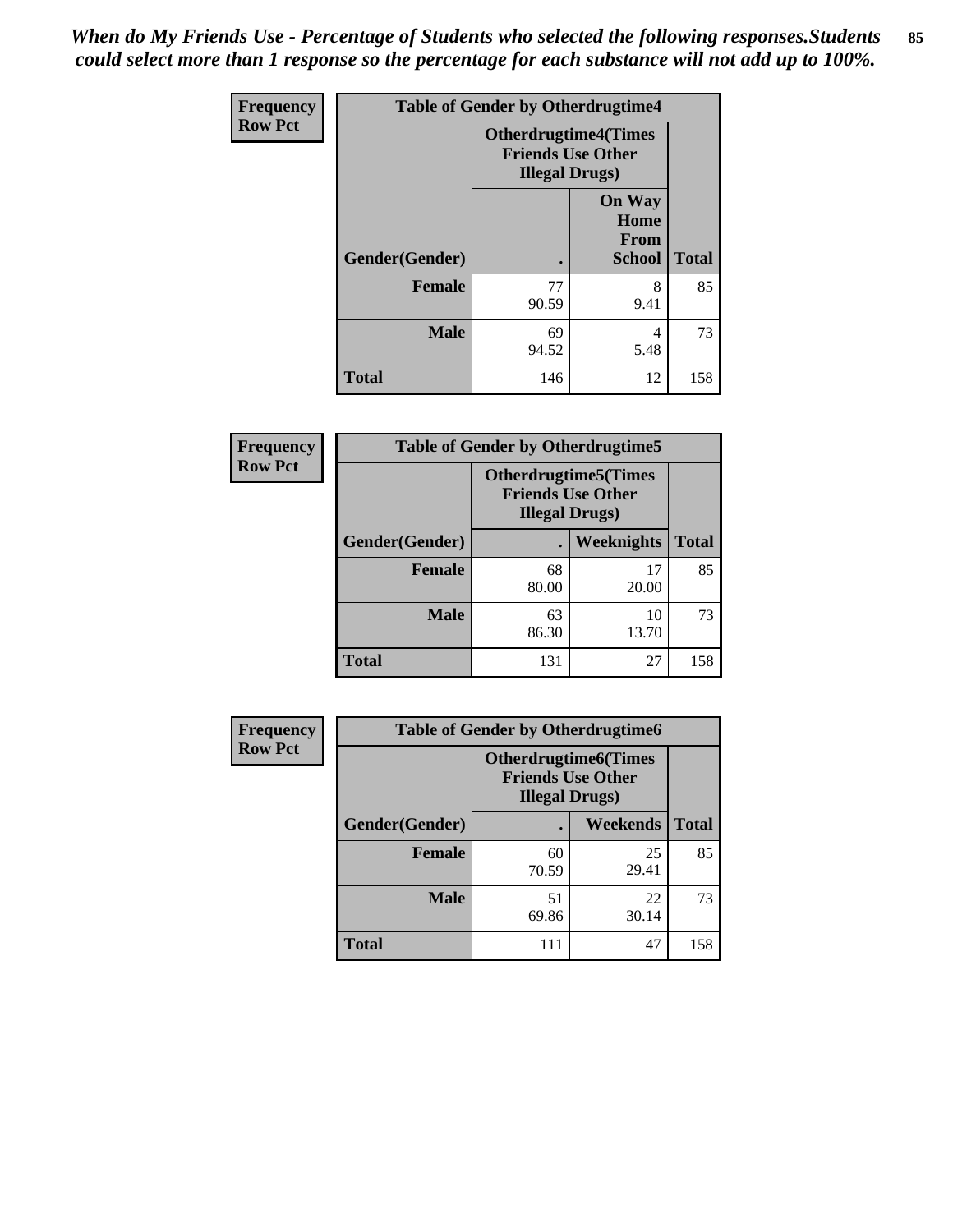# *Other Questions* **86**

| <b>Frequency</b> | <b>Table of Gender by Educationalcohol</b> |                                                                                                                                       |                |              |  |
|------------------|--------------------------------------------|---------------------------------------------------------------------------------------------------------------------------------------|----------------|--------------|--|
| <b>Row Pct</b>   |                                            | <b>Educationalcohol</b> (I<br>have been taught<br>about alcohol,<br>tobacco,<br>and other drugs<br>within the last year<br>at school) |                |              |  |
|                  | Gender(Gender)                             | Yes                                                                                                                                   | N <sub>0</sub> | <b>Total</b> |  |
|                  | <b>Female</b>                              | 54<br>63.53                                                                                                                           | 31<br>36.47    | 85           |  |
|                  | <b>Male</b>                                | 52<br>71.23                                                                                                                           | 21<br>28.77    | 73           |  |
|                  | <b>Total</b>                               | 106                                                                                                                                   | 52             | 158          |  |

| Frequency      | <b>Table of Gender by Rodedrinking</b> |                                                                                                                     |                |              |  |  |
|----------------|----------------------------------------|---------------------------------------------------------------------------------------------------------------------|----------------|--------------|--|--|
| <b>Row Pct</b> |                                        | Rodedrinking(In<br>the past 30 days I<br>have ridden in a<br>car with a driver<br>who had been<br>drinking alcohol) |                |              |  |  |
|                | Gender(Gender)                         | Yes                                                                                                                 | N <sub>0</sub> | <b>Total</b> |  |  |
|                | <b>Female</b>                          | 26<br>30.59                                                                                                         | 59<br>69.41    | 85           |  |  |
|                | <b>Male</b>                            | 26<br>35.62                                                                                                         | 47<br>64.38    | 73           |  |  |
|                | <b>Total</b>                           | 52                                                                                                                  | 106            | 158          |  |  |

| Frequency      |                | <b>Table of Gender by Drugsschool</b>                                                                                               |                |              |
|----------------|----------------|-------------------------------------------------------------------------------------------------------------------------------------|----------------|--------------|
| <b>Row Pct</b> |                | <b>Drugsschool</b> (During<br>the past 12 months,<br>I have been offered,<br>sold,<br>or given illegal drugs<br>on school property) |                |              |
|                | Gender(Gender) | Yes                                                                                                                                 | N <sub>0</sub> | <b>Total</b> |
|                | <b>Female</b>  | 25<br>29.41                                                                                                                         | 60<br>70.59    | 85           |
|                | <b>Male</b>    | 23<br>31.51                                                                                                                         | 50<br>68.49    | 73           |
|                | <b>Total</b>   | 48                                                                                                                                  | 110            | 158          |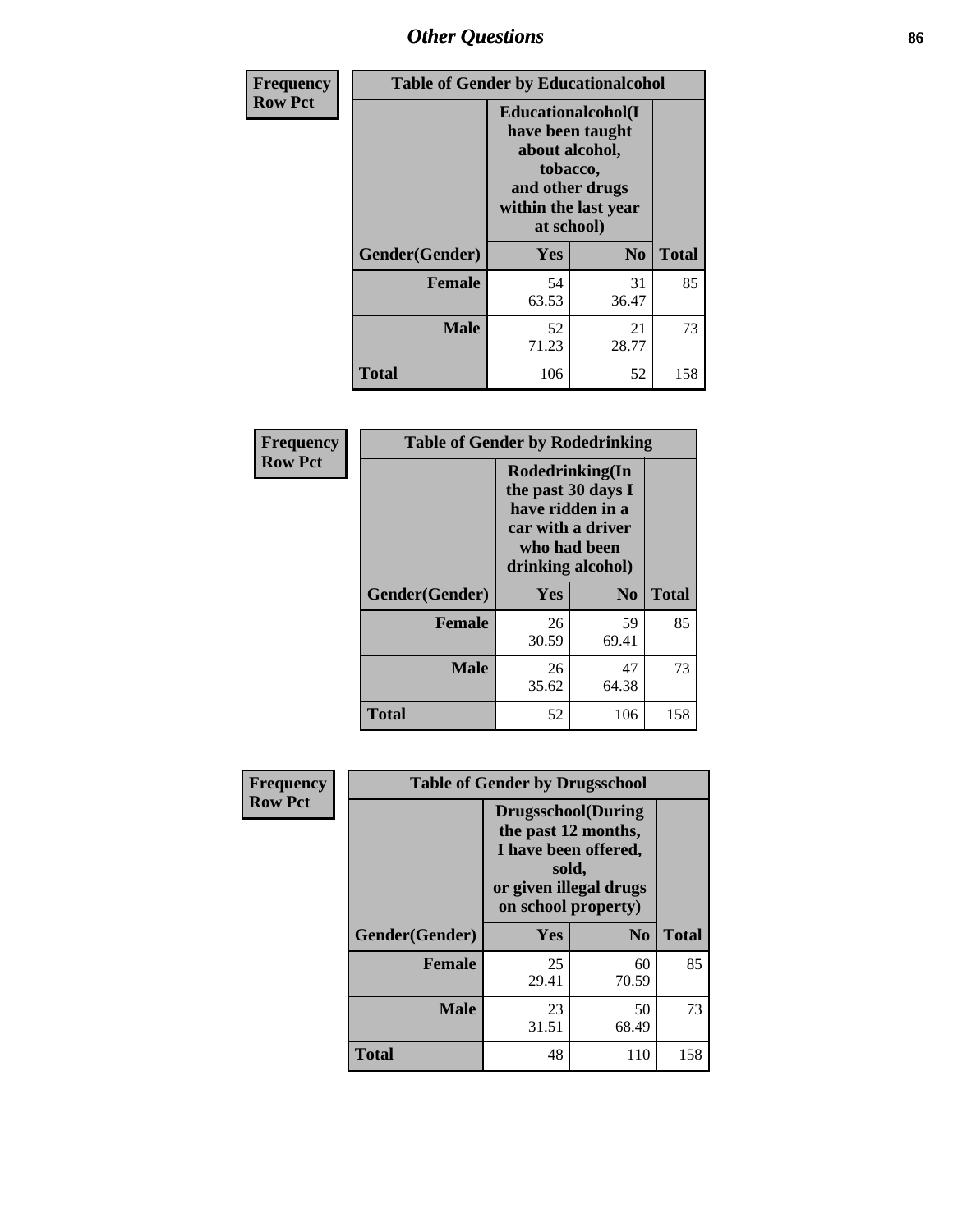*Other Questions* **87**

| Frequency      | <b>Table of Gender by Bingedrinking</b> |                                                                                                                            |                        |                        |                        |                        |              |
|----------------|-----------------------------------------|----------------------------------------------------------------------------------------------------------------------------|------------------------|------------------------|------------------------|------------------------|--------------|
| <b>Row Pct</b> |                                         | <b>Bingedrinking(I have drunk</b><br>five or more drinks of alcohol<br>at one sitting during the last<br>$30 \text{ days}$ |                        |                        |                        |                        |              |
|                | Gender(Gender)                          | $\mathbf{0}$<br><b>Days</b>                                                                                                | 3 to<br>5<br>days      | 6 to<br>9<br>days      | 10<br>to<br>19<br>days | 20<br>to<br>29<br>days | <b>Total</b> |
|                | Female                                  | 78<br>91.76                                                                                                                | 2<br>2.35              | 3<br>3.53              | 2<br>2.35              | $\mathbf{0}$<br>0.00   | 85           |
|                | <b>Male</b>                             | 61<br>83.56                                                                                                                | $\mathfrak{D}$<br>2.74 | $\overline{4}$<br>5.48 | 4<br>5.48              | $\mathfrak{D}$<br>2.74 | 73           |
|                | <b>Total</b>                            | 139                                                                                                                        | 4                      | 7                      | 6                      | 2                      | 158          |

| Frequency      | <b>Table of Gender by Educationaids</b> |                                                                                                 |                |              |
|----------------|-----------------------------------------|-------------------------------------------------------------------------------------------------|----------------|--------------|
| <b>Row Pct</b> |                                         | <b>Educationaids</b> (I<br>have been taught<br>about HIV/AIDS<br>at school in the<br>past year) |                |              |
|                | Gender(Gender)                          | Yes                                                                                             | N <sub>0</sub> | <b>Total</b> |
|                | <b>Female</b>                           | 57<br>67.06                                                                                     | 28<br>32.94    | 85           |
|                | <b>Male</b>                             | 58<br>79.45                                                                                     | 15<br>20.55    | 73           |
|                | <b>Total</b>                            | 115                                                                                             | 43             | 158          |

| Frequency      | <b>Table of Gender by Suicideconsider</b> |                 |                |              |
|----------------|-------------------------------------------|-----------------|----------------|--------------|
| <b>Row Pct</b> |                                           | Suicideconsider |                |              |
|                | Gender(Gender)                            | Yes             | N <sub>0</sub> | <b>Total</b> |
|                | <b>Female</b>                             | 13<br>15.29     | 72<br>84.71    | 85           |
|                | <b>Male</b>                               | 10.96           | 65<br>89.04    | 73           |
|                | <b>Total</b>                              | 21              | 137            | 158          |